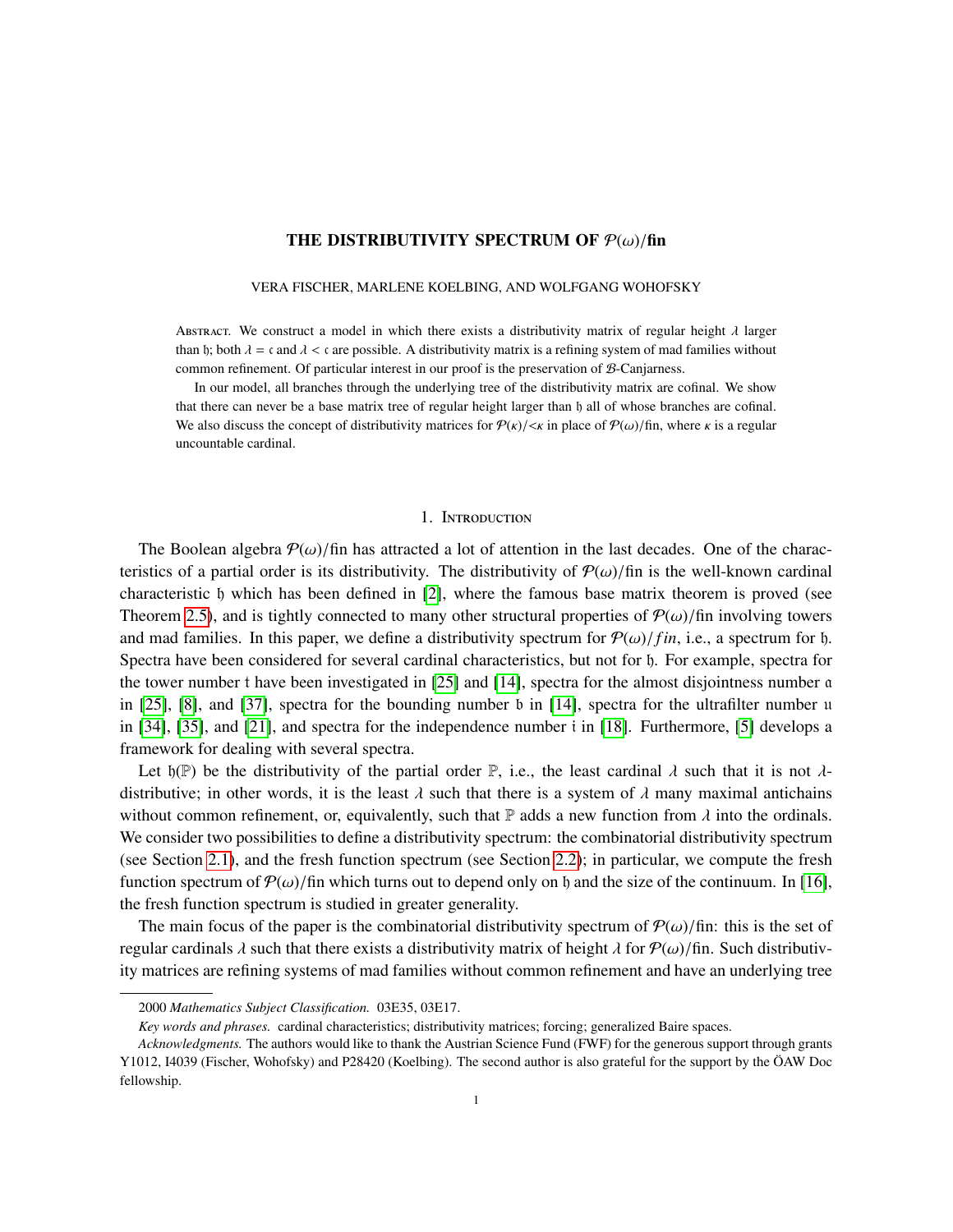structure. Some distributivity matrices have cofinal branches, and in some distributivity matrices all maximal branches are shorter than the height of the matrix (see [\[13\]](#page-54-7) and [\[15\]](#page-54-8)). This is strongly connected to the tower number t and its spectrum (see [\[14\]](#page-54-1)). We give a detailed analysis of these questions in Section [3.](#page-6-0) In particular, we show that a base matrix of regular height larger than h necessarily has many branches which are dying out (see Theorem [3.7\)](#page-11-0).

There are always distributivity matrices of height h. The main result of this paper (see Main Theo-rem [4.1\)](#page-13-0) shows that it is consistent that there exists a distributivity matrix of regular height  $\lambda$  larger than h.

**Main Theorem.** In a model of ZFC+GCH, let  $\omega_1 < \lambda \leq \mu$  be cardinals such that  $\lambda$  is regular and cf( $\mu$ ) >  $\omega$ . Then there is a cofinality preserving extension with  $\mu$  = c such that  $\omega_1$  =  $\mathfrak h$  =  $\mathfrak b$  and there exists *a distributivity matrix of height* λ*.*

The proof strategy is as follows. We define a forcing iteration (see Section [4.1\)](#page-15-0) which adds a distributivity matrix of height  $\lambda$ . Building on ideas from [\[25\]](#page-54-0), we use c.c.c. iterands which approximate the distributivity matrix by finite conditions. To show that the generic object is actually a distributivity matrix (see Section [5\)](#page-24-0), we consider certain complete subforcings to capture new subsets of  $\omega$ . To show that h is  $\omega_1$ , we show that b is  $\omega_1$  (and use that  $\mathfrak{h} \leq \mathfrak{b}$ ). In fact, we show that the ground model reals  $\mathcal B$  remain unbounded. For that, we represent our iteration as a finer iteration of Mathias forcings with respect to filters and use a characterization from [\[24\]](#page-54-9) to show that these filters are B-Canjar, i.e., that the corresponding Mathias forcings preserve the unboundedness of  $\mathcal{B}$  (see Section [7\)](#page-39-0). In [\[17\]](#page-54-10), the same is done for Hechler's original forcings [\[25\]](#page-54-0) to add a tower or to add a mad family.

We can use a genericity argument to show that the filters are *B*-Canjar at the stage where they appear, but we need the B-Canjarness in later stages of the iteration. Since the notion of B-Canjarness of a filter is not absolute, we have to develop a method how to guarantee that the B-Canjarness of a filter is not destroyed by Mathias forcings with respect to certain other filters (see Section [6\)](#page-36-0).

At the end, we consider generalizations to  $P(k)/\ll k$  for regular uncountable k. Building on [\[3\]](#page-53-1) and [\[33\]](#page-55-3), we compute the fresh function spectrum of  $P(k)/\langle k|$  (see Section [8.2\)](#page-50-0); then we discuss what we know about distributivity matrices for  $P(\kappa)/\langle \kappa \rangle$  (see Section [8.3\)](#page-52-0). These considerations are also an attempt towards defining a κ-analogue of <sup>h</sup> (this problem has been considered in [\[20\]](#page-54-11) as well). A slightly different approach to generalize  $\mathfrak h$  has been taken in [\[12\]](#page-54-12). We conclude the paper with some open questions (see Section [9\)](#page-53-2).

### 2. Distributivity spectra

In this section, we introduce two notions of a distributivity spectrum and discuss their basic properties: the combinatorial distributivity spectrum (see Section [2.1\)](#page-2-0) and the fresh function spectrum (see Section [2.2\)](#page-3-1). Moreover, we provide a game characterization of being  $\lambda$ -distributive (see Section [2.3\)](#page-5-0).

Recall the following basic definitions concerning forcing. Let<sup>[1](#page-2-1)</sup>( $\mathbb{P}, \leq$ ) be any forcing notion, i.e., a non-<br>nty set  $\mathbb{P}$  together with a partial order (or pro-order)  $\leq$ . A set  $D \subseteq \mathbb{P}$  is dance in  $\mathbb{P}$ empty set P together with a partial order (or pre-order)  $\leq$ . A set  $D \subseteq P$  is *dense* in P if for every  $p \in P$  there exists  $q \in D$  such that  $q \leq p$ . Two conditions p and q in  $\mathbb P$  are *incompatible* if there exists no  $r \in \mathbb P$  with *r* ≤ *p* and *r* ≤ *q*; otherwise they are *compatible*. A set  $A ⊆ P$  is an *antichain* if *p* and *q* are incompatible for all distinct *p* and *q* in *A*. An antichain *A* is *maximal* if for each  $p \in \mathbb{P}$ , there is  $q \in A$  which is compatible with p. A forcing notion P has the  $\chi$ -c.c. if P has no antichain of size  $\chi$ . For (maximal) antichains A and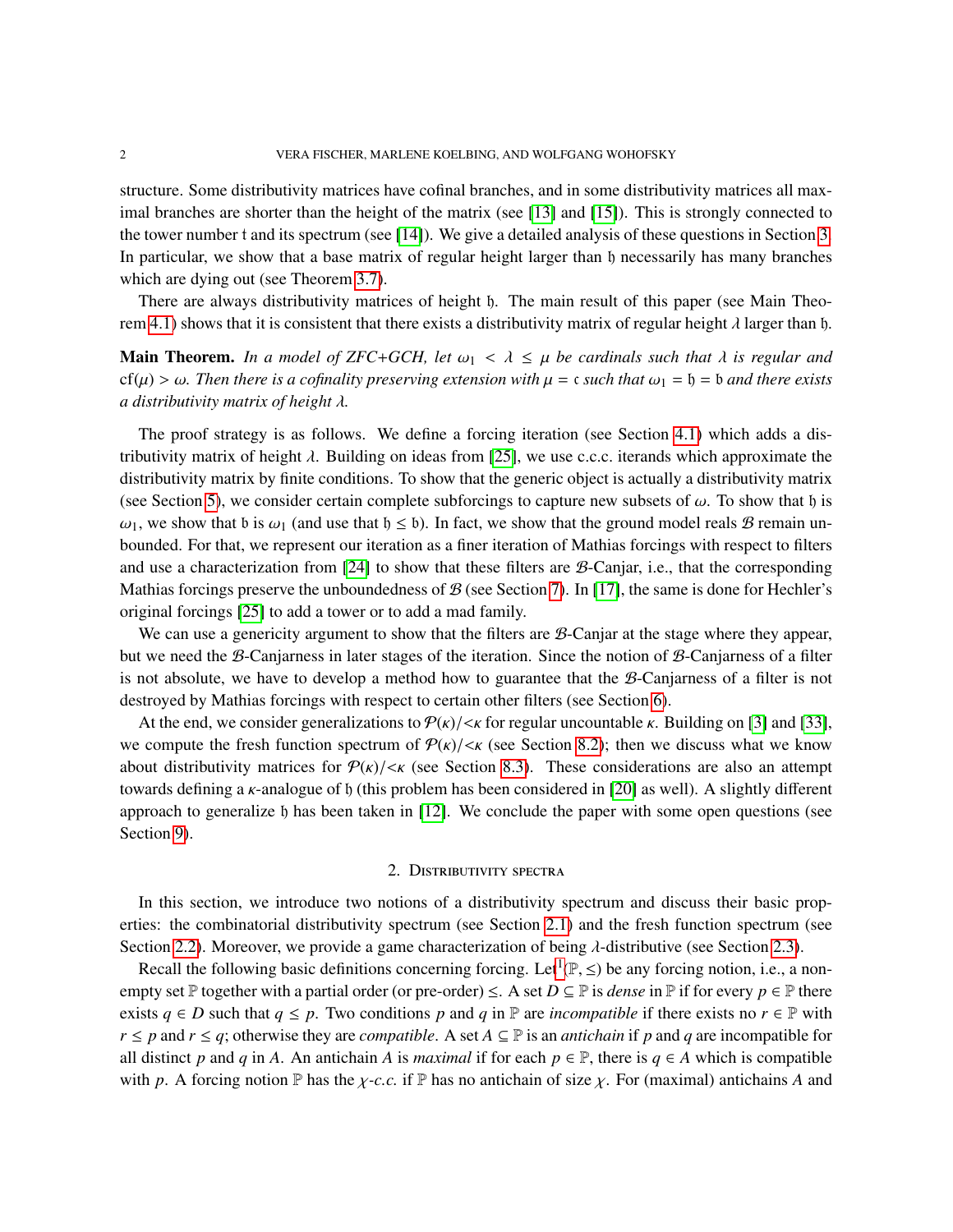*B* in P, we say that *B refines* A if for each  $q \in B$  there is a  $p \in A$  such that  $q \leq p$ . A forcing is *separative* if for each  $q \nleq p$ , there is  $r \leq q$  which is incompatible with p. For an introduction to the theory of forcing, see, e.g., [\[29\]](#page-54-13) or [\[27\]](#page-54-14).

<span id="page-2-0"></span>2.1. Combinatorial distributivity spectrum. As mentioned in the introduction, the *distributivity* of a forcing notion P, denoted by  $\mathfrak{h}(\mathbb{P})$ , can be defined as the least  $\lambda$  such that there is a system of  $\lambda$  many maximal antichains without common refinement. As usual, we sometimes say that <sup>P</sup> is δ*-distributive* if  $\delta < \mathfrak{h}(\mathbb{P}).$ 

Clearly, also for any  $\delta$  larger than  $\lambda$ , there is a system of  $\delta$  many maximal antichains without common refinement (so this does not yield a sensible definition of spectrum). However, this is not necessarily the case if the system is in addition required to be refining; note that  $\mathfrak{h}(\mathbb{P})$  is actually the least  $\lambda$  such that there is a system of λ many *refining* maximal antichains without common refinement, which justifies the following combinatorial definition of a distributivity spectrum:

<span id="page-2-2"></span>**Definition 2.1.** We say that  $\mathcal{A} = \{A_{\xi} \mid \xi < \lambda\}$  is a *distributivity matrix of height*  $\lambda$  *for*  $\mathbb{P}$  if

- (1)  $A_{\xi}$  is a maximal antichain in P, for each  $\xi < \lambda$ ,
- (2)  $A_n$  refines  $A_\xi$  whenever  $\eta \geq \xi$ , and
- (3) there is no common refinement, i.e., there is no maximal antichain *B* which refines every  $A_{\xi}$ .

The *combinatorial distributivity spectrum of*  $\mathbb P$  (denoted by COM( $\mathbb P$ )) is the set of regular cardinals  $\lambda$ such that there exists a distributivity matrix of height  $\lambda$  for  $\mathbb{P}$ .

We say that *q* intersects a distributivity matrix  $\mathcal{A} = \{A_{\xi} \mid \xi < \lambda\}$  if for each  $\xi < \lambda$  there is an  $a \in A_{\xi}$ with  $q \le a$ . Note that Definition [2.1\(](#page-2-2)3) is equivalent to

(3')  ${q \in \mathbb{P} \mid q \text{ intersects } \mathcal{A}}$  is not dense in  $\mathbb{P};$ 

in particular, (3') holds if there is *no q* intersecting A.

It is straightforward to check that the existence of distributivity matrices is only a matter of cofinality: if  $\delta$  is a singular cardinal with cf( $\delta$ ) =  $\lambda$ , then there exists a distributivity matrix of height  $\delta$  for  $\mathbb P$  if and only if there exists one of height  $\lambda$  (i.e.,  $\lambda \in \text{COM}(\mathbb{P})$ ). Therefore, the restriction of the definition of COM(P) to regular cardinals makes sense.

Let us fix the following notation: for  $\alpha, \beta \in$  Ord, let

<span id="page-2-3"></span> $[\alpha, \beta]_{Reg} := {\lambda | \lambda$  is a regular cardinal with  $\alpha \leq \lambda \leq \beta$ .

As discussed above, the least element of  $COM(\mathbb{P})$  is just the distributivity of  $\mathbb{P}$ :

(1)  $\mathfrak{h}(\mathbb{P}) = \min(\text{COM}(\mathbb{P})).$ 

On the other hand, it is quite easy to get an upper bound for the elements of the combinatorial distributivity spectrum:

**Proposition 2.2.**  $COM(\mathbb{P}) \subseteq [\mathfrak{h}(\mathbb{P}), \mathbb{P} \mid]_{Reg}$ .

<span id="page-2-1"></span><sup>&</sup>lt;sup>1</sup>We use the "Boolean" (i.e., "downwards") notation:  $q \leq p$  means "*q* is stronger than *p*" or "*q* has more information than *p*". We employ the "alphabet convention" (i.e., variables for stronger conditions come lexicographically later). The forcing will typically be non-atomic, i.e., for each condition, there are two stronger conditions which are incompatible.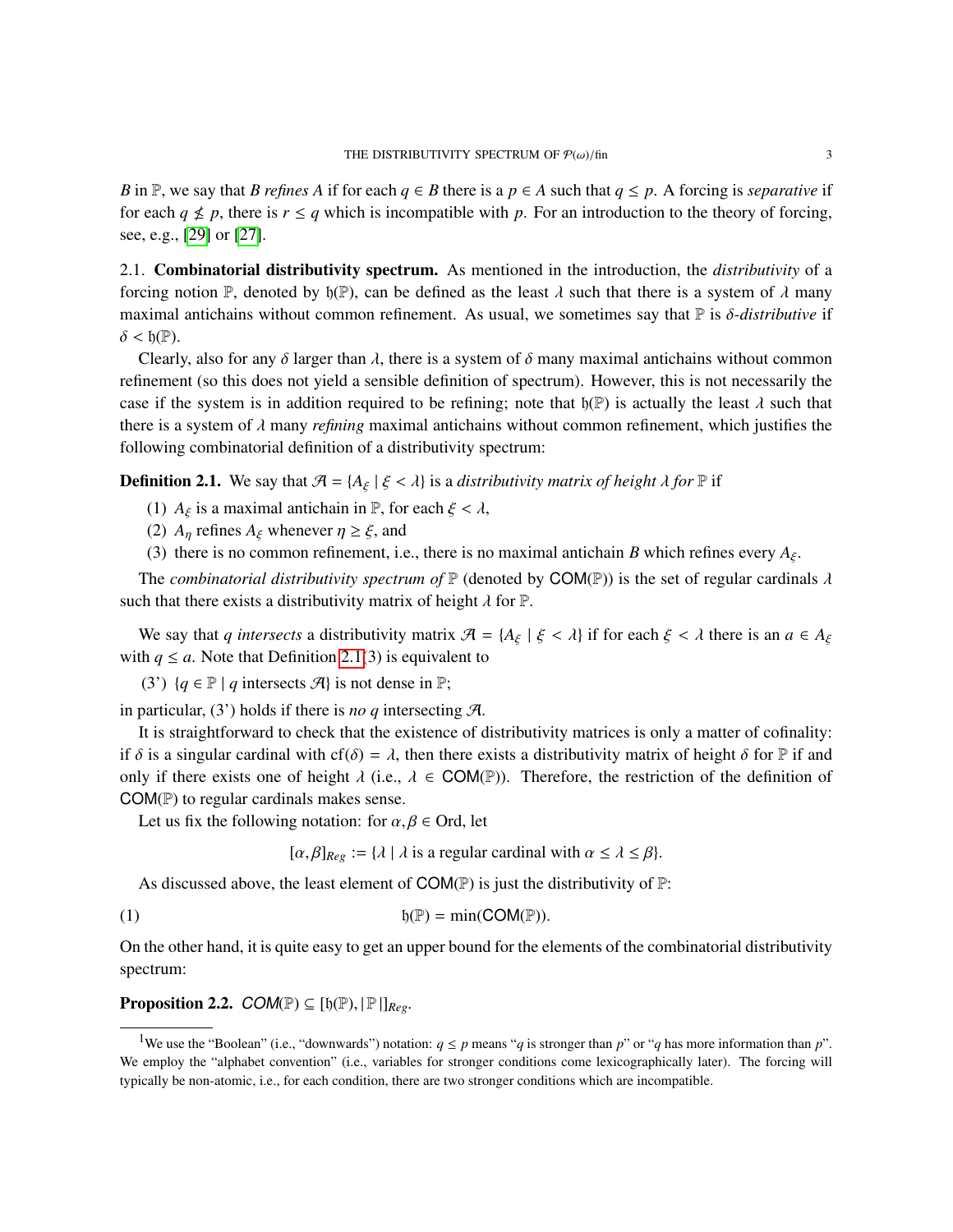*Proof.* We have to prove that no regular  $\lambda > |\mathbb{P}|$  belongs to COM(P). So assume towards contradiction that  $\mathcal{A} = \{A_{\xi} \mid \xi < \lambda\}$  is a distributivity matrix of regular height  $\lambda > |\mathbb{P}|$  for  $\mathbb{P}$ . We will show that item (3') fails, i.e.,  $\{q \in \mathbb{P} \mid q \text{ intersects } \mathcal{A}\}\$ is dense in  $\mathbb{P}$ .

Fix  $p \in \mathbb{P}$ . For each  $\xi < \lambda$ , pick  $a_{\xi} \in A_{\xi}$  which is compatible with p (this is possible since each  $A_{\xi}$ is a maximal antichain by item (1)). Since  $|\mathbb{P}| < \lambda$  and  $\lambda$  is regular, there exists a condition  $a^* \in \mathbb{P}$  such that  $a_i = a^*$  for cofinally many  $\xi \in \lambda$ . Let  $a \in \mathbb{P}$  with  $a \le a^*$  and  $a \le a^*$ . Since the matr that  $a_{\xi} = a^*$  for cofinally many  $\xi < \lambda$ . Let  $q \in \mathbb{P}$  with  $q \leq p$  and  $q \leq a^*$ . Since the matrix is refining by<br>item (2) it is straightforward to shock that *a* intersects  $\mathcal{F}$  as desired item (2), it is straightforward to check that *q* intersects  $\mathcal{A}$ , as desired.

The classical cardinal characteristic h is defined as  $\frac{h}{\phi(\omega)}$ fin). Since  $\frac{\phi(\omega)}{f}$ fin is of size continuum, [\(1\)](#page-2-3) and the above proposition immediately yield the following:

# <span id="page-3-4"></span>**Corollary 2.3.** {b}  $\subseteq$  **COM**( $\mathcal{P}(\omega)/\text{fin}$ )  $\subseteq$  [b, c]<sub>*Reg*</sub>.

In Main Theorem [4.1,](#page-13-0) we show that it is consistent that  $COM(\mathcal{P}(\omega)/\text{fin})$  contains more than one element, i.e., consistently, there exists a regular  $\lambda > 0$  with  $\lambda \in \text{COM}(\mathcal{P}(\omega)/\text{fin})$ ; in fact, both  $\lambda = \mathfrak{c}$  and  $\lambda < \mathfrak{c}$ are possible.

A special sort of distributivity matrices have been considered in the seminal paper [\[2\]](#page-53-0) where h has been introduced:

<span id="page-3-3"></span>**Definition 2.4.** A distributivity matrix  $\{A_{\xi} | \xi < \lambda\}$  for  $\mathbb{P}$  is a *base matrix* if  $\bigcup_{\xi < \lambda} A_{\xi}$  is dense in  $\mathbb{P}$ , i.e., for each  $p \in \mathbb{P}$  there is  $\xi < \lambda$  and  $a \in A_{\xi}$  such that  $a \leq p$ .

It is straightforward to check that for a base matrix  $\mathcal A$  the stronger version of (3') holds: there is *no q*  $\in$   $\mathbb{P}$  intersecting  $\mathcal{A}$ .

Recall the base matrix theorem (for  $\mathcal{P}(\omega)/\text{fin}$ ) from [[2](#page-3-2)]:

<span id="page-3-0"></span>**Theorem 2.5.** *There exists a base matrix of height* b *for*  $P(\omega)/\text{fin}$ *.* 

<span id="page-3-1"></span>2.2. Fresh function spectrum. We now turn to another version of distributivity spectrum of a forcing notion P.

<span id="page-3-5"></span>**Definition 2.6.** We say that *f* is a *fresh function on*  $\lambda$  *(over V)* if *f*:  $\lambda \to 0$ rd and  $f \notin V$ , but  $f \upharpoonright \gamma \in V$ for every  $\gamma < \lambda$ . The *fresh function spectrum of*  $\mathbb P$  (denoted by FRESH( $\mathbb P$ )) is the set of regular cardinals  $\lambda$ such that, in some extension by  $\mathbb{P}$ , there exists a fresh function on  $\lambda$  over *V*.

As an example, consider  $\lambda$ -Cohen forcing for regular  $\lambda$ , which adds a  $\lambda$ -Cohen real: this is a fresh function on  $\lambda$  (since the forcing is  $\langle \lambda$ -closed).

Analogous to the situation for  $COM(\mathbb{P})$  discussed above, it is straightforward to check that the existence of fresh functions is only a matter of cofinality: if  $\delta$  is an ordinal with cf( $\delta$ ) =  $\lambda$ , then (in any extension by P) there exists a fresh function on  $\delta$  if and only if there exists one on  $\lambda$ . Therefore, the restriction of the definition of FRESH(P) to regular cardinals makes sense.

It is well-known and easy to check that the minimum of the fresh function spectrum FRESH(P) is equal to  $\mathfrak{h}(\mathbb{P})$ ; in particular, the distributivity number  $\mathfrak{h}$  equals the minimum of FRESH( $\mathcal{P}(\omega)/f$ *in*).

It is easy to see that no regular cardinal strictly above the size of  $\mathbb P$  belongs to FRESH( $\mathbb P$ ): if there were such a function, then all its initial segments are in the ground model, so they can be decided by conditions

<span id="page-3-2"></span> ${}^{2}$ A more general version for a wider class of forcings has been given in [\[1,](#page-53-3) Theorem 2.1].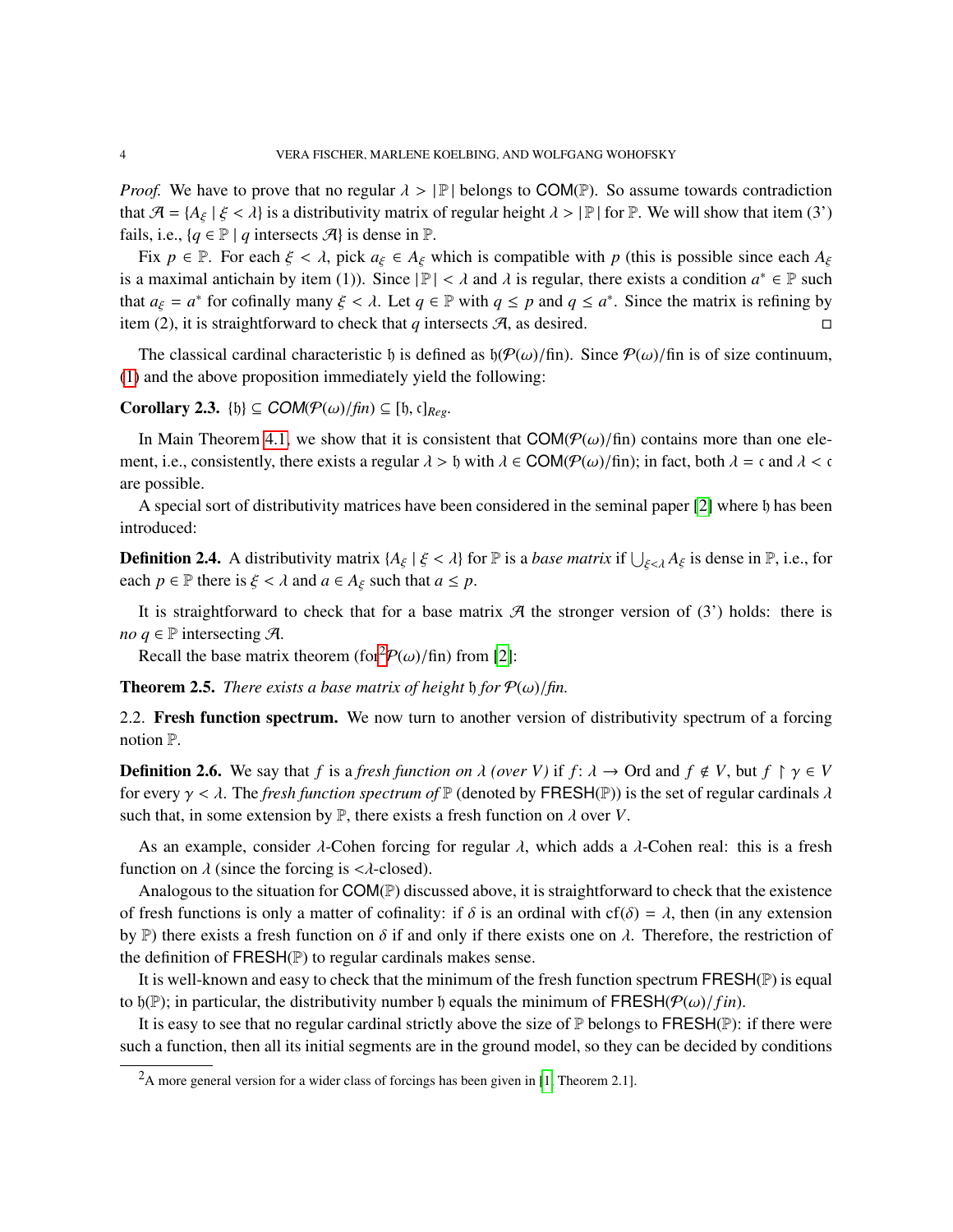in  $\mathbb{P}$ ; by cardinality, one condition appears cofinally often, hence forces the entire function to be in the ground model. Together with the fact that  $\mathfrak{h}(\mathbb{P})$  is the minimum of FRESH( $\mathbb{P}$ ), this yields the following basic result:

# <span id="page-4-0"></span>**Proposition 2.7.** FRESH(P)  $\subseteq$  [b(P),  $|P|$ ] $_{Reg}$ .

As an example, let  $\lambda$  be regular, and let P be  $\lambda$ -Cohen forcing. Since P is < $\lambda$ -closed,  $\mathfrak{h}(\mathbb{P})$  is  $\lambda$ , and, assuming  $2^{<\lambda} = \lambda$ , the size of  $\mathbb P$  is  $\lambda$  as well, and so FRESH( $\mathbb P$ ) = { $\lambda$ }.

The following strengthening of the above proposition generalizes a well-known fact about branches of certain trees, which was essentially proved in [\[30,](#page-54-15) Lemma 3.8] (see also [\[31\]](#page-55-4)). We will make use of this theorem in the proof of Main Theorem [4.1](#page-13-0) (namely in Claim [7.4\)](#page-44-0), as well as in the proof of Proposition [8.3.](#page-51-0) The fresh function spectrum is studied in more detail in [\[16\]](#page-54-6); for the convenience of the reader, we include a proof here.

<span id="page-4-2"></span>**Theorem 2.8.** *If*  $\mathbb{P} \times \mathbb{P}$  *has the*  $\chi$ -c.c. and  $\delta \geq \chi$ , then  $\delta \notin \mathsf{FRESH}(\mathbb{P})$ .

*Proof.* Assume  $\delta \in \mathsf{FRESH}(\mathbb{P})$ , i.e., there exists  $p \in \mathbb{P}$  and a  $\mathbb{P}$ -name  $\dot{f}$  such that  $p$  forces  $\dot{f}$ :  $\delta \to \mathsf{Ord}$  is not in *V* and  $\dot{f} \restriction \gamma \in V$  for each  $\gamma < \delta$ . Therefore, we can, by induction on  $i < \chi$ , construct  $\alpha_i < \delta$ ,  $p_i \leq p$ , and  $q_i \leq p$  such that  $p_i$  and  $q_i$  decide  $\dot{f}$  up to  $\alpha_i$ , and  $\alpha_i$  is the first point about which  $p_i$  and  $q_i$  disagree; more precisely, there is  $s_i: \alpha_i + 1 \rightarrow \text{Ord} \text{ and } t_i: \alpha_i + 1 \rightarrow \text{Ord} \text{ such that}$ 

- (1)  $\alpha_i < \alpha_i$  for each  $j < i$ ,
- (2)  $p_i \Vdash \dot{f} \upharpoonright (\alpha_i + 1) = s_i,$ <br>
(3)  $q_i \Vdash \dot{f} \upharpoonright (\alpha_i + 1) = t$
- (3)  $q_i \Vdash \dot{f} \upharpoonright (\alpha_i + 1) = t_i,$ <br>(4)  $s \neq t$  and  $s \upharpoonright \alpha_i = t$
- (4)  $s_i \neq t_i$ , and  $s_i \upharpoonright \alpha_i = t_i \upharpoonright \alpha_i$ .

Consider  $\langle (p_i, q_i) | i \langle \chi \rangle$  and use that  $\mathbb{P} \times \mathbb{P}$  has the  $\chi$ -c.c. to obtain  $i_0 \langle i_1 \rangle$  such that  $(p_{i_0}, q_{i_0})$  and  $(p_{i_1}, q_{i_1})$ are compatible, and fix  $(\bar{p}, \bar{q})$  with  $(\bar{p}, \bar{q}) \le (p_{i_0}, q_{i_0})$  and  $(\bar{p}, \bar{q}) \le (p_{i_1}, q_{i_1})$ . It follows that both  $\bar{p}$  and  $\bar{q}$ <br>force that  $\bar{f} \upharpoonright \alpha$  =  $\bar{q} \upharpoonright \alpha$ . Moreover,  $\bar{p} \parallel \bar{f} \upharpoonright (\alpha + 1$ force that  $\dot{f} \upharpoonright \alpha_{i_1} = s_{i_1} \upharpoonright \alpha_{i_1}$ . Moreover,  $\bar{p} \upharpoonright \dot{f} \upharpoonright (\alpha_{i_0} + 1) = s_{i_0}$  and  $\bar{q} \upharpoonright \dot{f} \upharpoonright (\alpha_{i_0} + 1) = t_{i_0}$ , but  $s_{i_0} \neq t_{i_0}$ , which easily yields (using  $\alpha_{i_0} < \alpha_{i_1}$ ) a contradiction.

Standard arguments show (for a detailed proof, see [\[16\]](#page-54-6)) that the combinatorial distributivity spectrum is a subset of the fresh function spectrum:

# <span id="page-4-1"></span>**Proposition 2.9.**  $COM(\mathbb{P}) \subseteq FRESH(\mathbb{P})$ .

In case P is a *complete* Boolean algebra, one can show that even equality holds.

We are now going to compute the fresh function spectrum of  $\mathcal{P}(\omega)$ /fin. Let us recall from [\[2\]](#page-53-0) that  $P(\omega)$ /fin collapses c to h, which follows from the existence of a base matrix of height h (see Theorem [2.5\)](#page-3-0) and the fact that there exists an antichain of size c below each condition.

Using the fact that  $\mathfrak{h}(\mathbb{P})$  is the distributivity of  $\mathbb{P}$ , any surjection from  $\mathfrak{h}(\mathbb{P})$  to a regular cardinal  $\lambda$  yields a strictly increasing, cofinal map from  $\mathfrak{h}(\mathbb{P})$  to  $\lambda$ ; it is straightforward to check that the characteristic function of its range is a fresh function on  $\lambda$ , which gives the following lemma (for a more detailed proof, see [\[16\]](#page-54-6)):

<span id="page-4-3"></span>**Lemma 2.10.** Let  $\lambda$  be a regular cardinal and  $\mathbb P$  a forcing which collapses  $\lambda$  to  $\mathfrak{h}(\mathbb P)$ . Then  $\lambda \in \mathsf{FRESH}(\mathbb P)$ .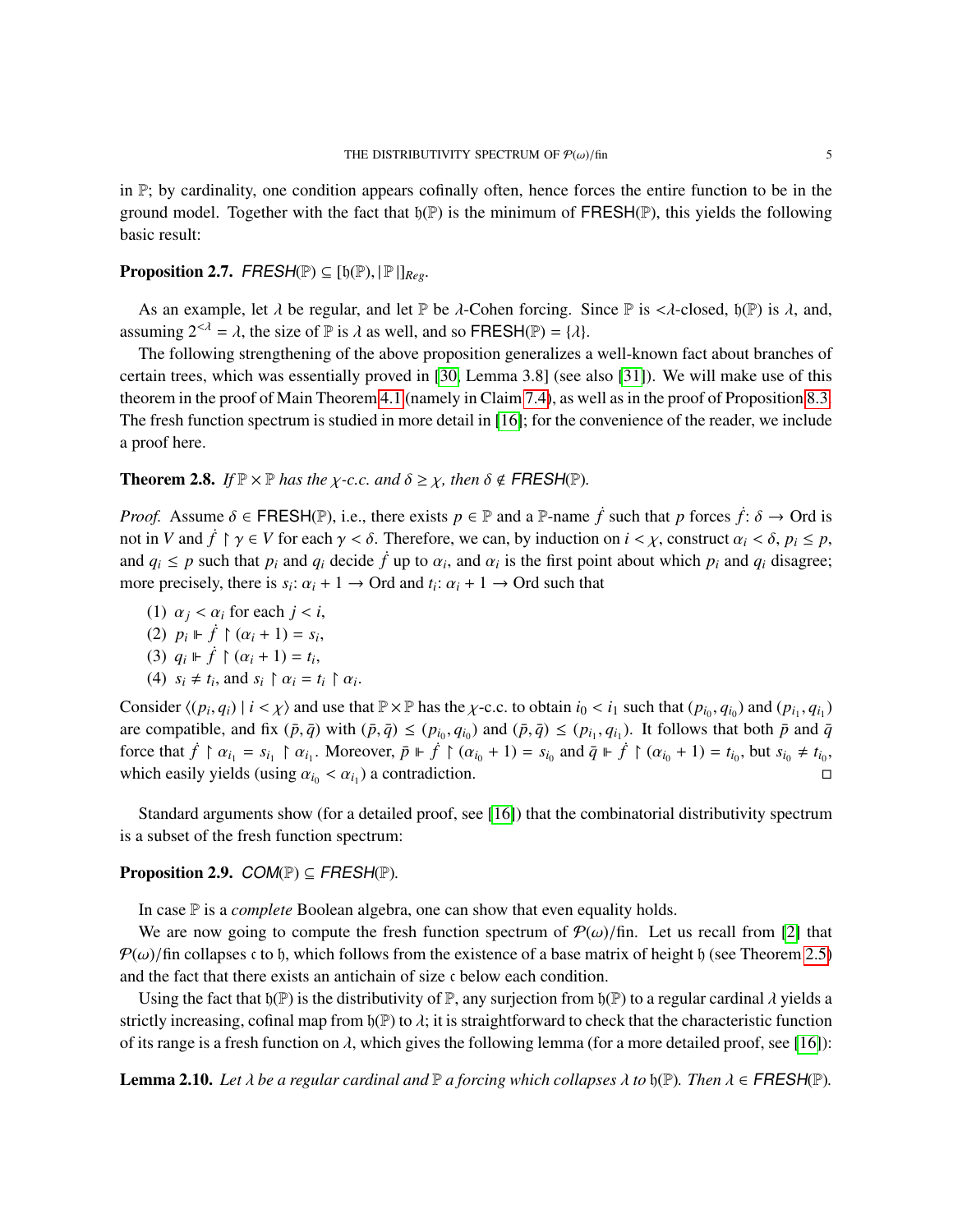Under the hypothesis of the above lemma, we actually have (since each regular cardinal between  $\mathfrak{h}(\mathbb{P})$ ) and  $\lambda$  is collapsed as well)

$$
[\mathfrak{h}(\mathbb{P}), \lambda]_{Reg} \subseteq \mathsf{FRESH}(\mathbb{P}).
$$

Note that the above conclusion holds even if  $\lambda$  is singular and  $\mathbb P$  collapses  $\lambda$  to  $\mathfrak{h}(\mathbb P)$ . From this, and  $\text{P}$  concision 2.7 we immediately obtain the freeb function apostrum of  $\mathcal{O}(\lambda)$  (finite). Proposition [2.7](#page-4-0) we immediately obtain the fresh function spectrum of  $P(\omega)/\text{fin}$ :

<span id="page-5-2"></span>**Proposition 2.11.** FRESH( $\mathcal{P}(\omega)/\text{fin}$ ) = [b, c]<sub>Reg</sub>.

Note that the Boolean algebra  $P(\omega)/\text{fin}$  is *not* complete, so the above proposition does not imply that  $COM(P(\omega)/\text{fin}) = [\mathfrak{h}, \mathfrak{c}]_{Reg}.$ 

Also note that, for singular c, it is consistent that  $P(\omega)/\text{fin}$  does not add a fresh function on c. Indeed, it is consistent that cf(c) < t (see, e.g., [\[36,](#page-55-5) Theorem 3.7] for  $\kappa = \omega$ ); thus, using the fact that  $t \leq \delta$  (see [\(2\)](#page-8-0) in Section [3.1\)](#page-7-0), it is consistent that  $cf(c) < b$ . Therefore there is no fresh function on c, because there is no fresh function on  $cf(c)$ .

<span id="page-5-0"></span>2.3. A game characterization of distributivity. We will now provide a game characterization of being λ-distributive, which we will make use of in the proof of Theorem [3.7,](#page-11-0) as well as to show that  $P(k)/\langle k \rangle$  is not  $\omega$ -distributive (see Proposition [8.1\)](#page-49-0). It generalizes the game characterization for being  $\omega$ -distributive which can be found in [\[27,](#page-54-14) Lemma 30.23].

**Definition 2.12.** Let  $\mathbb{P}$  be a forcing notion. Let  $G_\lambda(\mathbb{P})$  denote the *λ-distributivity game* (which has length  $\lambda$ ):

$$
\begin{array}{c|ccccccccc}\nI & a_0 & a_1 & \dots & a_{\mu+1} & \dots \\
\hline\n\Pi & b_0 & b_1 & \dots & b_\mu & b_{\mu+1} & \dots\n\end{array}
$$

The players alternately pick conditions in P such that the resulting sequence is decreasing, i.e.,  $b_j \le a_i$ and  $a_{i+1} \leq b_i$  for every  $i \leq j < \lambda$ . Player I starts the game, and at limits  $\mu$ , Player II has to play. If Player II cannot play at limits (because the sequence played till then has no lower bound), the game ends and Player I wins immediately. If the game continuous for  $\lambda$  many steps, Player II wins if and only if there exists a  $b \in \mathbb{P}$  with  $b \leq a_i$  for every successor  $i < \lambda$ .

Recall that, by definition, a forcing <sup>P</sup> is <sup>≤</sup>λ*-strategically closed* if Player II has a winning strategy in  $G_{\lambda}(\mathbb{P})$ . A slightly weaker property turns out to be equivalent to being  $\lambda$ -distributive:

<span id="page-5-3"></span>Proposition 2.13. *The following are equivalent:*

- *(1) Player I has no winning strategy in the game*  $G_\lambda(\mathbb{P})$ *.*
- *(2)*  $\mathbb{P}$  *is*  $\lambda$ -distributive.

*Proof.* Assume Player I has a winning strategy  $\sigma$ . Let  $a_0 := \sigma(\langle \rangle)$ . We are going to construct a refining system of maximal antichains  ${A_\alpha \mid \alpha < \delta}$  below  $a_0$  by induction. First, let  $A_0 := \{a_0\}$ . Clearly, the set  ${\lbrace \sigma(\langle a_0, b_0 \rangle) \mid b_0 \leq a_0 \rbrace}$  is dense below  $a_0$ . Pick an antichain  $A_1$  in this set which is maximal below  $a_0$ .

More generally, for the successor step, assume that  $A_\alpha$  has been defined. For a moment, fix  $a \in A_\alpha$ . Since  $\{A_i \mid i \leq \alpha\}$  is a refining system of antichains by induction, for every  $i \leq \alpha$  there is a unique  $a_i \in A_i$  with  $a \le a_i$ . Note that there is a sequence  $\{b_i \mid i < \alpha\}$  such that these two sequences yield<sup>[3](#page-5-1)</sup> a run

<span id="page-5-1"></span><sup>&</sup>lt;sup>3</sup>For limits *i*, the *a*<sub>*i*</sub> is not part of the run. Note that  $a = a_\alpha$ , which is the very last entry of *s* in case  $\alpha$  is a successor ordinal, whereas for  $\alpha$  limit,  $s$  has no last entry (and  $a$  does not occur in  $s$ ).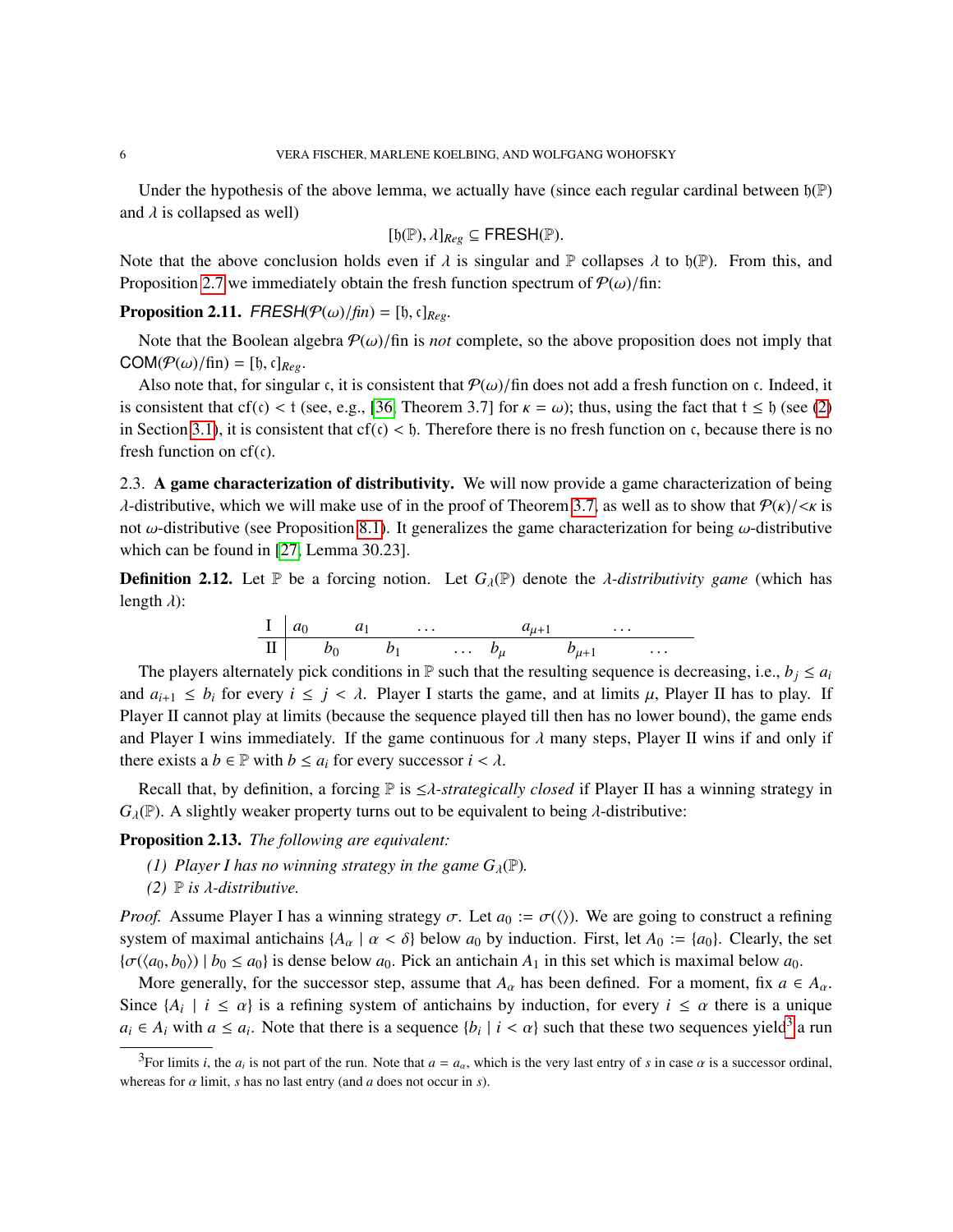*s* :=  $\langle a_0, b_0, \dots \rangle$  of the game where Player I plays according to  $\sigma$ . Clearly, the set  $\{\sigma(s^b) \mid b \le a\}$  is dense below *a*. Pick an antichain  $A_{\alpha+1}^a$  in this set which is maximal below *a*. Now let  $A_{\alpha+1} := \bigcup \{A_{\alpha+1}^a | a \in A_\alpha\}$ .<br>Note that *A* a refines *A* and is maximal below *a*.  $\alpha+1$ <br>die Note that  $A_{\alpha+1}$  refines  $A_{\alpha}$  and is maximal below  $a_0$ .

Now assume that  $\mu < \lambda$  is a limit ordinal and  $A_{\alpha}$  has been defined for every  $\alpha < \mu$ . If there exists a refining antichain which is maximal below  $a_0$ , let  $A_\mu$  be such an antichain. If no such antichain exists, we stop the construction here.

Assume  $A_{\alpha}$  has been defined for every  $\alpha < \lambda$ . Any *b* intersecting this system of antichains would give a run of the game following  $\sigma$  which Player II wins. Since  $\sigma$  is a winning strategy for Player I, no such intersecting *b* exists. This shows that the construction ends after at most  $\lambda$  many steps.

Let  $\delta \leq \lambda$  be maximal such that  $A_\alpha$  is defined for every  $\alpha < \delta$ , and let *B* be an antichain such that  ${a_0} \cup B$  is a maximal antichain in  $\mathbb P$ . It is easy to see that  ${A_\alpha \cup B \mid \alpha < \delta}$  is a distributivity matrix in  $\mathbb P$ of height δ. Hence  $\mathbb P$  is not δ-distributive and therefore not λ-distributive.

For the other direction, assume  $\mathbb P$  is not  $\lambda$ -distributive. So  $\mathfrak{h}(\mathbb P) \leq \lambda$ . Fix a<sup>[4](#page-6-1)</sup> distributivity matrix  $\lambda \geq \mathfrak{h}(\mathbb P)$  of baight  $\mathfrak{h}(\mathbb P)$ . This means that the conditions intersecting this matrix  ${A_{\alpha} \mid \alpha < \mathfrak{h}(\mathbb{P})}$  of height  $\mathfrak{h}(\mathbb{P})$ . This means that the conditions intersecting this matrix are not dense in  $\mathbb{P}$ . Let  $a_0 \in \mathbb{P}$  such that no intersecting condition is stronger than  $a_0$ . Let us describe a winning strategy  $\sigma$  for Player I. Let  $\sigma(\langle) := a_0$ . Assume Player II played  $b_\alpha$  in the  $\alpha$ th round of the game (for  $\alpha < \mathfrak{h}(\mathbb{P})$ ). Since *A*<sub>α</sub> is a maximal antichain, there exists  $a \in A_\alpha$  which is compatible with  $b_\alpha$ . Let  $a_{\alpha+1}$  be a witness for the compatibility and let  $\sigma(\langle a_0, b_0, \ldots, b_\alpha \rangle) := a_{\alpha+1}$ .

If Player I follows the strategy  $\sigma$ , the game stops after at most  $\mathfrak{h}(\mathbb{P})$  many rounds and Player I wins. Indeed, if there exists a run of the game of length  $\mathfrak{h}(\mathbb{P})$  where Player I followed  $\sigma$  and has not won the game yet, then there exists a *b* ∈ P such that *b* ≤ *a*<sub>α+1</sub> for every  $\alpha$  <  $\mathfrak{h}(\mathbb{P})$ , which implies that *b* intersects the matrix and *b* ≤ *a*<sub>0</sub>, a contradiction. the matrix and  $b \le a_0$ , a contradiction.

### 3. DISTRIBUTIVITY MATRICES FOR  $\mathcal{P}(\omega)/FIN$

<span id="page-6-0"></span>In this section, we will discuss what distributivity matrices for  $P(\omega)/\text{fin}$  look like. After giving several basic definitions (see Section [3.1\)](#page-7-0), we discuss (see Section [3.2\)](#page-8-1) the tree structure of distributivity matrices, with the levels of the tree being mad families, and the branches (which can be cofinal in the tree or dying out) being ⊆ ∗ -decreasing sequences (typically towers). In Section [3.3,](#page-10-0) we discuss distributivity matrices of height h, and Dordal's model in which no such matrix has a cofinal branch. In Section [3.4,](#page-10-1) we discuss distributivity matrices of larger height, in the context of Main Theorem [4.1](#page-13-0) and the Cohen model. In Section [3.5,](#page-11-1) we show that base matrices of regular height larger than h (if they exist at all) always have maximal branches which are not cofinal. At the end, we summarize the possible existence of different types of distributivity matrices in various models of ZFC (see Section [3.6\)](#page-12-0). Some of the question left open can be found in Section [9.](#page-53-2)

From now on, the main focus is on  $\mathcal{P}(\omega)/\text{fin}$ . To make the notation shorter, we use the following abbreviations:

**Notation.** We write COM instead of COM( $\mathcal{P}(\omega)/\text{fin}$ ), and FRESH instead of FRESH( $\mathcal{P}(\omega)/\text{fin}$ ).

<span id="page-6-1"></span><sup>&</sup>lt;sup>4</sup>In fact, it is not necessary to assume that the system of maximal antichains is refining. One could just take any  $\lambda$  many  $\mu$  many  $\mu$  mathematic common refinement (aver in esse. ).  $\mu$ <sup>(m</sup>)) and netform the angle maximal antichains without common refinement (even in case  $\lambda > \mathfrak{h}(\mathbb{P})$ ) and perform the analogous proof.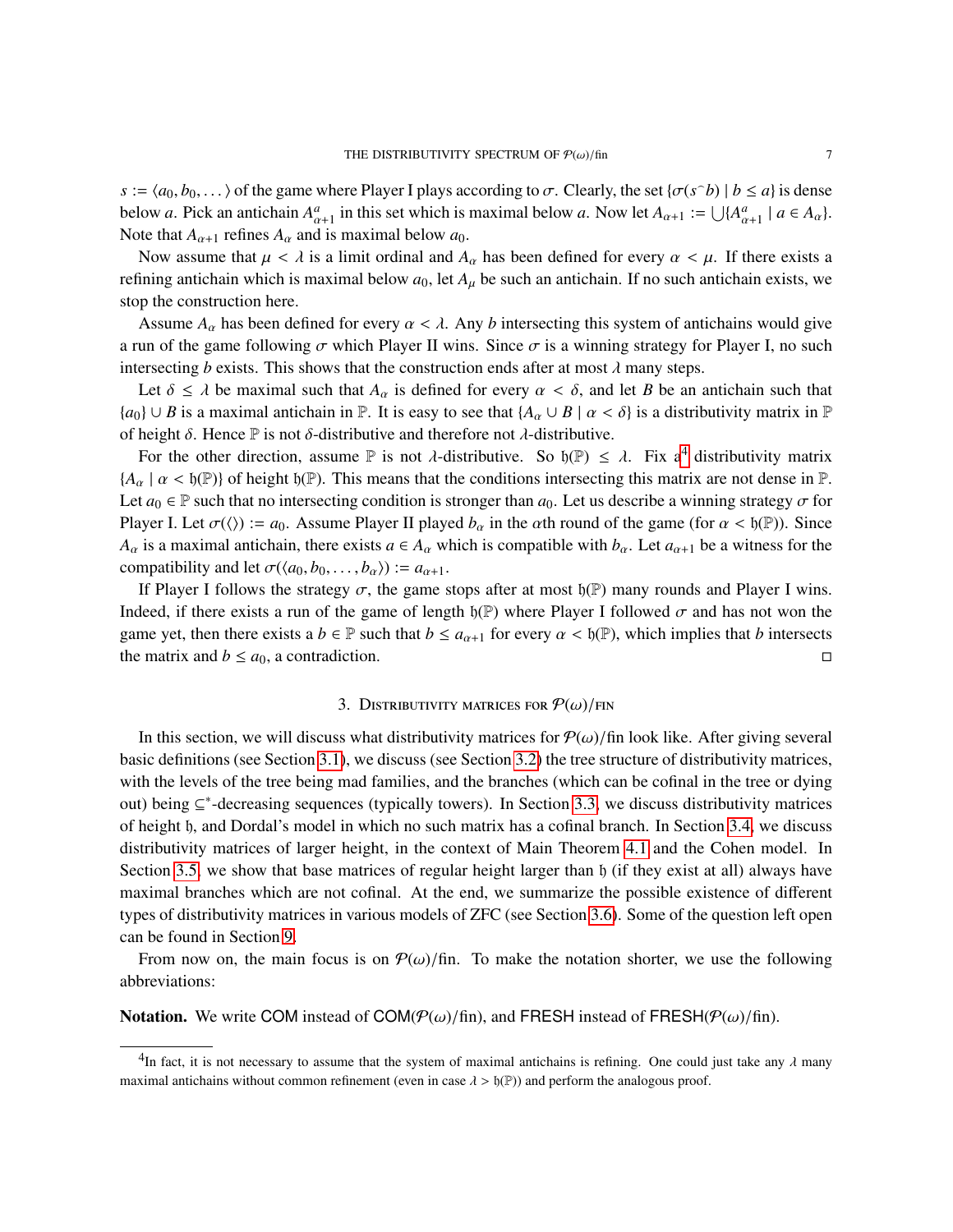<span id="page-7-0"></span>3.1. **Basic definitions.** The forcing notion ( $[\omega]^{\omega}$ ,  $\subseteq$ ) is a non-separative pre-order whose separative quotion is the Boolean elgebra  $\mathcal{D}(\omega)$  (fin (see Bomerk 3.1). Alternatively, one can consider the concretive tient is the Boolean algebra  $\mathcal{P}(\omega)/\text{fin}$  (see Remark [3.1\)](#page-7-1). Alternatively, one can consider the separative pre-order ( $[\omega]^{\omega}, \subseteq^*$ ), where  $\subseteq^*$  denotes almost-inclusion:  $b \subseteq^* a$  if  $b \setminus a$  is finite. We write  $a =^* b$  if  $a \subseteq^* b$ <br>and  $b \subseteq^* a$ . We say that *a* and *b* are *almost disjoint* if  $a \odot b$  is finite (i.e., if they and  $b \subseteq^* a$ . We say that *a* and *b* are *almost disjoint* if  $a \cap b$  is finite (i.e., if they are incompatible). Moreover, we say that  $A \subseteq [\omega]^{\omega}$  is an *almost disjoint family* if *a* and *a'* are almost disjoint whenever  $a, a' \in A$ <br>with  $a \neq a'$  (i.e., if *A* is an antichain). An almost disjoint family *A* is maximal (called mad family with  $a \neq a'$  (i.e., if *A* is an antichain). An almost disjoint family *A* is *maximal* (called *mad family*) if for each  $b \in [\omega]^{\omega}$  there exists  $a \in A$  such that  $|b \cap a| = \aleph_0$ . For a sequence  $\langle a_{\xi} | \xi < \delta \rangle \subseteq [\omega]^{\omega}$ , we say that  $b \in [a, b]^{\omega}$  is a neardo intersection of  $\langle a, b \xi < \delta \rangle$  if  $b \in \mathbb{R}$ . Such a say that  $\langle a, b \xi < \delta \rangle$   $b \in [\omega]^{\omega}$  is a *pseudo-intersection* of  $\langle a_{\xi} | \xi < \delta \rangle$  if  $b \subseteq^* a_{\xi}$  for each  $\xi < \delta$ . We say that  $\langle a_{\xi} | \xi < \delta \rangle$  is a *towar of langth*  $\delta$  if  $a \in \mathbb{R}^*$ ,  $a \in \mathbb{R}^*$  are only  $n > \xi$  and it does not have *tower of length*  $\delta$  if  $a_{\eta} \subseteq^* a_{\xi}$  for any  $\eta > \xi$ , and it does not have an infinite pseudo-intersection (i.e., if it is a decreasing sequence without lower bound).

<span id="page-7-1"></span>**Remark 3.1.** As mentioned above,  $P(\omega)/\text{fin}$  is<sup>[5](#page-7-2)</sup> the separative quotient of  $[\omega]^{\omega}$ . More explicitly, it is the guotient of  $[\omega]^{\omega}$  with respect to the convergence relation  $-\pi$  with the order given by  $\sigma^*$  on the quotient of  $[\omega]^{\omega}$  with respect to the equivalence relation =\*, with the order given by ⊆\* on the representatives tatives. We will usually work with  $([\omega]^\omega, \subseteq^*)$  instead of  $\mathcal{P}(\omega)/\text{fin}$  (i.e., we will work with representatives instead of equivalence classes). It is easy to see that all combinatorial objects we are interested in d instead of equivalence classes). It is easy to see that all combinatorial objects we are interested in directly translate between the structures. Therefore, it does not matter which representation is chosen. Given, e.g., a maximal antichain in  $\mathcal{P}(\omega)/\text{fin}$ , one can take arbitrary representatives of its elements to obtain a corresponding mad family. Also,  $COM(\mathcal{P}(\omega)/\text{fin})$  equals  $COM([\omega]^{\omega})$ , which we call COM.

Let

# *spec*(t) := { $\delta$  |  $\delta$  is regular and there is a tower of length  $\delta$ }

be the *tower spectrum*, and let t := min(*spec*(t)) be the *tower number*. Note that whenever  $\langle a_{\xi} | \xi < \delta \rangle$  is a tower, then there is a (sub)tower of length cf( $\delta$ ). On the other hand, each tower of length cf( $\delta$ ) can be expanded to one of length  $\delta$  (by repeating elements). Therefore the restriction to regular cardinals in the definition of the tower spectrum makes sense. Moreover, let

$$
spec(\mathfrak{a}) := \{ \mu \mid \mu \text{ is an infinite cardinal and there is a mad family of size } \mu \}
$$

be the *mad spectrum on*  $\omega$ , and let  $\alpha := \min(spec(\alpha))$  be the *almost disjointness number*. It is well-known and easy to see that there are always mad families of size c, i.e.,  $c \in spec(a)$ . Indeed, by identifying  $2^{< \omega}$ with  $\omega$  and taking the set of branches through the tree  $2<sup>{\omega}</sup>$ , we get an almost disjoint family of size c, which can be extended to a mad family (using the axiom of choice).

In Hechler's paper [\[25\]](#page-54-0), it was shown that it is consistent that the continuum is large and *spec*(t) and  $spec(a)$  contain all uncountable regular cardinals up to the continuum. In [\[14\]](#page-54-1), it was shown how to prevent certain cardinals from being in *spec*(t), and the same was done for *spec*(a) in [\[37\]](#page-55-0). A general framework for dealing with the spectra of nicely definable cardinal characteristics has been given in [\[5\]](#page-54-5).

In the proof of Main Theorem [4.1,](#page-13-0) we will use the bounding number b. For  $f, g \in \omega^{\omega}$ , we write  $f \leq^* g$ <br> $f(x) \leq g(x)$  for all but finitely many  $g \in \omega$ . We say that  $\mathcal{Q} \subset \omega^{\omega}$  is an unhave ded family if there exist if *f*(*n*) ≤ *g*(*n*) for all but finitely many *n* ∈ ω. We say that  $B ⊆ ω<sup>ω</sup>$  is an *unbounded family*, if there exists  $\cos \theta \leq \frac{ω<sup>ω</sup>}{\sinh \theta}$ ,  $\sinh \theta \leq \frac{ω<sup>ω</sup>}{\sinh \theta}$ ,  $\sinh \theta \leq \frac{ω<sup>ω</sup>}{\sinh \theta}$ no  $g \in \omega^{\omega}$  with  $f \leq^* g$  for all  $f \in \mathcal{B}$ . The *bounding number* b is the smallest size of an unbounded family

<span id="page-7-2"></span><sup>&</sup>lt;sup>5</sup>As usual in the context of forcing, one has to exclude the zero element of the Boolean algebra  $P(\omega)/\text{fin}$  (i.e., the class of finite sets).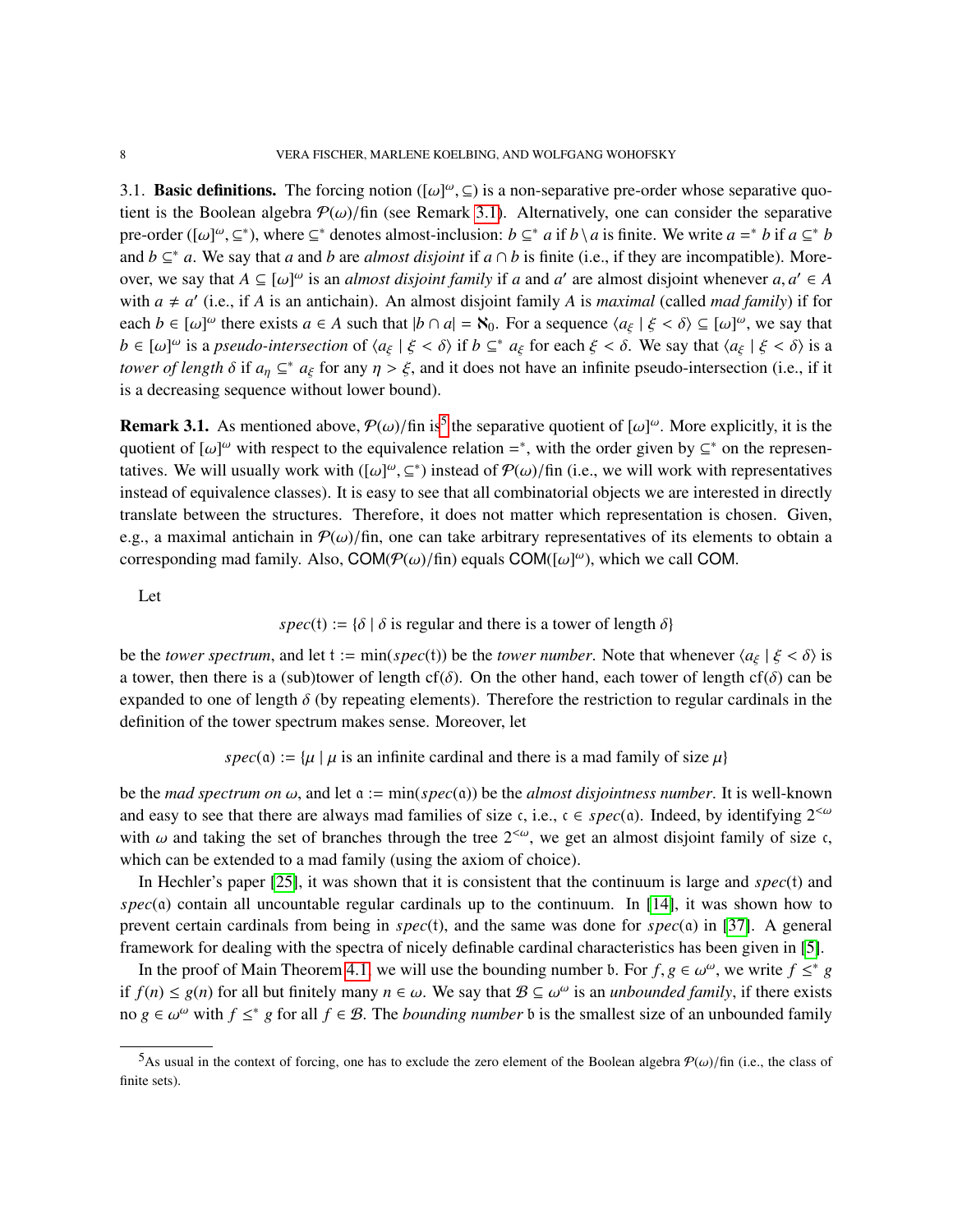in  $\omega^{\omega}$ . The following inequalities between the cardinal characteristics are well-known and not too hard to neover prove:

<span id="page-8-0"></span>
$$
\omega_1 \le t \le \mathfrak{h} \le \mathfrak{a}.
$$

In fact, it is easy to see (by diagonalization) that there are no towers of length  $\omega$  (in other words,  $\mathcal{P}(\omega)/\text{fin}$ is  $\sigma$ -closed), i.e.,  $\omega \notin spec(t)$ , so the first inequality  $\omega_1 \leq t$  holds true. We will give a proof of the inequality  $t \leq 0$  later (see Proposition [3.3\)](#page-9-0). For general information on cardinal characteristics of the continuum, we refer the reader to Blass' paper [\[6\]](#page-54-16). In particular, the proof of the inequality  $b \le a$  can be found in [\[6,](#page-54-16) Proposition 8.4]. Since the fact that  $b \le b$  will be crucial in the proof of Main Theorem [4.1](#page-13-0) (see Section [7\)](#page-39-0), we give a sketch of the proof.

# <span id="page-8-4"></span>**Proposition 3.2.**  $\mathfrak{h} \leq \mathfrak{b}$ .

*Proof.* We will construct b many mad families without common refinement. Let  $\{f_i \mid i < b\} \subseteq \omega^\omega$  be an unbounded family of size b. For  $b \in \omega^\omega$  let  $\omega \in \omega^\omega$  be its enumerating function i.e., the unique strictly unbounded family of size b. For  $b \in [\omega]^{\omega}$ , let  $\varphi_b \in \omega^{\omega}$  be its enumerating function, i.e., the unique strictly increasing function such that  $b = [\omega(\omega)] \mid \eta \in \omega$ . increasing function such that  $b = {\varphi_b(n) \mid n \in \omega}$ .

For  $f \in \omega^{\omega}$  and  $k \in \omega$ , let  $f^{+k} \in \omega^{\omega}$  be such that  $f^{+k}(n) = f(n+k)$  for each  $n \in \omega$ . We say that  $b \in [\omega]^{\omega}$ <br>fort with respect to f if  $f^{+k} \leq x$  or for each  $k \in \omega$ . It is straightforward to chook that for eac is *fast with respect to f* if  $f^{+k} \leq^* \varphi_b$  for each  $k \in \omega$ . It is straightforward to check that, for each  $f \in \omega^{\omega}$ , the collection of sets which are fost with respect to f is dones in  $\omega^{\omega}$  (fix  $a \in \omega^{\omega}$  by the collection of sets which are fast with respect to *f* is dense in  $[\omega]^{\omega}$  (fix  $a \in [\omega]^{\omega}$ ; let  $g \in \omega^{\omega}$  be such that  $f^{+k} \leq^* a$  for each  $k \in \omega$  and let  $b \in a$  be infinite such that  $g \leq^* \omega$ .) that  $f^{+k} \leq^* g$  for each  $k \in \omega$ , and let  $b \subseteq a$  be infinite such that  $g \leq^* \varphi_b$ ).<br>Now fix for each  $i \leq b$ , a mod family A, within the dance collection of

Now fix, for each  $i < b$ , a mad family  $A_i$  within the dense collection of sets which are fast with respect to  $f_i$ . Assume towards contradiction that *A* is a mad family which refines  $A_i$  for each  $i < b$ . Fix  $b \in A$ . It is a traightforward to chook that  $f \leq x$  or for every  $i < b$  (fix  $a \in A$ , evolution that  $b \subseteq x$ , and observe is straightforward to check that  $f_i \leq^* \varphi_b$  for every  $i < b$  (fix  $a \in A_i$  such that  $b \subseteq^* a$ , and observe that *a*<br>and hance *b* is feet with respect to *f*) controdicting the unboundations of  $f \in A_i$ and hence *b* is fast with respect to  $f_i$ ), contradicting the unboundedness of  $\{f_i \mid i < b\}$ .

<span id="page-8-1"></span>3.2. Tree structure of distributivity matrices. A distributivity matrix  $\{A_{\xi} | \xi < \lambda\}$  can be viewed as a tree (which we think of growing downwards): for each  $\xi < \lambda$ , the elements of the mad family  $A_{\xi}$  form the level  $\xi$  of the tree, and for  $b \in A_n$  and  $a \in A_\xi$  with  $\eta > \xi$ , the element *b* is below the element *a* in the tree if and only if  $b \subseteq^* a$ . Due to the refining structure of the distributivity matrix (see Definition [2.1\(](#page-2-2)2)), each element of  $A_{\eta}$  is below exactly one element of  $A_{\xi}$ . Note that this tree is necessarily splitting<sup>[6](#page-8-2)</sup> at some<br>limit langle this is has very than always among  $\epsilon^*$  decreasing assumption of limit langle which h limit levels: this is because there always appear ⊆\*-decreasing sequences of limit length which have no weakest lower bound, and so no single element below such a sequence can be enough to get maximality of the next level.

Let us say that  $\langle a_{\xi} | \xi < \delta \rangle$  is a *branch through the distributivity matrix*  $\mathcal{A} = \{A_{\xi} | \xi < \lambda\}$  if  $a_{\xi} \in A_{\xi}$ for each  $\xi < \delta$ , and  $a_{\eta} \subseteq^* a_{\xi}$  for each  $\xi \le \eta < \delta$ . We say that the branch is *maximal* if there is no branch<br>through  $\mathcal{A}$  strictly extending it. Note that each element  $b \in A$ , determines the branch  $(a + \xi < \eta)$ through A strictly extending it. Note that each element  $b \in A_n$  determines the branch  $\langle a_{\xi} | \xi < \eta \rangle$  of its predecessors (which is not maximal).

For the nature of a maximal branch  $\langle a_{\xi} | \xi < \delta \rangle$ , there are several possibilities:

(1) The branch is not cofinal in the underlying tree (i.e.,  $\delta < \lambda$ ); in other words, it corresponds to a branch which is dying out (for an example, see<sup>[7](#page-8-3)</sup>Theorem [3.5](#page-10-2) and the discussion there).

<span id="page-8-2"></span> $6$ See also the discussion in Section [4.1](#page-15-0) about the generic distributivity matrix of Main Theorem [4.1,](#page-13-0) whose underlying tree is splitting everywhere.

<span id="page-8-3"></span><sup>&</sup>lt;sup>7</sup>For an example of a distributivity matrix for  $P(\kappa)/<\kappa$  in which all branches are dying out, see Section [8.3.](#page-52-0)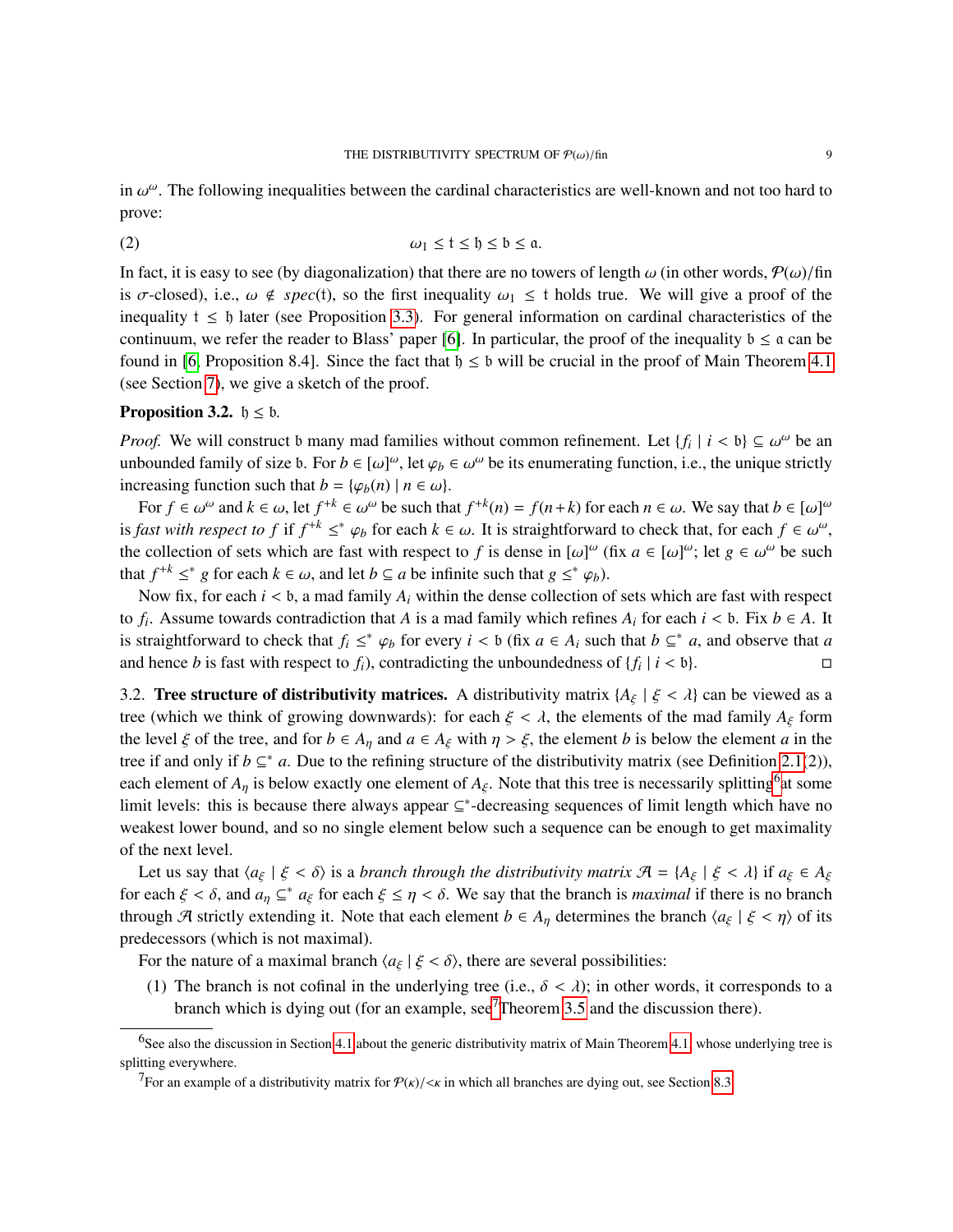Let us argue that in this case the sequence  $\langle a_{\xi} | \xi < \delta \rangle$  is necessarily a tower. If not, take any infinite  $b \subseteq \omega$  which is a pseudo-intersection of the sequence; since  $A_\delta$  refines  $A_\xi$  for each  $\xi < \delta$ , it is easy to see that every element of  $A_\delta$  is either a pseudo-intersection of  $\langle a_\xi | \xi < \delta \rangle$  (which is impossible since the branch is maximal), or it is almost disjoint from some  $a_{\xi}$  (in fact, from all but boundedly many). Therefore, *b* is almost disjoint from every element of  $A_{\delta}$ , contradicting the fact that the almost disjoint family  $A_{\delta}$  is maximal.

(2) The branch is cofinal in the underlying tree (i.e.,  $\delta = \lambda$ ).

Here, it might be the case that

- (a) the sequence  $\langle a_{\xi} | \xi < \lambda \rangle$  is a tower;
- (b) the sequence  $\langle a_{\xi} | \xi < \lambda \rangle$  is not a tower (i.e., has a pseudo-intersection), and
	- (i) is eventually constant (i.e., there is  $\xi < \lambda$  such that  $a_{\eta} =^* a_{\xi}$  for each  $\eta \geq \xi$ ), or<br>
	ii) is not eventually constant
	- (ii) is not eventually constant.

Recall that a base matrix (see Definition [2.4\)](#page-3-3) is not intersected by any  $b \in [\omega]^{\omega}$ . In particular, it cannot have any branch of the above type 2(b); in other words, all maximal branches of base matrices are towers. In fact, it is easy to see that maximal branches which are not towers (i.e., branches of the above type  $2(b)$ ) do not play a crucial role in the context of distributivity matrices for  $P(\omega)/\text{fin}$  in general;<sup>[8](#page-9-1)</sup>this is due to the following grayment following argument.

Given a distributivity matrix  $\mathcal{A} = \{A_{\xi} \mid \xi < \lambda\}$ , the set

$$
{b \in [\omega]^{\omega} | b \text{ intersects } \mathcal{A}}
$$

is not dense (see Definition [2.1\(](#page-2-2)3')). So we can fix  $b \in [\omega]^{\omega}$  such that no infinite  $b' \subseteq b$  is intersecting A.<br>For each mediatorial data For each mad family *A*, let

$$
A \upharpoonright b := \{ a \cap b \mid a \in A \ \land \ |a \cap b| = \aleph_0 \}
$$

denote the "relativization" of *A* to *b*. It is straightforward to check that the relativized matrix { $A_{\xi} \restriction b$  |  $\xi$  <  $\lambda$ } is actually a distributivity matrix of height  $\lambda$  on  $b$  (in place of  $\omega$ ) with the additional property that it is not intersected by any infinite subset of *b*. "Transferring" the matrix from *b* to  $\omega$ , we obtain a distributivity matrix with the property that there is no infinite set intersecting it; since any pseudo-intersection of a maximal branch which is cofinal would intersect the matrix, every maximal branch is a tower.

**Convention.** From now on, we will always tacitly assume that each maximal branch  $\langle a_{\xi} | \xi < \delta \rangle$  of a distributivity matrix is a tower (whether cofinal or not).

It follows that the regular cardinal cf( $\delta$ ) which correspond to the length of the branch belongs to the tower spectrum  $spec(t)$  (and hence  $t \le \delta$ ). In particular, this yields the following well-known fact:

# <span id="page-9-0"></span>**Proposition 3.3.**  $t \leq 5$ .

<span id="page-9-1"></span> $8$ On the other hand, it is always possible to manipulate a given distributivity matrix in such a way that it has branches of type 2(b). Indeed, one can, e.g., "transfer" the matrix from  $\omega$  to the set of even numbers, and add the set of odd numbers to each level of the matrix to regain maximality in each level (either by letting the odd numbers be an additional element of each level, yielding a branch of type 2(b)(i), or – taking a cofinal tower through the original part of the matrix – adding the odd numbers to each element along the tower, yielding a branch of type  $2(b)(ii)$ .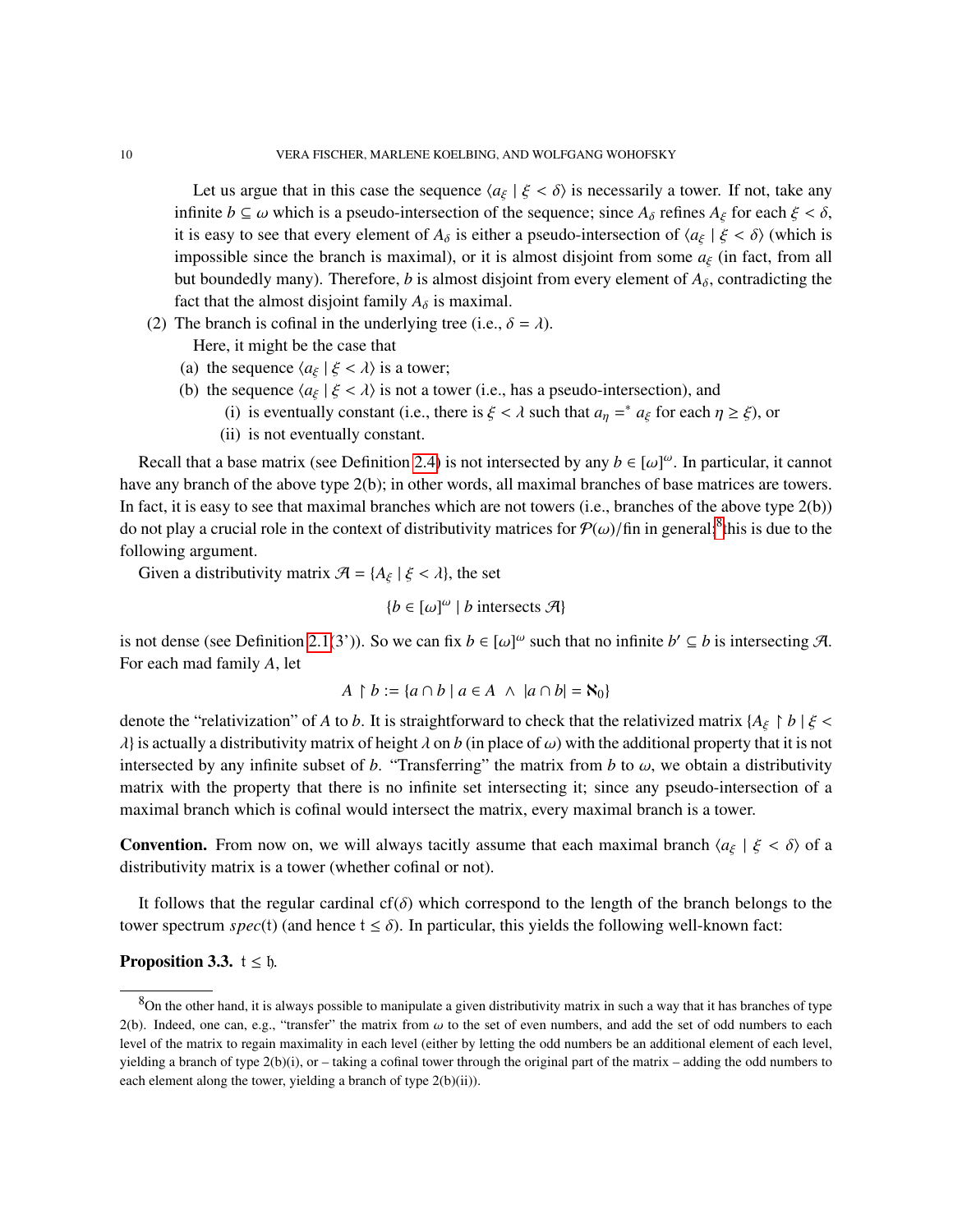*Proof.* Since  $\mathfrak{h} = \min(\text{COM})$ , we can fix a distributivity matrix  $\{A_{\xi} \mid \xi < \mathfrak{h}\}\$  of height  $\mathfrak{h}$  for  $\mathcal{P}(\omega)/\text{fin}$ . Fix any maximal branch  $\langle a_{\xi} | \xi < \delta \rangle$  through this matrix (which is a tower of length  $\delta$ ) and observe that  $t = min(spec(t)) < cf(\delta) < h$ .  $t = min(spec(t)) \leq cf(\delta) \leq b.$ 

Observe that  $t \leq b$  would directly follow from COM  $\subseteq spec(t)$ ; however, COM  $\subseteq spec(t)$  does not hold true in general: in fact, it is consistent that COM and *spec*(t) are disjoint (see Theorem [3.5](#page-10-2) below).

<span id="page-10-0"></span>3.3. Branches through distributivity matrices of height h. In case  $t = h$  (so in particular under  $h = \omega_1$ ), there are no towers of length strictly less than h, hence all maximal branches of a distributivity matrix of height  $\beta$  are cofinal.

On the other hand, it is possible to have a distributivity matrix of height h which has no cofinal branches. In fact, it was shown by Dow that this is the case in the Mathias model:

**Theorem 3.4.** Assume CH. Let  $\mathbb P$  be the countable support iteration of Mathias forcing of length  $\omega_2$ . *Then, in*  $V[\mathbb{P}]$ *, there exists a base matrix of height*  $\mathfrak h$  *without cofinal branches (and*  $\omega_1 = \mathfrak t < \mathfrak h = \mathfrak c = \omega_2$ ).

*Proof.* See [\[15,](#page-54-8) Lemma 2.17].

It is actually consistent that *no* distributivity matrix of height h has cofinal branches. This was proved by Dordal by constructing a model in which h does not belong to the tower spectrum:

<span id="page-10-2"></span>**Theorem 3.5.** *It is consistent with ZFC that spec*(t) =  $\{\omega_1\}$  *and*  $\mathfrak{h} = \omega_2 = \mathfrak{c}$ *.* 

*Proof.* See [\[13\]](#page-54-7) for Dordal's original model, or<sup>[9](#page-10-3)</sup> [\[14,](#page-54-1) Corollary 2.6], where Dordal gives a more general result (which is, interestingly enough, easier to prove). The instance  $A = \{\omega_1\}$  and  $\lambda = \omega_2$  of this result vields the desired constellation. yields the desired constellation.

By Theorem [2.5,](#page-3-0) there are always base matrices of height  $\beta$ . In Dordal's model, base matrices do not have cofinal branches. We do not know whether the tower spectrum in the Mathias model contains  $\omega_2$ or not. In particular, we do not know whether there exist distributivity matrices of height h with cofinal branches in the Mathias model. Note that the Mathias model would serve the same purpose as Dordal's models if  $\omega_2 \notin spec(t)$  holds true in the Mathias model.

<span id="page-10-1"></span>3.4. Distributivity matrices of height strictly above b. There are always distributivity matrices of height h; in other words, h always belongs – as its minimal element – to the combinatorial distributivity spectrum COM. Moreover, recall Corollary [2.3](#page-3-4) and Proposition [2.11,](#page-5-2) which yield

<span id="page-10-4"></span>(3) 
$$
\{b\} \subseteq \text{COM} \subseteq [b, c]_{Reg} = \text{FRESH}.
$$

If  $b = c$ , then clearly equality holds everywhere in the above equation.

Let us now discuss the possible existence (and nature) of distributivity matrices of regular height strictly above h (for that we have look at models<sup>[10](#page-11-2)</sup>of  $h < c$ ). The main result of this paper (see Main Theorem [4.1\)](#page-13-0) demonstrates that the existence of distributivity matrices of regular height strictly above h is consistent: in fact, we construct a model in which h is  $\omega_1$ , and there exists a distributivity matrix of regular height  $\lambda > \omega_1$ (e.g., of height  $\omega_2 = \epsilon$ ). This distributivity matrix of height  $\lambda$  is generically added by forcing, and all its

<span id="page-10-3"></span><sup>&</sup>lt;sup>9</sup>In fact, this corollary in [\[14\]](#page-54-1) also works for  $\mathfrak{h} = \mathfrak{c}$  larger than  $\omega_2$ , and for certain tower spectra which are more complicated than  $\{\omega_1\}$ .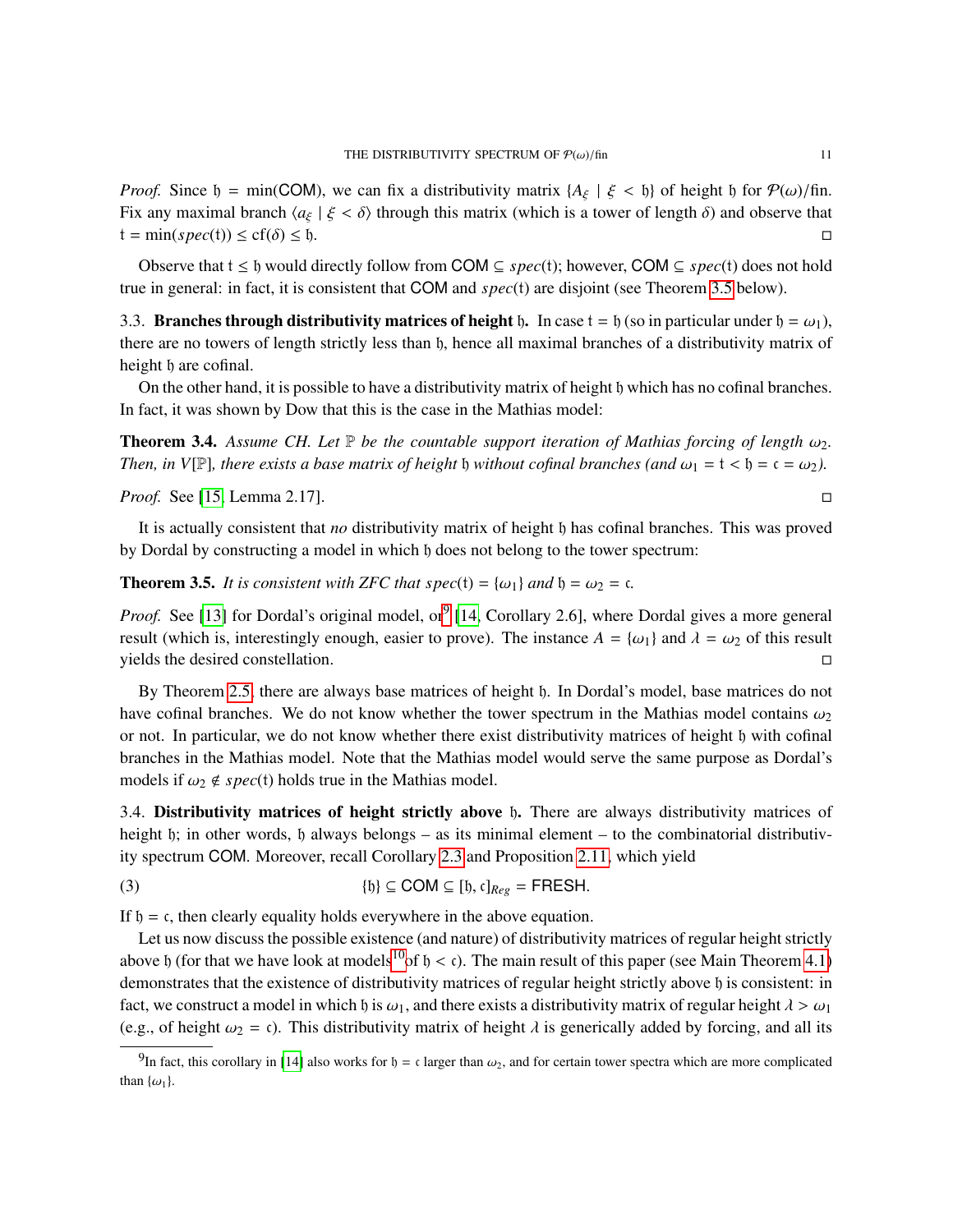maximal branches are cofinal. This shows that the tower spectrum in our model contains both  $\omega_1 = t = b$ and  $\lambda$ .

In the Cohen model, the situation is somewhat different. Again, there are distributivity matrices of height  $\omega_1$  (which clearly have only cofinal branches), due to  $\omega_1 = t = t$ . However, we do not know whether there exist distributivity matrices of any larger regular height (compare with Question [9.2](#page-53-4) and Question [9.3\)](#page-53-5). In any case, there is a difference to the model of our main theorem: if, for some regular  $\lambda > \omega_1$ , there is a distributivity matrix of height  $\lambda$ , then it does not have any cofinal branch, due to the following fact.

<span id="page-11-3"></span>**Proposition 3.6.** Assume CH. Let  $\mathbb{C}_{\mu}$  be the Cohen forcing which adds  $\mu$  many  $\omega$ -Cohen reals, and let  $\lambda > \omega_1$  *be a regular cardinal. In V*[C<sub>µ</sub>], *let*  $\langle a_\alpha | \alpha < \lambda \rangle$  *be a*  $\subseteq^*$ -decreasing sequence. Then there exists  $\alpha_1 \geq \omega_1$  *complementally a particular angeli*  $\cup$  *complementally in V[C<sub>p</sub>*]  $an \alpha_0 < \lambda$  such that  $a_{\alpha_0} = a_{\beta}$  *for every*  $\beta \ge \alpha_0$ . In particular, spec(t) = { $\omega_1$ } *holds true in*  $V[\mathbb{C}_{\mu}]$ .

*Proof.* This proof is somewhat similar to the proof of [\[8,](#page-54-2) Proposition 3.1]. First note that it is enough to show the case  $\lambda = \omega_2$ . Indeed, if there exists a ⊆<sup>\*</sup>-decreasing sequence  $\langle a_\alpha | \alpha < \lambda \rangle$  for some regular  $\lambda \ge \omega_2$  which is not eventually =\*-constant, then there exists a subsequence of length  $\lambda$  which is strictly  $\sigma^*$  decreasing and not eventually  $\sigma^*$  constant  $\subseteq^*$ -decreasing. Then its initial segment of length  $\omega_2$  is  $\subseteq^*$ -decreasing and not eventually =\*-constant.<br>Recell that  $\mathbb{C}$  consists of finite pertial functions from  $\mu$  to 2, ordered by reverse inclusion. For

Recall that  $\mathbb{C}_{\mu}$  consists of finite partial functions from  $\mu$  to 2, ordered by reverse inclusion. For every  $\alpha < \omega_2$ , let  $\dot{a}_\alpha$  be a  $\mathbb{C}_\mu$ -name such that it is forced (without loss of generality by the empty condition) that  $a_{\beta} \subseteq^* \dot{a}_{\alpha}$  for each  $\alpha \leq \beta < \omega_2$ , yet there is no  $\alpha_0 < \omega_2$  as in the conclusion of the proposition.

For every  $\alpha < \omega_2$ , for every  $n \in \omega$  find countable maximal antichains  $\{p_{n,i}^{\alpha} | i \in \omega\} \subseteq \mathbb{C}_{\mu}$  which decide  $\omega$  and  $\alpha$  and  $\omega$  and note that  $R$  is countable. Since  $CH$  holds, we can use whether  $n \in \dot{a}_{\alpha}$ . Let  $B_{\alpha} := \bigcup_{i,n \in \omega} \text{dom}(p_{\alpha,i}^{\alpha})$ , and note that  $B_{\alpha}$  is countable. Since CH holds, we can use<br>the A-system lemma (see [29, Ch, II, Theorem 1.61) to find  $X \subseteq \langle a_0 \rangle$  of size  $\langle a_0 \rangle$  such the  $\Delta$ -system lemma (see [\[29,](#page-54-13) Ch. II, Theorem 1.6]) to find  $X \subseteq \omega_2$  of size  $\omega_2$  such that  $\{B_\alpha \mid \alpha \in X\}$  is a  $\Delta$ -system with root *R*. Furthermore, we can assume without loss of generality that  $|B_{\alpha} \setminus R|$  is the same for every  $\alpha \in X$ . For  $\alpha, \beta \in X$ , let  $\varphi_{\alpha,\beta}$  be a bijection between  $B_\alpha$  and  $B_\beta$  such that  $\varphi_{\alpha,\beta}$  is the identity on *R*. For  $B \subseteq \mu$ , let  $\mathbb{C}_B$  be the subforcing of  $\mathbb{C}_\mu$  consisting of those conditions whose domains are subsets of *B*. Clearly  $\varphi_{\alpha,\beta}$  induces an isomorphism between  $\mathbb{C}_{B_\alpha}$  and  $\mathbb{C}_{B_\beta}$ . This naturally extends to an isomorphism  $\mathbb{C}_{B_\alpha}$  between  $\mathbb{C}_{B_\alpha}$  particles is an isomorphism on the actual of the angle of t  $\psi_{\alpha,\beta}$  between  $\mathbb{C}_{B_{\alpha}}$ -names and  $\mathbb{C}_{B_{\beta}}$ -names. This isomorphism can also be extended to an isomorphism on  $\mathbb{C}_{\alpha}$  which we again call  $\mathcal{U}_{\alpha}$ .  $\mathbb{C}_{\mu}$  which we again call  $\psi_{\alpha,\beta}$ .<br>Note that there are only 2

Note that there are only  $2^{\aleph_0} = \aleph_1$  many isomorphism types of names, so we may also assume without loss of generality that  $\psi_{\alpha,\beta}(\dot{a}_{\alpha}) = \dot{a}_{\beta}$  and  $\psi_{\alpha,\beta}(\dot{a}_{\beta}) = \dot{a}_{\alpha}$  for all  $\alpha, \beta \in X$ .

Let  $\alpha, \beta \in X$  and  $\beta > \alpha$ . Recall that by assumption  $\| \varepsilon_{\mu} \dot{a}_{\beta} \leq^* \dot{a}_{\alpha}$ . Using the isomorphism, we get  $\mathbb{F}_{\psi_{\alpha,\beta}(\mathbb{C}_{\mu})} \psi_{\alpha,\beta}(a_{\beta}) \subseteq^* \psi_{\alpha,\beta}(a_{\alpha})$ , which yields  $\mathbb{F}_{\mathbb{C}_{\mu}} a_{\alpha} \subseteq^* \dot{a}_{\beta}$ . So  $\mathbb{F}_{\mathbb{C}_{\mu}} a_{\alpha} =^* \dot{a}_{\beta}$ . Thus, if  $\alpha_0 := \min(X)$ , for every  $\beta \in X$  we have  $\Vdash_{\mathbb{C}_{\mu}} a_{\alpha_0} =^* a_{\beta}$ . Since *X* is cofinal in  $\omega_2$  it follows that  $a_{\alpha_0} =^* a_{\beta}$  for every  $\beta \ge \alpha_0$ .  $\Box$ 

<span id="page-11-1"></span>3.5. Base matrices of height strictly above h. We now show that a base matrix tree of regular height larger than h necessarily has (below every node) branches which are dying out.

<span id="page-11-0"></span>**Theorem 3.7.** Let  $\mathcal{A} = \{A_{\xi} \mid \xi < \lambda\}$  be a base matrix of regular height<sup>[11](#page-12-1)</sup>  $\lambda > 0$ . Then below every  $a \in \bigcup_{\xi < \lambda} A_{\xi}$  there is a maximal branch through A which is not cofinal.

<span id="page-11-2"></span><sup>&</sup>lt;sup>10</sup>Note that it is not clear at all why there should exist distributivity matrices of (regular) height c. As opposed to this,  $spec(a)$ always contains c (this is not the case for *spec*(t)).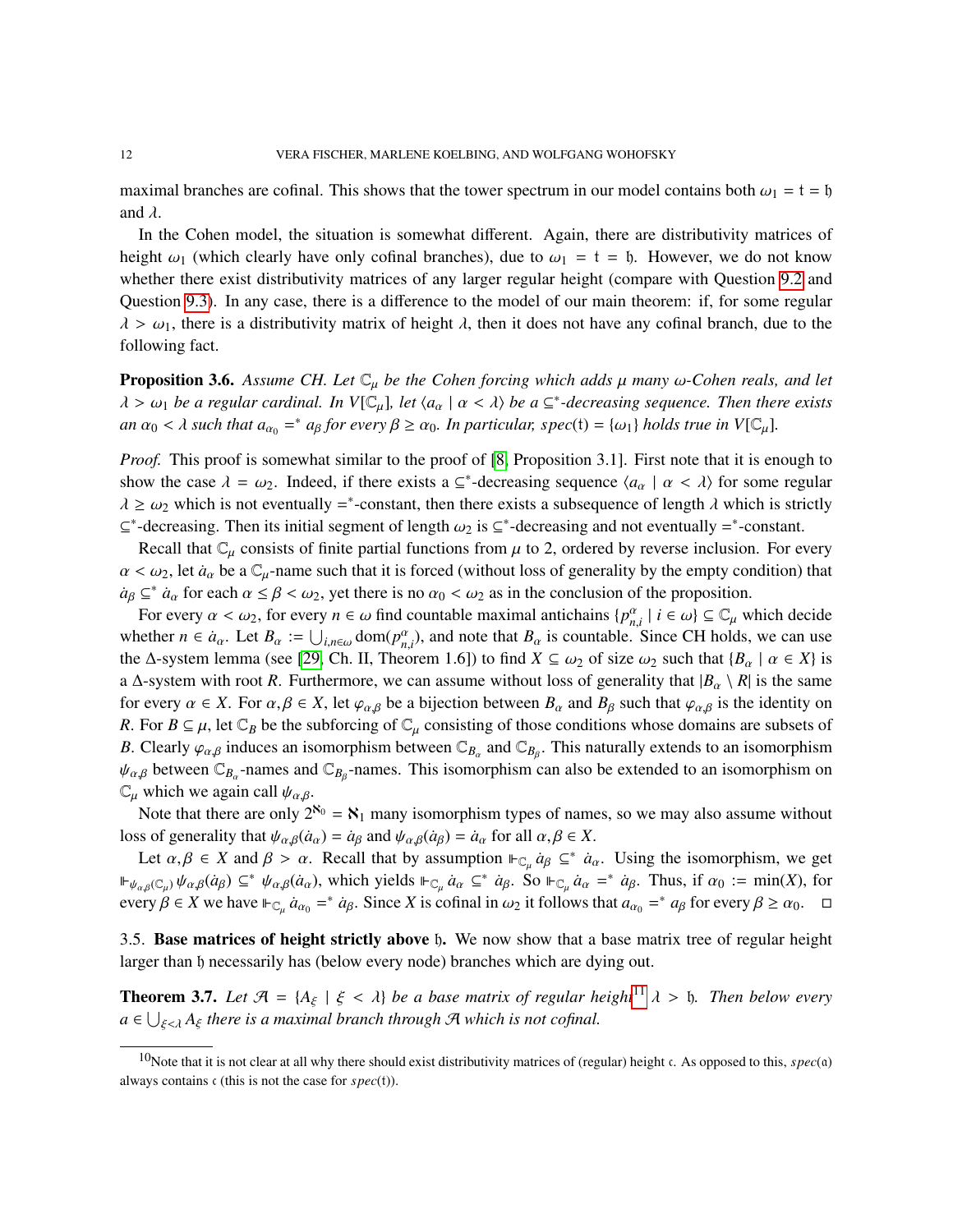*Proof.* Assume towards contradiction that the conclusion of the theorem fails. Fix  $a^*$  in the matrix (i.e.,  $a^* \in \bigcup_{\xi \leq \lambda} A_{\xi}$  such that every maximal branch below  $a^*$  is cofinal. By definition of h, the partial or-<br>den  $\mathcal{D}(\cdot)$  (fin is not h distributive, Let  $\mathbb{R} \subset \{b, b, c^*, s^*\}$ ) be the partial erder below  $s^*$ der  $\mathcal{P}(\omega)$ /fin is *not* h-distributive. Let  $\mathbb{P} := \{b \mid b \subseteq^* a^*\}$  be the partial order below  $a^*$ . Recall that  $\mathcal{P}(\omega)$ /fin<br>is homogenous, hones  $\mathbb{P}$  is isomorphic to  $\mathcal{P}(\omega)$ /fin: in perticular.  $\mathbb{P}$ is homogenous, hence  $\mathbb P$  is isomorphic to  $\mathcal P(\omega)/\text{fin}$ ; in particular,  $\mathbb P$  is not b-distributive. Therefore, using the game characterization of distributivity (see Proposition [2.13\)](#page-5-3), Player I has a winning strategy  $\sigma$  in the game  $G_{\text{h}}(\mathbb{P})$ .

Consider the following run of the game of (full) length h (note that  $b_0 \subseteq^* a^*$ ):

$$
\begin{array}{c|ccccccccc}\nI & b_0 & b_1 & \dots & b_{\mu+1} & \dots \\
\hline\nII & a_0 & a_1 & \dots & a_{\mu} & a_{\mu+1} & \dots\n\end{array}
$$

where Player I plays according to  $\sigma$  (i.e.,  $b_0 = \sigma(\langle \rangle)$  and  $b_{i+1} = \sigma(\langle b_0, a_0, \ldots, a_i \rangle)$  for each  $i < \mathfrak{h}$ ), and Player II plays as follows (where the  $a_i$  are going to be in the matrix for each  $i < \mathfrak{h}$ ). For successors *i* (and for *i* = 0), let  $a_i \subseteq^* b_i$  with  $a_i$  in the matrix; this is possible, because it is a base matrix. For limit  $\mu \leq b$ , the following holds by induction:  $(a, b, c)$  is a  $C^*$  decreasing sequence holew  $a^*$  such that  $a$ , the following holds by induction:  $\langle a_i | i \rangle \langle \mu \rangle$  is a  $\subseteq^*$ -decreasing sequence below  $a^*$  such that  $a_i$  is in the metric for each  $i \leq \mu$ . So (for  $\mu \leq b$ ) Player II can play a pseudo-intersection  $a_i$  in the metr matrix for each  $i < \mu$ . So (for  $\mu < \mathfrak{h}$ ) Player II can play a pseudo-intersection  $a_{\mu}$  in the matrix, by the following claim.

# **Claim.** *The sequence*  $\langle a_i | i \langle \mu \rangle$  *has a pseudo-intersection in the matrix.*

*Proof.* We can assume that the sequence is not eventually =\*-constant. Moreover, we can assume that it is strictly ⊆<sup>\*</sup>-decreasing. It is easy to check that there is a strictly increasing sequence  $\langle \xi_i | i < \mu \rangle \subseteq \lambda$ <br>with  $g_i \in A$ , for each  $i \leq \mu$ . Then  $\sup((\xi, | i \leq \mu)) \leq \lambda$  because  $\mu \leq h \leq \lambda$  and  $\lambda$  is regular. So with  $a_i \in A_{\xi_i}$  for each  $i < \mu$ . Then  $\sup(\{\xi_i \mid i < \mu\}) < \lambda$ , because  $\mu \leq \mathfrak{h} < \lambda$  and  $\lambda$  is regular. So the corresponding branch is not cofinal in the matrix, hence it is not maximal by assumption. Consequently, there exists an *a* in the matrix such that  $a \subseteq^* a_i$  for each  $i < \mu$ .

Finally, for  $\mu = \mathfrak{h}$ , the claim yields a pseudo-intersection of  $\langle a_i | i \rangle$ , witnessing that Player II wins this run of the game. This contradicts that  $\sigma$  is a winning strategy for Player I.

We do not know whether the existence of distributivity matrices of regular height strictly above h with non-cofinal maximal branches is consistent; so, in particular, we do not know whether it is consistent at all that there are base matrices of any regular height strictly above h (see also Question [9.4\)](#page-53-6).

Since in the model of our main theorem all maximal branches of the generically added distributivity matrix of regular height  $\lambda > 0$  are cofinal, the above theorem in particular shows that it is not a base matrix; this can also be shown directly (see Remark [4.12\)](#page-20-0).

<span id="page-12-0"></span>3.6. **Summary.** Let COM<sup>*cof*</sup> denote the set of regular cardinals  $\lambda$  such that there exists a distributivity matrix of height  $\lambda$  for  $\mathcal{P}(\omega)$ /fin in which all maximal branches are cofinal. In Table [1,](#page-13-1) we give an overview of the values of the cardinal characteristics t and h as well as the related spectra in various models of  $ZFC +$  $c = \omega_2$ . It summarizes our discussion from Section [3.3](#page-10-0) and Section [3.4](#page-10-1) (see, in particular, Proposition [3.6,](#page-11-3) Main Theorem [4.1,](#page-13-0) and Theorem [3.5\)](#page-10-2).

<span id="page-12-1"></span><sup>&</sup>lt;sup>11</sup>In fact,  $\lambda > \mathfrak{h}$  can be replaced by the weaker assumption that  $\mathcal{P}(\omega)/\mathfrak{f}$  is, for some  $\nu < \lambda$ , not  $\leq \nu$ -strategically closed. In the proof, one can turn (using a well-order on the base matrix tree) the description of the moves of Player II into a strategy for Player II, which is then a winning strategy.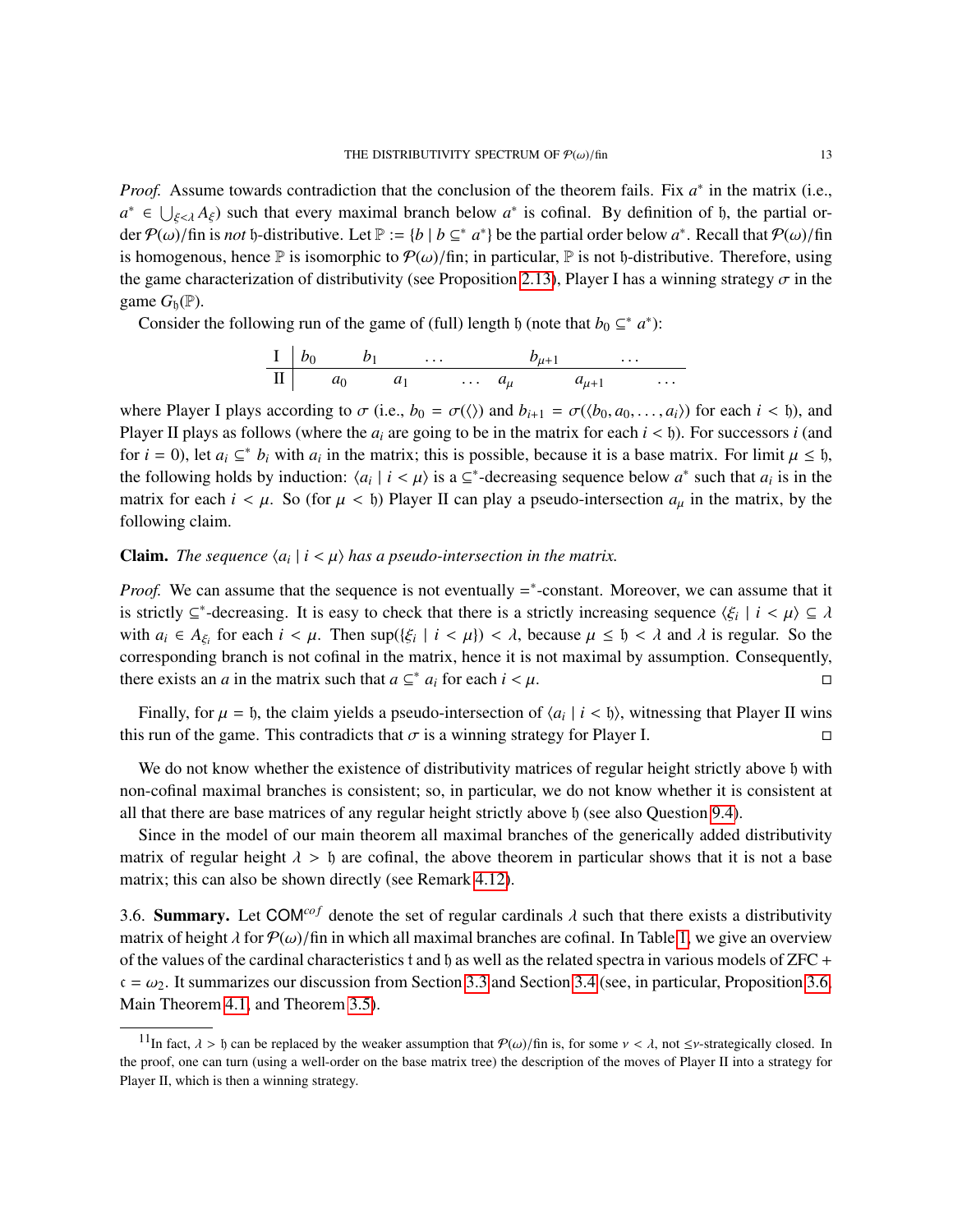|                                                                                                                                                                                                                                                                                                                 |  |  |  | $\parallel$ t spec(t) b COM <sup>cof</sup> COM FRESH |  |
|-----------------------------------------------------------------------------------------------------------------------------------------------------------------------------------------------------------------------------------------------------------------------------------------------------------------|--|--|--|------------------------------------------------------|--|
|                                                                                                                                                                                                                                                                                                                 |  |  |  |                                                      |  |
| Cohen model $\omega_1$ $\{\omega_1\}$ $\omega_1$ $\{\omega_1\}$ $\{\omega_1\}$ ? $\{\omega_1, \omega_2\}$<br>Main Theorem $\omega_1$ $\{\omega_1, \omega_2\}$ $\omega_1$ $\{\omega_1, \omega_2\}$ $\{\omega_1, \omega_2\}$ $\{\omega_1, \omega_2\}$                                                             |  |  |  |                                                      |  |
|                                                                                                                                                                                                                                                                                                                 |  |  |  |                                                      |  |
|                                                                                                                                                                                                                                                                                                                 |  |  |  |                                                      |  |
| Dordal model $\begin{vmatrix} \omega_1 & \{\omega_1\} & \omega_2 & \emptyset & \{\omega_2\} \\ \omega_1 & ? & \omega_2 & ? & \{\omega_2\} \\ MA & \omega_2 & \{\omega_2\} & \omega_2 & \{\omega_2\} \end{vmatrix}$ $\begin{vmatrix} \{\omega_2\} \\ \{\omega_2\} \\ \{\omega_2\} \\ \{\omega_2\} \end{vmatrix}$ |  |  |  |                                                      |  |
|                                                                                                                                                                                                                                                                                                                 |  |  |  |                                                      |  |

<span id="page-13-1"></span>TABLE 1. Different spectra in various models of  $c = \omega_2$ 

Finally, let us summarize our discussion about base matrices from Section [3.5.](#page-11-1) ZFC proves (see Theorem [3.7,](#page-11-0) Theorem [2.5,](#page-3-0) Proposition [2.9,](#page-4-1) and Proposition [2.11\)](#page-5-2)

$$
\mathsf{COM}^{base+cof} \subseteq \{\mathfrak{h}\} \subseteq \mathsf{COM}^{base} \subseteq \mathsf{COM} \subseteq \mathsf{FRESH} = [\mathfrak{h}, \mathfrak{c}]_{Reg},
$$

where COM<sup>base</sup> denotes the set of regular cardinals  $\lambda$  such that there exists a base matrix of height  $\lambda$  for  $P(\omega)/\text{fin}$ , whereas COM<sup>base+cof</sup> denotes the set of regular cardinals  $\lambda$  such that there exists a base matrix of height  $\lambda$  for  $\mathcal{P}(\omega)/\text{fin}$  in which all maximal branches are cofinal.

# 4. Forcing a distributivity matrix

This section (as well as Section [5,](#page-24-0) Section [6,](#page-36-0) and Section [7\)](#page-39-0) is devoted to the proof of our main result:

<span id="page-13-0"></span>Main Theorem 4.1. *Let V*<sup>0</sup> *be a model of ZFC which satisfies GCH. In V*0*, let*

$$
\omega_1 < \lambda \leq \mu
$$

*be cardinals such that* λ *is regular and* cf(µ) > ω*. Then there is a c.c.c. (and hence cofinality preserving) extension W of V*<sup>0</sup> *such that*

$$
W \models \omega_1 = \mathfrak{h} = \mathfrak{b} \ \wedge \ \lambda \in \mathsf{COM} \ \wedge \ \mu = \mathfrak{c}.
$$

Note that, since  $\mathfrak{h} \in \text{COM}$ , the above model *W* satisfies { $\omega_1, \lambda$ }  $\subseteq \text{COM}$  (see also Question [9.1\)](#page-53-7). Letting  $\lambda = \mu = \omega_2$ , we immediately obtain the following (recall [\(3\)](#page-10-4) from Section [3.4\)](#page-10-1):

<span id="page-13-2"></span>Corollary 4.2. *It is consistent with ZFC that*

$$
\{\omega_1,\omega_2\}=\text{COM}=[\mathfrak{h},\mathfrak{c}]_{Reg}=\text{FRESH}.
$$

We construct our model *W* as follows. We start with  $V_0$  and first go to the Cohen extension in which  $c = \mu$ . In this model *V*, we define a forcing iteration (see Section [4.1\)](#page-15-0) which adds a distributivity matrix of height  $\lambda$  for  $\mathcal{P}(\omega)/f$ *in*, yielding  $\lambda \in \mathsf{COM}$  in the final model *W*. Building on ideas from [\[25\]](#page-54-0), we use c.c.c. iterands which approximate the distributivity matrix by finite conditions; we have to use an iteration, because after a single step of the forcing, new reals are added, which prevents the generically added antichains in  $\mathcal{P}(\omega)$ /fin from being maximal. We show that the generic object is actually a distributivity matrix: in particular, the branches are towers (see Section [5.3\)](#page-33-0) and the levels are mad families (see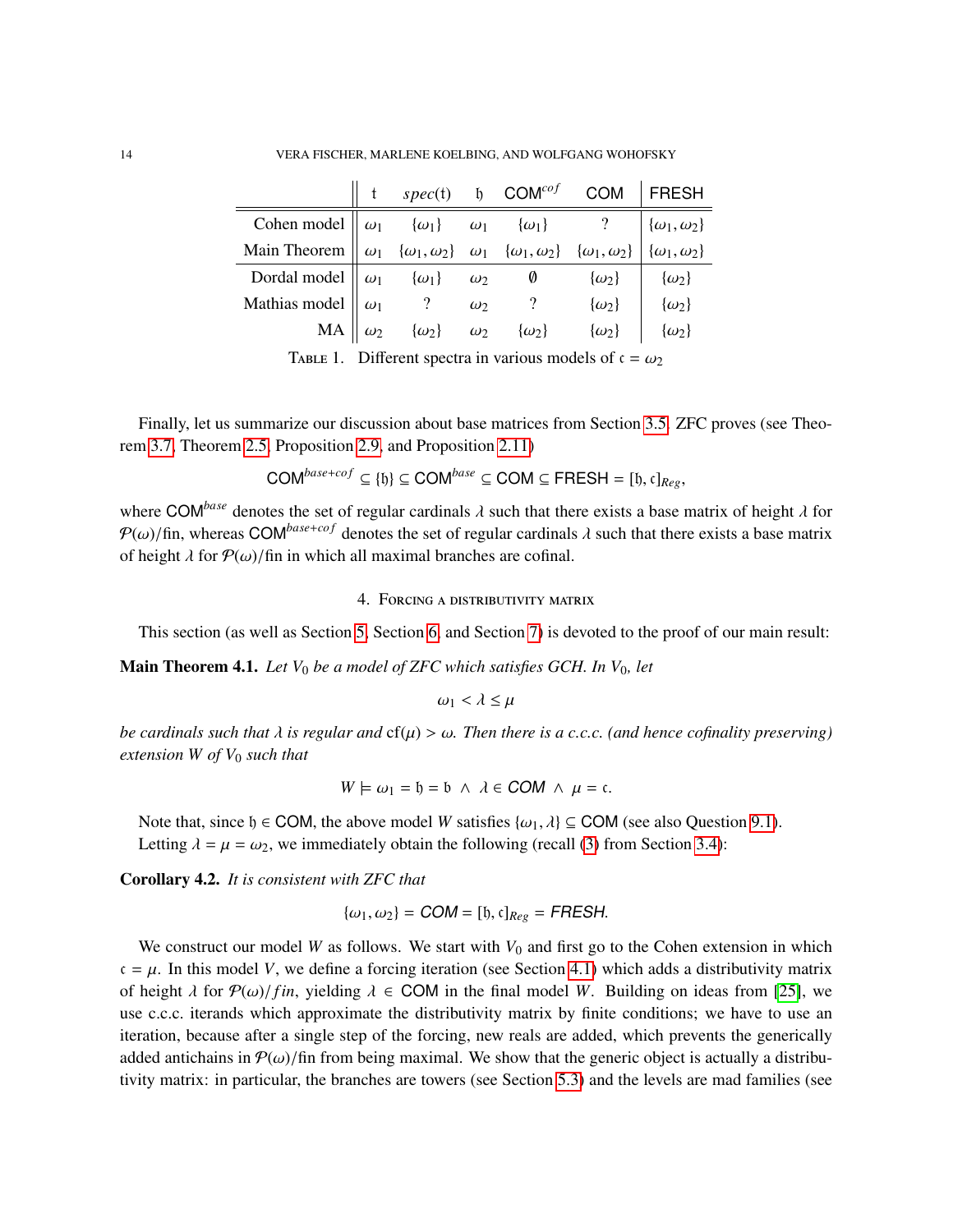Section [5.4\)](#page-34-0); for that, we use complete subforcings to capture new subsets of  $\omega$  (see Lemma [4.22](#page-23-0) and Section [5.2\)](#page-28-0).

To show that  $\omega_1 = \mathfrak{h} = \mathfrak{b}$  (and hence  $\omega_1 \in \text{COM}$ ), we show that  $\mathfrak{b} = \omega_1$ , and use the fact that  $\mathfrak{h} \leq \mathfrak{b}$ holds in ZFC. In fact, we show that the ground model reals  $B := \omega^{\omega} \cap V_0$  remain unbounded. For that, we<br>represent our iteration as a finer iteration of Mathias foreings with respect to filters (see Section 7.1). We represent our iteration as a finer iteration of Mathias forcings with respect to filters (see Section [7.1\)](#page-40-0). We use a characterization from [\[24\]](#page-54-9) to show that these filters are  $\beta$ -Canjar (see Section [6](#page-36-0) and Section [7.2\)](#page-42-0). In this context, it is problematic that  $B$ -Canjarness is not absolute; however, we develop a method to overcome this issue (see Section [6.3](#page-38-0) and the discussion before Lemma [7.3\)](#page-43-0).

<span id="page-14-1"></span>**Remark 4.3.** Let us remark that it is possible to derive a bit more from the proof of Main Theorem [4.1](#page-13-0) than what is stated in the theorem. Actually, our forcing construction is based on the tree  $\lambda^{\leq \lambda}$  (see Definition 4.5) and therefore results in a specific kind of distributivity metrix of bojeth 1: first, all its ma tion [4.5\)](#page-16-0) and therefore results in a specific kind of distributivity matrix of height  $\lambda$ : first, all its maximal branches are cofinal, and second, the underlying tree has  $\lambda$ -splitting, i.e., each node has exactly  $\lambda$  many immediate successors. From the latter property, it immediately follows that  $\lambda \in spec(a)$  (in particular,  $a \leq \lambda$ ).

We can modify the construction (by changing the underlying tree) to obtain different kinds of distributivity matrices of height  $\lambda$ . In fact, the following generalization of Main Theorem [4.1](#page-13-0) holds true: if  $\omega_1 \le \lambda \le \text{cf}(\theta)$  and  $\theta \le \mu$  with  $\lambda$  regular and  $\text{cf}(\mu) > \omega$ , then (using  $\theta^{<}$  as the underlying tree) there is<br>an axtension such that  $\omega = h = h$  and  $\mu = \epsilon$  and there exists a distributivity matrix of boight an extension such that  $\omega_1 = b = b$  and  $\mu = c$ , and there exists a distributivity matrix of height  $\lambda$  with  $\theta$ splitting (hence, in particular,  $\theta \in spec(\mathfrak{a})$ ). The reason why we have to require  $\lambda \leq cf(\theta)$  is Lemma [5.14:](#page-31-0) otherwise, the proof would break down there (see Remark [5.16\)](#page-32-0). It would even be possible to have different splitting at different nodes, provided that all the splitting sizes have cofinality at least  $\lambda$ . This way, we can get more values into *spec*(a) (similar as in Hechler's paper [\[25\]](#page-54-0), where he constructs a model in which all uncountable regular cardinals up to c are in *spec*(a)).

Note that even  $\lambda = \omega_1$  is possible in our forcing construction. It is true that it does not yield any additional information about COM (because  $\mathfrak{h} = \omega_1$  holds true in our model which implies  $\omega_1 \in \text{COM}$ anyway), but we can obtain distributivity matrices of height  $\omega_1$  with additional features (e.g., by choos-ing<sup>[12](#page-14-0)</sup>  $\theta = \lambda = \omega_1$ , resulting in a matrix with  $\omega_1$ -splitting). Observe that it is always possible to turn a distributivity matrix with θ-splitting into a distributivity matrix with <sup>c</sup>-splitting (of the same height), by just taking every ωth level (and deleting all other levels). It is not clear whether it is possible to do it the other way round, i.e., to get a distributivity matrix with  $\theta$ -splitting (for  $\theta < \epsilon$ ) from a distributivity matrix with <sup>c</sup>-splitting (even if θ happens to be in *spec*(a)). Therefore, we decided to state and prove Main Theorem [4.1](#page-13-0) for  $\theta = \lambda$  (i.e., small splitting), and not for  $\theta = \mathfrak{c}$ .

As a matter of fact, the Cohen model satisfies  $spec(a) = \{\omega_1, c\}$  (see, e.g., [\[8,](#page-54-2) Proposition 3.1]). Thus, if  $\omega_1 < \theta < \epsilon$ , there are no mad families of size  $\theta$ , and hence no distributivity matrix with  $\theta$ -splitting in the Cohen model. If we choose, e.g.,  $\lambda = \omega_1$ ,  $\theta = \omega_2$  and  $\mu = \omega_3$  in the generalization of our main theorem described in the above remark, the generic matrix cannot exist in the Cohen model with  $c = \omega_3$ . On the other hand, our forcing construction with  $\theta = \lambda = \omega_1$  and  $\omega_1 < \mu$  actually results in the Cohen model

<span id="page-14-0"></span> $12$ Note that in this case our forcing iteration is equivalent to an iteration of Cohen forcing. This can be seen by representing the iteration as an iteration of Mathias forcings with respect to filters, as described in Section [7.1.](#page-40-0) If  $\theta = \lambda = \omega_1$ , all the filters are countably generated, therefore the respective Mathias forcings are equivalent to Cohen forcing.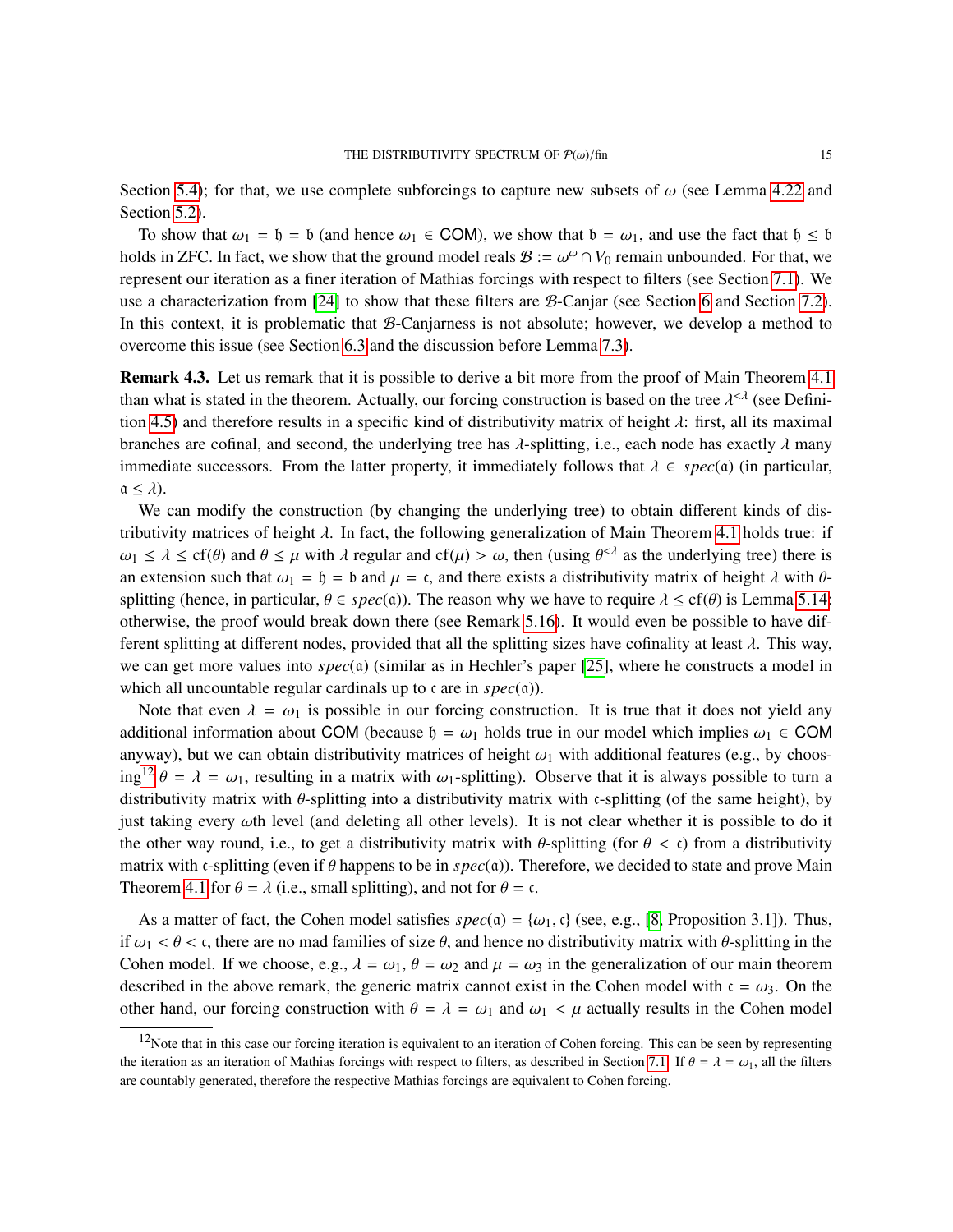with  $c = \mu$  (see footnote [12\)](#page-14-0), hence we can in particular derive the following from our proof of Main Theorem [4.1:](#page-13-0)

**Observation 4.4.** *Let*  $\mu > \omega_1$ *. Then, in the Cohen model with*  $\mathfrak{c} = \mu$  *(i.e., in the extension of a GCH model by*  $\mathbb{C}_{\mu}$ *), there exists a distributivity matrix of height*  $\omega_1$  *which is*  $\omega_1$ *-splitting*<sup>[13](#page-15-1)</sup>*everywhere.* 

<span id="page-15-0"></span>4.1. **Definition of the forcing iteration.** In this section we will define a forcing for adding a distributivity matrix. The definition was motivated by the forcing for adding towers and mad families from Hechler's paper [\[25\]](#page-54-0). We proceed as follows. In  $V_0$ , let  $\mathbb{C}_{\mu}$  be the usual forcing for adding  $\mu$  many  $\omega$ -Cohen reals, and let *V* be the extension by  $\mathbb{C}_{\mu}$ . In *V*, we perform our main forcing iteration of length  $\lambda$  which is going to add a distributivity matrix of height  $\lambda$  for  $\mathcal{P}(\omega)/\text{fin}$ . The iteration is going to be a finite support iteration whose iterands have the countable chain condition (see Lemma [4.7\)](#page-17-0) and are of size continuum; in particular, the size of the continuum stays the same during the whole iteration, and hence  $c = \mu$  holds true in the final model (see Lemma [4.8\)](#page-18-0).

As discussed in Section [3.2,](#page-8-1) a distributivity matrix can be viewed as a tree, where each node is equipped with an element of  $\mathcal{P}(\omega)$ /fin. In fact, our generic distributivity matrix  $\{A_{\xi+1} \mid \xi < \lambda\}$  will be based on the tree  $\lambda^{< \lambda}$ : each node  $\sigma \in \lambda^{< \lambda}$  of successor length will carry an infinite set  $a_{\sigma} \subseteq \omega$  such that for each  $\xi < \lambda$ ,

$$
A_{\xi+1} = \{a_{\sigma} \mid \sigma \in \lambda^{\xi+1}\}
$$

is a mad family, and  $a_{\sigma} \subseteq^* a_{\tau}$  if  $\sigma$  extends  $\tau$ . In particular, all maximal branches of our distributivity metric will be cofined. matrix will be cofinal.

We write  $\tau \leq \sigma$  if  $\tau \subseteq \sigma$  (i.e., if  $\sigma$  extends  $\tau$ ); we write  $\tau \leq \sigma$  if  $\tau \leq \sigma$  and  $\tau \neq \sigma$ . The length of  $\sigma$  is denoted by  $|\sigma|$ . We think of the tree  $\lambda^{<\lambda}$  as "growing downwards", i.e., we say that  $\sigma$  is below  $\tau$  if  $\tau \leq \sigma$ ; moreover, we say that  $\sigma^{\frown} j$  is to the left of  $\sigma^{\frown} i$  whenever  $j < i$ .

Note that our mad families *<sup>A</sup>*ξ+<sup>1</sup> are indexed by successor ordinals only, for the following reason. Since there are ⊆\*-decreasing sequences of limit length which do not have weakest lower bounds, and the mad family on the level directly below such a sequence has to be "maximal below the sequence" (i.e., each pseudo-intersection of the sequence is compatible with some element of the mad family), it is necessary that the underlying tree "splits" at such limit levels. However,  $\lambda^{\leq \lambda}$  does not split at limit levels, so it is<br>convenient to equip only nodes  $\sigma$  of successor length with infinite sets  $\sigma$ , and use nodes a of lim convenient to equip only nodes  $\sigma$  of successor length with infinite sets  $a_{\sigma}$ , and use nodes  $\rho$  of limit length to talk about the branch  $\langle a_{\sigma} | \sigma \triangleleft \rho \rangle$ .

Before giving the precise definition of our forcing iteration, let us describe the idea informally. We start with the tree  $\lambda^{<\lambda}$  in *V*, and generically add a set  $a_{\sigma} \subseteq \omega$  for every  $\sigma \in \lambda^{<\lambda}$  (of successor length) in such a way that  $a_{\sigma} \to a_{\sigma}$  if  $\sigma \to \infty$  and  $a_{\sigma} \cap a_{\sigma} = a_{\sigma}$ . This results in a refining syste way that  $a_{\tau} \supseteq^* a_{\sigma}$  if  $\tau \supseteq \sigma$ , and  $a_{\sigma} \cap a_{\tau} =^* \emptyset$  if  $|\sigma| = |\tau|$ . This results in a refining system of antichains in  $\mathcal{O}(\epsilon)$  (fin. But these entirely are not may imal, which can be seen as follows. The in  $\mathcal{P}(\omega)$ /fin. But these antichains are not maximal, which can be seen as follows. The forcing adds new reals (any  $a_{\tau}$  is a new infinite subsets of  $\omega$ ), so there are new branches through  $\lambda^{\langle \omega \rangle}$ . Let  $\rho$  be such a new branches through  $\lambda^{\langle \omega \rangle}$ . Let  $\rho$  be such a new branch of length  $\omega$ ; then  $\langle a_{\rho} \rangle$ <sup>n</sup>  $| n \langle \omega \rangle$  is a ⊆<sup>\*</sup>-decreasing sequence of length  $\omega$  (in the extension), so (cinea  $\langle \omega, \zeta, \zeta \rangle$ ) it has an infinite people intersection by It is easy to see that b is inco (since  $\omega <$  t) it has an infinite pseudo-intersection *b*. It is easy to see that *b* is incompatible with all  $a_{\sigma}$ with  $\sigma \in \lambda^{\omega+1} \cap V$ , so the antichain  $\{\alpha_{\sigma} \mid |\sigma| = \omega + 1\}$  is not maximal.

<span id="page-15-1"></span><sup>&</sup>lt;sup>13</sup>In particular, it is  $\omega_1$ -splitting at limit levels (which is the non-trivial task).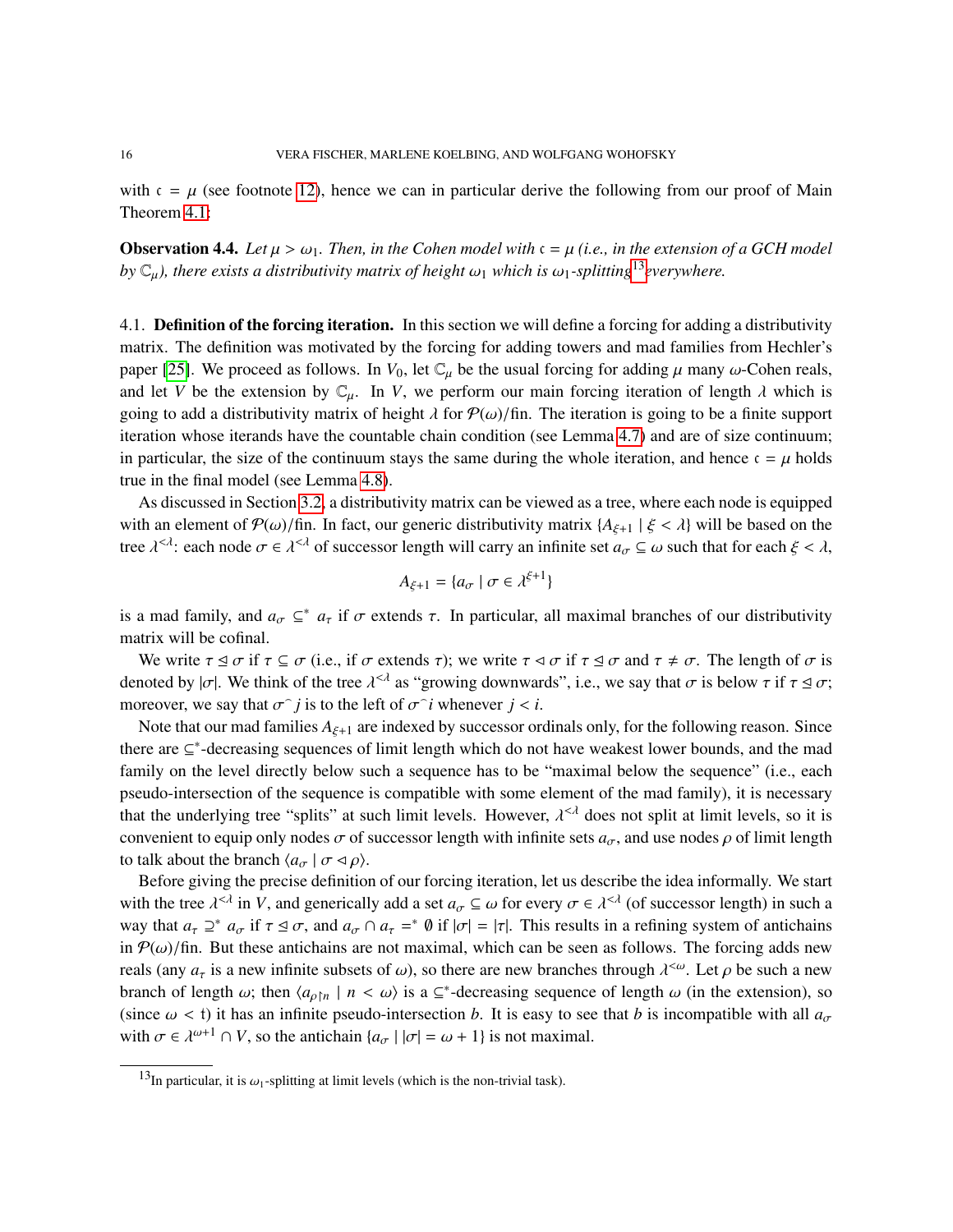To solve this problem, we use a finite support iteration

$$
\{\mathbb{P}_{\alpha},\dot{\mathbb{Q}}_{\alpha}\mid\alpha<\lambda\}
$$

of length  $\lambda$ . At each step  $\mathbb{Q}_\alpha$  of the iteration, a set  $a_{\sigma}$  is added for every new node  $\sigma$  (of successor length) of the tree  $\lambda^{\leq A}$ . In the definition below, we will use  $T_\alpha$  to denote these new nodes (the nodes  $\sigma$  for which no sets  $a_{\sigma}$  have been added yet), and we will use  $T'_{\alpha}$  to denote the old nodes (the nodes  $\sigma$  for which there has already been added a set  $a_{\sigma}$  at an earlier stage  $\beta < \alpha$  of the iteration). The sets  $a_{\sigma}$  with  $\sigma \in T'_{\alpha}$  will be used in the definition of the iteration of the iteration the used in the definition of the iterand  $\mathbb{Q}_\alpha$ . In the definition of the very first forcing  $\mathbb{Q}_0$  of the iteration, the set  $T_0$  will be the collection of all nodes in  $\lambda^{\leq \lambda}$  (of successor length), and  $T'_0$  will be empty (since no sets  $a_{\sigma}$  have been defined yet). After  $\lambda$  many steps, we are finished, because no new nodes appear at stage  $\lambda$ (see Lemma [4.9\)](#page-19-0).

<span id="page-16-0"></span>**Definition 4.5.** Let  $\alpha < \lambda$ , and assume that  $\mathbb{P}_{\alpha}$  has already been defined. For every  $\beta \leq \alpha$ , let  $G_{\beta}$  be generic for  $\mathbb{P}_{\beta}$ . We work in *V*[*G*<sub>α</sub>] to define our iterand<sup>[14](#page-16-1)</sup>  $\mathbb{Q}_{\alpha}$ . First (letting succ denote the sequences of ordinals of successor length), let

$$
T'_{\alpha} := \bigcup_{\beta < \alpha} (\lambda^{<\lambda} \cap \text{succ})^{V[G_{\beta}]},
$$

and let

$$
T_{\alpha} := (\lambda^{<\lambda} \cap \text{succ})^{V[G_{\alpha}]} \setminus T'_{\alpha'}
$$

Note that for each  $\sigma \in T'_\alpha$ , there exists a minimal  $\beta < \alpha$  such that  $\sigma \in V[G_\beta]$ , and hence, by induction, here heap added by  $\mathbb{Q}$ . For each  $\sigma \in T$ , the set  $\alpha$ , is not defined yet, and will be added by  $\mathbb{Q}$ .  $a_{\sigma}$  has been added by  $\mathbb{Q}_{\beta}$ . For each  $\sigma \in T_{\alpha}$ , the set  $a_{\sigma}$  is not defined yet, and will be added by  $\mathbb{Q}_{\alpha}$  (see below, at the end of the definition).

Now  $\mathbb{Q}_\alpha$  is defined<sup>[15](#page-16-2)</sup> as follows:  $p \in \mathbb{Q}_\alpha$  if p is a function with finite domain, dom(p)  $\subseteq T_\alpha$ , and for each  $\sigma \in \text{dom}(p)$ , we have

$$
p(\sigma) = (s^p_{\sigma}, f^p_{\sigma}, h^p_{\sigma}) = (s_{\sigma}, f_{\sigma}, h_{\sigma}),
$$

where $16$ 

(1) 
$$
s_{\sigma} \in 2^{<\omega}
$$
,

(2) for each  $\tau \in \text{dom}(p)$  with  $\tau \leq \sigma$ ,  $|s_{\tau}| \geq |s_{\sigma}|$ ,<br>(3) dom(*f*)  $\subset (\text{dom}(p) \cup T') \cap (\tau \in T \cup T')$ 

- (3) dom( $f_{\sigma}$ )  $\subseteq$  (dom( $p$ )  $\cup$   $T'_{\alpha}$ )  $\cap$  { $\tau \in T_{\alpha} \cup T'_{\alpha}$  |  $\tau \triangleleft \sigma$ }, finite,<sup>[17](#page-16-4)</sup>
- (4)  $f_{\sigma}$ : dom( $f_{\sigma}$ )  $\rightarrow \omega$ ,
- (5) whenever  $\tau \in \text{dom}(f_{\sigma}) \cap T_{\alpha}$ , and  $n \in \omega$  with<sup>[18](#page-16-5)</sup>  $n \in \text{dom}(s_{\tau}) \cap \text{dom}(s_{\sigma})$  and  $n \geq f_{\sigma}(\tau)$ , we have

$$
s_{\tau}(n)=0\rightarrow s_{\sigma}(n)=0,
$$

<span id="page-16-2"></span><span id="page-16-1"></span><sup>&</sup>lt;sup>14</sup>We will often write  $\mathbb Q$  to denote one of the iterands  $\mathbb Q_\alpha$ ; see also Remark [4.10.](#page-19-1)

<sup>&</sup>lt;sup>15</sup>The presentation of our forcing here is somewhat different from the presentation of Hechler's forcings to add towers or mad families in [\[25\]](#page-54-0). In [\[17\]](#page-54-10), we represent these forcings in a form which is analogous to our definition of  $\mathbb{Q}_a$ .

<span id="page-16-4"></span><span id="page-16-3"></span><sup>&</sup>lt;sup>16</sup>The paragraph after the definition gives a short intuitive explanation of the roles of  $s_{\sigma}$ ,  $f_{\sigma}$ , and  $h_{\sigma}$ .

<sup>&</sup>lt;sup>17</sup>Note that in (6), it automatically follows that dom( $h_{\sigma}$ ) is finite because dom( $h_{\sigma}$ ) ⊆ dom(*p*), but not here because dom( $f_{\sigma}$ ) ⊆ dom $(p) \cup T'_\alpha$ .

<span id="page-16-5"></span><sup>&</sup>lt;sup>18</sup>By (2), here it is actually sufficient to require  $n \in \text{dom}(s_{\sigma})$ .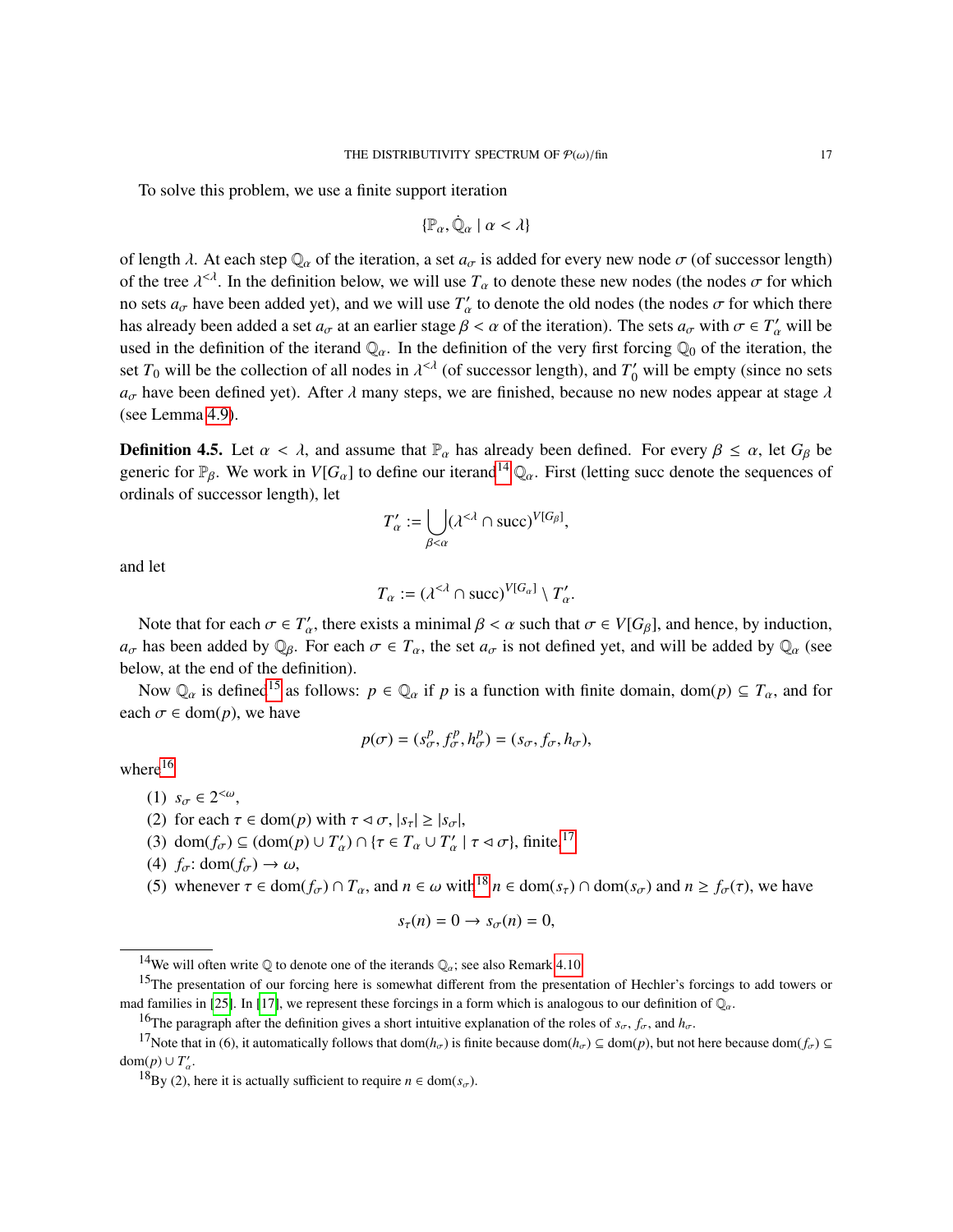and whenever  $\tau \in \text{dom}(f_{\sigma}) \cap T'_{\alpha}$  and  $n \in \omega$  with  $n \in \text{dom}(s_{\sigma})$  and  $n \ge f_{\sigma}(\tau)$ , we have<sup>[19](#page-17-1)</sup>

$$
a_{\tau}(n)=0 \to s_{\sigma}(n)=0,
$$

- (6) dom( $h_{\sigma}$ )  $\subseteq$  dom( $p$ )  $\cap$  { $\rho$ <sup>-</sup>  $j$  |  $j < i$ } (where  $\rho \in \lambda^{<\lambda}$  and  $i \in \lambda$  such that  $\sigma = \rho$ <sup>-</sup> *i*), (7)  $h : \text{dom}(h) \to \emptyset$
- (7)  $h_{\sigma}$ : dom( $h_{\sigma}$ )  $\rightarrow \omega$ ,
- (8) whenever  $\tau \in \text{dom}(h_{\sigma})$ , and  $n \in \omega$  with  $n \in \text{dom}(s_{\tau}) \cap \text{dom}(s_{\sigma})$  and  $n \geq h_{\sigma}(\tau)$ , we have

$$
s_{\tau}(n) = 0 \vee s_{\sigma}(n) = 0.
$$

The order on  $\mathbb{Q}_\alpha$  is defined as follows:  $q \leq p$  ("*q* is stronger than *p*") if

- (i) dom(*p*) ⊆ dom(*q*),
- (ii) and for each  $\sigma \in \text{dom}(p)$ , we have
	- (a)  $s^p_{\sigma} \leq s^q_{\sigma}$ ,<br>(b) denotes
	- (b) dom $(f_{\sigma}^p) \subseteq \text{dom}(f_{\sigma}^q)$  and  $f_{\sigma}^p(\tau) \geq f_{\sigma}^q(\tau)$  for each  $\tau \in \text{dom}(f_{\sigma}^p)$ ,<br>(c) dom(*k*<sup>*p*</sup>)  $\subset \text{dom}(k^q)$  and  $k^p(\tau) \geq k^q(\tau)$  for each  $\tau \in \text{dom}(k^p)$ .
	- (c) dom( $h_{\sigma}^p$ )  $\subseteq$  dom( $h_{\sigma}^q$ ) and  $h_{\sigma}^p(\tau) \ge h_{\sigma}^q(\tau)$  for each  $\tau \in \text{dom}(h_{\sigma}^p)$ .

Given a generic filter *G* for  $\mathbb{Q}_\alpha$ , we define, for each  $\sigma \in T_\alpha$ ,

$$
a_{\sigma} := \bigcup \{ s_{\sigma}^p \mid p \in G \land \sigma \in \text{dom}(p) \}.
$$

This completes the definition of the forcing.

Let us describe the role of the parts of a condition:  $s_{\sigma}$  is a finite approximation of the set  $a_{\sigma}$  assigned to  $\sigma$ , whereas the functions  $f_{\sigma}$  and  $h_{\sigma}$  are promises for guaranteeing that the branches through the generic matrix are  $\subseteq^*$ -decreasing and the levels are almost disjoint families, respectively. More precisely,  $f_{\sigma}$ promises that  $a_{\sigma}$   $\setminus f_{\sigma}(\tau) \subseteq a_{\tau}$  for each  $\tau \in \text{dom}(f_{\sigma})$  (see Lemma [4.14\)](#page-20-1), and  $h_{\sigma}$  promises that  $a_{\tau} \cap a_{\sigma} \subseteq h_{\sigma}(\tau)$ for each  $\tau \in \text{dom}(h_{\sigma})$  (see Lemma [4.15\)](#page-21-0).

<span id="page-17-3"></span>**Remark 4.6.** Note that  $\mathbb{Q}_\alpha$  is not separative. As an example, we can take p and q as follows: dom(p) = dom(*q*) = { $\sigma$ ,  $\tau$ } (where  $\sigma$  is to the left of  $\tau$  within the same block),  $p(\tau) = q(\tau) = (\langle 1 \rangle, \emptyset, h)$  where  $h(\sigma) = 0$  and  $p(\sigma) = (\langle \rangle, \emptyset, \emptyset)$  and  $q(\sigma) = (\langle 0 \rangle, \emptyset, \emptyset)$ . It is easy to see that  $p \nleq q$ , but  $p \leq q$ , i.e., any condition stronger than *p* is compatible with *q*. Therefore, we later need to provide certain iteration lemmas for the general case of non-separative forcings (see Lemma [5.3](#page-25-0) and footnote [30\)](#page-26-0).

4.2. **Countable chain condition and some implications.** We are now going to show that our iterands  $\mathbb{Q}_\alpha$  have the c.c.c.; it immediately follows that their finite support iteration  $\mathbb{P}_\lambda$  has the c.c.c. as well, and therefore it does not change cofinalities or cardinalities.

<span id="page-17-0"></span>**Lemma 4.7.**  $\mathbb{Q}_{\alpha}$  has the<sup>[20](#page-17-2)</sup>*c.c.c. for every*  $\alpha < \lambda$ *.* 

<span id="page-17-1"></span><sup>&</sup>lt;sup>19</sup>In many of our proofs, we will not deal with the case involving  $a<sub>r</sub>$ , but just discuss the case involving  $s<sub>r</sub>$ , but it should always be clear how to handle the  $a<sub>\tau</sub>$ -case in an analogous way (see also Remark [4.10\)](#page-19-1).

<span id="page-17-2"></span><sup>&</sup>lt;sup>20</sup>In fact,  $\mathbb{Q}_\alpha$  is even  $\sigma$ -centered: in Section [7,](#page-39-0) we are going to show that each  $\mathbb{Q}_\alpha$  can be represented as a finite support iteration of length strictly less than  $\epsilon^+$  of Mathias forcings with respect to certain filters; since filtered Mathias forcings are always σ-<br>centared (see Definition 6.1 and the subsequent semal), and  $\pi$  centaredness is gree centered (see Definition [6.1](#page-36-1) and the subsequent remark), and  $\sigma$ -centeredness is preserved under finite support iterations of length strictly less than  $c^+$ , it follows that  $\mathbb{Q}_\alpha$  is  $\sigma$ -centered (see also Corollary [7.2\)](#page-42-1).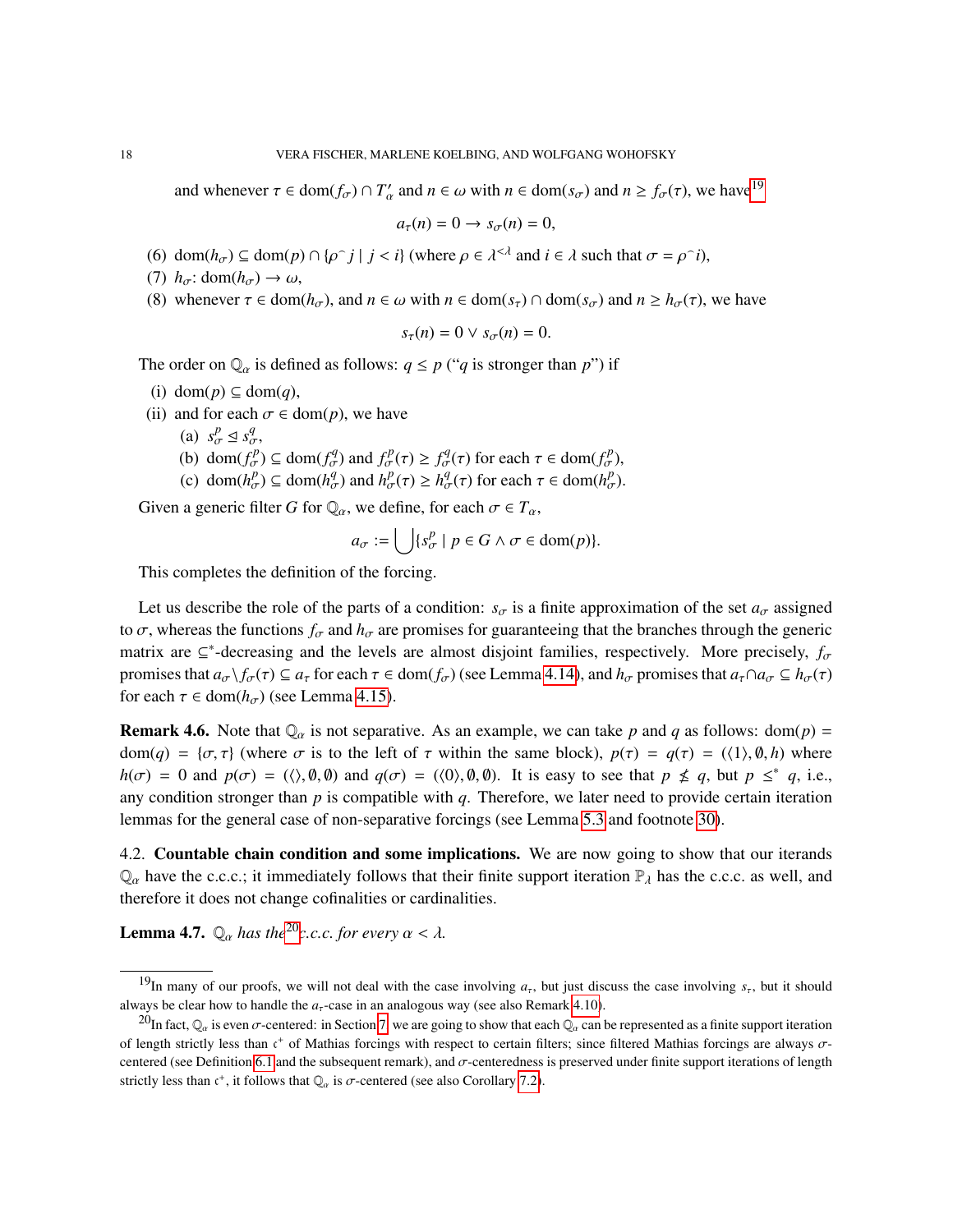*Proof.* Let  $\{p_i \mid i < \omega_1\} \subseteq \mathbb{Q}_\alpha$ . We want to show that the set cannot be an antichain. First note that it is possible to extend<sup>21</sup> all  $s^p_\sigma$  (with  $\sigma \in \text{dom}(p)$ ) of a condition  $p \in \mathbb{Q}_\alpha$  to the same length  $N_p \in \omega$ , by just adding 0's at the end. Therefore we can assume without loss of generality that there exists *N* such that<sup>[22](#page-18-2)</sup>  $|s_{\sigma}^{p_i}| = N$  for each  $i \in \omega_1$  and each  $\sigma \in \text{dom}(p_i)$ . Since  $\text{dom}(p_i) \subseteq T_\alpha \subseteq \lambda^{\leq \lambda}$  is finite for every *i*, we can apply the  $\Delta$ -system lemma to find a subset  $X \subseteq \omega_1$  of size  $\omega_1$  such that {dom( $p_i$ ) |  $i \in X$ } is a Δ-system with root *R* ⊆ *T*<sub>α</sub>. Also, dom( $f_{\sigma}^{p_i}$ ) ∩ *T*<sub>α</sub><sup> $\prime$ </sup> is finite for each *i* ∈ *X* and each  $\sigma$  ∈ dom(*p<sub>i</sub>*), so we can repeatedly apply<sup>[23](#page-18-3)</sup> the ∆-system lemma, for each  $\sigma \in R$  (hence finitely many times), to find a subset  $V \subset Y$  of size (the such that  $(\text{dom}(f^{p_i}) \cap T')$  i.e.  $V$ ) is a  $\Lambda$  system with root  $\Lambda$ , for each  $\sigma \in R$ . Moreo *Y* ⊆ *X* of size  $\omega_1$  such that {dom( $f_{\sigma}^{p_i}$ ) ∩  $T_{\alpha}' \mid i \in Y$ } is a ∆-system with root  $A_{\sigma}$  for each  $\sigma \in R$ . Moreover, we can assume without loss of generality that for each  $\sigma \in R$ , there are  $s_{\sigma}^*$ ,  $f_{\sigma}^*$ , and  $h_{\sigma}^*$  such that for all  $i \in V$ , we have  $s_{\sigma}^{p_i} = s^* - f_{\sigma}^{p_i}$ .  $(P_{\sigma} + A_{\sigma}) = f^*$  and  $h_{\sigma}^{p_i} \upharpoonright P_{\sigma} = h^*$ . N  $i \in Y$ , we have  $s_{\sigma}^{p_i} = s_{\sigma}^*$ ,  $f_{\sigma}^{p_i} \upharpoonright (R \cup A_{\sigma}) = f_{\sigma}^*$ , and  $h_{\sigma}^{p_i} \upharpoonright R = h_{\sigma}^*$ . Now it is straightforward to check that any two conditions from  $\{p_i \mid i \in Y\}$  are compatible (in fact, any finitely many of them have a common lower bound; hence  $\mathbb{Q}_{\alpha}$  is even precaliber  $\omega_1$ ).

We now show that the size of the continuum in the final model is as desired; in fact, the following holds:

<span id="page-18-0"></span>**Lemma 4.8.** *Let*  $\alpha \leq \lambda$ *. Then, in*  $V[\mathbb{P}_{\alpha}]$ *, we have*  $\alpha = \mu$ *.* 

*Proof.* First note that  $V \models c = \mu \wedge \mu^{<\mu} = \mu$ , because it is the extension after adding  $\mu$  many  $\omega$ -Cohen reals over a model which satisfies GCH. We show simultaneously by induction on  $\alpha \leq \lambda$  that<sup>[24](#page-18-4)</sup>

- (1)  $|\mathbb{P}_{\alpha}| \leq \mu$  and
- (2)  $V[\mathbb{P}_{\alpha}] \models \mathfrak{c} = \mu \wedge |T_{\alpha}| \leq \lambda^{<\lambda} \leq \mu.$

Clearly (1) and (2) hold for  $\mathbb{P}_0$  since  $\mathbb{P}_0$  is the trivial forcing. Now assume that we have shown (1) and (2) for each  $\alpha' < \alpha$ .<br>To show (1) ergy

To show (1), argue as follows. If  $\alpha$  is a limit, then  $|\mathbb{P}_{\alpha}| \leq \mu$ , because we use finite support, each  $\mathbb{P}_{\alpha'} \leq \mu$ , and  $\alpha \le \mu$ . If  $\alpha = \alpha' + 1$  is a successor,  $\mathbb{P}_{\alpha} = \mathbb{P}_{\alpha'} * \mathbb{Q}_{\alpha'}$ . By induction,  $\mathbb{P}_{\alpha'} \Vdash |T_{\alpha'}| \le \lambda^{<\lambda} \le \mu$ , and so it is easy to check that  $|\mathbb{Q}_{\alpha'}| \leq \mu$ , hence  $|\mathbb{P}_{\alpha'} * \mathbb{Q}_{\alpha'}| \leq \mu$ .

To show (2), we count nice names. For every real *x* in  $V[\mathbb{P}_{\alpha}]$ , there exists a nice name. Such a nice name consists of antichains  $X_n$  in  $\mathbb{P}_{\alpha}$  for each entry  $x(n)$ . By the c.c.c., each  $X_n$  is countable, so the number of nice names for reals is  $|\mathbb{P}_{\alpha}|^{\leq \omega} \leq \mu$ , so there are only  $\mu$  many reals in  $V[\mathbb{P}_{\alpha}]$ . Similarly, a nice name for an element of  $\lambda^{\leq \lambda}$  consists of less than  $\mu$  many countable antichains, and since  $|\mathbb{P}_{\alpha}|^{\leq \mu} \leq \mu^{\leq \mu} = \mu$ , there are at most  $\mu$  many elements of  $\lambda^{\leq \lambda}$  in  $V[\mathbb{P}_{\alpha}]$ .  $\leq \lambda$  in  $V[\mathbb{P}_{\alpha}].$ 

The following lemma guarantees that, by the end of the iteration of length  $\lambda$ , a set  $a_{\sigma}$  has been added for every  $\sigma \in \lambda^{\leq \lambda}$  (so  $T_{\lambda}$  would be empty, hence  $\mathbb{Q}_{\lambda}$  would be the trivial forcing – if we would continue the iteration ofter  $\lambda$  many stagge). the iteration after  $\lambda$  many stages):

<span id="page-18-1"></span> $21$ Here, we could also use the fact that the set of full conditions is dense (see Definition [4.18](#page-22-0) and Lemma [4.19\)](#page-22-1), but what we actually need here is much less.

<span id="page-18-2"></span><sup>&</sup>lt;sup>22</sup>The reason why we want the  $s_\sigma^{p_i}$  to have the same length, is to avoid trouble with Definition [4.5\(](#page-16-0)2).

<span id="page-18-4"></span><span id="page-18-3"></span><sup>&</sup>lt;sup>23</sup>In case  $\alpha = 0$ , this is not necessary, because  $T'_0 = \emptyset$  (in the definition of  $\mathbb{Q}_0$ ).<br><sup>24</sup>Use the wave appeal version of Main Theorym 4.1 diameter in Dewest 4.

<sup>&</sup>lt;sup>24</sup>For the more general version of Main Theorem [4.1](#page-13-0) discussed in Remark [4.3,](#page-14-1) we would need  $\theta^{\leq \lambda} \leq \mu$  instead of  $\lambda^{\leq \lambda} \leq \mu$ in (2), which works as well.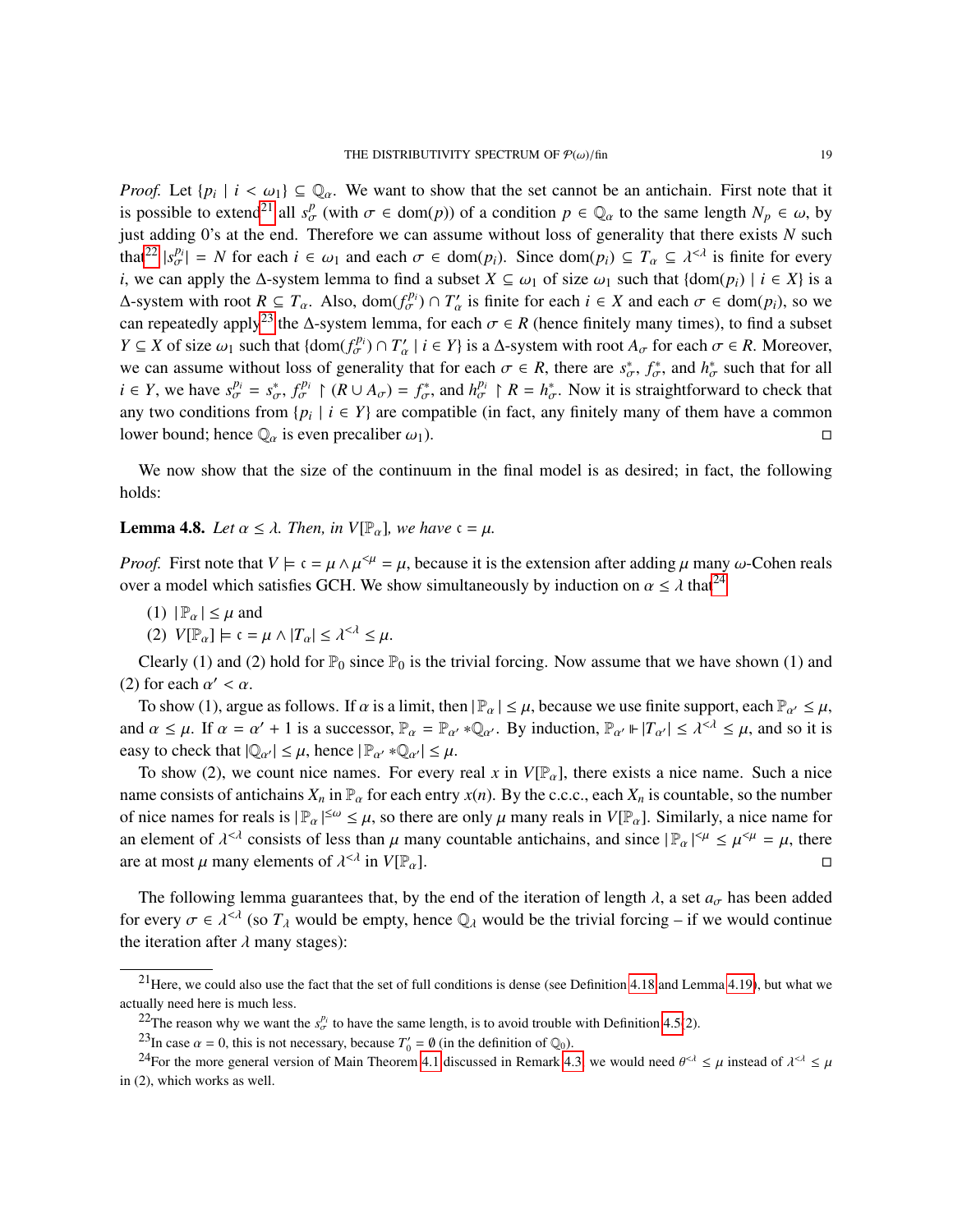<span id="page-19-0"></span>**Lemma 4.9.** *Every node*  $\sigma \in \lambda^{\leq \lambda}$  *from the final model*  $V[\mathbb{P}_{\lambda}]$  *already appears in some intermediate model*<br> $V[\mathbb{P}_{\lambda}]$  with  $\alpha \leq \lambda$  $V[\mathbb{P}_{\alpha}]$  *with*  $\alpha < \lambda$ .

*Proof.* Let  $\dot{\sigma}$  be a nice  $\mathbb{P}_{\lambda}$ -name for  $\sigma$ ; more precisely,  $\dot{\sigma}$  has the following form. First,  $\dot{\sigma}$  contains an antichain which decides the length of  $\dot{\sigma}$ . Since  $\mathbb{P}_{\lambda}$  has the c.c.c., this antichain is countable, so there are only countably many values possible for the length; let  $\xi < \lambda$  be larger than all the possible values. Now, for all  $\xi' < \xi$ , there is an antichain deciding the entry of  $\dot{\sigma}(\xi')$  (if  $\xi'$  is less than the length of  $\dot{\sigma}$ ). Again,<br>by 0.0.0. all these articlaring are countable. So there are  $\xi$  many countable articlaring wh by c.c.c. all these antichains are countable. So there are  $\xi$  many countable antichains which are in  $\dot{\sigma}$ ; the union of these antichains contains less than  $\lambda$  many elements. Since we use finite support, there exists an  $\alpha < \lambda$  such that  $\dot{\sigma}$  is a  $\mathbb{P}_{\alpha}$ -name, hence  $\sigma \in V(\mathbb{P}_{\alpha})$ .  $\alpha < \lambda$  such that  $\dot{\sigma}$  is a  $\mathbb{P}_{\alpha}$ -name, hence  $\sigma \in V[\mathbb{P}_{\alpha}]$ .

4.3. The generic distributivity matrix. Let G be a generic filter for the iteration  $\mathbb{P}_{\lambda}$ . In the final model *V*[*G*], we derive our "intended generic object" (which is going to be a distributivity matrix of height  $\lambda$ ) from the generic filter *G* as follows. For each  $\sigma \in \lambda^{<\lambda} \cap$  succ, we can fix the minimal  $\alpha < \lambda$ <br>such that  $\sigma \in V[G, 1(\infty)$  mma 4.0). Then in  $V[G, 1]$  the node  $\sigma$  belongs to *T* and letting  $G(\alpha)$  be th such that  $\sigma \in V[G_\alpha]$  (see Lemma [4.9\)](#page-19-0). Then in  $V[G_\alpha]$ , the node  $\sigma$  belongs to  $T_\alpha$ , and, letting  $G(\alpha)$  be the corresponding filter for  $\mathbb{Q}_\alpha$ , the set

$$
a_{\sigma} = \bigcup \{ s_{\sigma}^p \mid p \in G(\alpha) \land \sigma \in \text{dom}(p) \}
$$

is added by  $\mathbb{Q}_\alpha$ . Back in the final model  $V[G]$ , we let, for each  $\xi < \lambda$ ,

$$
A_{\xi+1} := \{ a_{\sigma} \mid |\sigma| = \xi + 1 \}
$$

(which is going to be a mad family). Here, we are going to show that the generic object  ${A_{\xi+1} | \xi < \lambda}$  is a refining system of antichains in  $P(\omega)/\text{fin}$ .

<span id="page-19-1"></span>**Remark 4.10.** In the rest of this section, we will give the proofs only for the first step  $\mathbb{Q}_0$  of our iteration: in this case, no node  $\sigma$  has been equipped with a set  $a_{\sigma}$  yet. It is easy to see and left to the reader that the proofs can be adapted to the general case, i.e.,  $\mathbb{Q}_\alpha$  for  $\alpha > 0$ . In fact, the only difference in the proofs is that one also has to deal with the case (see Definition [4.5\(](#page-16-0)5)) involving  $a<sub>\tau</sub>$  for some old node  $\tau$  (i.e.,  $\tau \in T'_\alpha$ ), and not just the one involving  $s_\tau$  for a new node  $\tau$  (i.e.,  $\tau \in T_\alpha$ ; see also footnote [19\)](#page-17-1).<br>In such assess we will often write  $\bigcirc$  instead of  $\bigcirc$ , to indicate that the lammas actually hold.

In such cases, we will often write Q instead of  $\mathbb{Q}_0$ , to indicate that the lemmas actually hold for any  $\mathbb{Q}_a$ ; moreover, we will write *T* instead of  $T_0$ . In case  $\mathbb{Q} = \mathbb{Q}_0$ , we have  $T = T_0 = \lambda^{\leq \lambda} \cap$  succ.

Our first lemma guarantees that each  $a_{\sigma}$  is going to have infinitely many 1's:

<span id="page-19-3"></span>**Lemma 4.11.** *For each*  $\sigma \in T$  *and each*  $n \in \omega$ *, the set* 

$$
D_{\sigma,n} := \{ q \in \mathbb{Q} \mid \sigma \in \text{dom}(q) \text{ and}^{25} \exists m \ge n (s_{\sigma}^q(m) = 1) \}
$$

*is dense in* Q*.*

*Proof.* Let  $\sigma \in T$ ,  $n \in \omega$  and  $p \in \mathbb{Q}$ . If  $\sigma \notin \text{dom}(p)$  extend p to  $p \cup \{(\sigma, (\langle \rangle, \emptyset, \emptyset))\}$ . From now on, we assume that  $\sigma \in \text{dom}(p)$ .

<span id="page-19-2"></span><sup>&</sup>lt;sup>25</sup>Note that (in this and all future clauses of this kind) we actually mean " $m \in \text{dom}(s) \wedge s(m) = 1$ " whenever we write " $s(m) = 1$ ".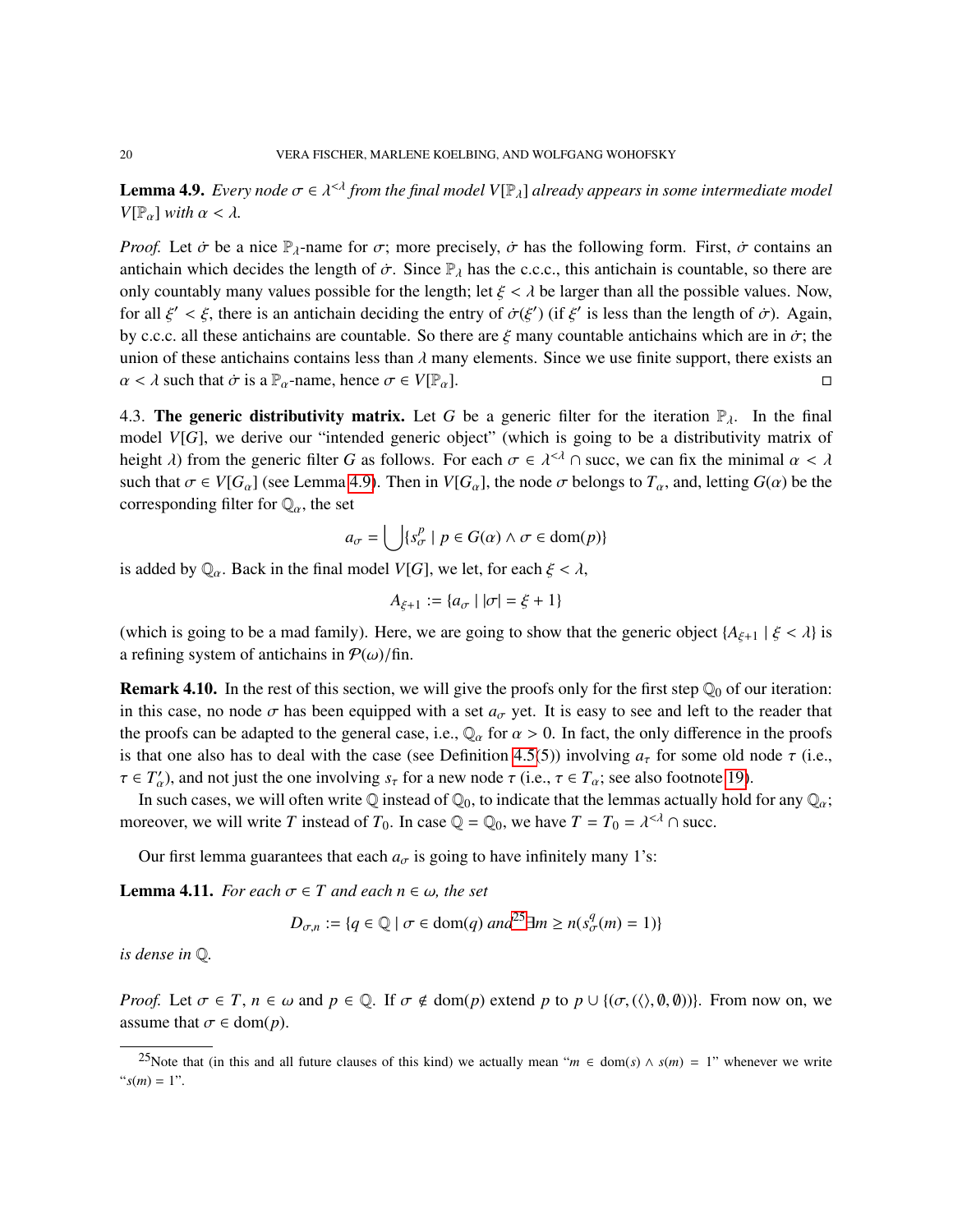Let *N* be bigger than the maximal length of all the  $s^p_\tau$  with  $\tau \in \text{dom}(p)$  and bigger than *n*. Now for every  $\tau \in \text{dom}(p)$ , extend  $s_\tau^p$  with 0's to length *N*. It is easy to see that this is a condition. Now we can<br>extend  $s_\tau^p$  to  $s_\tau^{p-1}$  for every  $\tau \leq \tau$  and  $\tau \in \text{dom}(p)$  (in perticular,  $s_\tau^p$  is extended in extend  $s_r^p$  to  $s_r^{p^2}$  for every  $\tau \le \sigma$  and  $\tau \in \text{dom}(p)$  (in particular,  $s_\sigma^p$  is extended in this way). This results in the desired condition  $q$ .

In particular, it easily follows that each  $a_{\sigma}$  is a total function, i.e.,  $a_{\sigma} \in 2^{\omega}$  for each  $\sigma \in T$ ; in fact, it<br>lows from I amma 4.1.1 that (we abuse notation and let *a*, also denote the respective subset of follows from Lemma [4.11](#page-19-3) that (we abuse notation and let  $a_{\sigma}$  also denote the respective subset of  $\omega$ )  $a_{\sigma}$  is infinite, i.e.,  $a_{\sigma} \in [\omega]^{\omega}$ .

<span id="page-20-0"></span>Remark 4.12. It is easy to see that a slight generalization of the proof of Lemma [4.11](#page-19-3) yields the following: for each infinite ground model set  $b \subseteq \omega$ , each  $a_{\sigma}$  has infinitely many 1's (and also infinitely many 0's) within *b*. If *b* is infinite and co-infinite, it follows that *b* splits  $a_{\sigma}$ . In particular,  $a_{\sigma} \notin b$ , so *b* witnesses that the generic matrix is not going to be a base matrix (see also the discussion in Section [3.5\)](#page-11-1).

The next lemma shows that we can always assume that the domain of  $f_{\sigma}^{p}$  and the domain of  $h_{\sigma}^{p}$  is as large as possible. Parts of the lemma will be essential also later, for the notion of "full condition" (see Definition [4.18\)](#page-22-0).

<span id="page-20-2"></span>**Lemma 4.13.** Let  $p \in \mathbb{Q}$  and  $\sigma \in \text{dom}(p)$ . Then there exists a  $q \leq p$  such that  $\text{dom}(q) = \text{dom}(p)$ , and the *following holds:*

*(a)*  $\tau \in \text{dom}(f_{\sigma}^q)$  *for each*  $\tau \in \text{dom}(q)$  *with*  $\tau \leq \sigma$ *, and*<br>*(b) (letting*  $\sigma = e^{c}i$ )  $e^{c}i \in \text{dom}(h_q^q)$  *for each*  $i < i$  *with* 

*(b) (letting*  $\sigma = \rho \cap i$ *)*  $\rho \cap j \in \text{dom}(h_{\sigma}^q)$  *for each*  $j < i$  *with*  $\rho \cap j \in \text{dom}(q)$ *.* 

*In particular, the set*

$$
D := \{ q \in \mathbb{Q} \mid (a) \text{ and } (b) \text{ holds for each } \sigma \in \text{dom}(q) \}
$$

*is dense in* Q*.*

*Moreover, if*  $\mathbb{Q} = \mathbb{Q}_\alpha$  *for*  $\alpha > 0$ *, then the following holds: whenever*  $\tau' \lhd \sigma$  *with*  $\tau' \in T'_\alpha$  *(i.e.,*  $a_{\tau'}$  *has* case and ded hetore) there exists  $a \leq r$  puch that  $\text{dom}(a) = \text{dom}(r)$ ,  $a \in D$ , and  $\$ *already been added before), there exists*  $q \leq p$  such that  $dom(q) = dom(p)$ ,  $q \in D$ , and  $\tau' \in dom(f_{\sigma}^q)$ .

*Proof.* For every  $\tau \in \text{dom}(p) \setminus \text{dom}(f_{\sigma}^p)$  with  $\tau \triangleleft \sigma$ , let  $f_{\sigma}^q(\tau) := |s_{\sigma}^p|$ . For every  $\rho^{\frown} j \in \text{dom}(p) \setminus \text{dom}(h_{\sigma}^p)$ <br>with  $j \leq j$  let  $h^q(\rho^{\frown} j) := |s_{\sigma}^p|$ . For the moreover part, let  $f^q(\tau') := |s_{\$ with  $j < i$ , let  $h_{\sigma}^{q}(\rho \cap j) := |s_{\sigma}^{p}|$ . For the moreover part, let  $f_{\sigma}^{q}(\tau') := |s_{\sigma}^{p}|$ . If we (repeatedly) extend *p* in this way to  $q$ , it is clear that  $q$  is a condition with the properties we wanted.

The next lemma will be used to show that, for  $\tau \leq \sigma$ , the set of conditions which force  $a_{\sigma} \subseteq^* a_{\tau}$  is dense:

<span id="page-20-1"></span>**Lemma 4.14.** *Let*  $p \in \mathbb{Q}$ ,  $\sigma \in \text{dom}(p)$ *, and*  $\tau \in \text{dom}(f_{\sigma}^{p})$ *. Then* 

$$
p \Vdash a_{\sigma} \setminus f_{\sigma}^p(\tau) \subseteq a_{\tau}
$$

 $(in$  *particular,*  $p \Vdash a_{\sigma} \subseteq^* a_{\tau}$ *).* 

*Proof.* This follows easily from the definition of the forcing.

Analogously to the previous lemma, the next lemma will be used to show that, for  $\rho \hat{i}$  and  $\rho \hat{j}$  with *i* ≠ *j*, the set of conditions which force  $a_{\rho \cap i} \cap a_{\rho \cap j} =^* \emptyset$  is dense: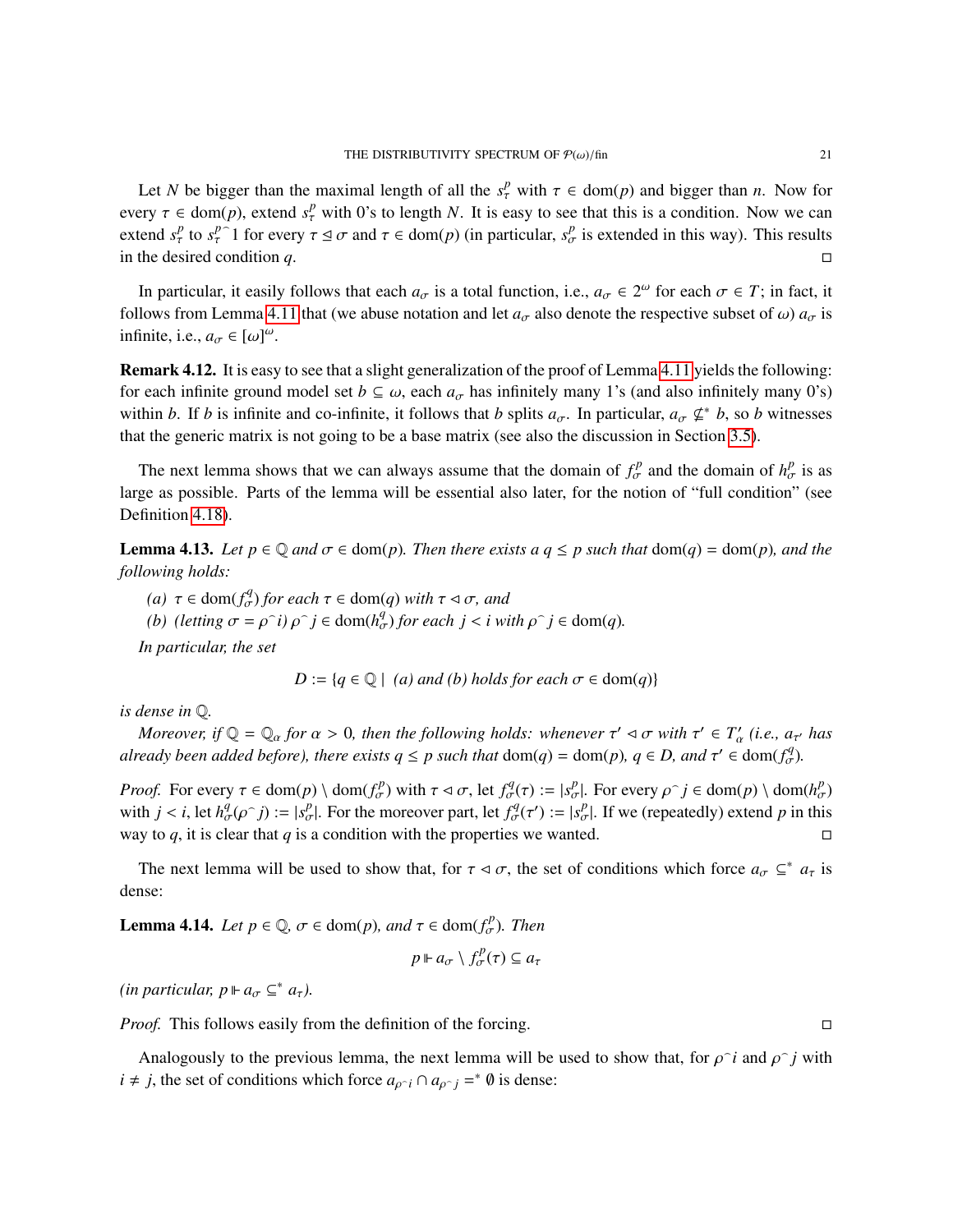<span id="page-21-0"></span>**Lemma 4.15.** *Let*  $p \in \mathbb{Q}$ ,  $\sigma \in \text{dom}(p)$ *, and*  $\tau \in \text{dom}(h^p_{\sigma})$ *. Then* 

$$
p \Vdash a_{\tau} \cap a_{\sigma} \subseteq h_{\sigma}^p(\tau)
$$

 $(in$  particular,  $p \Vdash a_{\tau} \cap a_{\sigma} =^* \emptyset$ ).

*Proof.* This follows easily from the definition of the forcing.

The next corollary shows that in the final model  $V[\mathbb{P}_{\lambda}]$  the sets along branches of  $\lambda^{<\lambda}$  are  $\subseteq^*$ -decreasing:

<span id="page-21-1"></span>**Corollary 4.16.** *In*  $V[\mathbb{P}_{\lambda}]$ *, let*  $\tau, \sigma \in \lambda^{\leq \lambda} \cap$  succ such that  $\tau \lhd \sigma$ *. Then*  $a_{\sigma} \subseteq^* a_{\tau}$ *.* 

*Proof.* Let  $\eta < \lambda$  be minimal such that  $\sigma \in (\lambda^{<\lambda})^{V[\mathbb{P}_{\eta}]}$ . Lemma [4.11,](#page-19-3) Lemma [4.13,](#page-20-2) and Lemma [4.14](#page-20-1) in particular imply that the set particular imply that the set

$$
\{q\in\mathbb{Q}_\eta\mid q\mathrel{\Vdash} a_\sigma\subseteq^* a_\tau\}
$$

is dense. Hence  $V[\mathbb{P}_{\eta+1}] \models a_{\sigma} \subseteq^* a_{\tau}$ , and this remains true in the final model.

The next corollary shows that in the final model  $V[\mathbb{P}_\lambda]$  the sets on one level of  $\lambda^{<\lambda}$  are pairwise almost iont: disjoint:

<span id="page-21-2"></span>**Corollary 4.17.** *In V*[ $\mathbb{P}_{\lambda}$ ]*, let*  $\rho \in \lambda^{<\lambda}$ *, and let*  $j < i < \lambda$ *. Then*  $a_{\rho \gamma}$ *j*  $\cap a_{\rho \gamma}$ *i* =  $*$  Ø*.*<br>*Indeed, the following holds. For each*  $\sigma$ ,  $\sigma'$ ,  $\sigma$ ,  $\lambda^{<\lambda}$ ,  $\circ$  avec eatisfying  $|\sigma|$ 

*Indeed, the following holds. For each*  $\sigma, \sigma' \in \lambda^{<\lambda} \cap$  succ *satisfying*  $|\sigma| = |\sigma'|$  *and*  $\sigma \neq \sigma'$ , we have  $a_{\sigma} \cap a_{\sigma'} =$ <sup>\*</sup>  $\emptyset$ *; in other words, for each*  $\xi < \lambda$ *,* 

$$
A_{\xi+1} = \{a_{\sigma} \mid \sigma \in \lambda^{\xi+1}\}
$$

*is an almost disjoint family.*

*Proof.* Let  $\eta < \lambda$  be minimal such that  $\rho \in (\lambda^{<\lambda})^{V[\mathbb{P}_{\eta}]}$ . Lemma [4.11,](#page-19-3) Lemma [4.13,](#page-20-2) and Lemma [4.15](#page-21-0) in particular imply that the set particular imply that the set

$$
\{q\in\mathbb{Q}_\eta\mid q\mathrel{\Vdash} a_{\rho\widehat{\phantom{\rho}} j}\cap a_{\rho\widehat{\phantom{\rho}} i}=\uparrow\emptyset\}
$$

is dense; this proves the first assertion.

To prove the second assertion, find  $\rho \in \lambda^{<\lambda}$  with  $\rho \triangleleft \sigma$ ,  $\sigma'$  and *i*,  $j < \lambda$  with  $j \neq i$  such that  $\rho \cap j \trianglelefteq \sigma$  and  $i \trianglelefteq \sigma'$ , and apply the first assertion as well as Corollary 4.16. ρ  $\widehat{i} \leq \sigma'$ , and apply the first assertion as well as Corollary [4.16.](#page-21-1)

Altogether, we have proved that  $\{A_{\xi+1} \mid \xi < \lambda\}$  is a refining system of ad families, i.e., for each  $\xi < \lambda$ , *A*<sub> $\xi+1$ </sub> is an almost disjoint family, and for all  $\xi < \xi' < \lambda$ , *A*<sub> $\xi'+1$ </sub> refines *A*<sub> $\xi+1$ </sub>.<br>To show that  $\{\lambda_{k+1}\}\xi < \lambda\}$  is actually a distributivity matrix requires

To show that  ${A_{\xi+1} | \xi < \lambda}$  is actually a distributivity matrix requires much more work. The proof will be completed in Section [5.](#page-24-0) After a lot of preparatory work, it will be shown in Section [5.4](#page-34-0) that the sets  $A_{\xi+1}$  are indeed maximal, and in Section [5.3](#page-33-0) that the sets along branches are indeed towers, which implies that there is no set intersecting the whole family  ${A_{\xi+1} | \xi < \lambda}$  (and hence there is no common refinement).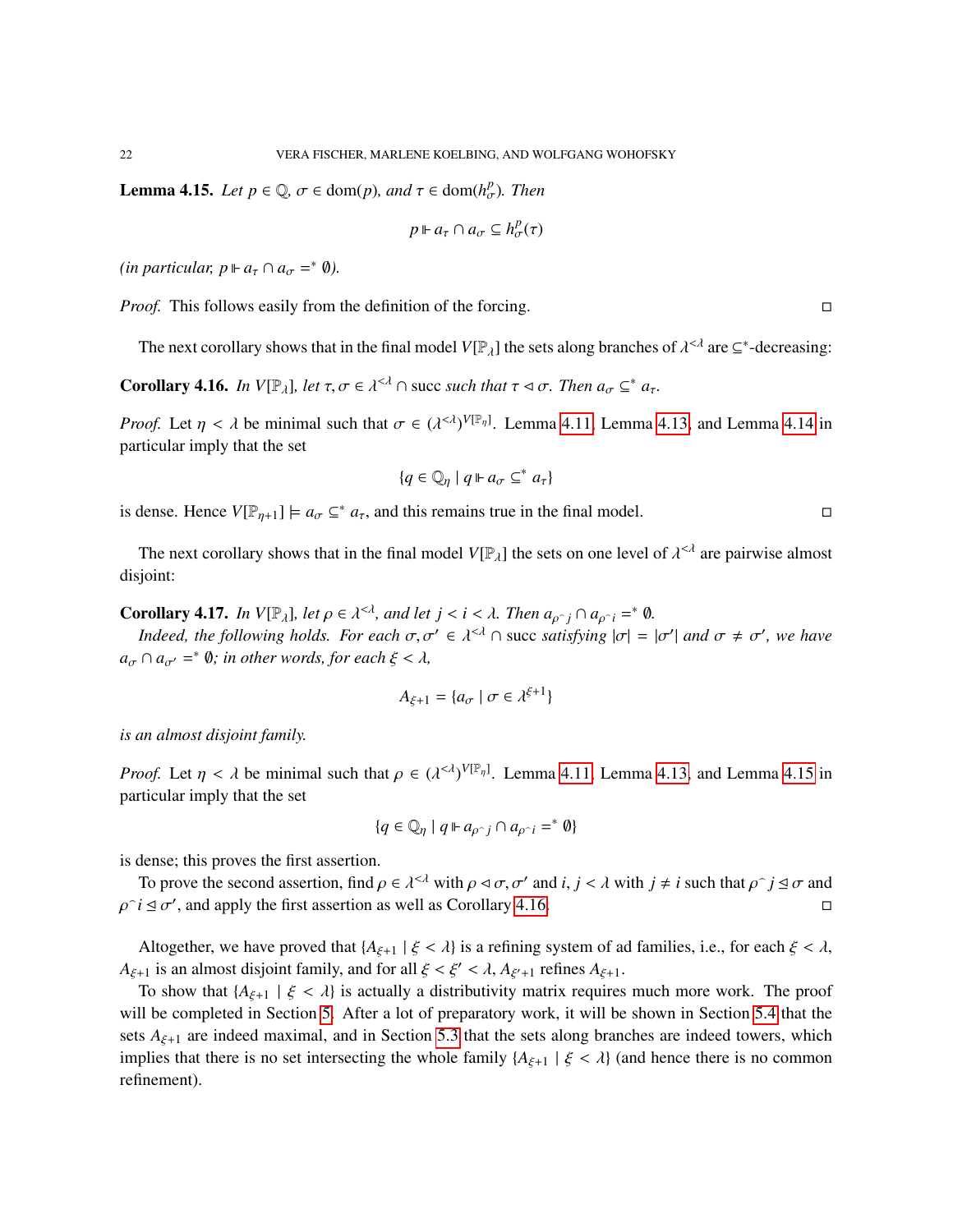4.4. **Complete subforcings.** The goal of this section is to show that our forcing  $\mathbb{Q}$  (see also Remark [4.10\)](#page-19-1) has complete subforcings which use only part of  $\lambda^{\leq \lambda} \cap$  succ (see Lemma [4.22\)](#page-23-0). In Section [5.2,](#page-28-0) this will be a verted to the whole iteration (see Lemma 5.12), which will be an important incredient of the proof be extended to the whole iteration (see Lemma [5.12\)](#page-30-0), which will be an important ingredient of the proof that the generic object is a distributivity matrix (see Section [5.3](#page-33-0) and Section [5.4\)](#page-34-0). Moreover, we will show in Section [7](#page-39-0) that each  $\mathbb{Q}_\alpha$  (and hence our whole iteration) can be seen as an iteration of Mathias forcings with respect to certain filters; to show that these filters are  $\mathcal{B}$ -Canjar, we will again use Lemma [4.22.](#page-23-0) Let us start with a concept which is going to be very useful:

<span id="page-22-0"></span>**Definition 4.18.** A condition  $p \in \mathbb{Q}$  is called *full* if there exists an  $N \in \omega$  such that for all  $\sigma \in \text{dom}(p)$ 

- (1)  $|s_{\sigma}^p| = N$ ,
- (2)  $N > \max(\text{rng}(f_{\sigma}^{p}))$  and  $N > \max(\text{rng}(h_{\sigma}^{p})),$ <br>(3)  $\tau \in \text{dom}(f_{\sigma}^{p})$  for each  $\tau \in \text{dom}(p)$  with  $\tau \in$
- (3)  $\tau \in \text{dom}(f_{\sigma}^p)$  for each  $\tau \in \text{dom}(p)$  with  $\tau \leq \sigma$ , and<br>(4) dotting  $\tau = \rho \geq \rho \geq \epsilon$  is computed in  $\epsilon$  is with
- (4) (letting  $\sigma = \rho \hat{i}$ )  $\rho \hat{j} \in \text{dom}(h_{\sigma}^p)$  for each  $j < i$  with  $\rho \hat{j} \in \text{dom}(p)$ .

Moreover,  $p \in \mathbb{P}_{\lambda}$  is full if<sup>[26](#page-22-2)</sup> $p(0)$  is full.

The set of full conditions is dense:

<span id="page-22-1"></span>**Lemma 4.19.** *For every condition*  $p \in \mathbb{Q}$  *there exists a full condition q with*  $q \leq p$  *and*  $dom(q) = dom(p)$ *. In particular, the set of full conditions is dense in* Q. Hence also the set of full conditions in  $\mathbb{P}_\lambda$  *is dense in* Pλ*.*

*Proof.* We can assume that *p* belongs to the dense set *D* from Lemma [4.13,](#page-20-2) i.e., *p* fulfills (3) and (4) for each  $\sigma \in \text{dom}(p)$ . Now let

$$
N > \max(\text{rng}(f_{\sigma}^{p}))
$$
, 
$$
\max(\text{rng}(h_{\sigma}^{p})), |s_{\sigma}^{p}|
$$

for every  $\sigma \in \text{dom}(p)$ . Finally, for every  $\sigma \in \text{dom}(p)$ , extend  $s^p_{\sigma}$  with 0's to length *N*. It is easy to see that this results in a condition *q* which is full.

We now introduce a notation for the collection of conditions in  $\mathbb{Q}$  whose domain is contained in a prescribed set of nodes:

**Definition 4.20.** Let  $C \subseteq \lambda^{\leq \lambda}$ . Define

$$
\mathbb{Q}^C := \{ p \in \mathbb{Q} \mid \text{dom}(p) \subseteq C \}.
$$

In our completeness lemma below we are going to show that  $\mathbb{Q}^C$  is a complete subforcing of  $\mathbb Q$  provided that *C* has a certain form.

**Definition 4.21.** Let  $E \subseteq \lambda^{\le d}$ . We call  $E$  *left-up-closed* if

- for each  $\sigma \in E$  and each  $\tau \lhd \sigma$  with  $\tau \in T$ , we have  $\tau \in E$ ,
- for each  $\rho$  and  $i$  with  $\rho \hat{i} \in E$  and each  $j < i$ , we have  $\rho \hat{j} \in E$ .

Now let  $C = E \cup \overline{C}$ , where  $E \subseteq \lambda^{<\lambda}$  is left-up-closed, and either  $\overline{C}$  is empty, or the following holds:<br> $\overline{C} \times \lambda^{<\gamma}$  for some  $\alpha' \in \lambda^{<\gamma}$  for some  $\alpha' \geq \alpha'$  (with  $\alpha'$  successor), and <sup>27</sup> for  $\alpha, \alpha$ *E*  $\subseteq$   $\lambda^{<\gamma}$  for some  $\gamma < \lambda$  and  $\overline{C} \subseteq \lambda^{\gamma'}$  for some  $\gamma' \ge \gamma$  (with  $\gamma'$  successor), and,<sup>[27](#page-23-1)</sup>for  $\sigma, \sigma' \in \overline{C}$ ,

<span id="page-22-2"></span><sup>&</sup>lt;sup>26</sup>Later, we will consider quotients  $\mathbb{P}_{\lambda}$  /  $\mathbb{P}_n$  and therefore use a modification, where 0 is replaced by  $\eta$ , i.e.,  $p(\eta)$  is full; see Remark [5.10.](#page-29-0)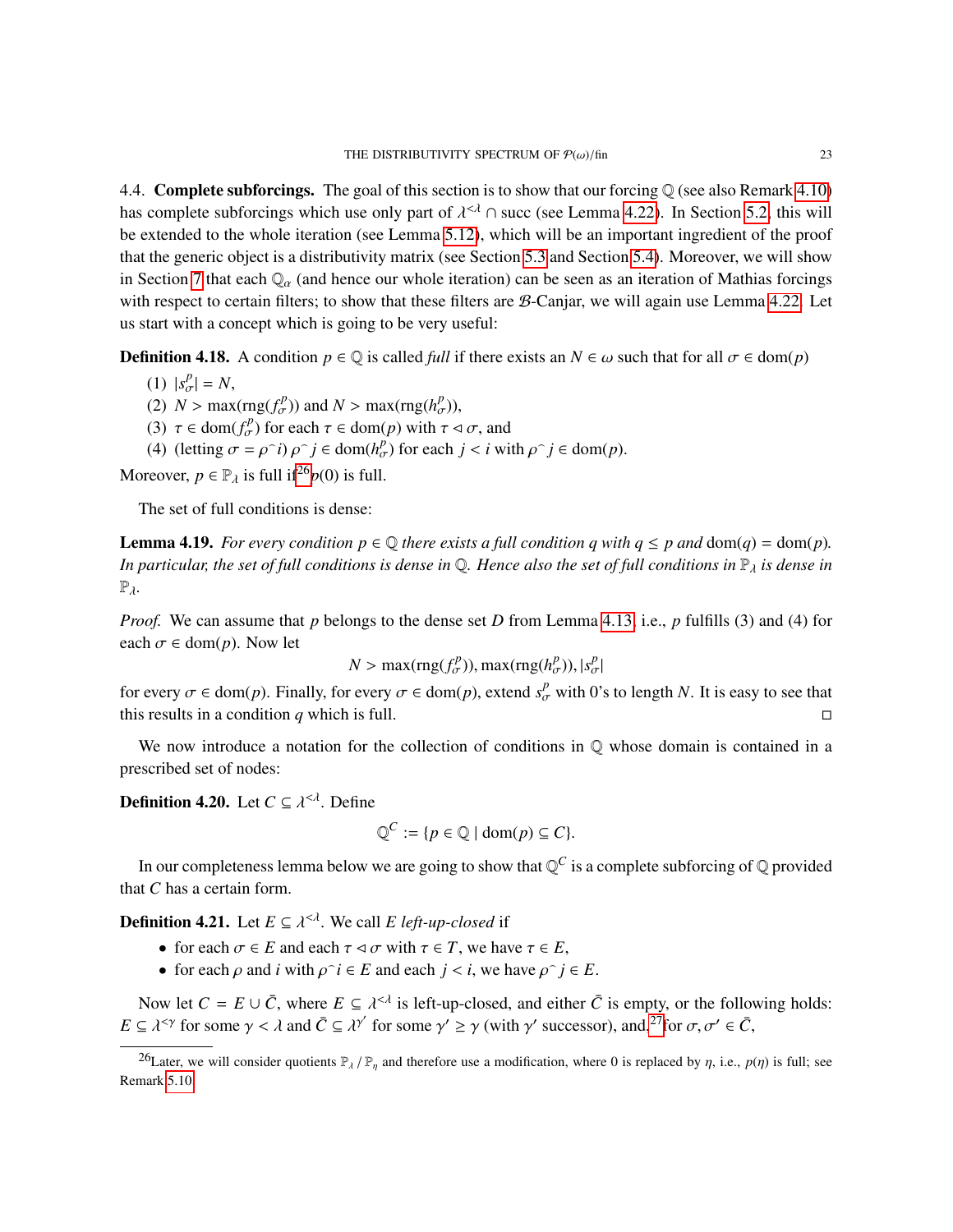- either there exist  $\rho$ , *i* and *j* such that  $\rho \tilde{i} = \sigma$  and  $\rho \tilde{j} = \sigma'$  (i.e.,  $\sigma$  and  $\sigma'$  are in the same block),
- or there exist two incomparable nodes  $\tau, \tau' \in E$  with  $\tau \lhd \sigma$  and  $\tau' \lhd \sigma'$  (i.e.,  $\sigma$  and  $\sigma'$  split within  $E$ ) within *E*).

So *C* consists of a left-up-closed part together with nodes from one later level.

For  $p \in \mathbb{Q}$ , let  $p \upharpoonright C$  be the condition p' with  $\text{dom}(p') = \text{dom}(p) \cap C$ , and  $s_{\sigma}^{p'} = s_{\sigma}^p$ ,  $f_{\sigma}^{p'} = f_{\sigma}^p \upharpoonright C$  and  $h_{\sigma}^{p'} = h_{\sigma}^p \upharpoonright C$  for each  $\sigma \in \text{dom}(p')$ . Clearly, *p*' is a condition in  $\mathbb{Q}^C$ . Note that if *C* is left-up-closed, then *p*  $\uparrow$   $C = p \uparrow C$ , because for every  $\sigma \in \text{dom}(p) \cap C$  clearly  $f_{\sigma}^p \uparrow C = f_{\sigma}^p$  and  $h_{\sigma}^p \uparrow C = h_{\sigma}^p$ .<br>The following crucial completences lamma is given in a quite general form. This way

The following crucial completeness lemma is given in a quite general form. This way, it can be used in Section [5.2](#page-28-0) as well as in Section [7.2.](#page-42-0) For Section [5.2,](#page-28-0) a somewhat easier version would be enough (see the proof of Lemma [5.12\)](#page-30-0).

<span id="page-23-0"></span>**Lemma 4.22.** Let C be of the above form. Then  $\mathbb{Q}^C$  is a complete subforcing of  $\mathbb{Q}$ . Moreover, if  $p \in \mathbb{Q}$  is *a full condition, then*  $\texttt{RED}(p) = p \upharpoonright C$  *is a reduction of p to*  $\mathbb{Q}^C$ *.* 

Note that the sets  $\lambda^1 = {\sigma \in \lambda^{\leq \lambda} \mid \sigma | = 1}$  and  $1^{\leq \lambda} = {\sigma \in \lambda^{\leq \lambda} \mid \sigma(\xi) = 0}$  for every  $\xi$  are left-upclosed, hence the forcings  $\mathbb{Q}_0^{(\lambda^1)}$  $_{0}^{(\lambda^{1})}$  and  $\mathbb{Q}_{0}^{(1<\lambda)}$  $0^{1 \leq 0}$  are complete subforcings of  $\mathbb{Q}_0$  by the lemma. These forcings are isomorphic to the forcings introduced by Hechler [\[25\]](#page-54-0) to add a mad family and a tower, respectively (compare with the respective definitions in [\[17\]](#page-54-10)).

*Proof of Lemma* [4.22.](#page-23-0) We first show that  $\mathbb{Q}^C \subseteq_{ic} \mathbb{Q}$ . Let  $p_0, p_1 \in \mathbb{Q}^C$  and  $q \in \mathbb{Q}$  with  $q \leq p_0, p_1$ . We have to show that there exists a condition  $q' \in \mathbb{Q}^C$  with  $q' \leq p_0, p_1$ . Let  $q' := q \cap C$ . It is very easy to check that  $q'$  is as we wented that  $q'$  is as we wanted.

Let  $p \in \mathbb{Q}$ . We want to define a reduction  $\text{RED}(p) \in \mathbb{Q}^C$ . Let  $p' \leq p$  be a full condition with dom( $p'$ ) = dom(*p*) (see Lemma [4.19\)](#page-22-1). Let  $\text{RED}(p) := p' \upharpoonright C$ . Let  $q \leq \text{RED}(p)$  with  $q \in \mathbb{Q}^C$ . We have to show that *q* is compatible with *p*. To show this, we define a witness *r* as follows. Let dom(*r*) := dom(*p'*)  $\cup$  dom(*q*). For  $\sigma \in \text{dom}(q)$ , let  $s^r_{\sigma} := s^q_{\sigma}$ , and for  $\sigma \in \text{dom}(q) \setminus \text{dom}(p')$ , let  $f^r_{\sigma} := f^q_{\sigma}$  and  $h^r_{\sigma} := h^q_{\sigma}$ .<br>For  $\sigma \in \text{dom}(q) \cap \text{dom}(q')$ , let  $\text{dom}(f^r) := \text{dom}(f^q) \cup \text{dom}(f^{p'})$  and let  $f^r(-q') = \text{dom}(f^q)$ .

For  $\sigma \in \text{dom}(q) \cap \text{dom}(p')$ , let  $\text{dom}(f_{\sigma}^p) := \text{dom}(f_{\sigma}^q) \cup \text{dom}(f_{\sigma}^{p'})$  and let  $f_{\sigma}^r(\sigma') := \min(f_{\sigma}^q(\sigma'), f_{\sigma}^{p'}(\sigma'))$ for every  $\sigma' \in \text{dom}(f_{\sigma}^q) \cap \text{dom}(f_{\sigma}^{p'})$  and  $f_{\sigma}^r(\sigma') := f_{\sigma}^{p'}(\sigma')$  for  $\sigma' \in \text{dom}(f_{\sigma}^{p'}) \setminus \text{dom}(f_{\sigma}^q)$ . Similarly, let  $dom(h_{\sigma}^{p'}) := dom(h_{\sigma}^{q}) \cup dom(h_{\sigma}^{p'})$  and let  $h_{\sigma}^{r}(\sigma') := min(h_{\sigma}^{q}(\sigma'), h_{\sigma}^{p'}(\sigma'))$  for every  $\sigma' \in dom(h_{\sigma}^{q}) \cap dom(h_{\sigma}^{p'})$ and  $h'_{\sigma}(\sigma') := h^{p'}_{\sigma}(\sigma')$  for  $\sigma' \in \text{dom}(h^{p'}_{\sigma}) \setminus \text{dom}(h^{q'}_{\sigma})$  $T_{\sigma}(\sigma') := h^{\rho}_{\sigma}(\sigma')$  for  $\sigma' \in \text{dom}(h^{\rho}_{\sigma}) \setminus \text{dom}(h^{\rho}_{\sigma}).$ 

For  $\sigma \in \text{dom}(p') \setminus \text{dom}(q)$ , make the following definition. Let  $f_{\sigma}^r := f_{\sigma}^{p'}$  and  $h_{\sigma}^r := h_{\sigma}^{p'}$ . If there is no  $\tau \in \text{dom}(q)$  with  $\sigma \leq \tau$ , let  $s_{\sigma}^r := s_{\sigma}^{p'}$ . If there exists  $\tau \in \text{dom}(q)$  with  $\sigma \leq \tau$ , extend  $s_{\sigma}^{p'}$  to the maximal<br>leasth of the  $\mathcal{I}$  for  $\tau \in \text{dom}(q)$  with  $\tau \in \tau$  is the following way if  $y > |s_{\sigma}|$ length of the  $s^q_\tau$  for  $\tau \in \text{dom}(q)$  with  $\sigma \lhd \tau$  in the following way: if  $n \geq |s^{\frac{p'}{\sigma}}|$  and there exists  $\tau \in \text{dom}(p')$ <br>which extends  $\sigma$  with  $s^q(x) = 1$  let  $s^r(x) = 1$  and let  $s^r(x) = 0$  otherwise. This makes which extends  $\sigma$  with  $s^q_\tau(n) = 1$ , let  $s^r_\sigma(n) = 1$ , and let  $s^r_\sigma(n) = 0$  otherwise. This makes sure that  $s^r_\sigma(n) = 1$ whenever  $s^r_\tau(n) = 1$  for  $\sigma \le \tau$  and  $\sigma \in \text{dom}(f^{p'}_\tau)$ .

Claim. *r is a condition.*

<span id="page-23-1"></span><sup>&</sup>lt;sup>27</sup>Note that we have to impose some restrictions on  $\sigma, \sigma' \in \overline{C}$  to ensure that after forcing with  $\mathbb{Q}^C$ , the two sets  $a_{\sigma}$  and  $a_{\sigma'}$  and  $a_{\sigma'}$  and  $a_{\sigma'}$  and  $a_{\sigma'}$ are almost disjoint (which is necessary for  $\mathbb{Q}^C$  being a complete subforcing); this is guaranteed by either item below: the two sets are forced to be almost disjoint either because it happens in the same block, or because they are almost contained in almost disjoint sets which are already added by  $\mathbb{Q}^E$ .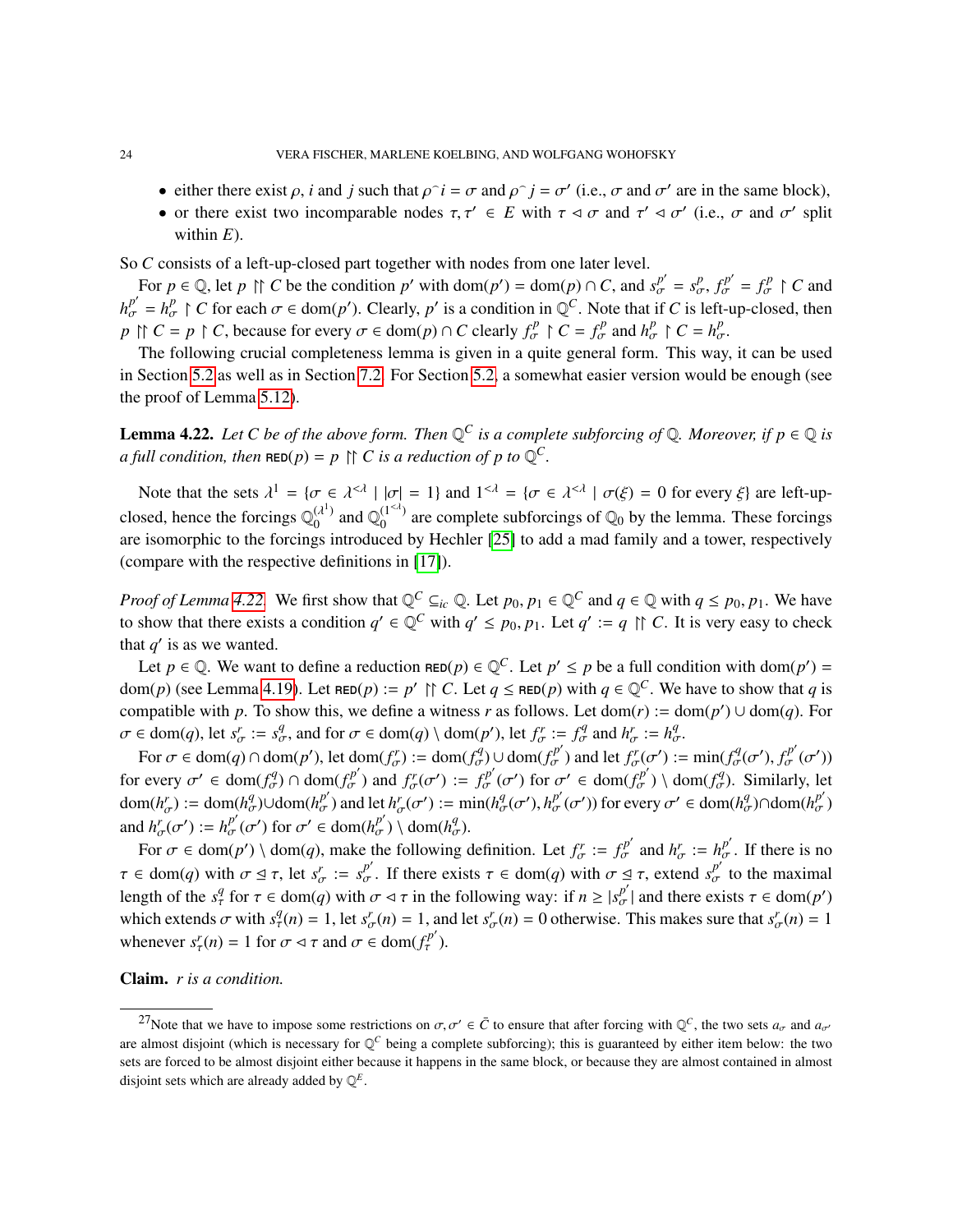*Proof.* It is very easy to check that  $s^r_{\sigma}$ ,  $f^r_{\sigma}$  and  $h^r_{\sigma}$  are well-defined with the right domains and ranges for all  $\sigma \in \text{dom}(r)$ .

If  $σ ⊆ τ$ , then  $|s^r_{\sigma}| ≥ |s^r_{\tau}|$ : if  $σ$  and  $τ$  are both in dom(*q*), so  $s^r_{\sigma} = s^q_{\sigma}$  and  $s^r_{\tau} = s^q_{\tau}$ , so the length is ok, because they are both from *q*; if  $\sigma \notin \text{dom}(q)$ , we lengthened  $s^r_{\sigma}$  to make it as long as all the *s*'s of  $\tau$ 's which extend it.

Let  $\sigma, \tau \in \text{dom}(r)$  with<sup>[28](#page-24-1)</sup> $\tau \in \text{dom}(f_{\sigma}^r)$  and  $m \geq f_{\sigma}^r(\tau)$  and  $s_{\sigma}^r(m) = 1$ ; we have to show that  $s_{\tau}^r(m) = 1$ . *Case 1:*  $\sigma$  and  $\tau$  are both in dom(*q*). It follows that  $\tau \in C \cap \text{dom}(f_{\sigma}^r) = \text{dom}(f_{\sigma}^q)$ ,  $f_{\sigma}^r(\tau) = f_{\sigma}^q(\tau)$  and  $f_{\sigma}^r = g_q^q$  so they fit together because *a* is a condition. *Case 2:*  $\tau \in \text{dom}(a)$ ,  $\tau \$  $s^r_{\sigma} = s^q_{\sigma}$  and  $s^r_{\tau} = s^q_{\tau}$ , so they fit together, because *q* is a condition. *Case 2:*  $\sigma \in \text{dom}(q)$ ,  $\tau \notin \text{dom}(q)$ . Since  $\tau \notin \text{dom}(q)$  and  $\tau \in \text{dom}(f_{\sigma}^r)$ , it follows that  $\tau \in \text{dom}(f_{\sigma}^{p'})$ . In particular  $f_{\sigma}^{p'}$  is defined, so  $\sigma \in \text{dom}(p')$ . If  $m < |s_r^{p'}|$ , it follows that  $s_\tau^r(m) = s_\tau^{p'}(m)$  and  $s_\sigma^r(m) = s_\sigma^{p'}(m)$ , and  $f_\sigma^r(\tau) = f_\sigma^{p'}(\tau)$ . So  $s_\tau^r(m) = 1$ , because p' is a condition. If  $m \ge |s_r^{p'}| = |s_{\sigma}^{p'}|$ , then  $s_{\sigma}^r(m) = 1$  implies that  $s_{\rho}^q(m) = 1$  for some  $\rho \ge \sigma$ , but then  $\rho \ge \tau$ , and therefore also  $s^r_{\tau}(m) = 1$ . *Case 3:*  $\sigma \notin \text{dom}(q)$ . So  $f^r_{\sigma} = f^{p'}_{\sigma}$ , and it follows that  $\tau \in \text{dom}(f^{p'}_{\sigma}) \subseteq \text{dom}(p')$ .<br>If  $m \leq |s^{p'}|$ , it follows that  $s^{p'}_{\tau}(m) = s^r(m) - 1$ , because  $r'$  is a condition and  $\tau \$ If  $m < |s_{\sigma}^{p'}|$ , it follows that  $s_{\tau}^{p'}(m) = s_{\tau}^r(m) = 1$ , because p' is a condition and  $\tau \in \text{dom}(f_{\sigma}^{p'})$ . If  $m \ge |s_{\sigma}^{p'}|$ , then our definition implies that there exists a courith  $\alpha \ge \sigma$  of dom(n') and  $s_{\tau}^$ then our definition implies that there exists a  $\rho$  with  $\rho \triangleright \sigma$ ,  $\rho \in \text{dom}(p')$  and  $s_\rho^q(m) = 1$ . So both  $\rho$  and  $\tau$ are in dom(*p'*),  $\tau \in \text{dom}(f_p^{p'})$  and  $m \ge f_p^{p'}(\tau)$ , hence  $s_p^r(m) = 1$  implies that  $s_\tau^r(m) = 1$  by definition of  $s_\tau^r$ .<br>This finishes the proof that  $s_r^r$  and  $s_r^r$  fit together (with respect to  $f$ ) This finishes the proof that  $s^r_\sigma$  and  $s^r_\tau$  fit together (with respect to  $f^r_\sigma$ ).

Assume  $\rho, \rho' \in \text{dom}(r)$  and  $\rho' \in \text{dom}(h_{\rho}^r), m \ge h_{\rho}^r(\rho')$  and  $s_{\rho}^r(m) = 1$ ; we have to show that  $s_{\rho'}^r(m) = 0$ , it is defined. *Case 1: 0.0'*  $\subset \text{dom}(a)$ . The requirement follows because *a* is a condition. *Case* if it is defined. *Case 1:*  $\rho, \rho' \in \text{dom}(q)$ . The requirement follows, because *q* is a condition. *Case 2:*<br> $\rho, \rho' \in \text{dom}(p') \setminus \text{dom}(q)$ . In this case the requirement holds, because  $p'$  is a condition. *Case 3:* One  $\rho, \rho' \in \text{dom}(p') \setminus \text{dom}(q)$ . In this case the requirement holds, because  $p'$  is a condition. *Case 3:* One of them is in dom(*q*), the other one not. Since  $\rho' \in \text{dom}(h'_{\rho})$ , both are in dom(*p'*) and  $h''_{\rho}(\rho') = h^{p'}_{\rho}(\rho')$ <br>(because a connect provide on *h* value for a poir of two podes if not both of them are in dom(a)). So (because *q* cannot provide an *h*-value for a pair of two nodes if not both of them are in dom(*q*)). So for  $m < |s_p^{p'}|$ , the requirement holds, because it depends only on *p'*. The form of *C* implies that for at most one of the two nodes  $\rho$  and  $\rho'$  there exists a node in *C* extending it. Therefore, for  $m \ge |s_p^{p'}|$ , only one of  $s_p^r(m)$  and  $s_{p'}^r(m)$  is defined, and we have nothing to show. This finishes the proof that  $s_p^r$ together (with respect to  $h_c^r$ ρ and *s r* ρ , fit ρ ).

It is straightforward to check that *r* extends both *q* and  $p'$  (and therefore *p*).

### 5. No refinement, and madness of levels

<span id="page-24-0"></span>This section is dedicated to the central part of the proof that the generic object added by our forcing iteration is a distributivity matrix of height  $\lambda$ : we will show that the levels are mad families and that there is no further refinement. This will be done in Section [5.4](#page-34-0) and Section [5.3,](#page-33-0) respectively. Before that, we provide several preliminary lemmas and concepts.

5.1. **General forcing lemmas.** In this section, we give some lemmas about forcing iterations (and completeness) in general, i.e., they are not specific for our forcing from Definition [4.5.](#page-16-0) We will need them for our proofs. For a good source about forcing iteration, see [\[22\]](#page-54-17). Here P, Q, etc. are arbitrary forcing notions.

<span id="page-24-1"></span><sup>&</sup>lt;sup>28</sup>Note that, for  $\mathbb{Q}_\alpha$  with  $\alpha > 0$ , one also has to deal with the case where  $\tau \in \text{dom}(f'_\n\sigma)$ , but  $\tau \notin \text{dom}(r)$ , which is analogous (see Remark [4.10\)](#page-19-1).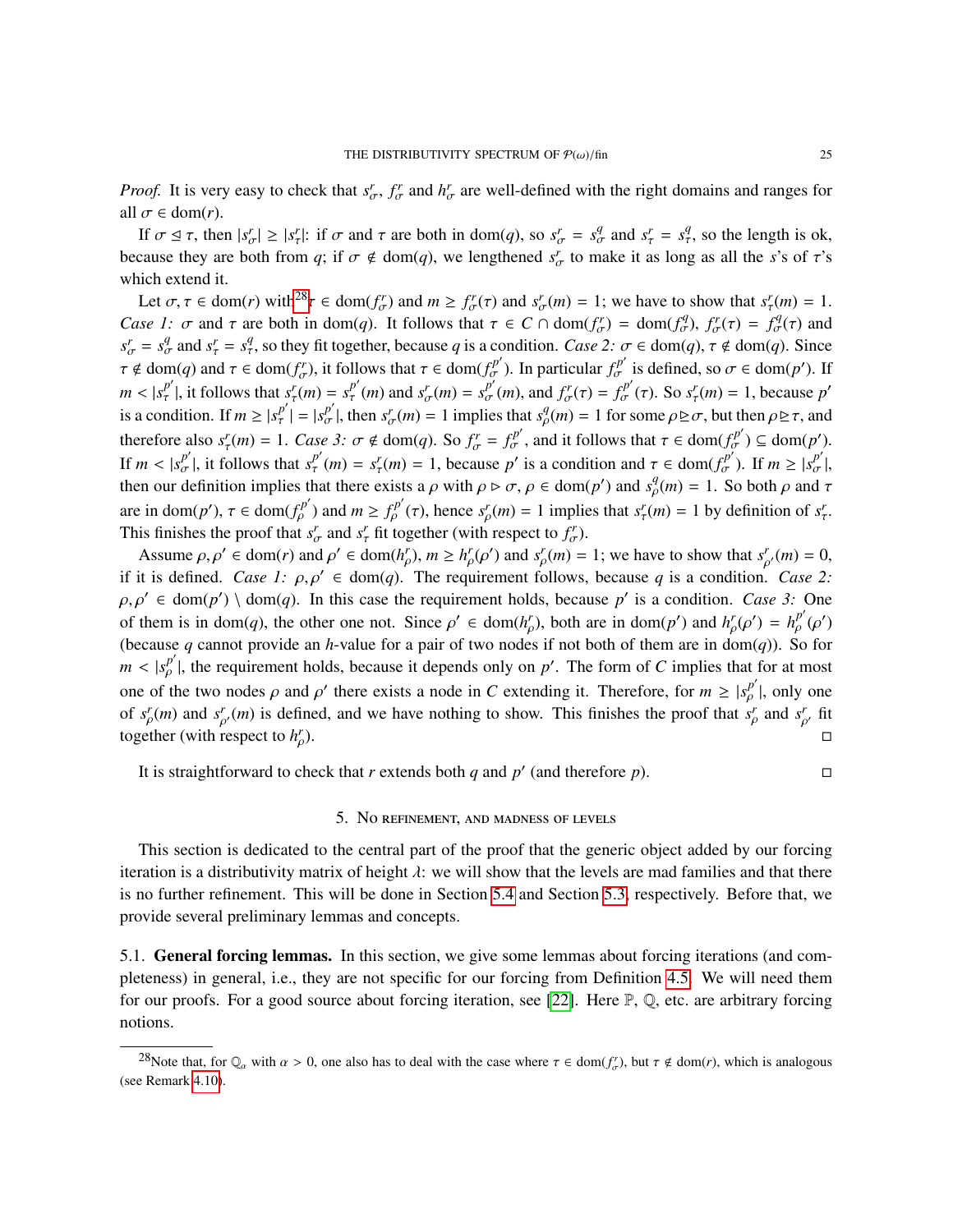For two forcing notions  $\mathbb P$  and  $\mathbb P'$ , let  $\mathbb P' \leq \mathbb P$  denote that  $\mathbb P'$  is a complete subforcing of  $\mathbb P$ . Recall that  $\mathbb{P}' \leq \mathbb{P}$  if and only if

- (1)  $\mathbb{P}' \subseteq_{ic} \mathbb{P}$ , i.e., for each *q*, *q*'  $\in \mathbb{P}'$ , we have  $q \perp_{\mathbb{P}'} q' \implies q \perp_{\mathbb{P}} q'$ , and (2) for each condition  $p \in \mathbb{P}$ , there is  $q \in \mathbb{P}'$  such that *a* is a reduction  $q$
- (2) for each condition  $p \in \mathbb{P}$ , there is  $q \in \mathbb{P}'$  such that *q* is a *reduction of* p to  $\mathbb{P}'$ , i.e., for each  $r \in \mathbb{P}'$ with  $r \leq q$ , we have  $r \nleq p$ .

Let us first recall two easy facts:

<span id="page-25-4"></span>**Lemma 5.1.** *Suppose that*  $\mathbb{P}_0 \le \mathbb{P}$  *and*<sup>[29](#page-25-1)</sup>  $\mathbb{P}_1 \le \mathbb{P}$  *satisfying*  $\mathbb{P}_0 \subseteq \mathbb{P}_1$ *. Then*  $\mathbb{P}_0 \le \mathbb{P}_1$ *. Moreover, if*  $q \in \mathbb{P}_0$  *is a reduction of*  $p \in \mathbb{P}_1$  *from*  $\mathbb{P}$  *to*  $\mathbb{P}_0$ *, then q is also a reduction of p from*  $\mathbb{P}_1$  *to*  $\mathbb{P}_0$ *.* 

*Proof.* Let us first show that *q* is a reduction of *p* from  $\mathbb{P}_1$  to  $\mathbb{P}_0$ . Fix  $q' \in \mathbb{P}_0$  with  $q' \leq q$ . Since *q* is a reduction of *p* from  $\mathbb P$  to  $\mathbb P_0$ , we know that *q'* and *p* are compatible within  $\mathbb P$ . But since  $\mathbb P_1 \subseteq_{ic} \mathbb P$ , it follows that  $q'$  and  $p$  are also compatible within  $\mathbb{P}_1$ , as desired.

It remains to show that  $\mathbb{P}_0 \subseteq_{ic} \mathbb{P}_1$ : two conditions in  $\mathbb{P}_0$  which are compatible within  $\mathbb{P}_1$  are clearly compatible within  $\mathbb{P}$ , hence (due to  $\mathbb{P}_0 \subseteq_{ic} \mathbb{P}$ ) they are also compatible within  $\mathbb{P}_0$ , as desired.

<span id="page-25-3"></span>**Lemma 5.2.** *Suppose that*  $\mathbb{P}' \leq \mathbb{P}$ *. Let*  $\varphi$  *be some formula, let*  $\dot{x}$ *,*  $\dot{y}$ *, etc. be*  $\mathbb{P}'$ *-names, and let*  $p \in \mathbb{P}$  *such* that *that*

$$
p\Vdash_{\mathbb{P}}\varphi(\dot{x},\dot{y},\ldots).
$$

*Then for each*  $p' \in P'$  *which is a reduction of p,* 

$$
p'\Vdash_{\mathbb{P}'}\varphi(\dot{x},\dot{y},\ldots).
$$

*Proof.* If not, then there were  $p'' \in \mathbb{P}'$  such that  $p'' \leq p'$  and  $p'' \Vdash_{\mathbb{P}} \neg \varphi(\dot{x}, \dot{y}, \dots)$ , and hence  $p'' \Vdash_{\mathbb{P}} \neg \varphi(\dot{x}, \dot{y}, \dots)$ ; but since  $p'$  is a reduction of  $p$ , the conditions  $p''$  and  $p$  are compatible in P, which is a contradiction.  $\Box$ 

Let us now recall the following well-known fact (see, e.g., [\[11\]](#page-54-18)): If  $\{\mathbb{P}_{\alpha}, \dot{\mathbb{Q}}_{\alpha} \mid \alpha < \delta\}$  and  $\{\mathbb{P}'_{\alpha}, \dot{\mathbb{Q}}'_{\alpha} \mid \alpha < \delta\}$ are finite support iterations such that  $\mathbb{P}_{\alpha} \dot{\mathbb{Q}}'_{\alpha} \leq \dot{\mathbb{Q}}_{\alpha}$  for each  $\alpha < \delta$ , then  $\mathbb{P}'_{\delta}$  is complete in  $\mathbb{P}_{\delta}$ . For the convenience of the reader, and since we will need a technical strengthening of the fact (see the moreover part of Lemma [5.4\)](#page-26-1), we give detailed proofs here. We start with the successor step:

<span id="page-25-0"></span>**Lemma 5.3.** Let  $\mathbb{P} * \dot{\mathbb{Q}}$  and  $\mathbb{P}' * \dot{\mathbb{Q}}'$  be two-step iterations satisfying  $\mathbb{P}' \leq \mathbb{P}$  and  $\mathbb{P}_{\mathbb{P}} \dot{\mathbb{Q}}' \leq \dot{\mathbb{Q}}$ . Then  $\mathbb{P}' * \dot{\mathbb{Q}}'$  is a *complete subforcing of*  $\mathbb{P} * \dot{\mathbb{Q}}$ *.* 

*Moreover, the following holds. Let*  $(p, \dot{q}) \in \mathbb{P} * \dot{\mathbb{Q}}$ *, and let* p' be a reduction of p to  $\mathbb{P}'$ *. Then there exists*<br> $\mathbb{P}'$  name is such that  $p \mathbb{P}'$  is a reduction of i to  $\dot{\mathbb{Q}}'$ , and  $(p', \dot{q}')$  is  $a \mathbb{P}'$ -name  $\dot{q}'$  such that  $p \Vdash ``\dot{q}'$  is a reduction of  $\dot{q}$  to  $\dot{\mathbb{Q}}'$ " and  $(p', \dot{q}')$  is a reduction of  $(p, \dot{q})$  to  $\mathbb{P}' * \dot{\mathbb{Q}}'$ , and,<br>if  $p \Vdash a \dot{q} \in \dot{\mathbb{Q}}'$ , then  $p \Vdash a \dot{q}' = \dot{q}$  and mergene *if*  $p \Vdash_{\mathbb{P}} \dot{q} \in \dot{\mathbb{Q}}'$ , then  $p \Vdash_{\mathbb{P}} \dot{q}' = \dot{q}$ , and, moreover, if  $\dot{q}$  is a  $\mathbb{P}'$ -name with  $p \Vdash_{\mathbb{P}} \dot{q} \in \dot{\mathbb{Q}}'$ , then  $\dot{q}' = \dot{q}$ .

*Proof.* We begin with the moreover part. Since  $p \Vdash \dot{q} \in \dot{\mathbb{Q}} \land \dot{\mathbb{Q}}' \ll \dot{\mathbb{Q}}$ , it is forced by p that there exists a condition in  $\dot{\mathbb{Q}}'$  which is a reduction of  $\dot{q}$ . Therefore, we can fix a P'-name  $\dot{q}'$  such that

<span id="page-25-2"></span>(4) 
$$
p \Vdash_{\mathbb{P}} \dot{q}' \in \dot{\mathbb{Q}}' \ \wedge \ \dot{q}' \text{ is a reduction of } \dot{q}.
$$

Since each condition in the subforcing  $\dot{Q}'$  is a reduction of itself, we can assume that, in case  $p \Vdash_{\mathbb{P}} \dot{q} \in \dot{Q}'$ , we have chosen  $\dot{q}$  in such a way that  $p \Vdash_{\mathbb{P}} \dot{q}' = \dot{q}$ , and that, moreover, if  $\dot{q}$  is in addition a  $\mathbb{P}'$ -name, we

<span id="page-25-1"></span><sup>&</sup>lt;sup>29</sup>In fact,  $\mathbb{P}_1 \subseteq_{i_c} \mathbb{P}$  is sufficient for the proof to go through.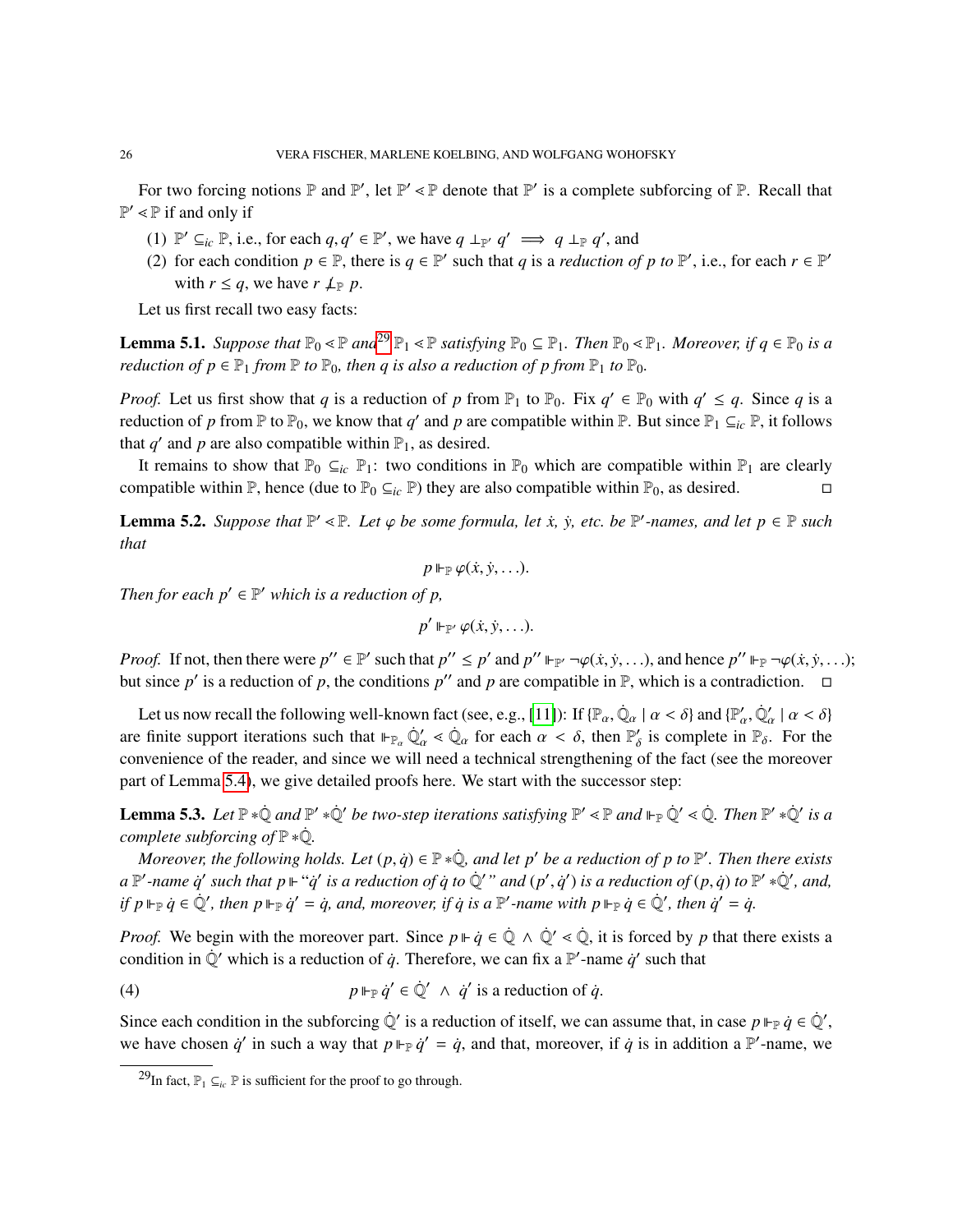have chosen  $\dot{q}'$  to be equal to  $\dot{q}$ . Note that  $(p', \dot{q}') \in \mathbb{P}' * \dot{\mathbb{Q}}'$ ; indeed,  $p'$  is a reduction of *p*, hence [\(4\)](#page-25-2) together with I amma 5.2 shows that  $p' \rvert = \dot{q}' \in \dot{\mathbb{Q}}'$ together with Lemma [5.2](#page-25-3) shows that  $p' \Vdash_{\mathbb{P}} \dot{q}' \in \dot{\mathbb{Q}}'.$ 

To show that  $(p', \dot{q}')$  is a reduction of  $(p, \dot{q})$ , fix  $(p^*, \dot{q}^*) \in \mathbb{P}' * \dot{\mathbb{Q}}'$  such that  $(p^*, \dot{q}^*) \leq (p', \dot{q}')$ . Since  $p'$ is a reduction of *p*, we can fix  $\bar{p} \in \mathbb{P}$  below both  $p^*$  and *p*. Since then

$$
\bar{p} \Vdash_{\mathbb{P}} \dot{q}^* \in \dot{\mathbb{Q}}' \ \wedge \ \dot{q}^* \leq \dot{q}' \ \wedge \ \dot{q}' \text{ is a reduction of } \dot{q},
$$

we can fix a P-name  $\dot{\bar{q}}$  such that

$$
\bar{p}\Vdash_{\mathbb{P}}\dot{\bar{q}}\in\dot{\mathbb{Q}}\ \wedge\ \dot{\bar{q}}\leq\dot{q}^*\ \wedge\ \dot{\bar{q}}\leq\dot{q},
$$

finishing the proof that  $(\bar{p}, \dot{\bar{q}})$  is a condition in  $\mathbb{P} * \dot{\mathbb{Q}}$  which witnesses the compatibility of  $(p^*, \dot{q}^*)$  and  $(p, \dot{q})$ .

To finish the proof that  $\mathbb{P}' * \dot{\mathbb{Q}}'$  is a complete subforcing of  $\mathbb{P} * \dot{\mathbb{Q}}$ , it remains to show that  $\mathbb{P}' * \dot{\mathbb{Q}}' \subseteq_{ic} \mathbb{P} * \dot{\mathbb{Q}}$ . For that, fix two conditions  $(p, \dot{q})$  and  $(p', \dot{q}')$  in  $\mathbb{P}' * \dot{\mathbb{Q}}'$  which are compatible in  $\mathbb{P} * \dot{\mathbb{Q}}$ , and fix a witness  $(\bar{p}, \dot{\bar{q}}) \in \mathbb{P} * \dot{\mathbb{Q}}$  below both  $(p, \dot{q})$  and  $(p', \dot{q}')$ . Let  $p^* \in \mathbb{P}'$  be a reduction of  $\bar{p}$ . Note that<sup>[30](#page-26-0)</sup>  $p^* \leq^* p$ <br>(and analogously  $\bar{p}^* \leq^* p'$ ); if not than by definition of  $\leq^*$  there is (and, analogously,  $p^* \leq^* p'$ ): if not, then, by definition of  $\leq^*$ , there is  $r \in \mathbb{P}'$  such that  $r \leq p^*$  and *r* is incompatible with *p* (in  $\mathbb{P}'$ , and therefore in  $\mathbb{P}$  due to  $\mathbb{P}' \subseteq_{ic} \mathbb{P}$ ); but, by definition of reduction, *r* is compatible with  $\bar{p}$ , a contradiction.

Now note that  $\bar{p} \Vdash_{\mathbb{P}} \dot{q} \not\perp_{\hat{Q}} \dot{q}'$ . Since  $\dot{\mathbb{Q}}' \subseteq_{ic} \dot{\mathbb{Q}}$  is forced, we also get  $\bar{p} \Vdash_{\mathbb{P}} \dot{q} \not\perp_{\hat{Q'}} \dot{q}'$ , so Lemma [5.2](#page-25-3) implies that  $p^* \Vdash_{\mathbb{P}} \dot{q} \not\perp_{\dot{\mathbb{Q}}'} \dot{q}'$ . So we can fix a  $\mathbb{P}'$ -name  $\dot{q}^*$  such that

$$
p^* \Vdash_{\mathbb{P}'} \dot{q}^* \in \dot{\mathbb{Q}}' \ \wedge \ \dot{q}^* \leq \dot{q} \ \wedge \ \dot{q}^* \leq \dot{q}'.
$$

It follows that  $(p^*, \dot{q}^*)$  is a condition in  $\mathbb{P}' * \dot{\mathbb{Q}}'$  satisfying  $(p^*, \dot{q}^*) \leq^* (p, \dot{q})$  and  $(p^*, \dot{q}^*) \leq^* (p', \dot{q}')$ ; since<br>compatibility with respect to  $\leq^*$  is equivalent to compatibility with respect compatibility with respect to  $\leq^*$  is equivalent to compatibility with respect to  $\leq$ , it immediately follows that  $(p, \dot{q}) \not\perp_{\mathbb{P}' * \dot{\mathbb{Q}}'} (p', \dot{q}')$ , as desired.

We now provide the completeness lemma for arbitrary finite support iterations. Recall that, in a forcing iteration { $\mathbb{P}_{\alpha}$ ,  $\dot{\mathbb{Q}}_{\alpha} \mid \alpha < \delta$ }, the forcing  $\mathbb{P}_0$  is the trivial forcing, and hence the ground model iterand  $\mathbb{Q}_0$  can<br>be viewed as a  $\mathbb{P}_0$  name:  $\mathbb{P}_1$  is basically the same as  $\mathbb{Q}_0$  an be viewed as a  $\mathbb{P}_0$ -name;  $\mathbb{P}_1$  is basically the same as  $\mathbb{Q}_0$ , and  $\mathbb{P}_2$  corresponds to  $\mathbb{Q}_0 * \dot{\mathbb{Q}}_1$ , and so on. In a finite support iteration, conditions can be either viewed as finite partial functions, or as (total) functions whose values are (forced to be) the weakest condition except for finitely many places. We will use both of these two alternative representations (and tacitly identify them); see also [\[22\]](#page-54-17).

<span id="page-26-1"></span>**Lemma 5.4.** *Let*  $\{\mathbb{P}_{\alpha}, \dot{\mathbb{Q}}_{\alpha} \mid \alpha < \delta\}$  *and*  $\{\mathbb{P}'_{\alpha}, \dot{\mathbb{Q}}'_{\alpha} \mid \alpha < \delta\}$  *be*<sup>[31](#page-26-2)</sup>*finite support iterations such that for each*  $\alpha \leq \delta$  $\alpha < \delta$ ,

$$
\Vdash_{\mathbb{P}_\alpha} \dot{\mathbb{Q}}'_\alpha < \dot{\mathbb{Q}}_\alpha.
$$

*Then*  $\mathbb{P}'_{\delta}$  *is a complete subforcing of*  $\mathbb{P}_{\delta}$ *.* 

<span id="page-26-0"></span><sup>&</sup>lt;sup>30</sup>Note that the involved forcings are not required to be separative; after all, we want to apply this lemma to our forcings  $\mathbb{Q}_\alpha$ from Definition [4.5,](#page-16-0) which are not seperative (see Remark [4.6\)](#page-17-3). Therefore, we have to speak about ≤<sup>\*</sup> rather than ≤. Recall that *q* ≤<sup>\*</sup> *p* if and only if *q* ⊩ *p* ∈ *G*.

<span id="page-26-2"></span> $31$ We do not seem to need here that our finite support iterations are c.c.c.; however, finite support iterations of non-c.c.c. iterands collapse cardinals. We will use the lemma for our forcings from Definition [4.5,](#page-16-0) so, in our application, everything will have the c.c.c. anyway.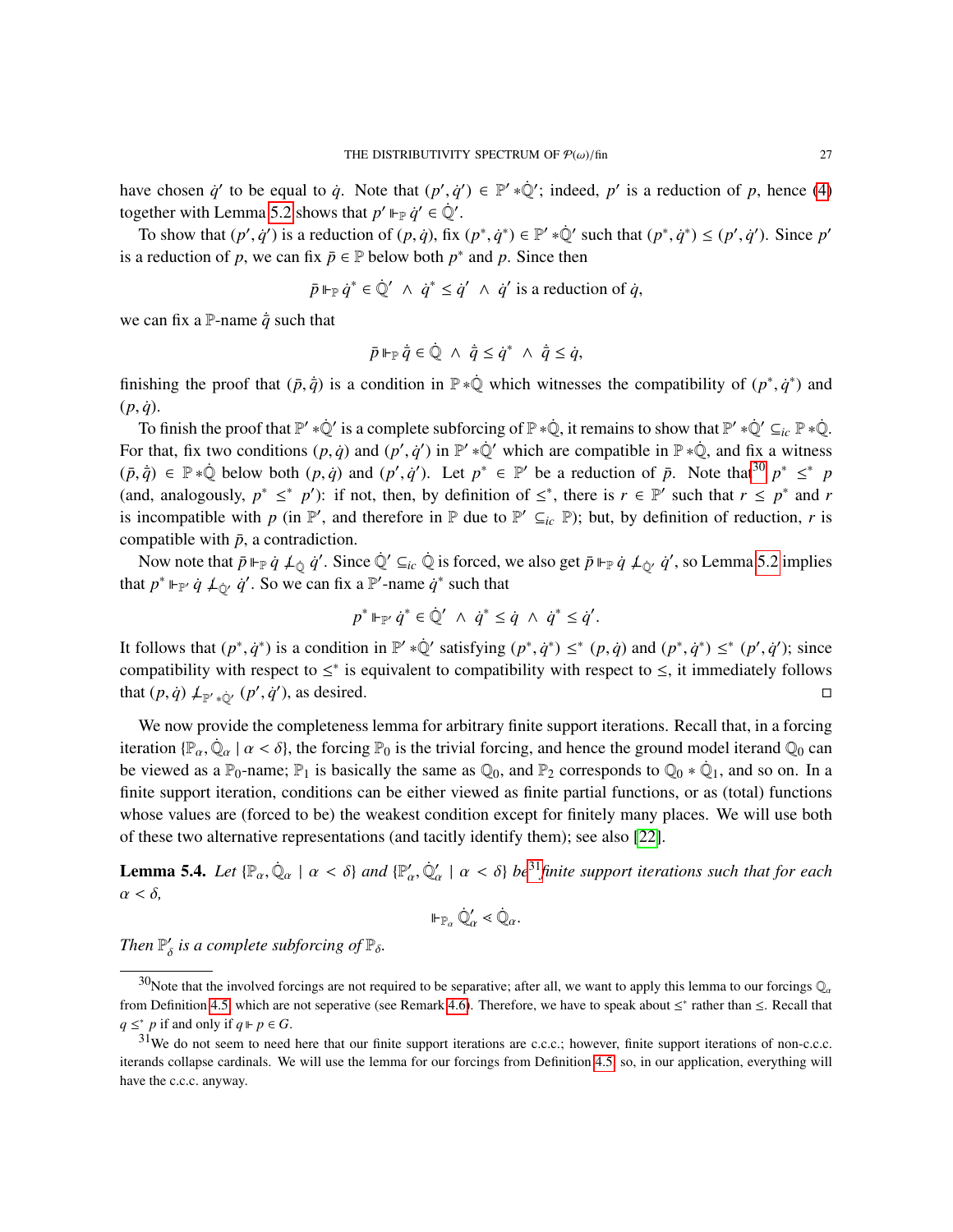*Moreover, if*  $\texttt{RED:} \ \mathbb{Q}_0 \to \mathbb{Q}'_0$  $\int_0'$  *is a map such that*  $\texttt{RED}(q)$  *is a reduction of q for each*  $q \in \mathbb{Q}_0$ *, then for each*  $p \in \mathbb{P}_{\delta}$ , there is a  $p' \in \mathbb{P}'_{\delta}$  such that p' is a reduction of p, and  $p'(0) = \text{RED}(p(0))$ , and, if  $\alpha \ge 1$  and  $p(\alpha)$  is  $a \mathbb{P}'_{\alpha}$ -name with  $p \restriction \alpha \Vdash p(\alpha) \in \dot{\mathbb{Q}}'_{\alpha}$ , then  $p'(\alpha) = p(\alpha)$ .

*Proof.* By induction on  $\delta \ge 1$ , we prove that  $\mathbb{P}'_{\delta} \le \mathbb{P}_{\delta}$ , and also define a map  $\text{RED}_{\delta}$ :  $\mathbb{P}_{\delta} \to \mathbb{P}'_{\delta}$  such that for each  $n \in \mathbb{P}_{\delta}$ , the following properties hold: each  $p \in \mathbb{P}_{\delta}$ , the following properties hold:

- (1) RED<sub> $\delta$ </sub>(*p*) is a reduction of *p*.
- (2) RED<sub> $\delta$ </sub> $(p)(0)$  = RED $(p(0))$ .
- (3) If  $\alpha \ge 1$  and  $p(\alpha)$  is a  $\mathbb{P}'_{\alpha}$ -name with  $p \restriction \alpha \Vdash p(\alpha) \in \dot{\mathbb{Q}}'_{\alpha}$ , then  $\text{RED}_{\delta}(p)(\alpha) = p(\alpha)$ .<br>(4) If  $1 \le \alpha \le \delta$  and  $p \in \mathbb{P}$ , then  $\text{PP}_{\delta}(p) = \text{PP}_{\delta}(p)$ .
- (4) If  $1 \le \alpha < \delta$  and  $p \in P_\alpha$ , then  $RED_\delta(p) = RED_\alpha(p)$ .<br>(5) If  $\delta = \alpha + 1 > 1$  is a successor ordinal, then pro-
- (5) If  $\delta = \alpha + 1 > 1$  is a successor ordinal, then  $\text{RED}_{\delta}(p) \upharpoonright \alpha = \text{RED}_{\alpha}(p \upharpoonright \alpha)$ .

Note that (4)  $\wedge$  (5) basically says that the mappings RED<sub> $\alpha$ </sub> (with  $\alpha \leq \delta$ ) are coherent.

(Initial step  $\delta = 1$ ) Since  $\mathbb{Q}_0$ <br>  $\mathbb{Q}_1 = \text{PP}$ , which algority set  $\gamma'_0$  <  $\mathbb{Q}_0$  by assumption,  $\mathbb{P}'_1$  $'_{1} = \mathbb{Q}'_{0}$  $\zeta_0$  is a complete subforcing of  $\mathbb{P}_1 = \mathbb{Q}_0$ . We let  $RED<sub>1</sub> := RED$ , which clearly satisfies the properties (1) to (5).

(Successor step  $\delta = \alpha + 1$ ) Note that  $\mathbb{P}'_{\alpha} \leq \mathbb{P}_{\alpha}$  by induction, and by assumption,  $\mathbb{P}_{\alpha}$  forces that  $\mathbb{Q}'_{\alpha} \leq \mathbb{Q}_{\alpha}$ . Given  $(p, \dot{q}) \in \mathbb{P}_{\delta} = \mathbb{P}_{\alpha} * \dot{\mathbb{Q}}_{\alpha}$ , let  $p' := \text{RED}_{\alpha}(p)$  (which is a reduction of *p* by induction) and apply<br>Large 5.3 to obtain the reduction  $(p', \dot{q}')$ . Let  $\text{PP}_{\alpha}((p, \dot{q})) := (p', \dot{q}')$ . It is straightforwa Lemma [5.3](#page-25-0) to obtain the reduction  $(p', \dot{q}')$ . Let  $\text{RED}_{\delta}((p, \dot{q})) := (p', \dot{q}')$ . It is straightforward to check that RED<sub> $\delta$ </sub> is as desired. Moreover, it follows from Lemma [5.3](#page-25-0) that  $\mathbb{P}'_{\delta} \leq \mathbb{P}_{\delta}$  (i.e., in addition to the existence of the reduction map  $RED_{\delta}$ , we have  $\mathbb{P}'_{\delta} \subseteq_{ic} \mathbb{P}_{\delta}$ ).

(Limit step  $\delta$ ) Let us first define the reduction map  $\text{RED}_\delta$ :  $\mathbb{P}_\delta \to \mathbb{P}'_\delta$  as follows: given  $p \in \mathbb{P}_\delta$ , we can fix  $\alpha < \delta$  such that  $p \in \mathbb{P}_{\alpha}$  (since  $\mathbb{P}_{\delta}$  is a finite support iteration, and hence  $\mathbb{P}_{\delta} = \bigcup_{\alpha < \delta} \mathbb{P}_{\alpha}$ ); define  $RED_{\delta}(p) := RED_{\alpha}(p)$ . Note that this is well-defined: by the coherence property (4) of the maps  $RED_{\alpha}$  (with  $\alpha < \delta$ ), which holds by induction, it does not matter which  $\alpha < \delta$  we picked. It is straightforward to check that  $RED_{\delta}$  satisfies properties (2) to (5).

To show that  $\text{RED}_\delta$  satisfies property (1), let  $p \in \mathbb{P}_\delta$ . Fix  $p^* \in \mathbb{P}'_\delta$  with  $p^* \le \text{RED}_\delta(p)$ . Fix  $\alpha < \delta$  such that  $\text{PD}_\delta(p)$  is a reduction of *p* to  $\mathbb{P}'$ . both  $p \in \mathbb{P}_\alpha$  and  $p^* \in \mathbb{P}'_\alpha$ . Note that, by (4),  $\text{RED}_\delta(p) = \text{RED}_\alpha(p)$ , hence  $\text{RED}_\delta(p)$  is a reduction of *p* to  $\mathbb{P}'_\alpha$ ; it follows that there exists  $\bar{p} \in \mathbb{P}_{\alpha} \subseteq \mathbb{P}_{\delta}$  with  $\bar{p} \le p^*$  and  $\bar{p} \le p$ . Therefore,  $\bar{p}$  witnesses that  $p^*$  and  $p$  are compatible in  $\mathbb{P}_{\delta}$ , as desired.

To finish the proof, it remains to show that  $\mathbb{P}'_{\delta} \subseteq_{ic} \mathbb{P}_{\delta}$ . For that, fix two conditions *p* and *p'* in  $\mathbb{P}'_{\delta}$  which are compatible in  $\mathbb{P}_{\delta}$ , and fix a witness  $\bar{p} \in \mathbb{P}_{\delta}$  stronger than both *p* and *p'*. Now fix  $\alpha < \delta$  such that *p* and *p'* are in  $\mathbb{P}'$  and  $\bar{p}'$  and  $\bar{p}'$  and  $\bar{p}'$  and  $\bar{p}'$  and  $\bar{p}'$  and and *p*' are in  $\mathbb{P}'_a$ , and  $\bar{p}$  is in  $\mathbb{P}_a$ . By induction,  $\mathbb{P}'_a \subseteq_{ic} \mathbb{P}_a$ , so *p* and *p*' are in fact compatible within  $\mathbb{P}'_a$ , with a second by some  $\mathbb{P}^*$ . This shows that p and  $\mathbb{P}'$  are witnessed by some  $p^*$  in  $\mathbb{P}'_{\alpha}$ . This shows that *p* and *p*' are also compatible within  $\mathbb{P}'_{\delta}$ , as desired. α

The following concept has been introduced by Brendle (see, e.g., [\[9\]](#page-54-19) and [\[10\]](#page-54-20)):

**Definition 5.5.** A system of forcings  $\mathbb{R}_0$ ,  $\mathbb{R}_1 \leq \mathbb{R}$  with  $\mathbb{R}_0 \cap \mathbb{R}_1 \leq \mathbb{R}_0$ ,  $\mathbb{R}_1$  is *correct* if any two conditions  $p_0 \in \mathbb{R}_0$  and  $p_1 \in \mathbb{R}_1$  which have a common reduction in  $\mathbb{R}_0 \cap \mathbb{R}_1$  are compatible in  $\mathbb{R}$ .

In the following lemma, we are considering a system where  $\mathbb{R} = \mathbb{P} * \dot{\mathbb{Q}}$ ,  $\mathbb{R}_0 = \mathbb{P}$ , and  $\mathbb{R}_1 = \mathbb{P}' * \dot{\mathbb{Q}}'$ . It is easy to check that, under the assumptions of the lemma, this is a correct system. We do not know, however, whether the conclusion of the lemma holds for every correct system.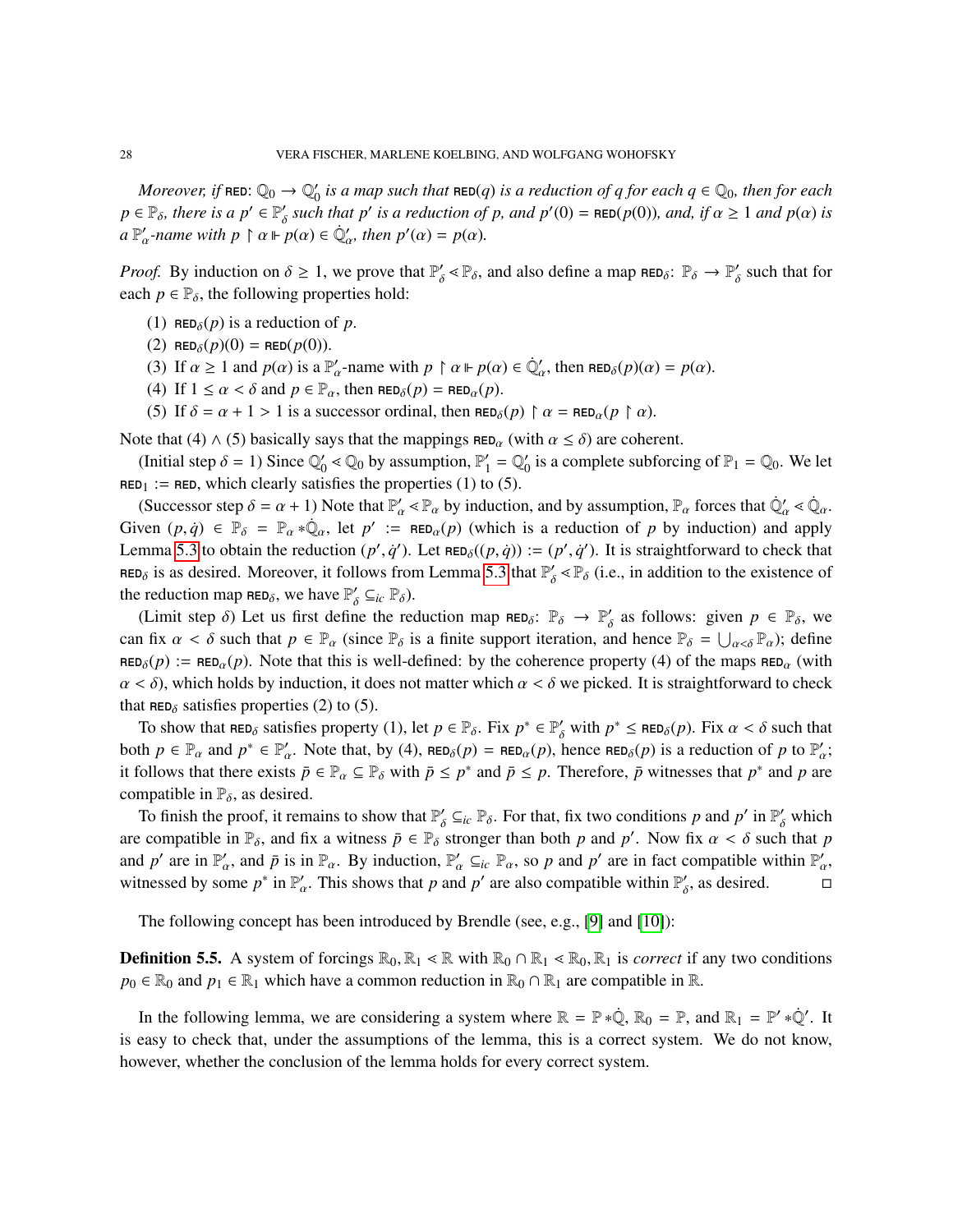<span id="page-28-3"></span>**Lemma 5.6.** Let  $\mathbb{P} * \mathbb{Q}$  and  $\mathbb{P}' * \mathbb{Q}'$  be two-step iterations satisfying  $\mathbb{P}' \leq \mathbb{P}$  and  $\mathbb{P}_{\mathbb{P}} \mathbb{Q}' \leq \mathbb{Q}$ . Then

$$
V[\mathbb{P}' * \dot{\mathbb{Q}}'] \cap V[\mathbb{P}] = V[\mathbb{P}'].
$$

*Proof.* We will only show the special case which we will need later (it is straightforward to extend the proof to the general case): for any  $\delta$ ,  $\varepsilon \in$  Ord,

<span id="page-28-1"></span>
$$
\delta^{\varepsilon} \cap V[\mathbb{P}' * \dot{\mathbb{Q}}'] \cap V[\mathbb{P}] \subseteq V[\mathbb{P}'].
$$

Let *G* be a generic filter for  $\mathbb{P}'$ , and let  $\dot{f}_0$  be a  $\mathbb{P}$ -name, and let  $\dot{f}_1$  be a  $\mathbb{P}' * \dot{\mathbb{Q}}'$ -name. Work in *V*[*G*]. Assume towards contradiction that there is a condition  $(p, \dot{q}) \in \mathbb{P} * \dot{\mathbb{Q}}$  with  $p \in \mathbb{P}/G$  such that

(5) 
$$
(p, \dot{q}) \Vdash \dot{f}_0 = \dot{f}_1 \in \text{Ord}^{<\text{Ord}} \land \dot{f}_0 \notin V[G].
$$

Let  $p' \in G$  be a reduction of p to P'. By Lemma [5.3,](#page-25-0) we can fix a P'-name  $\dot{q}'$  such that  $p \Vdash \dot{q}'$  is a reduction of *q*" and  $(p', q') \in \mathbb{P}' * \mathbb{Q}'$ .<br>Since *p* is reduction of  $(p, q)$  to  $\mathbb{R}$ 

Since *p* is reduction of  $(p, \dot{q})$  to P, it follows from [\(5\)](#page-28-1) and Lemma [5.2](#page-25-3) that  $p \Vdash \dot{f}_0 \notin V[G]$ . Therefore, we can fix  $\gamma \in \varepsilon$  such that *p* does not decide  $\dot{f}_0(\gamma)$  in  $\mathbb{P}/G$ . Let  $(p_1, \dot{q}_1) \le (p', \dot{q}')$  and  $\xi_1 \in \delta$  such that  $p_0 \in G$  and  $(p_0, \dot{q}_0) \le \dot{q}_0$ . Since *n* does not decide  $\dot{f}_0$  at  $\gamma$ , we can fix  $p_1 \in G$  and  $(p_1, \dot{q}_1) \Vdash \dot{f}_1(\gamma) = \xi_1$ . Since *p* does not decide  $\dot{f}_0$  at  $\gamma$ , we can fix  $p_0 \in \mathbb{P}/G$  with  $p_0 \leq p$  and  $\xi_0 \in \delta$  with  $\xi_0 \neq \xi_1$  such that  $p_0 \Vdash \dot{f}_0(\gamma) = \xi_0$ . Now we want to find a condition  $(p^*, \dot{q}^*)$  which is stronger<br>than  $(p, \dot{q})$ ,  $(p, \dot{q})$  and  $(p, \dot{q})$ than  $(p, q)$ ,  $(p_1, q_1)$  and  $(p_0, 1)$ .

First note that  $p_0$  and  $p_1$  are compatible, because  $p_0 \in P/G$  and  $p_1 \in G$ , and fix  $p^* \leq p_0, p_1$ . Since  $\leq p_0$ ,  $p_1$  is follows that  $p^* \cup \{a, b\}$  is a reduction of a and  $a \leq a'$  hance  $p^* \cup a \cup b$ . Let  $a^* \cup a$  $p^* \leq p, p_1$  it follows that  $p^* \Vdash "q'$  is a reduction of  $\dot{q}$  and  $\dot{q}_1 \leq \dot{q}$ " hence  $p^* \Vdash \dot{q}_1 \not\perp \dot{q}$ . Let  $\dot{q}^*$  be a P-name such that  $p^* \Vdash \dot{q}^* \leq \dot{q}_1, \dot{q}$ . It is easy to check that  $(p^*, \dot{q}^*) \leq (p, \dot{q}), (p_1, \dot{q}_1), (p_0, 1)$ . Now  $(p^*, \dot{q}^*)$  ⊩  $\dot{f}_0 = \dot{f}_1 \wedge \dot{f}_0(\gamma) = \xi_0 \wedge \dot{f}_1(\gamma) = \xi_1$ , but  $\xi_0 \neq \xi_1$ , a contradiction.  $\Box$ 

We conclude with an easy observation we will need later on:

<span id="page-28-4"></span>**Lemma 5.7.** *Suppose that*  $\mathbb{P}' \leq \mathbb{P}$ , and *b* is a  $\mathbb{P}'$ -name, and  $p \in \mathbb{P}$  is such that  $p \Vdash \dot{b} \in [\omega]^{\omega}$ . Then for each  $N \in \mathbb{Q}$  there exists  $r \in \mathbb{P}'$  and  $m > N$  such that  $r \Vdash m \subseteq \dot{b}$  and  $r$  is  $N \in \omega$  *there exists*  $r \in \mathbb{P}'$  *and*  $m > N$  *such that*  $r \Vdash m \in \dot{b}$  *and*  $r$  *is compatible with*  $p$ *.* 

*Proof.* Since  $\mathbb{P}'$  is complete in  $\mathbb{P}$ , we can fix a reduction *p*' of *p*, and apply Lemma [5.2](#page-25-3) to see that  $p' \Vdash_{\mathbb{P}'} \dot{b} \in$ [ω]<sup>ω</sup>. So, given  $N \in \omega$ , there exists  $r \in \mathbb{P}'$  with  $r \leq p'$  and  $m > N$  such that  $r \Vdash m \in \dot{b}$ . Since  $p'$  is a reduction of p and  $r \leq p'$ , it follows that r is compatible with p as desired reduction of *p* and  $r \le p'$ , it follows that *r* is compatible with *p*, as desired.

<span id="page-28-0"></span>5.2. Complete subforcings: hereditarily below  $\gamma$ . In this section, we give some technical definitions and lemmas as a preparation for the main proofs in Section [5.3](#page-33-0) and Section [5.4.](#page-34-0) More precisely, we define, for each  $\gamma < \lambda$ , the subforcings of "hereditarily below  $\gamma$ " conditions of our iteration and show that they form complete subforcings (see Lemma [5.12\)](#page-30-0). Furthermore, we show that each condition is hereditarily below  $\gamma$  for some  $\gamma < \lambda$  (see Lemma [5.14\)](#page-31-0).

Let us now provide the following recursive definition (we give the definition for the entire iteration but we will actually need it for tails of the iteration; see Remark [5.10\)](#page-29-0):

**Definition 5.8.** Let  $\gamma < \lambda$ . By recursion on  $\alpha \leq \lambda$  we define when a condition  $p \in \mathbb{P}_\alpha$  is<sup>[32](#page-28-2)</sup> *hereditarily below*  $\gamma$  (and introduce the notation  $\langle \gamma \mathbb{P}_{\alpha} \rangle$ :

<span id="page-28-2"></span><sup>&</sup>lt;sup>32</sup>In the more general situation described in Remark [4.3,](#page-14-1) i.e., if we work with the tree  $\theta^{\leq \lambda}$  in place of  $\lambda^{\leq \lambda}$ , we would rather need a pair of ordinals  $(\varepsilon, \delta)$  in place of  $\gamma$ , where  $\varepsilon < \theta$  and  $\delta < \lambda$ , and  $\gamma^{<\gamma}$  in the definition would be replaced by  $\varepsilon^{<\delta}$  (see also Remark [5.16\)](#page-32-0).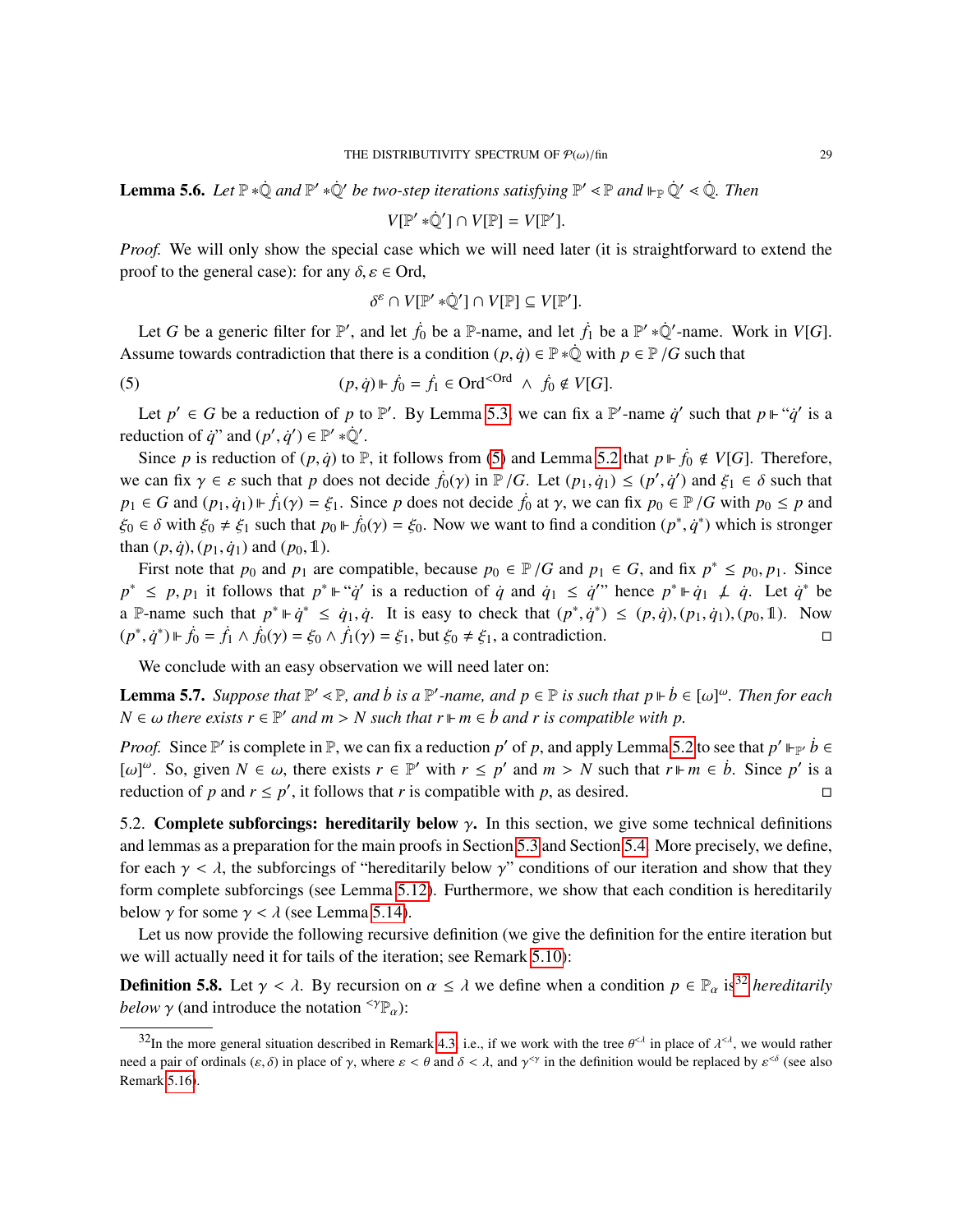- (1)  $p \in \mathbb{Q}_0$  is hereditarily below  $\gamma$ , if dom( $p \in \gamma^{<\gamma}$ .<br>(2) Let  $\leq \gamma \mathbb{Q}$  in Let  $\mathbb{Q} \mathbb{R}$  is hereditarily below  $\alpha$ .
- (2) Let  $^{<\gamma} \mathbb{P}_{\alpha} := \{ p \in \mathbb{P}_{\alpha} \mid p \text{ hereditary below } \gamma \}.$
- (3)  $p \in \mathbb{P}_{\alpha+1}$  is hereditarily below  $\gamma$ , if  $p \restriction \alpha$  is hereditarily below  $\gamma$  and  $p(\alpha)$  is a <sup> $\gamma \mathbb{P}_{\alpha}$ -name, and</sup>  $p \restriction \alpha \Vdash \text{dom}(p(\alpha)) \subseteq \gamma^{\leq \gamma}$ <br>For  $\alpha$  limit  $p \in \mathbb{R}$  is ben
- (4) For  $\alpha$  limit,  $p \in P_\alpha$  is hereditarily below  $\gamma$ , if  $p \upharpoonright \beta$  is hereditarily below  $\gamma$ , for every  $\beta < \alpha$ .

For  $\alpha \le \lambda$  a  $\mathbb{P}_{\alpha}$ -name *b* is *hereditarily below*  $\gamma$ , if for all  $(\dot{x}, p) \in \dot{b}$ ,  $p \in \text{supp}_{\alpha}$  and  $\dot{x}$  is hereditarily below  $\gamma$  (this is by requision) (this is by recursion).

Clearly, if  $p \in \mathbb{P}_{\alpha}$  is hereditarily below  $\gamma$  and  $\gamma' > \gamma$ , then *p* is also hereditarily below  $\gamma'$ . The same holds for a  $\mathbb{P}_{\alpha}$ -name *b*.

**Definition 5.9.** Let  $\gamma < \lambda$  and  $\tau \in \lambda^{<\lambda}$ . By recursion on  $\alpha \leq \lambda$  we define when a condition  $p \in \mathbb{P}_{\alpha}$  is almost haraditarily halow a specult for  $\tau$  (and introduce the notation  $\leq \gamma + \tau \mathbb{D}$ ). *almost hereditarily below*  $\gamma$  *except for*  $\tau$  (and introduce the notation  $\zeta^{\gamma+\tau} \mathbb{P}_{\alpha}$ ):

- (1)  $p \in \mathbb{Q}_0$  is almost hereditarily below  $\gamma$  except for  $\tau$ , if dom( $p$ )  $\subseteq \gamma^{<\gamma} \cup {\tau}$ .<br>(2) Let  $\leq \gamma + \tau \mathbb{D}$  in  $\subset \mathbb{D}$  is almost hereditarily below  $\gamma$  except for  $\tau$ .
- (2) Let <sup> $\langle \gamma + \tau \mathbb{P}_{\alpha} : = \{p \in \mathbb{P}_{\alpha} \mid p \text{ almost hereditary below } \gamma \text{ except for } \tau \}$ .</sup>
- (3)  $p \in \mathbb{P}_{\alpha+1}$  is almost hereditarily below  $\gamma$  except for  $\tau$ , if  $p \restriction \alpha$  is almost hereditarily below  $\gamma$  except for  $\tau$  and  $p(\alpha)$  is a<sup>[33](#page-29-1) <γ</sup> $\mathbb{P}_{\alpha}$ -name, and  $p \restriction \alpha \Vdash dom(p(\alpha)) \subseteq \gamma^{<\gamma}$ <br>For  $\alpha$  limit  $p \in \mathbb{P}$  is almost haraditarily below  $\alpha$  axent for
- (4) For  $\alpha$  limit,  $p \in \mathbb{P}_{\alpha}$  is almost hereditarily below  $\gamma$  except for  $\tau$ , if  $p \upharpoonright \beta$  is almost hereditarily below  $\alpha$  except for  $\tau$ , for  $\alpha$  limit,  $\beta \in \mathbb{P}_{\alpha}$  is almost hereditarily below  $\gamma$  except for  $\tau$ , for every  $\beta < \alpha$ .

For  $\alpha \le \lambda$  a  $\mathbb{P}_{\alpha}$ -name *b* is *almost hereditarily below*  $\gamma$  *except for*  $\tau$ , if for all  $(\dot{x}, p) \in \dot{b}$ , both *p* and  $\dot{x}$  are almost hereditarily below  $\gamma$  except for  $\tau$ . We will write *almost hereditarily below*  $\gamma$  and omit the  $\tau$  if it is clear from the context which  $\tau$  is meant.

Clearly, if  $p \in \mathbb{P}_{\alpha}$  is almost hereditarily below  $\gamma$  and  $\gamma' > \gamma$ , then *p* is also almost hereditarily below  $\gamma'$ <br>d if  $p \in \mathbb{P}$  is hereditarily below  $\gamma$ , then it is almost hereditarily below  $\gamma$  are exactl and if  $p \in \mathbb{P}_\alpha$  is hereditarily below  $\gamma$ , then it is almost hereditarily below  $\gamma$  except for  $\tau$  for every  $\tau$ . The same holds for a  $\mathbb{P}_{\alpha}$ -name *b*.

<span id="page-29-0"></span>Remark 5.10. As mentioned above, we will need several of our concepts for tails of the iteration instead of the whole iteration. We will later have the following situation:  $\eta < \lambda$  will be fixed, and we will work in *V*[ $G_n$ ] for a fixed generic filter  $G_n \subseteq \mathbb{P}_n$ . We will use variants of the above definitions and the subsequent lemmas for the tail iteration  $\{\mathbb{P}_{\alpha}/G_{\eta}, \dot{\mathbb{Q}}_{\alpha} \mid \eta \leq \alpha < \lambda\}$ . In the definitions and lemmas,  $\mathbb{Q}_{\eta}$  plays the role of  $\mathbb{Q}_0$  (see for example Lemma [5.18\(](#page-32-1)3)). So, e.g., in the definition of almost hereditarily below  $\gamma$  except for  $\tau$  (with  $\tau \in (\lambda^{<\lambda})^{V[G_{\eta}]}$ ), we want dom $(p(\eta)) \subseteq (\gamma^{<\gamma})^{V[G_{\eta}]} \cup {\tau}.$ 

Before proving completeness, let us recall that  $\gamma^{<\gamma}$  is left-up-closed; actually, we will need a bit more:

<span id="page-29-2"></span>**Lemma 5.11.** Let  $\mathbb{P}'$  be a complete subforcing of  $\mathbb{P}$ , and G generic for  $\mathbb{P}$ . Then in V[G], the set  $(\gamma^{<\gamma})^{V[G\cap \mathbb{P}']}$ <br>is left un closed *is left-up-closed.*

*Proof.* Suppose  $\sigma$  and  $\rho^i$  belong to  $(\gamma^{<\gamma})^{V[G \cap \mathbb{P}']}$ . Note that the following holds in  $V[G]: \sigma \upharpoonright (\xi + 1) \in V[G \cap \mathbb{P}']$  for each  $\xi \leq |\sigma|$  and  $\phi \circ i \in V[G \cap \mathbb{P}']$  for each  $i \leq i$ . Therefore  $(\phi^{<\gamma})^{V[G \cap \mathbb{$  $V[G \cap \mathbb{P}']$  for each  $\xi < |\sigma|$ , and  $\rho \hat{i} \in V[G \cap \mathbb{P}']$  for each  $j < i$ . Therefore  $(\gamma^{\leq \gamma})^{V[G \cap \mathbb{P}']}$  is left-up-closed.  $\Box$ 

We can now show that the subforcing of conditions which are (almost) hereditarily below  $\gamma$  is a complete subforcing:

<span id="page-29-1"></span><sup>&</sup>lt;sup>33</sup>This is not a typo: we really require  $p(\alpha)$  to be a <sup><γ</sup> $\mathbb{P}_{\alpha}$ -name, not just a <sup><γ+τ</sup> $\mathbb{P}_{\alpha}$ -name.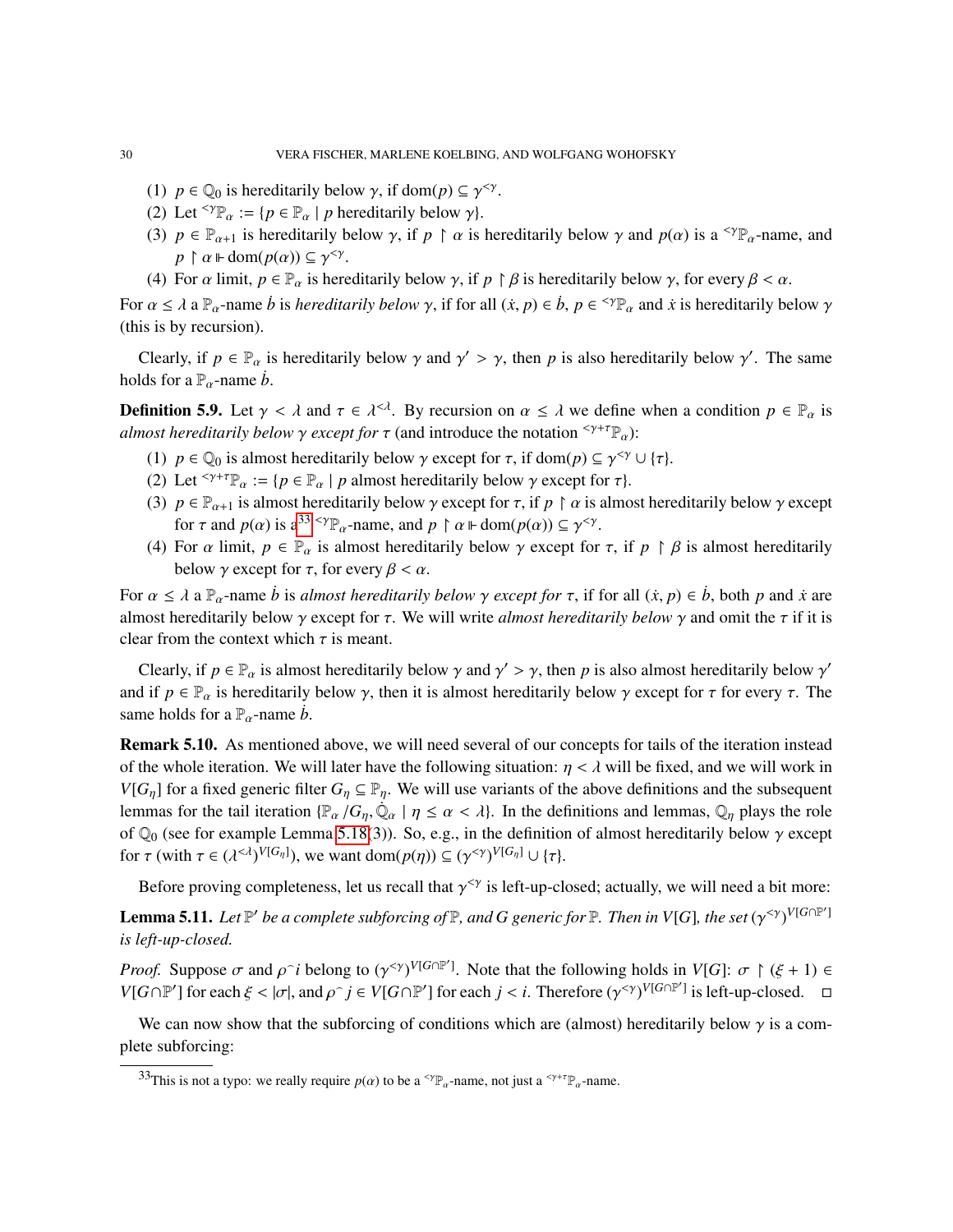<span id="page-30-0"></span>**Lemma 5.12.** *Let*  $\gamma < \lambda$ *. Then* <sup> $\langle \gamma \mathbb{P}_{\lambda} \rangle$  *is a complete subforcing of*  $\mathbb{P}_{\lambda}$ *.*</sup>

*Also, if*  $\tau \in \lambda^{\leq \lambda}$  *is such that either* 

*(1)* <sup>|</sup>τ| ≥ γ*, or*

(2)  $τ$  *is such that*  $γ^{\leqγ} ∪ {τ}$ *is left-up-closed,* 

*then*  $\langle \gamma + \tau \mathbb{P}_{\lambda} \rangle$  *is a complete subforcing of*  $\mathbb{P}_{\lambda}$ *.* 

*Moreover, if p is full and almost hereditarily below* γ *except for* τ*, then*

$$
(p(0) \upharpoonright \gamma^{<\gamma}, p(1), p(2), \dots)
$$

*is a reduction of p to*  $\langle \Psi \rangle$ .

*Proof.* We show by induction on  $\alpha$  that <sup> $\langle \gamma \rangle_{\alpha}$  (as well as  $\langle \gamma + \tau \rangle_{\alpha}$ ) is a complete subforcing of  $\mathbb{P}_{\alpha}$ , for</sup>  $1 \le \alpha \le \lambda$ . In fact, we will define <sup><γ</sup> $\mathbb{P}_{\alpha}$ -names  $\dot{\mathbb{Q}}'_{\alpha}$  such that <sup><γ $\mathbb{P}_{\delta}$ </sup> (or <sup><γ+τ</sup> $\mathbb{P}_{\delta}$ , respectively) is the finite support iteration of the  $\dot{\mathbb{Q}}'$  is the only difference of the tw support iteration of the  $\dot{\mathbb{Q}}'_\alpha$ 's; the only difference of the two iterations will be the first iterand  $\mathbb{Q}'_\alpha$  $\frac{1}{0}$ .

(Initial step  $\alpha = 1$ ) Note that <sup><γ</sup> $\mathbb{P}_1 = \mathbb{Q}_0^{\gamma^{<\gamma}}$  is a complete subforcing of  $\mathbb{P}_1 = \mathbb{Q}_0$ : this is an easy instance of Lemma [4.22,](#page-23-0) letting  $C = E = \gamma^{<\gamma}$  (which is left-up-closed). Similarly,  $\zeta^{\gamma+\tau}P_1 = Q_0^{\gamma^{<\gamma}\cup{\tau}}$  is a complete subforcing of  $\mathbb{Q}_0$ : in case (2) holds, we let  $C = E = \gamma^{<\gamma} \cup {\tau}$  (which is left-up-closed by assumption);<br>in gase (1) holds, we let  $C = E + \bar{\mathcal{O}}$  with  $E = \gamma^{<\gamma}$  and  $\bar{C} = {\tau}$  (which is assilve seen to be a possi in case (1) holds, we let  $C = E \cup \overline{C}$  with  $E = \gamma^{<\gamma}$  and  $\overline{C} = {\tau}$  (which is easily seen to be a possible instance of the ecountries of Lamma 4.22). Take  $\mathbb{Q}' = \mathbb{Q}^{\gamma^{<\gamma}}$  in the iteration representing  $\zeta^{\$ instance of the assumption of Lemma [4.22\)](#page-23-0). Take  $\mathbb{Q}_0$  $\gamma_0' = \mathbb{Q}_0^{\gamma^{<\gamma}}$  in the iteration representing  $\langle \gamma \mathbb{P}_{\lambda}, \rangle$  and take  $\mathbb{O}'$  $\gamma_0' = \mathbb{Q}_0^{\gamma \leq \gamma \cup \{ \tau \}}$  in the iteration representing  $\leq \gamma + \tau \mathbb{P}_\lambda$ .

(Successor step  $\alpha + 1$ ) Assume that  $\langle \Psi_{\alpha} \rangle$  and  $\langle \Psi_{\alpha} \rangle$  are complete subforcings of  $\mathbb{P}_{\alpha}$ . We show that  $\langle \Psi \rangle_{\mathbb{R}_{\alpha+1}}$  and  $\langle \Psi \rangle_{\mathbb{R}_{\alpha+1}}$  are complete subforcings of  $\mathbb{R}_{\alpha+1}$ . In  $V[G]$ , for *G* generic for  $\mathbb{R}_{\alpha}$ , let  $\mathbb{R}^3 \times \mathbb{R}_{\alpha+1}$  $(\gamma^{\langle \gamma \rangle})^{V[G \cap {^{\langle \gamma \rangle}}]$ ; by Lemma [5.11,](#page-29-2) *E* is left-up-closed, so Lemma [4.22](#page-23-0) implies (letting *C* = *E*) that in *V*[*G*],  $\mathbb{R}^E$  is a complete subforcing of  $\mathbb{R}$ . We use the following, which we will prove aft  $\mathbb{Q}_{\alpha}^{E}$  is a complete subforcing of  $\mathbb{Q}_{\alpha}$ . We use the following, which we will prove after finishing the proof of the lemma:

# <span id="page-30-2"></span>**Claim 5.13.**  $\mathbb{Q}_{\alpha}^{E}$  is an element of  $V[G \cap {}^{<\gamma} \mathbb{P}_{\alpha}].$

Using the claim, we can fix a <sup><γp</sup><sub>α</sub>-name  $Q'_\alpha$  for  $Q_\alpha^E$ . Since <sup><γp</sup><sub>α</sub>  $\subseteq$  <sup><γ+τp</sup><sub>α</sub> and both are complete subforcings of  $\mathbb{P}_{\alpha}$ , Lemma [5.1](#page-25-4) implies that  $^{<\gamma}\mathbb{P}_{\alpha}$  is a complete subforcing of  $^{<\gamma+\tau}\mathbb{P}_{\alpha}$ , so the  $^{<\gamma}\mathbb{P}_{\alpha}$ -name  $\mathbb{Q}'$ is also a <sup> $\lt^{\gamma+ \tau} \mathbb{P}_\alpha$ -name. So we can apply Lemma [5.4](#page-26-1) to obtain that  $\lt^{\gamma} \mathbb{P}_\alpha * \mathbb{Q}'_\alpha$  and  $\lt^{\gamma+ \tau} \mathbb{P}_\alpha * \mathbb{Q}'_\alpha$  are complete</sup> subforcings of  $\mathbb{P}_{\alpha+1}$ . By definition,  $^{<\gamma}\mathbb{P}_{\alpha} * \dot{\mathbb{Q}}'_{\alpha}$  is equivalent to  $^{<\gamma}\mathbb{P}_{\alpha+1}$ , and  $^{<\gamma+\tau}\mathbb{P}_{\alpha} * \dot{\mathbb{Q}}'_{\alpha}$  is equivalent to  $\langle \gamma + \tau \mathbb{P}_{\alpha+1}$ , so the successor step is finished.

(Limit step  $\alpha$ ) It follows by Lemma [5.4](#page-26-1) that the limit of the finite support iteration of the  $\dot{\mathbb{Q}}'_{\alpha'}$ , with  $\leq \alpha$  is a complete subforcing of  $\mathbb{R}$  and by definition  $\leq \gamma \mathbb{R}$  (or  $\leq \gamma + \tau \mathbb{R}$ ) in t  $\alpha$  to the limit of this finite support iteration.  $0 < \alpha$  is a complete subforcing of  $\mathbb{P}_{\alpha}$ , and by definition,  $\langle \Psi_{\alpha} \rangle$  (or  $\langle \Psi_{\alpha} \rangle$  in the other case) is equivalent

Now let us show the moreover part. By the moreover part of Lemma [4.22,](#page-23-0)  $p(0) \uparrow \gamma^{<\gamma}$  is a reduction of  $\gamma$  to  $\sim \gamma^{<\gamma}$ . (which is  $\mathbb{R}^{\gamma}$  is the iteration corresponding  $\sim \gamma^{<\gamma}$ .) Since  $p \in \sim \gamma^{+}$ . which  $p(0)$  to <sup>< $\gamma_{\mathbb{P}_1}$  (which is  $\mathbb{Q}'_0$ </sup> of in the iteration representing <sup><γ</sup> $\mathbb{P}_{\lambda}$ ). Since  $p \in \mathbb{S}^{+} \mathbb{P}_{\lambda}$ , which is the iteration of the  $\mathbb{Q}'_{\alpha}$  (for  $\alpha \ge 1$  the iterands of the two iterations coincide), so  $p \restriction \alpha \Vdash p(\alpha) \in \mathbb{Q}'_{\alpha}$ <br>Lamma 5.4 completes the proof Lemma [5.4](#page-26-1) completes the proof. □  $\alpha'$  for  $\alpha \geq 1$ , therefore

<span id="page-30-1"></span> $34$ Note that *E* is really defined this way for both cases (see also footnote [33\)](#page-29-1).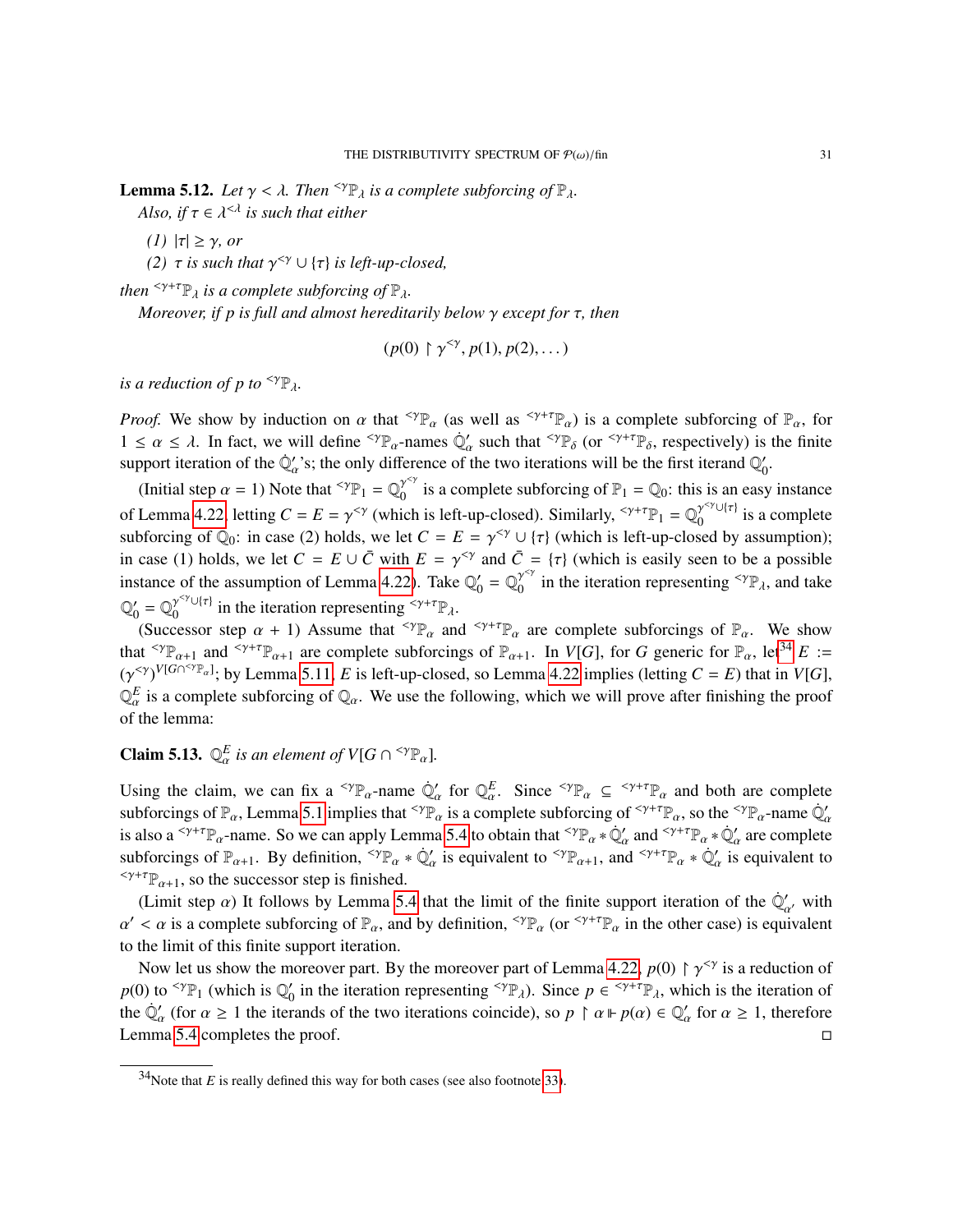*Proof of Claim* [5.13.](#page-30-2) We work in *V*[*G*]. Let  $G_\beta := G \cap \mathbb{P}_\beta$ . Let  $T'_\alpha = \bigcup_{\beta < \alpha} (\lambda^{<\lambda} \cap \text{succ})^{V[G_\beta]}$  and  $T_\alpha = (1)^{<\lambda} \cap \text{succ}^{V[G_\beta]}$  $(\lambda^{\leq \lambda} \cap \text{succ})^{V[G]} \setminus T'_{\alpha}$ , as in the definition of  $\mathbb{Q}_{\alpha}$ .<br>It is straightforward to chook that  $\mathbb{Q}_c^E$  can be

It is straightforward to check that  $\mathbb{Q}_a^E$  can be defined in  $V[G \cap {}^{<\gamma} \mathbb{P}_a]$  provided that  $E \cap T'_a$ also  $E \cap T_\alpha$ ) belongs to  $V[G \cap {}^{<\gamma} \mathbb{P}_\alpha]$ . First note that (and hence

$$
E = (\gamma^{<\gamma})^{V[G \cap {}^{<\gamma} \mathbb{P}_{\alpha}]} = \gamma^{<\gamma} \cap V[G \cap {}^{<\gamma} \mathbb{P}_{\alpha}]
$$

and

$$
T'_{\alpha} = \bigcup_{\beta < \alpha} (\lambda^{<\lambda} \cap \text{succ})^{V[G_{\beta}]} = \bigcup_{\beta < \alpha} (\lambda^{<\lambda} \cap \text{succ} \cap V[G_{\beta}]).
$$

So

$$
E \cap T'_{\alpha} = \bigcup_{\beta < \alpha} (\gamma^{<\gamma} \cap \text{succ} \cap V[G \cap {}^{<\gamma} \mathbb{P}_{\alpha}] \cap V[G_{\beta}]).
$$

Apply Lemma [5.6](#page-28-3) to  $\mathbb{P}_{\beta} * \dot{\mathbb{Q}}$ , where  $\dot{\mathbb{Q}}$  is the quotient  $\mathbb{P}_{\alpha} / \mathbb{P}_{\beta}$ , and  $\langle \mathbb{P}_{\beta} * \dot{\mathbb{Q}}'$ , where  $\dot{\mathbb{Q}}'$  is the quotient  $\langle \mathbb{P}_{\beta} \rangle$  is the quotient  $\langle \mathbb{P}_{\beta} \rangle$  is the quotie <sup><γ</sup> $\mathbb{P}_{\alpha}/$ <sup><γ $\mathbb{P}_{\beta}$  (which is possible since <sup><γ</sup> $\mathbb{P}_{\beta}$   $\ll$   $\mathbb{P}_{\beta}$  by induction hypothesis, and  $\mathbb{P}_{\beta}$   $\mathbb{Q}'$   $\ll$   $\mathbb{Q}$  by Lemma [5.4](#page-26-1) for the toil iterations) to obtain</sup> the tail iterations) to obtain

$$
\gamma^{<\gamma}\cap V[G\cap {}^{<\gamma} \mathbb{P}_\alpha]\cap V[G_\beta]=\gamma^{<\gamma}\cap V[G_\beta\cap {}^{<\gamma} \mathbb{P}_\alpha].
$$

Therefore,

$$
E \cap T'_{\alpha} = \bigcup_{\beta < \alpha} (\gamma^{<\gamma} \cap \text{succ})^{V[G_{\beta} \cap {}^{<\gamma} \mathbb{P}_{\alpha}]},
$$

which clearly belongs to  $V[G \cap {}^{<\gamma} \mathbb{P}_{\alpha}]$ , as desired.

The next lemma shows that every condition in  $\mathbb{P}_{\lambda}$  is (essentially) hereditarily below  $\gamma$  for some  $\gamma < \lambda$ .

<span id="page-31-0"></span>**Lemma 5.14.** *For every*  $p \in \mathbb{P}_{\lambda}$ *, there exists a*  $\gamma < \lambda$  *and a condition*  $p' \in \text{supp}_{\lambda}$  *which is equivalent to p.* 

*Proof.* We will actually show by induction on  $\alpha$  that for every  $p \in \mathbb{P}_\alpha$ , there exists a  $\gamma < \lambda$  and a condition *p*<sup>2</sup> equivalent to *p* such that  $p' \in {}^{<\gamma} \mathbb{P}_{\alpha}$ .

(Initial step  $\alpha = 1$ ) Given  $p \in \mathbb{P}_1 = \mathbb{Q}_0$ , note that  $dom(p) \subseteq \lambda^{<\lambda}$  is finite. So the maximum length of the nodes  $\sigma$  in the domain as well as the maximal entry of the nodes are bounded, i.e., there is  $\gamma < \lambda$  such that dom(*p*)  $\subseteq \gamma^{\leq \gamma}$ . So  $p \in {}^{<\gamma} \mathbb{P}_1$ .<br>(**Limit stap c**) Let  $p \in \mathbb{P}$ . By

(Limit step  $\alpha$ ) Let  $p \in \mathbb{P}_{\alpha}$ . By induction hypothesis, for each  $\beta < \alpha$  there exists  $\gamma_{\beta}$  such that  $p \restriction \beta \in$ <sup><γβ</sup> $\mathbb{P}_{\beta}$ . Since we are using finite support, there exists  $\beta^* < \alpha$  which is an upper bound of the support of *p*.<br>Then  $p \in \text{Spec} \mathbb{R}^n$ Then  $p \in \frac{<\gamma_{\beta^*}}{\beta_{\alpha}}$ .

(Successor step  $\alpha + 1$ ) Let  $(p, \dot{q}) \in \mathbb{P}_{\alpha} * \dot{\mathbb{Q}}_{\alpha}$ . First, by the induction hypothesis, we can assume without loss of generality that there exists  $\gamma_p < \lambda$  such that  $p \in {}^{<\gamma_p} \mathbb{P}_\alpha$ . We will describe a name  $\dot{q}'$  which is equivalent to *i* (more processly  $p \parallel \dot{q} = \dot{q}'$ ) and apply g it to find a  $\alpha \leq \lambda$  such that  $\dot{q$ equivalent to  $\dot{q}$  (more precisely,  $p \Vdash \dot{q} = \dot{q}'$ ) and analyze it, to find a  $\gamma < \lambda$  such that  $\dot{q}'$  is a <sup>< $\gamma \mathbb{P}_{\alpha}$ -name and</sup>  $p \Vdash \text{dom}(\dot{q}') \subseteq \gamma^{\leq \gamma}$ .

<span id="page-31-1"></span>**Claim 5.15.** Let  $\dot{\sigma}$  be a  $\mathbb{P}_{\alpha}$ -name of a sequence of ordinals of length less than  $\lambda$ ; then there exists a  $\gamma < \lambda$ *such that there exists a* <γPα*-name which is equivalent to* <sup>σ</sup>˙ *. The same holds true if* <sup>σ</sup>˙ *is a name for a finite sequence of such sequences.*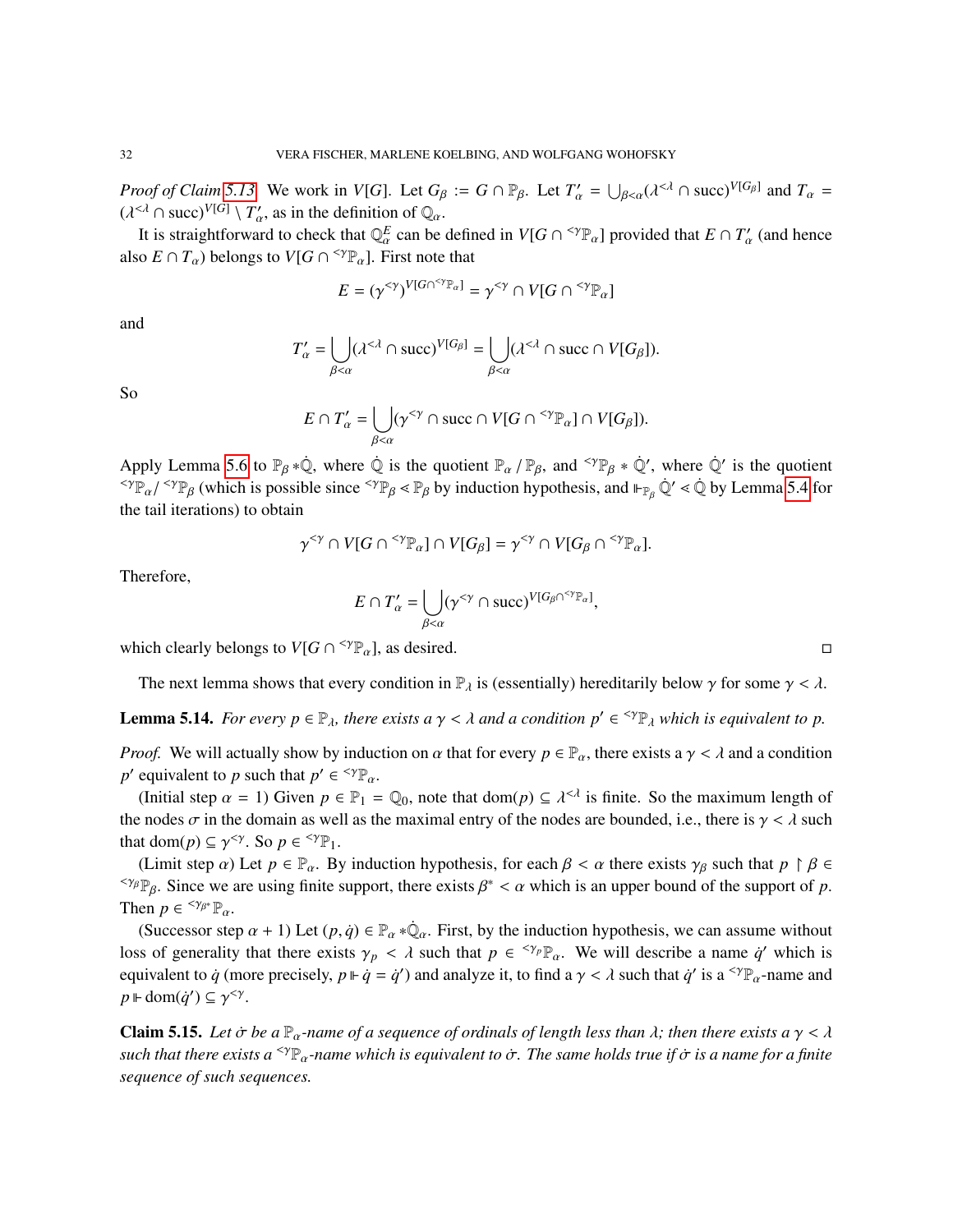*Proof.* Clearly, by c.c.c., there exists a  $\delta < \lambda$  which is an upper bound for the length of  $\dot{\sigma}$ . Since  $\mathbb{P}_{\alpha}$  has the c.c.c., for each  $\xi < \delta$ ,  $\dot{\sigma}(\xi)$  is represented by a countable antichain. So only  $|\delta| \cdot \aleph_0$  many (hence less than  $\lambda$  many) conditions appear in  $\dot{\sigma}$ . By inductive hypothesis we can assume that each of these conditions belongs to  $\gamma_{\mathbb{P}_\alpha}$  for some  $\gamma < \lambda$ , so we can fix a  $\gamma_{\sigma} < \lambda$  which is an upper bound of all the appearing γ. So  $\dot{\sigma}$  is actually a <sup><γ<sub>σ</sub><sub> $\mathbb{P}_{\alpha}$ -name. The statement about names for finite sequences of sequences follows easily.</sup></sub>  $\Box$  easily.

Now, let *N* be a  $\mathbb{P}_\alpha$ -name such that  $p \Vdash |\text{dom}(\dot{q})| = N$ ; by (a simple instance of) Claim [5.15,](#page-31-1) we can fix  $\gamma_N$  <  $\lambda$  and assume that  $\dot{N}$  is a <sup>< $\gamma_N \mathbb{P}_{\alpha}$ -name. To represent  $\dot{q}$ , we provide  $\omega$ -sequences  $\langle \dot{\sigma}_k | k \in \omega \rangle$  (of</sup> names for potential members of dom( $\dot{q}$ )) and  $\langle (s_k, \dot{f}_k, \dot{h}_k) | k \in \omega \rangle$  such that

$$
p \Vdash \text{dom}(\dot{q}) = \{ \dot{\sigma}_k \mid k \in \dot{N} \} \ \land \ \forall k \in \dot{N} \ (\dot{q}(\dot{\sigma}_k) = (\dot{s}_k, \dot{f}_k, \dot{h}_k)),
$$

where  $\dot{\sigma}_k$  is forced to be a sequence of ordinals of length less than  $\lambda$ , and  $\dot{f}_k$  and  $\dot{h}_k$  can be represented<br>on finite coguences of such sequences together with finite sequences of network unphase and *i*<sub></sub> as finite sequences of such sequences, together with finite sequences of natural numbers, and  $\dot{s}_k$  is forced to be an element of  $2^{<\omega}$ . Using Claim [5.15,](#page-31-1) we can find  $\gamma' < \lambda$ , larger than  $\gamma_N$ , such that there exist  $\gamma_N$  are not  $\gamma_N$  and  $\gamma_N$  are  $\gamma_N$  and  $\gamma_N$  are  $\gamma_N$  and  $\gamma_N$  are  $\gamma_N$  and  $\gamma_N$  are  $\gamma_N$  and  $\gamma_N$ <sup><γ'</sup> $\mathbb{P}_{\alpha}$ -names  $\dot{\sigma}'_k$  $\frac{\prime}{k}$ ,  $\dot{s}'_k$  $'_{k}$ ,  $\dot{f}'_{k}$  $h'_{k}$ , and  $h'_{k}$  which are equivalent to  $\dot{\sigma}_{k}$ ,  $\dot{s}_{k}$ ,  $\dot{f}_{k}$ , and  $h_{k}$ , respectively. By replacing all that their presentive equivalent person  $\dot{c}$  and  $\dot{s}$ . The person  $\dot{c}'$  and that  $\dot{r}$  is  $\$  $\sigma_k$ ,  $\dot{s}_k$ ,  $\dot{f}_k$ , and  $\dot{h}_k$  in  $\dot{q}$  by their respective equivalent names, we get a <sup><</sup> $\gamma' \mathbb{P}_{\alpha}$ -name  $\dot{q}'$  such that  $p \Vdash \dot{q} = \dot{q}'$ .

Again by the c.c.c., there exist  $\varepsilon, \delta < \lambda$  such that  $p \Vdash \dot{\sigma}_k \in \varepsilon^{<\delta}$  for every  $k < \omega$ . Let  $\gamma := \max(\gamma_p, \gamma', \varepsilon, \delta)$ .<br>A Then  $(n, \dot{\alpha}') \in {}^{<\gamma} \mathbb{R}$  is equivalent to  $(n, \dot{\alpha})$ , which finishes the proof  $< \lambda$ . Then  $(p, \dot{q}') \in {}^{<\gamma} \mathbb{P}_{\alpha+1}$ , and it is equivalent to  $(p, \dot{q})$ , which finishes the proof.

<span id="page-32-0"></span>**Remark 5.16.** In the more general situation described in Remark [4.3,](#page-14-1) i.e., if we work with the tree  $\theta^{\leq A}$  is place of  $\theta^{\leq A}$  (see also footnote 32), we have to require that  $\theta^{\leq A}$ . The reason is that  $|\pi_1|$ in place of  $\lambda^{<\lambda}$  (see also footnote [32\)](#page-28-2), we have to require that cf( $\theta$ )  $\geq \lambda$ . The reason is that  $|\sigma_k|$  can be orbitrarily large helow  $\lambda$ ; if of  $\theta$ )  $\leq \lambda$  it could happen that there does not quite n  $\alpha \leq$ arbitrarily large below  $\lambda$ : if cf( $\theta$ ) <  $\lambda$ , it could happen that there does not exist an  $\varepsilon < \theta$  which is needed in the end of the generalization of the above proof.

<span id="page-32-2"></span>**Lemma 5.17.** Let G be  $\mathbb{P}_{\lambda}$ -generic and  $V[G] \models b \subseteq \omega$ . Then there exists a  $\gamma < \lambda$  and a  $\mathbb{P}_{\lambda}$ -name  $\dot{b}$  for  $b$ *which is hereditarily below* γ*.*

*Proof.* For every condition  $p \in \mathbb{P}_{\lambda}$ , let  $\gamma_p < \lambda$  be such that there exists a condition in  $\langle \gamma_p \mathbb{P}_{\lambda} \rangle$  which is equivalent to  $p$  (which is possible by Lemma [5.14\)](#page-31-0). Let  $\dot{b}$  be a nice name for  $b$ , and let  $\dot{b}$  be a name where every condition *p* appearing in *b*<sup> $\prime$ </sup> is replaced by an equivalent condition in  $\frac{\langle \gamma_p \rangle}{\rho}$ . Since *b* is a countable set and  $\mathbb{P}_{\lambda}$  has the c.c.c., the set *B* of conditions which appeared in *b*<sup>i</sup> is countable. Let  $\gamma := \sup \{ \gamma_p \mid p \in B \} < \lambda$ ; then *b* is a <sup>< $\gamma p$ </sup><sub> $\lambda$ </sub>-name.

We conclude with a technical lemma which will be crucial later on:

<span id="page-32-1"></span>**Lemma 5.18.** *Suppose*  $\tau \in \lambda^{\leq \lambda} \setminus \gamma^{\leq \gamma}$ . Let  $p, r \in \mathbb{P}_{\lambda}$  *such that p is a full condition which is almost*<br>haraditarily helow as exact for  $\tau$  and n is haraditarily helow  $\alpha$  and n and n are compatible *hereditarily below* γ *except for*  $\tau$ *, and r is hereditarily below* γ*, and p and r are compatible (in*  $\mathbb{P}_{\lambda}$ ). Then *there exists a*  $p^* \in \mathbb{P}_\lambda$  *such that* 

- *(1) p*<sup>∗</sup> *is almost hereditarily below γ except for*  $τ$ *,*  $(2)$   $\binom{n}{2}$   $\binom{n}{2}$   $\binom{n}{2}$   $\binom{n}{2}$   $\binom{n}{2}$   $\binom{n}{2}$   $\binom{n}{2}$   $\binom{n}{2}$   $\binom{n}{2}$   $\binom{n}{2}$   $\binom{n}{2}$   $\binom{n}{2}$   $\binom{n}{2}$   $\binom{n}{2}$   $\binom{n}{2}$
- *(2)*  $p^*$  ≤ *p*, *r*, and<br>*(3)*  $p^*(0)(\tau) = p(0)$
- (3)  $p^*(0)(τ) = p(0)(τ)$ .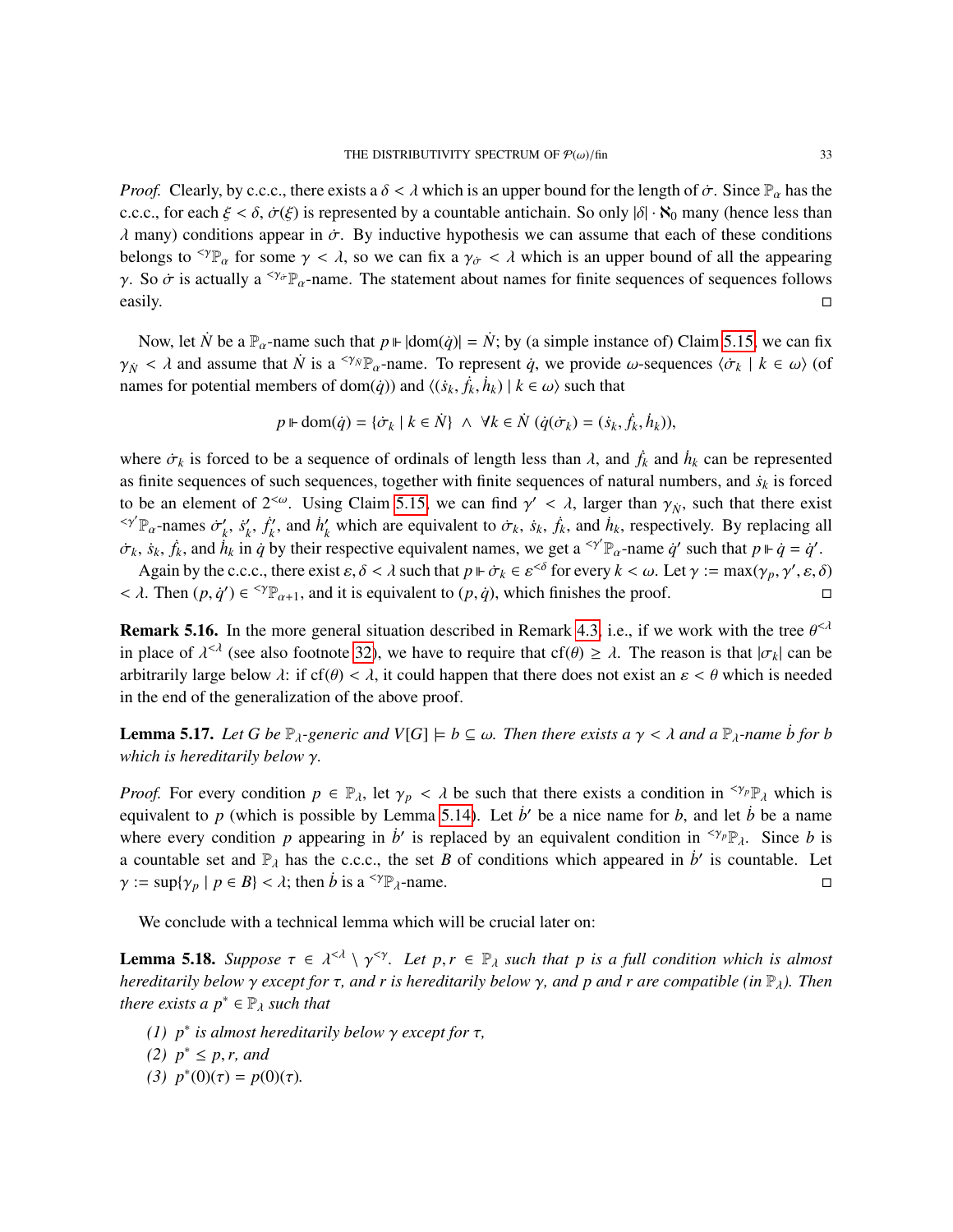*Proof.* Without loss of generality we can assume that  $dom(p(0)) \supsetneq {\tau}$ . Since *p* is full and almost hereditarily below  $\gamma$ , by (the "moreover part" of) Lemma [5.12](#page-30-0)

$$
\text{red}(p) := (p(0) \upharpoonright \gamma^{<\gamma}, p(1), p(2), \dots)
$$

is a reduction of *p* to <sup><γ</sup> $\mathbb{P}_{\lambda}$ . We show that  $\text{RED}(p) \neq \{r\}_{\lambda}$  *r*. Assume not. Since <sup><γ $\mathbb{P}_{\lambda}$  is a complete subforcing</sup> of  $\mathbb{P}_{\lambda}$ , it follows that  $\text{RED}(p) \perp_{\mathbb{P}_{\lambda}} r$ . But  $p \le \text{RED}(p)$ , so  $p \perp_{\mathbb{P}_{\lambda}} r$ , which is a contradiction to the assumption of the lemma.

Let  $q^* \in {}^{<\gamma} \mathbb{P}_\lambda$  be such that  $q^* \leq \text{RED}(p)$ , *r*; without loss of generality, we can assume that  $q^*(0)$  is full.<br>  $q^*(0) \leq \text{PP}(p)(0) = p(0)$ .  $\text{GeV}$  and  $p(0)$ ,  $\text{GeV}$  is a reduction of  $p(0)$  by Lamma 4.22 (r Since  $q^*(0) \le \text{RED}(p)(0) = p(0) \upharpoonright \gamma^{<\gamma}$  and  $p(0) \upharpoonright \gamma^{<\gamma}$  is a reduction of  $p(0)$  by Lemma [4.22](#page-23-0) (recall that  $p(0)$  is  $\gamma^{<\gamma} = p(0) \upharpoonright \gamma^{<\gamma}$  has  $p(0) \downharpoonright \gamma^{<\gamma}$  is left up aloged) if follows that  $q^*(0)$  i *p*(0)  $\uparrow \uparrow \gamma^{<\gamma} = p(0) \uparrow \gamma^{<\gamma}$  because  $\gamma^{<\gamma}$  is left-up-closed), it follows that  $q^*(0)$  is compatible with *p*(0). Let  $\bar{q}(0)$  be a full witness for that  $S_0$   $\bar{q}(0) < p(0)$ ,  $q^*(0)$ *q*<sup>{</sup>(0} be a full witness for that. So  $\bar{q}(0) \leq p(0), r(0), q^*(0)$ .<br>
Let  $r^*(0) := \bar{q}(0) \hbar q^{s}(1) [(\pi, p(0)(\pi))]$  and for  $q > 0$ .

Let  $p^*(0) := \bar{q}(0) \upharpoonright \gamma^{<\gamma} \cup \{(\tau, p(0)(\tau))\}\text{, and for } \alpha > 0\text{, let } p^*(\alpha) := q^*(\alpha).$ 

# Claim.  $p^*(0)$  *is a condition.*

*Proof.* For  $\sigma, \sigma' \in \text{dom}(\bar{q}(0) \upharpoonright \gamma^{<\gamma})$ , it is clear that the requirements for being a condition are fulfilled, because  $\bar{q}(0)$  is a condition.

Let  $\sigma \le \tau$  and  $\sigma \in \text{dom}(p^*(0))$ . Let  $\sigma' \in \text{dom}(p(0)) \setminus {\tau}$ . Clearly,  $s_{\sigma}^{p^*(0)} = s_{\sigma}^{\bar{q}(0)}$  and  $s_{\tau}^{p^*(0)} = s_{\tau}^{p(0)}$ <br>
and *n* are full it follows that  $|s_{\sigma}^{\bar{q}(0)}| = |s_{\sigma}^{\bar{q}(0)}|$  and happe  $|s_{\sigma}^{p^*(0)}|$  $_{\tau}^{p(0)}$ . Since  $\bar{q}(0)$  and p are full, it follows that  $|s_{\sigma}^{\bar{q}(0)}| = |s_{\sigma'}^{\bar{q}(0)}|$  and hence  $|s_{\sigma}^{p^*(0)}| = |s_{\sigma'}^{p^*(0)}| \ge |s_{\sigma'}^{p^*(0)}| = |s_{\tau}^{p^*(0)}| = |s_{\tau}^{p^*(0)}| = |s_{\tau}^{p^*(0)}|$ .

(0) and *p* are full, it follows that  $s_{\sigma}^{p^*}(0)$  and hence  $|s_{\sigma} - | = |s_{\sigma'}| \le |s_{\sigma'}| + |s_{\sigma'}| = |s_{\tau} - |s_{\tau}|$ .<br>
Let  $\sigma \in \text{dom}(f_f^{p^*(0)})$  and assume that  $s_f^{p^*(0)}(m) = 1$  for some  $m \ge f_f^{p^*(0)}(\sigma)$ . We have to show that  $s_{\sigma}^{p^*(0)}(m) = 1$ . Since  $\bar{q}(0)$  extends  $p(0)$ , we have  $s_{\tau}^{\bar{q}(0)}(m) = 1$  and dom  $\bar{q}^{(0)}(m) = 1$  and dom $(f_{\tau}^{p^{*}(0)})$  $(\tau^{(p^*(0)}_{\tau}) \subseteq \text{dom}(f^{(\bar{q}(0)}_{\tau}))$  $(\tau^{(0)}_T)$ , and for  $\sigma \in \text{dom}(f_\tau^{p^*(0)})$  it holds that  $f_\tau^{p^*(0)}(\sigma) \geq f_\tau^{\bar{q}(0)}(\sigma)$ , so  $\sigma \in \text{dom}(f_\tau^{\bar{q}(0)})$  and  $m \geq f_\tau^{\bar{q}(0)}(\sigma)$ . Since  $\bar{q}(0)$  is a condition it follows that  $g^{p^*(0)}(\infty) = g^{\bar{q}(0)}(\infty) = 1$ condition, it follows that  $s_{\sigma}^{p^*(0)}(m) = s_{\sigma}^{\bar{q}(0)}(m) = 1$ .

Let  $\sigma \in \text{dom}(h_\tau^{p^*(0)})$  and assume that  $s_\tau^{p^*(0)}(m) = 1$  for some  $m \ge h_\tau^{p^*(0)}(\sigma)$ . We have to show that  $\frac{1}{2}$ <br>  $\sigma^{(0)}(m) = 0$ . Since  $\bar{g}(0)$  extends  $p(0)$ , we have  $\bar{g}^{(0)}(m) = 1$  and dom $\frac{1}{2}$   $\sigma^{(p^*(0))}$  $s_{\sigma}^{p^*(0)}(m) = 0$ . Since  $\bar{q}(0)$  extends  $p(0)$ , we have  $s_{\tau}^{\bar{q}(0)}(m) = 1$  and  $\text{dom}(h_{\tau}^{p^*(0)}) \subseteq \text{dom}(h_{\tau}^{\bar{q}(0)})$ , and for  $\sigma \in \text{dom}(h_{\tau}^{p^*(0)})$  it holds that  $h_{\tau}^{p^*(0)}(\sigma) \ge h_{\tau}^{\bar{q}(0)}(\sigma)$ , so  $\sigma \in \text{dom}(h_{\tau}^{\bar{q}(0)})$  and  $m \ge h_{\tau}^{\bar{q}(0)}(\sigma)$ . Since  $\bar{q}(0)$  is a condition it follows that  $e^{p^*(0)}(m) = e^{\bar{q}(0)}(m) = 0$ condition, it follows that  $s_{\sigma}^{p^*(0)}(m) = s_{\sigma}^{\bar{q}(0)}(m)$  $\bar{q}^{(0)}(m) = 0.$ 

Moreover,  $p^*(0) \le q^*(0)$ , because  $\bar{q}(0) \le q^*(0)$  and  $q^*$  hereditarily below  $\gamma$  except for  $\tau$ . So  $p^*$  is a position Clearly  $r^*$  is a proof hereditarily below  $\gamma$  and  $r^*(0)(\tau) = r(0)(\tau)$ . condition. Clearly *p*<sup>\*</sup> is almost hereditarily below  $\gamma$  and  $p^*(0)(\tau) = p(0)(\tau)$ .<br>Since  $r(0)$  is hereditarily below  $\gamma$  and  $r(0)$  is almost hereditarily below.

Since *r*(0) is hereditarily below  $\gamma$  and *p*(0) is almost hereditarily below  $\gamma$ , and  $\bar{q}(0) \le r(0)$ ,  $p(0)$ , it is ear that  $p^*(0)$  extends *r*(0) and *p*(0). So clearly  $p^* \le r$ . *p*. clear that  $p^*(0)$  extends  $r(0)$  and  $p(0)$ . So clearly  $p$  $* \leq r, p.$ 

<span id="page-33-0"></span>5.3. No refinement: branches are towers. Now we are ready to prove that the generic matrix has no refinement. More precisely, we show that the sets along any branch in our tree have no pseudo-intersection, i.e., they form a tower.

**Lemma 5.19.** In  $V[\mathbb{P}_{\lambda}]$ , the sequence  $\langle a_{\sigma\upharpoonright\xi} | \xi < \lambda \rangle$  is a tower for each  $\sigma \in \lambda^{\lambda}$ .

*Proof.* Let  $G_{\lambda}$  be generic for  $\mathbb{P}_{\lambda}$  and work in  $V[G_{\lambda}]$ . Fix  $\sigma \in \lambda^{\lambda}$ . By Corollary [4.16,](#page-21-1)  $\langle a_{\sigma \upharpoonright \xi} | \xi < \lambda \rangle$  is  $\subseteq^*$ -decreasing. Let us show that  $\langle a_{\sigma} \rangle_{\xi} \mid \xi < \lambda$  is actually a tower. Let  $b \subseteq \omega$  be infinite, and assume towards a contradiction that  $b \subset^* a_{\sigma}$  is for overv  $\xi < \lambda$ towards a contradiction that  $b \subseteq^* a_{\sigma \upharpoonright \xi}$  for every  $\xi < \lambda$ .<br>Apply Lamma 5.17 to get  $\alpha \leq \lambda$  and a  $\mathbb{R}_+$  name is for

Apply Lemma [5.17](#page-32-2) to get  $\gamma < \lambda$  and a  $\mathbb{P}_{\lambda}$ -name *b* for *b* which is hereditarily below  $\gamma$ . Without loss of generality we can assume that  $\gamma$  is a successor ordinal. Fix  $\eta < \lambda$  minimal such that  $\sigma \upharpoonright \gamma \in V[G_n]$  (such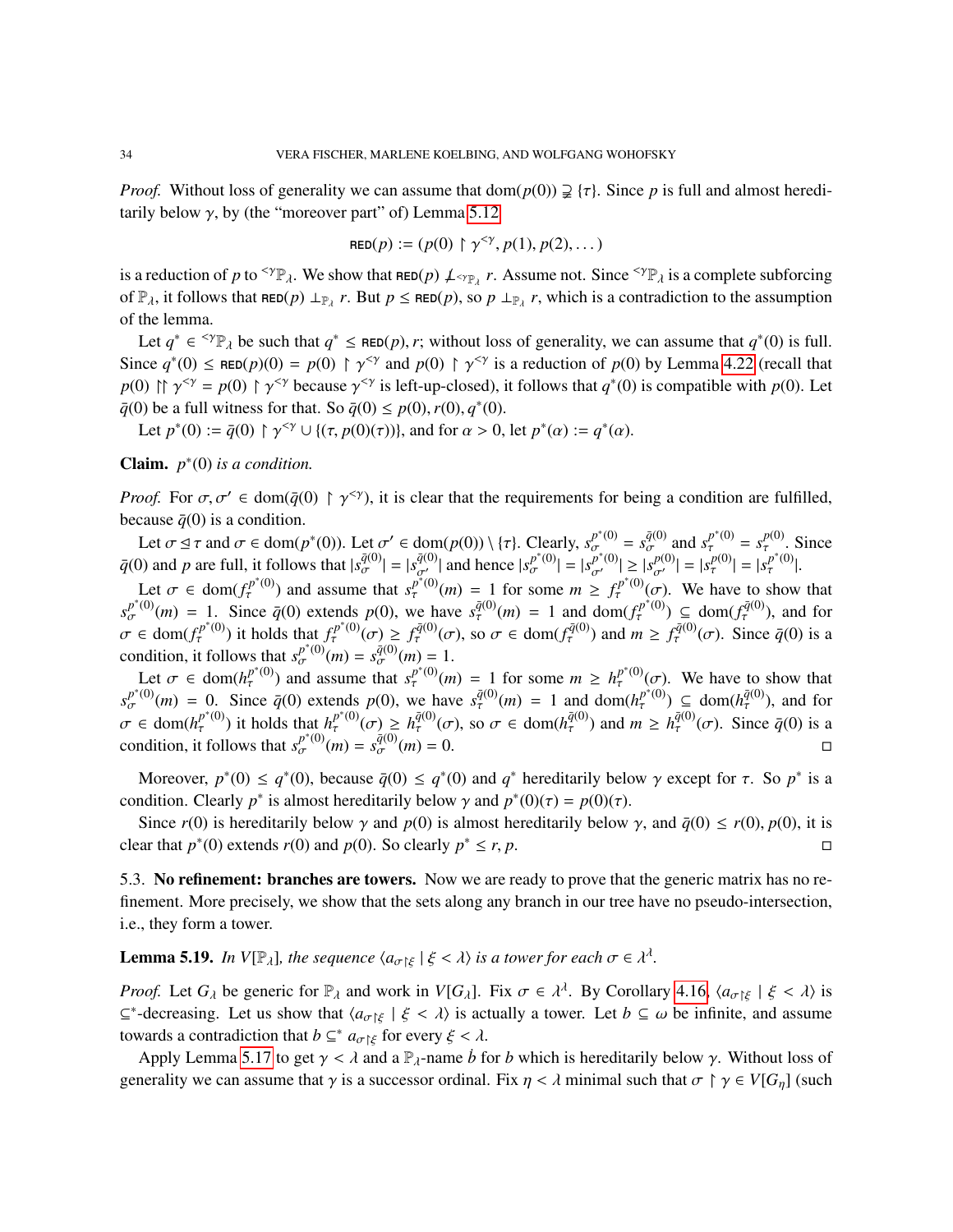an  $\eta$  exists by Lemma [4.9\)](#page-19-0). From now on, we work in  $V[G_n]$ , and we consider<sup>[35](#page-34-1)</sup> the tail forcing  $\mathbb{P}_{\lambda}/G_n$ . The  $\mathbb{P}_{\lambda}$ -name *b* can be understood as a  $\mathbb{P}_{\lambda}/G_{\eta}$ -name for *b* which is hereditarily below  $\gamma$ .

Since  $b \subseteq^* a_{\sigma \upharpoonright \gamma}$  holds in  $V[G_\lambda]$ , we can pick  $n \in \omega$  and  $p \in \mathbb{P}_\lambda / G_\eta$  such that

$$
p \Vdash \dot{b} \setminus n \subseteq a_{\sigma \upharpoonright \gamma}.
$$

From now on, whenever we say "almost hereditarily below  $\gamma$ ", we shall mean "almost hereditarily below  $\gamma$  except for  $\sigma \upharpoonright \gamma$ ". Note that (the canonical name for)  $a_{\sigma\upharpoonright \gamma}$  is almost hereditarily below  $\gamma$ ; also *b* is almost hereditarily below  $\gamma$  (because *b* is hereditarily below  $\gamma$ ).

By Lemma [5.12](#page-30-0) and Lemma [5.2,](#page-25-3) we can fix  $p'$  which is almost hereditarily below  $\gamma$  such that

$$
p' \Vdash \dot{b} \setminus n \subseteq a_{\sigma \upharpoonright \gamma}.
$$

Recall that  $\eta$  is minimal with  $\sigma \restriction \gamma \in V[G_{\eta}]$ , so  $\mathbb{Q}_{\eta}$  will assign a set  $a_{\sigma \restriction \gamma}$  to  $\sigma \restriction \gamma$ . Therefore we can assume without loss of generality that  $\sigma \upharpoonright \gamma \in \text{dom}(p'(\eta))$ , and we can assume that  $p'$  is a full<sup>[36](#page-34-2)</sup> condition.

By Lemma [5.7](#page-28-4) there is  $r \in \mathbb{P}_{\lambda}/G_{\eta}$  hereditarily below  $\gamma$  and  $m > n$ ,  $|s_{\sigma \uparrow \gamma}^{p'(\eta)}|$  such that *r* is compatible that  $p''$  and  $n \parallel m \in \mathbb{R}$ . Againt Lemma 5.18 to obtain  $p'' \leq p'$  a such that  $p''$  is close t with *p'*, and  $r \Vdash m \in \dot{b}$ . Apply Lemma [5.18](#page-32-1) to obtain  $p'' \leq p'$ , *r* such that  $p''$  is almost hereditarily helow  $\alpha$  and moreover. below  $\gamma$ , and moreover

$$
p''(\eta)(\sigma \upharpoonright \gamma) = p'(\eta)(\sigma \upharpoonright \gamma).
$$

It follows that  $p'' \Vdash m \in \dot{b}$ . In particular  $m > |s^{p''(\eta)}_{\sigma\upharpoonright \gamma}$  $\begin{bmatrix} p''(\eta) \\ \sigma \upharpoonright \gamma \end{bmatrix}$ , thus we can strengthen  $p''$  to a condition *q* (only strengthening  $p''(\eta)$ ) by extending  $s_{\sigma\upharpoonright\gamma}^{p''(\eta)}$  $p''(\eta)$  to length > *m* with  $s^{q(\eta)}_{\sigma\upharpoonright\gamma}(m) = 0$ . Then  $q \Vdash m \in \dot{b} \land m \notin a_{\sigma\upharpoonright\gamma}$ , which is a contradiction to the fact that *p*' forces  $\dot{b} \setminus n \subseteq a_{\sigma \uparrow \gamma}$ .

<span id="page-34-0"></span>5.4. Levels are mad families. Finally we want to show that the levels of the generic matrix form maximal antichains in  $P(\omega)$ /fin, i.e., mad families.

**Lemma 5.20.** *In V*[ $\mathbb{P}_{\lambda}$ ]*, the family A*<sub> $\xi+1$ </sub> = { $a_{\sigma}$  |  $|\sigma|$  =  $\xi$  + 1} *is mad for each*  $\xi$  <  $\lambda$ *.* 

*Proof.* Let  $G_\lambda$  be generic for  $\mathbb{P}_\lambda$  and work in  $V[G_\lambda]$ . The main work lies in the following claim, which guarantees "local madness" below branches. We will prove it after finishing the proof of the lemma.

<span id="page-34-3"></span>**Claim 5.21.** *Let*  $\rho \in \lambda^{<\lambda}$ , and let  $b \subseteq \omega$  be infinite such that  $b \cap a_{\rho \upharpoonright \zeta}$  is infinite for every successor  $\zeta \leq |\rho|$ .<br>Than thang exists an  $i \leq \lambda$  such that  $b \cap a_{\rho}$  is infinite. *Then there exists an i* <  $\lambda$  *such that b*  $\cap$   $a_{\rho \cap i}$  *is infinite.* 

Fix  $\xi < \lambda$ . By Corollary [4.17,](#page-21-2)  $A_{\xi+1}$  is an almost disjoint family. Using the claim, we will show that  $A_{\xi+1}$  is actually mad. Let  $b \subseteq \omega$  be infinite. To find  $\sigma \in \lambda^{\xi+1}$  such that  $b \cap a_{\sigma}$  is infinite, we construct, by induction on  $\zeta$  a branch  $(a \cup \zeta \le \xi + 1)$  with  $|a| = \zeta$  for each  $\zeta$  and  $a \in \mathcal{A}$  as f induction on  $\zeta$ , a branch  $\langle \rho_{\zeta} | \zeta \leq \xi + 1 \rangle$  with  $|\rho_{\zeta}| = \zeta$  for each  $\zeta$ , and  $\rho_{\zeta'} \leq \rho_{\zeta}$  for  $\zeta' \leq \zeta$ , such that  $b \cap a_{\rho_{\zeta}}$ is infinite for every successor  $\zeta \leq \xi + 1$ .

Let  $\rho_0 := \langle \rangle$ . Now assume we have constructed  $\langle \rho_{\zeta'} | \zeta' < \zeta \rangle$ . If  $\zeta$  is a limit, just let  $\rho_{\zeta} := \bigcup \{ \rho_{\zeta'} | \zeta' \}$ . ζ}. If ζ = ζ' + 1 is a successor,  $\rho_{\zeta}$  fulfills the assumptions of the claim by induction. Let *i* < *λ* be given by the claim and let  $\alpha$  in  $\alpha$  on  $\zeta$ . Then  $\beta \circ \alpha$  is infinite as required. Finally  $\sigma$  in  $\$ by the claim, and let  $\rho_{\zeta} := \rho_{\zeta'}$  *i*. Then  $b \cap a_{\rho_{\zeta}}$  is infinite, as required. Finally,  $\sigma := \rho_{\zeta+1}$  is as desired.  $\Box$ 

<span id="page-34-1"></span><sup>35</sup>Here we use our modifications discussed in Remark [5.10.](#page-29-0)

<span id="page-34-2"></span><sup>&</sup>lt;sup>36</sup>Here we use the modification of Definition [4.18,](#page-22-0) where 0 is replaced by  $\eta$ , i.e.,  $p'(\eta)$  is full.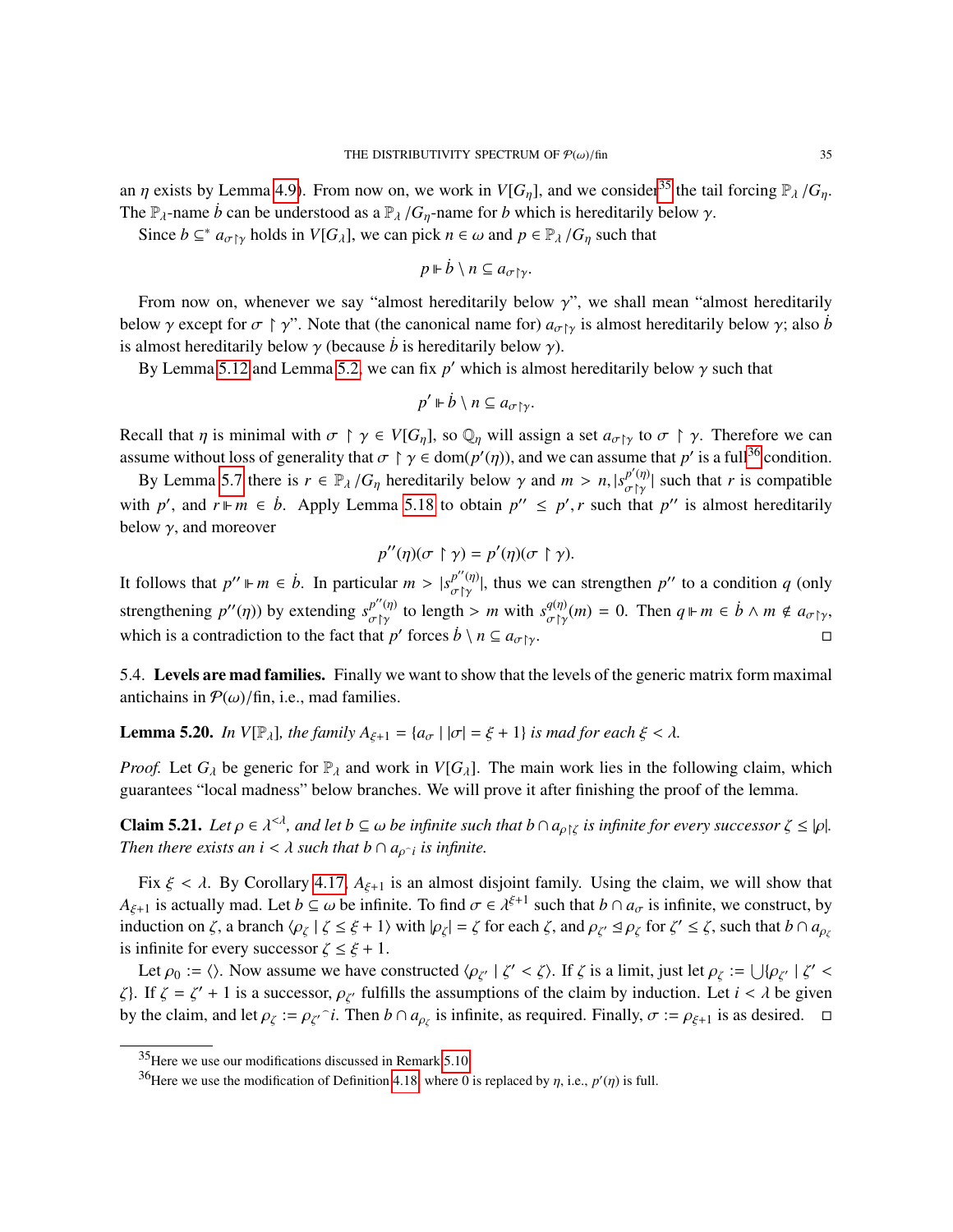*Proof of Claim* [5.21.](#page-34-3) Assume towards contradiction that  $b \cap a_{\rho}$  is infinite for every successor  $\zeta \leq |\rho|$ , but *b*  $\cap$  *a<sub>p</sub>* $\cdot$ *i* is finite for every *i* <  $\lambda$ .

Let  $\eta$  be minimal with  $\rho \in V[G_{\eta}]$  (such an  $\eta$  exists by Lemma [4.9\)](#page-19-0). Thus  $a_{\rho^{-i}}$  (for any *i*) is not defined  $V[G_{\eta}]$  and  $\eta$  is not defined in the next stap of the foreing iteration. From now on, we work in  $V[G$ in *V*[ $G_n$ ] but it will get defined in the next step of the forcing iteration. From now on, we work in *V*[ $G_n$ ], and we consider<sup>[37](#page-35-0)</sup> the tail forcing  $\mathbb{P}_{\lambda}/G_{\eta}$ , and apply Lemma [5.17](#page-32-2) to get a  $\mathbb{P}_{\lambda}/G_{\eta}$ -name *b* for *b* and  $\gamma'$ <br>such that *b* is haraditarily halow  $\alpha'$ . Let  $\alpha < \lambda$  be any ordinal strictly above  $|\alpha| + 1$ , λ such that *b*<sup>i</sup> is hereditarily below  $\gamma'$ . Let  $\gamma < \lambda$  be any ordinal strictly above  $|\rho| + 1$ , sup(rng( $\rho$ )), and  $\gamma'$ .

Note that we can pick  $n \in \omega$  and  $p \in \mathbb{P}_{\lambda}/G_{\eta}$  such that

- (1)  $p \Vdash \dot{b} \cap a_{\rho \gamma} \subseteq n$ ,
- (2)  $p \Vdash \dot{b} \cap a_{\rho \uparrow i}$  is finite, for each  $i < \gamma$ , and<br>(3)  $p \Vdash \dot{b} \cap a_{\rho \uparrow i}$  is infinite for each success
- (3)  $p \Vdash \dot{b} \cap a_{\rho \upharpoonright \zeta}$  is infinite, for each successor  $\zeta \leq |\rho|$ .

From now on, whenever we say "almost hereditarily below  $\gamma$ ", we shall mean "almost hereditarily below  $\gamma$  except for  $\rho \gamma$ ". Note that (the canonical name for)  $a_{\rho \gamma}$  is almost hereditarily below  $\gamma$ ; also *b* is almost hereditarily below  $\gamma$  is almost hereditarily below  $\gamma$ . almost hereditarily below  $\gamma$  (because *b* is hereditarily below  $\gamma$ ), and similarly  $a_{\rho \gamma i}$  is almost hereditarily below  $\gamma$  for each successor  $\zeta \leq |\alpha|$ below  $\gamma$  for each  $i < \gamma$ , and  $a_{\rho} \gamma$  is almost hereditarily below  $\gamma$  for each successor  $\zeta \leq |\rho|$ .

By Lemma [5.12](#page-30-0) and Lemma [5.2,](#page-25-3) we can fix *p*' which is almost hereditarily below  $\gamma$  such that items (1), and (3) above held true for *p*' in place of *p*. Without loss of gonerality, we can assume that  $\frac{\partial \gamma}{\partial \phi}$ (2), and (3) above hold true for *p*' in place of *p*. Without loss of generality, we can assume that  $\rho^{\gamma} \rho \in \text{dom}(n'(n))$  as well as that  $n'$  is a full<sup>38</sup> condition dom( $p'(\eta)$ ), as well as that p' is a full<sup>[38](#page-35-1)</sup> condition.

 $m(p'(\eta))$ , as well as that *p'* is a full<sup>38</sup> condition.<br>Define  $R := \text{dom}(p'(\eta)) \cap \{p \in i \mid i < \gamma\}$ , and  $R' := \text{dom}(f_{p \cap \gamma}^{p'(\eta)})$ a $(\eta^{(\eta)})$ . Let *i* be a  $\mathbb{P}_{\lambda}/G_{\eta}$ -name such that

$$
\Vdash \dot{x} = \bigcap_{\tau \in R'} (\dot{b} \cap a_{\tau}) \setminus \bigcup_{\tau \in R} a_{\tau};
$$

ρ

since the conditions which are hereditarily below  $\gamma$  form a complete subforcing of  $\mathbb{P}_{\lambda}/G_{\eta}$  by Lemma [5.12,](#page-30-0) and all names which are used to define  $\dot{x}$  are hereditarily below  $\gamma$ , we can assume that  $\dot{x}$  has been chosen to be hereditarily below  $\gamma$  as well. Note that since *R* and *R'* are finite, *p'* forces *x* to be infinite.<br>By Lamma 5.7 than is  $\alpha \in \mathbb{R}$ . *Sometimize helow*  $\alpha$  and  $m > n \log^{p'(\eta)}$  such that *x* is *a* 

By Lemma [5.7](#page-28-4) there is  $r \in \mathbb{P}_{\lambda}/G_{\eta}$  hereditarily below  $\gamma$  and  $m > n$ ,  $|s_{\rho \gamma}^{p'(\eta)}|$  such that *r* is compatible the  $p''$  and  $r \parallel m \in \mathbb{R}$ . Apply Lemma 5.18 to obtain  $p'' \leq p'$ , r such that  $p''$  is almost here with *p'*, and  $r \Vdash m \in \dot{x}$ . Apply Lemma [5.18](#page-32-1) to obtain  $p'' \leq p'$ , *r* such that  $p''$  is almost hereditarily helow  $\alpha$  and moreover. below  $\gamma$ , and moreover

$$
p''(\eta)(\rho^{\widehat{\ }}\gamma)=p'(\eta)(\rho^{\widehat{\ }}\gamma).
$$

It follows that  $p'' \Vdash m \in \dot{x}$ , as well as  $p'' \Vdash m \in a_{\tau}$  for  $\tau \in R'$  and  $p'' \Vdash m \notin a_{\tau}$  for  $\tau \in R$ .<br>Now extend  $p''$  to a condition a as follows. Let  $g(x) = p''(x)$  for  $x > n$ . For  $\tau \in (R)$ .

Now extend *p*'' to a condition *q* as follows. Let  $q(\alpha) = p''(\alpha)$  for  $\alpha > \eta$ . For  $\tau \in (R \cup R') \cap \text{dom}(p''(\eta))$ <br>cond  $g^{(q)}$  such that  $|g^{(q)}| > m$ . It follows (for  $\tau \in R'$ ) that  $g^{(q)}(m) = 1$  for  $\tau \in R' \cap \text{dom}(p''(\eta))$  and extend  $s_{\tau}^{q(\eta)}$  such that  $|s_{\tau}^{q(\eta)}| > m$ . It follows (for  $\tau \in R'$ ) that  $s_{\tau}^{q(\eta)}(m) = 1$  for  $\tau \in R' \cap \text{dom}(p''(\eta))$ , and  $q_{\tau}(m) = 1$  for  $\tau \in R' \setminus \text{dom}(p''(\eta))$  because  $n'' \perp m \in q$  for  $\tau \in R'$ ; moreover  $s_{\tau}^{q(\eta)}$  $a_{\tau}(m) = 1$  for  $\tau \in R' \setminus \text{dom}(p''(\eta))$  because  $p'' \Vdash m \in a_{\tau}$  for  $\tau \in R'$ ; moreover,  $s_{\tau}^{q(\eta)}(m) = 0$  for  $\tau \in R$ <br>because  $p'' \Vdash m \notin a$  for  $\tau \in R$ . Additionally fill  $g^{q(\eta)}$  with 0 for ontries smaller than *m* and wit because  $p'' \Vdash m \notin a_{\tau}$  for  $\tau \in R$ . Additionally fill  $s_{\rho \gamma}^{q(\eta)}$  with 0 for entries smaller than *m* and with 1 at *m*. That is possible, because the  $s_\tau^{q(\eta)}(m)$  are accordingly for  $\tau \in R$  and  $\tau \in R' \cap \text{dom}(p''(\eta))$  respectively and  $q_\tau(m) = 1$  for  $\tau \in R' \setminus \text{dom}(p''(n))$  $a_{\tau}(m) = 1$  for  $\tau \in R' \setminus \text{dom}(p''(\eta))$ .<br>It follows that  $a \parallel m \in \mathcal{F} \cap a$ .

It follows that  $q \Vdash m \in \dot{x} \cap a_{\rho \sim \gamma}$ , which is a contradiction to the fact that  $p'$  forces  $\dot{x} \cap a_{\rho \sim \gamma} \subseteq n$ .

<span id="page-35-0"></span><sup>37</sup>Here, again, we use our modifications discussed in Remark [5.10.](#page-29-0)

<span id="page-35-1"></span><sup>&</sup>lt;sup>38</sup>Here, again, we use the modification of Definition [4.18,](#page-22-0) where 0 is replaced by  $\eta$ , i.e.,  $p'(\eta)$  is full.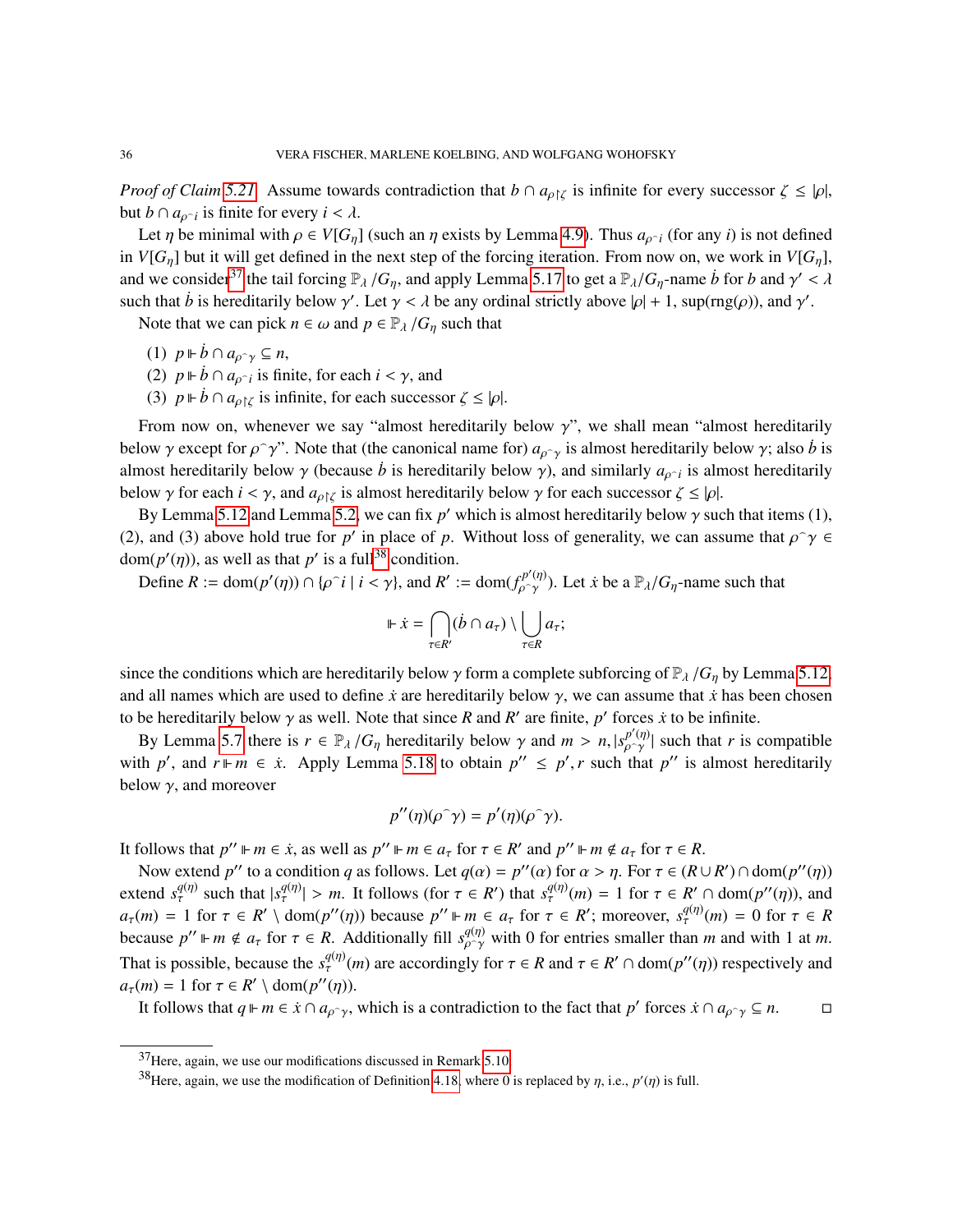This finishes the proof that the generic matrix is a distributivity matrix of height  $\lambda$  for  $\mathcal{P}(\omega)/\text{fin}$ . To finish the proof of Main Theorem [4.1,](#page-13-0) it remains to prove that b (and hence b) is small in our final model; this is the subject of Sections [6](#page-36-0) and [7.](#page-39-0)

### 6. B-Canjar filters

<span id="page-36-0"></span>In this section, we will give the neccessary preliminaries about  $B$ -Canjar filters and the preservation of unboundedness, which are needed in Section [7.](#page-39-0)

<span id="page-36-1"></span>**Definition 6.1.** Let  $\mathcal{F} \subseteq \mathcal{P}(\omega)$  be a filter containing the Frechet filter. *Mathias forcing with respect to*  $\mathcal{F}$ (denoted by  $\mathbb{M}(\mathcal{F})$ ) is the set of pairs  $(s, A)$  with  $s \in 2^{<\omega}$  and  $A \in \mathcal{F}$ , where the order is defined as follows:  $(t, B) \leq (s, A)$  if

- (1)  $t \geq s$ , i.e., *t* extends *s*
- (2) *B* ⊆ *A*
- (3) for each  $n \ge |s|$ , if  $t(n) = 1$ , then  $n \in A$ .

Note that  $M(\mathcal{F})$  is  $\sigma$ -centered: for  $s \in 2^{<\omega}$ , the set  $\{(s, A) \mid A \in \mathcal{F}\}\$ is clearly centered (i.e., finitely many conditions have a common lower bound). Also note that Mathias forcing with respect to the Frechet filter is forcing equivalent to Cohen forcing  $\mathbb C$ . Recall also that  $f \leq^* g$  if  $f(n) \leq g(n)$  for all but finitely many  $n \in \omega$ , and that  $\mathcal{B} \subseteq \omega^{\omega}$  is unbounded, if there exists no  $g \in \omega^{\omega}$  with  $f \leq^* g$  for all  $f \in \mathcal{B}$ .<br>A filter  $\mathcal{F}$  is Conject if  $\mathbb{M}(\mathcal{F})$  does not add a dominating real over the ground model

A filter  $\mathcal F$  is Canjar if  $\mathbb M(\mathcal F)$  does not add a dominating real over the ground model (i.e., the ground model reals remain unbounded). We need the following generalization of Canjarness:

**Definition 6.2.** Let  $\mathcal{B} \subseteq \omega^{\omega}$  be an unbounded family. A filter  $\mathcal{F}$  on  $\omega$  is  $\mathcal{B}$ -Canjar if  $\mathbb{M}(\mathcal{F})$  preserves the unbounded range of  $\mathcal{B}$  (i.e.  $\mathcal{B}$  is still unbounded in the extension by unboundedness of  $\mathcal{B}$  (i.e.,  $\mathcal{B}$  is still unbounded in the extension by  $\mathbb{M}(\mathcal{F})$ ).

6.1. A combinatorial characterization of B-Canjarness. Later, we will prove that certain filters are  $B$ -Canjar; for that, we use the following combinatorial characterization of  $B$ -Canjarness by Guzmán-Hrušák-Martínez [\[24\]](#page-54-9). This characterization generalizes a characterization of Canjarness by Hrušák-Minami [\[26\]](#page-54-21).

Let *F* be a filter on  $\omega$ ; recall that a set  $X \subseteq [\omega]^{\langle \omega \rangle}$  is in  $(\mathcal{F}^{\langle \omega \rangle +})^+$  if and only if for each  $A \in \mathcal{F}$  there is an *s*  $\in$  *X* with *s*  $\subseteq$  *A*. Note that if  $G \subseteq \mathcal{F}$  are filters and  $X \in (\mathcal{F}^{<\omega})^+$ , then  $X \in (\mathcal{G}^{<\omega})^+$ .

Given  $\bar{X} = \langle X_n | n \in \omega \rangle$  (with  $X_n \subseteq [\omega]^{<\omega}$  for each  $n \in \omega$ ), and  $f \in \omega^{\omega}$ , let

$$
\bar{X}_f = \bigcup_{n \in \omega} (X_n \cap \mathcal{P}(f(n))).
$$

<span id="page-36-3"></span>**Theorem 6.3.** *Let*  $B \subseteq \omega^\omega$  be an unbounded family. A filter  $\mathcal F$  on  $\omega$  is  $B$ -Canjar if and only if the following holds: for each sequence  $\bar{Y} = (X \cup Z \leq \omega) \subseteq (X \leq \omega)$ <sup>+</sup> there grits an  $f \in B$  such that  $\bar{Y} \subseteq ($ *holds: for each sequence*  $\bar{X} = \langle X_n \mid n \in \omega \rangle \subseteq (\mathcal{F}^{<\omega})^+$ *, there exists an*  $f \in \mathcal{B}$  *such that*  $\bar{X}_f \in (\mathcal{F}^{<\omega})^+$ *.* 

*Proof.* See [\[24,](#page-54-9) Proposition 1]. □

It is well-known that Cohen forcing  $\mathbb C$  preserves<sup>[39](#page-36-2)</sup> the unboundedness of every unbounded family. As mentioned above, Mathias forcing with respect to the Frechet filter is forcing equivalent to  $\mathbb{C}$ , and hence the Frechet filter is  $\mathcal{B}-\text{Canjar}$  for every unbounded family  $\mathcal{B}$ . To illustrate the characterization of B-Canjarness from Theorem [6.3,](#page-36-3) we also want to provide the following easy combinatorial proof of this fact:

<span id="page-36-2"></span> $39$ In fact,  $\mathbb C$  is almost bounding.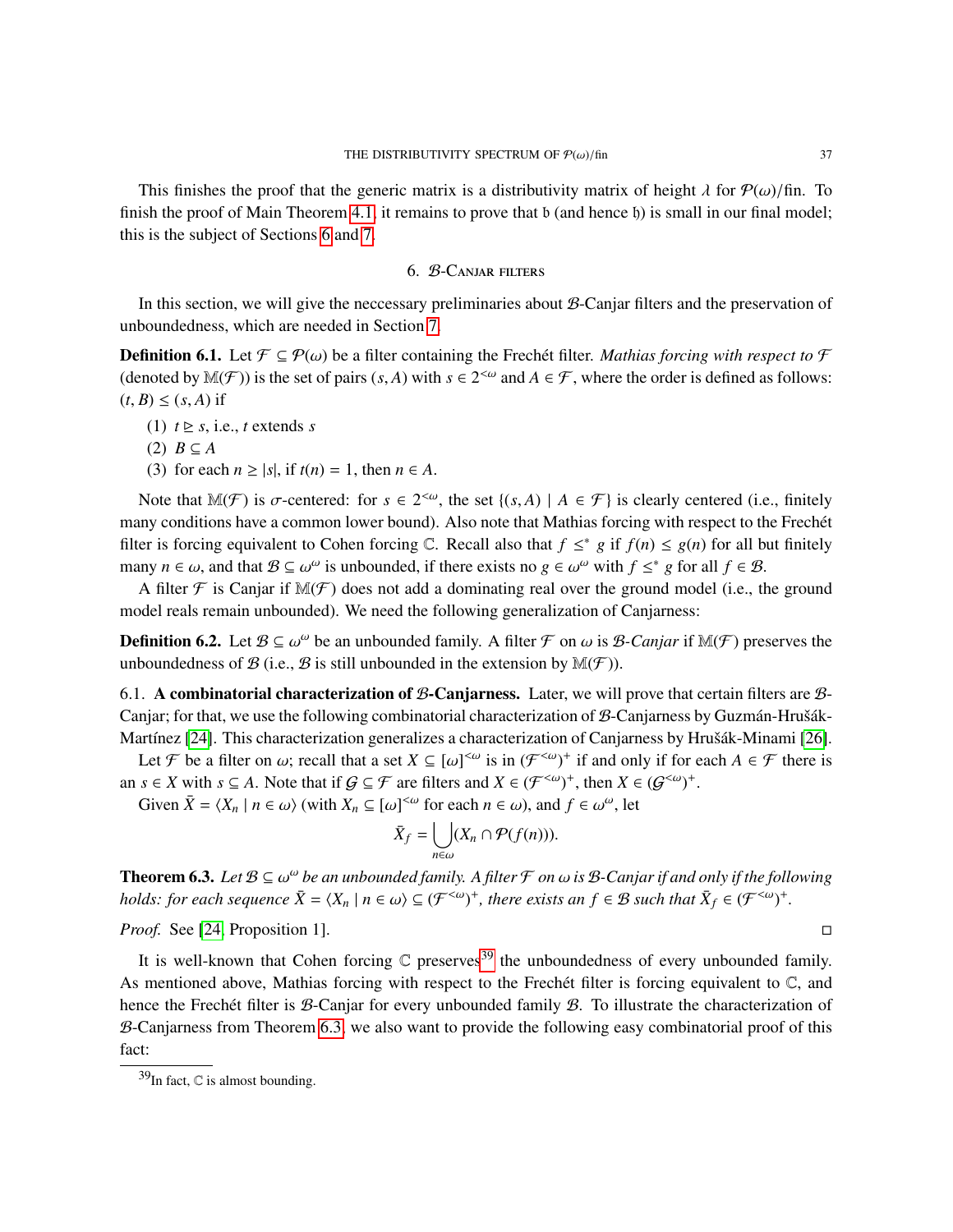### <span id="page-37-0"></span>Lemma 6.4. *Let* B *be an unbounded family. Then the Frech´et filter is* B*-Canjar.*

*Proof.* Let  $\mathcal F$  be the Frechet filter. To show that  $\mathcal F$  is  $\mathcal B$ -Canjar, we use Theorem [6.3.](#page-36-3) So let  $\bar X = \langle X_n | n \in \mathbb R$  $\omega$ )  $\subseteq$  ( $\mathcal{F}^{<\omega}$ )<sup>+</sup>. Note that a set  $X \subseteq [\omega]^{<\omega}$  is in ( $\mathcal{F}^{<\omega}$ )<sup>+</sup> if and only if for each  $n \in \omega$  there is an  $s \in X$  with min(c)  $> n$ . For each  $n \in \omega$  with the min(c)  $> n$  and let  $g \in \omega^{\omega}$  such tha  $\min(s) \ge n$ . For each  $n \in \omega$ , pick  $s_n \in X_n$  such that  $\min(s_n) \ge n$ , and let  $g \in \omega^{\omega}$  such that  $g(n) > \max(s_n)$  for each  $n \in \omega$ . Since  $\mathcal{B}$  is unbounded we can pick  $f \in \mathcal{B}$  such that  $f(n) > g(n)$  for infinitely many n. I for each  $n \in \omega$ . Since B is unbounded, we can pick  $f \in B$  such that  $f(n) > g(n)$  for infinitely many *n*. It is easy to check that  $\bar{x}_n \in \bar{X}_f$  for infinitely many *n*, and this implies that  $\bar{X}_f \in (\mathcal{F}^{<\omega})^+$ , as d is easy to check that  $s_n \in \bar{X}_f$  for infinitely many *n*, and this implies that  $\bar{X}_f \in (\mathcal{F}^{< \omega})^+$ , as desired.

The following observation will be crucial later on:

<span id="page-37-1"></span>**Lemma 6.5.** *Let*  $B \subseteq \omega^{\omega}$  *be an unbounded family,*  $\mathcal{F}$  *a*  $B$ *-Canjar filter extending the Frechét filter and*<br> $[a, |B \leq \omega]$  such that  $\mathcal{F} \cup \{a, |B \leq \omega\}$  is a filter hase. Then the filter concreted by  $\mathcal$ {*a<sup>n</sup>* <sup>|</sup> *<sup>n</sup>* < ω} *such that* F ∪ {*a<sup>n</sup>* <sup>|</sup> *<sup>n</sup>* < ω} *is a filter base. Then the filter generated by* F ∪ {*a<sup>n</sup>* <sup>|</sup> *<sup>n</sup>* < ω} *is* B*-Canjar.*

*Proof.* Let  $\bar{X} = \langle X_n | n \in \omega \rangle \subseteq (\langle \mathcal{F} \cup \{a_n | n < \omega\} \rangle^{<\omega})^+$ . Let

$$
Y_n := \{ s \in X_n \mid s \subseteq \cap_{k < n} a_k \}
$$

and  $\overline{Y} := \langle Y_n | n \in \omega \rangle$ . It is easy to see that  $Y_n \in (\mathcal{F}^{<\omega})^+$  for each *n*. By the assumption and Theorem [6.3](#page-36-3) there exists  $f \in \mathcal{P}$  such that  $\overline{Y} \subseteq (\mathcal{F}^{<\omega})^+$ there exists  $f \in \mathcal{B}$  such that  $\overline{Y}_f \in (\mathcal{F}^{<\omega})^+$ .

To show that  $\overline{Y}_f \in (\langle \mathcal{F} \cup \{a_n \mid n < \omega\} \rangle^{<\omega})^+$  let  $B \in \langle \mathcal{F} \cup \{a_n \mid n < \omega\} \rangle$ , i.e., there exists  $A \in \mathcal{F}$  and  $\overline{Y}_f \cap A \cap \overline{Y}_g \cap A \cap \overline{Y}_g$ . Since  $\mathcal{F}_g$  contains the Freehot filter and  $\overline{Y}_$ *n* ∈ ω with *B* ⊇ *A* ∩  $\bigcap_{k < n} a_k$ . Since *F* contains the Frechet filter and  $\overline{Y}_f \in (\mathcal{F}^{< \omega})^+$ , there exist infinitely *f*  $f$  many  $s \in \overline{Y}_f$  with  $s \subseteq A$ . So there exists  $m \ge n$  and  $s \in Y_m \cap \overline{Y}_f$  with  $s \subseteq A$ ; note that  $s \in Y_m$  implies  $s \subseteq \bigcap_{k < n} a_k$ , so  $s \subseteq B$ , as desired.

Clearly 
$$
\overline{Y}_f \subseteq \overline{X}_f
$$
, so  $\overline{X}_f \in (\langle \mathcal{F} \cup \{a_n \mid n < \omega\} \rangle^{<\omega})^+$ .

We also get the following:

<span id="page-37-5"></span>Lemma 6.6. *Let* B *be an unbounded family. Then every countably generated filter is* B*-Canjar.*

*Proof.* This follows immediately from Lemma [6.4](#page-37-0) and Lemma [6.5.](#page-37-1)

6.2. Preservation of unboundedness at limits. We will also use the following theorem by  $40$  Judah-Shelah [\[28\]](#page-54-22) about preservation of unboundedness in finite support iterations:

<span id="page-37-4"></span>**Theorem 6.7.** *Suppose*  $\{\mathbb{P}_{\alpha}, \dot{\mathbb{Q}}_{\alpha} \mid \alpha < \delta\}$  *is a finite support iteration of c.c.c. partial orders of limit length*  $\delta$ *,* and  $\mathbb{R} \subset \mathbb{Q}^{\omega}$  *is uphounded and satisfies and* B ⊆ ω <sup>ω</sup> *is unbounded and satisfies*

(6) 
$$
\forall \mathcal{A} \subseteq \mathcal{B} \ (\vert \mathcal{A} \vert = \aleph_0 \rightarrow \exists f \in \mathcal{B} \ \forall g \in \mathcal{A} \ g \leq^* f);
$$

*moreover, suppose that*

<span id="page-37-3"></span> $∀α < δ ⊢<sub>ℝ<sub>α</sub></sub> "B is an unbounded family".$ 

Then  $\mathbb{P}_{\delta}$  " $\mathcal{B}$  *is an unbounded family"*.

*Proof.* See [\[19,](#page-54-23) Theorem 3.5.2]. □

<span id="page-37-2"></span> $^{40}$ In fact, [\[28,](#page-54-22) Theorem 2.2] is a much more general version than the one presented here.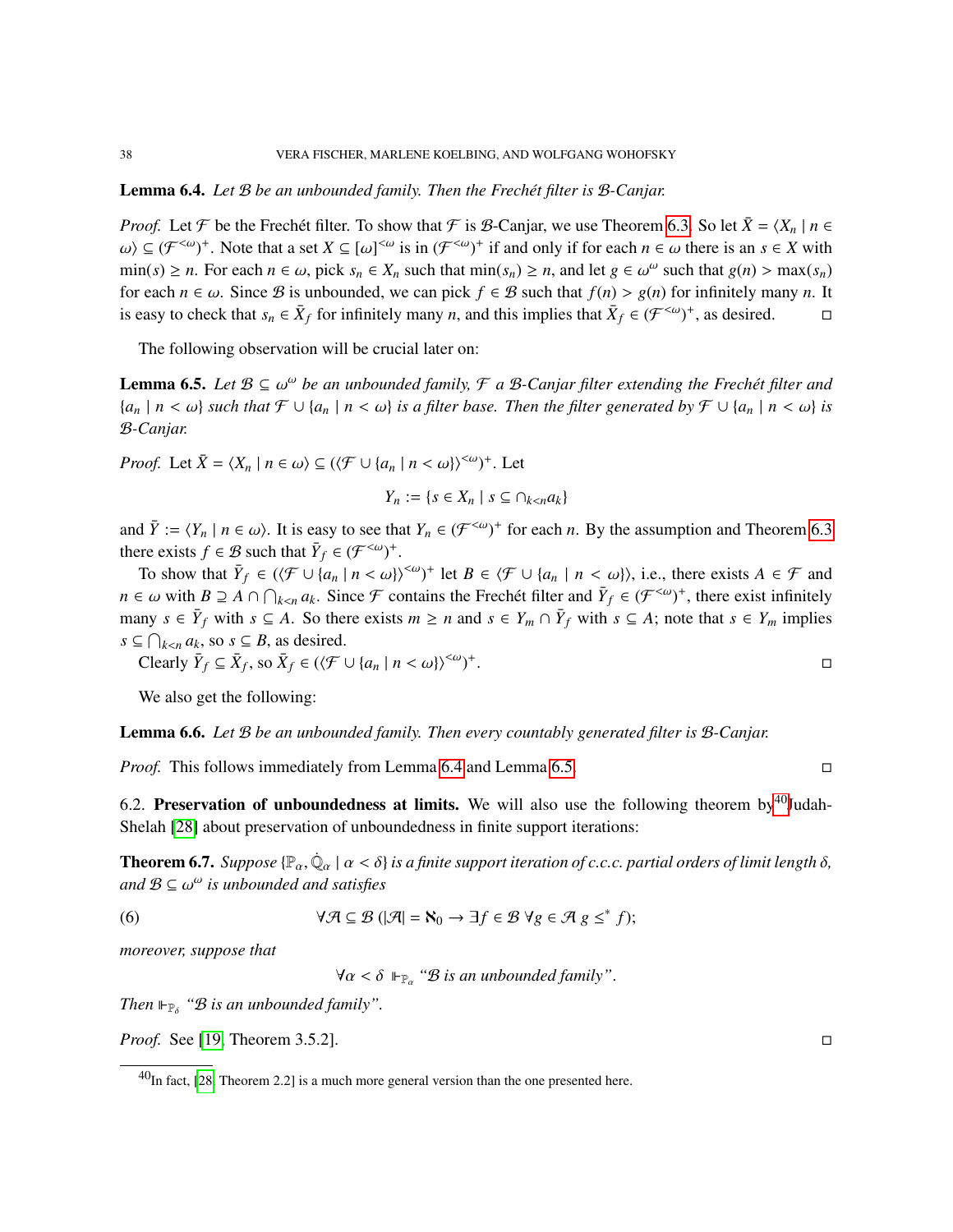<span id="page-38-0"></span>6.3. Preservation of B-Canjarness and finite sums of filters. The notion of B-Canjarness of a fil-ter seems to be not<sup>[41](#page-38-1)</sup>absolute in general. We will now provide a method how to guarantee that the  $\mathcal{B}$ -Canjarness of a filter is not destroyed by Mathias forcings with respect to certain other filters. As a tool, we introduce finite sums of filters and consider Mathias forcings with respect to these sums.

<span id="page-38-5"></span>**Lemma 6.8.** *Let<sup>[42](#page-38-2)</sup>* $\mathcal{F}$  *be a filter,*  $\mathcal{B} \subseteq \omega^{\omega}$ , and  $\mathbb{P}$  *be a forcing notion. Then the following are equivalent:* 

- *(1)*  $\mathbb P$  *forces that*<sup>[43](#page-38-3)</sup> $\mathcal F$  *is*  $\mathcal B$ *-Canjar.*
- *(2)*  $\mathbb{M}(\mathcal{F}) \times \mathbb{P}$  *forces that*  $\mathcal{B}$  *is unbounded.*

*Proof.* Let  $\mathbb{Q} := \mathbb{M}(\mathcal{F})$ . Note that (1) holds if and only if  $\mathbb{P}$  forces

$$
\mathbb{M}(\langle \check{\mathcal{F}} \rangle) \Vdash \text{``}\mathcal{B} \text{ unbounded''}.
$$

Further note that  $\mathbb P$  forces that  $\check{\mathbb Q}$  is (dense in, and hence) forcing equivalent to  $\mathbb M(\langle \check{\mathcal{F}} \rangle)$ . So, (1) holds if and only if  $\mathbb{P} * \check{\mathbb{Q}}$  forces that  $\mathcal B$  is unbounded, which is the same as (2) (since  $\mathbb{P} * \check{\mathbb{Q}}$  is equivalent to  $\mathbb{P} \times \mathbb{Q} = \mathbb{Q} \times \mathbb{P}$ .

<span id="page-38-6"></span>**Definition 6.9.** For two sets  $A, B \subseteq \omega$ , let  $A \oplus B := \{2n \mid n \in A\} \cup \{2m+1 \mid m \in B\}$ . For two filters  $\mathcal{F}_0$  and  $\mathcal{F}_1$ , let  $\mathcal{F}_0 \oplus \mathcal{F}_1 := \{A \oplus B \mid A \in \mathcal{F}_0, B \in \mathcal{F}_1\}$ . More generally, inductively define  $\bigoplus_{k \le m+1} \mathcal{F}_k :=$  $(A)$  $E_{k\leq m}$ F<sub>k</sub> $\bigoplus$   $\bigoplus$  F<sub>m</sub>.

Note that  $\mathcal{F}_0 \oplus \mathcal{F}_1$  is a filter if  $\mathcal{F}_0$  and  $\mathcal{F}_1$  are filters, and hence also the finite sum of filters is a filter. The order of the sum is not important: more presicely, the filter  $\bigoplus_{k\leq m} \mathcal{F}_k$  is isomorphic (based on a bijection onder of the sum is not important. Inote presidely, the liner  $\bigcup_{k \leq m} \gamma_k$  is isomorphic (based on a origention<br>on  $\omega$ ) to all reorderings of this sum. For example  $(\mathcal{F}_0 \oplus \mathcal{F}_1) \oplus \mathcal{F}_2$  is isomorphic to  $(\mathcal{$ implies that the B-Canjarness of a finite sum of filters does not depend on the order of the sum.

<span id="page-38-4"></span>**Lemma 6.10.** Let  $\mathcal{F}_0$  and  $\mathcal{F}_1$  be two filters. Then  $\mathbb{M}(\mathcal{F}_0) \times \mathbb{M}(\mathcal{F}_1)$  is forcing equivalent to  $\mathbb{M}(\mathcal{F}_0 \oplus \mathcal{F}_1)$ .

*Proof.* Let  $D_\times \subseteq M(\mathcal{F}_0) \times M(\mathcal{F}_1)$  be the set of all  $((s_0, A_0), (s_1, A_1)) \in M(\mathcal{F}_0) \times M(\mathcal{F}_1)$  with  $|s_0| = |s_1|$ , and let  $D_{\oplus} \subseteq \mathbb{M}(\mathcal{F}_0 \oplus \mathcal{F}_1)$  be the set of all  $(s, A) \in \mathbb{M}(\mathcal{F}_0 \oplus \mathcal{F}_1)$  with |s| being an even number. Note that  $D_{\times}$  is a dense subforcing of  $\mathbb{M}(\mathcal{F}_0) \times \mathbb{M}(\mathcal{F}_1)$ , and  $D_{\oplus}$  is a dense subforcing of  $\mathbb{M}(\mathcal{F}_0 \oplus \mathcal{F}_1)$ .

For  $s_0$ ,  $s_1 \in 2^{&\omega}$  with  $L := |s_0| = |s_1|$ , let  $s_0 \oplus s_1 \in 2^{&\omega}$  be such that  $|s_0 \oplus s_1| = 2L$  and satisfies  $(s_0 \oplus s_1)(2n) = s_0(n)$  and  $(s_0 \oplus s_1)(2n + 1) = s_1(n)$ .

Define  $\iota: D_{\times} \to D_{\oplus}$  as follows:

$$
((s_0, A_0), (s_1, A_1)) \mapsto (s_0 \oplus s_1, A_0 \oplus A_1).
$$

It is easy to see that *i* is an isomorphism between the forcings  $D_{\times}$  and  $D_{\oplus}$ . Consequently,  $\mathbb{M}(\mathcal{F}_0) \times \mathbb{M}(\mathcal{F}_1)$ <br>and  $\mathbb{M}(\mathcal{F}_0 \oplus \mathcal{F}_1)$  are forcing equivalent. and  $\mathbb{M}(\mathcal{F}_0 \oplus \mathcal{F}_1)$  are forcing equivalent.

<span id="page-38-1"></span><sup>&</sup>lt;sup>41</sup>As an example, let  $\mathcal B$  be the ground model reals and  $\mathcal U$  be a  $\mathcal B$ -Canjar ultrafilter. Let  $\mathbb P$  be Grigorieff forcing with respect to U, which forces that U cannot be extended to a P-point. It is well-known that P preserves the unboundedness of B, and it can be shown that U is not a P<sup>+</sup>-filter in V[P]; since any Canjar filter is a P<sup>+</sup>-filter, it follows that U is no longer B-Canjar. Note that Grigorieff forcing is proper, but not c.c.c.; however, Grigorieff forcing can be decomposed into a σ-closed and a c.c.c. forcing (see [\[32\]](#page-55-6)). Since a σ-closed forcing does not destroy the <sup>B</sup>-Canjarness of a filter, the above example also yields an example of a c.c.c. forcing destroying the B-Canjarness of a filter.

<span id="page-38-2"></span><sup>&</sup>lt;sup>42</sup>We do not have to assume that B is unbounded or that F is B-Canjar in the ground model. If these assumptions fail, the equivalence holds trivially (because both (1) and (2) are false).

<span id="page-38-3"></span><sup>&</sup>lt;sup>43</sup>To be more precise, one should write  $\langle \check{\mathcal{F}} \rangle$  instead of  $\mathcal{F}$ .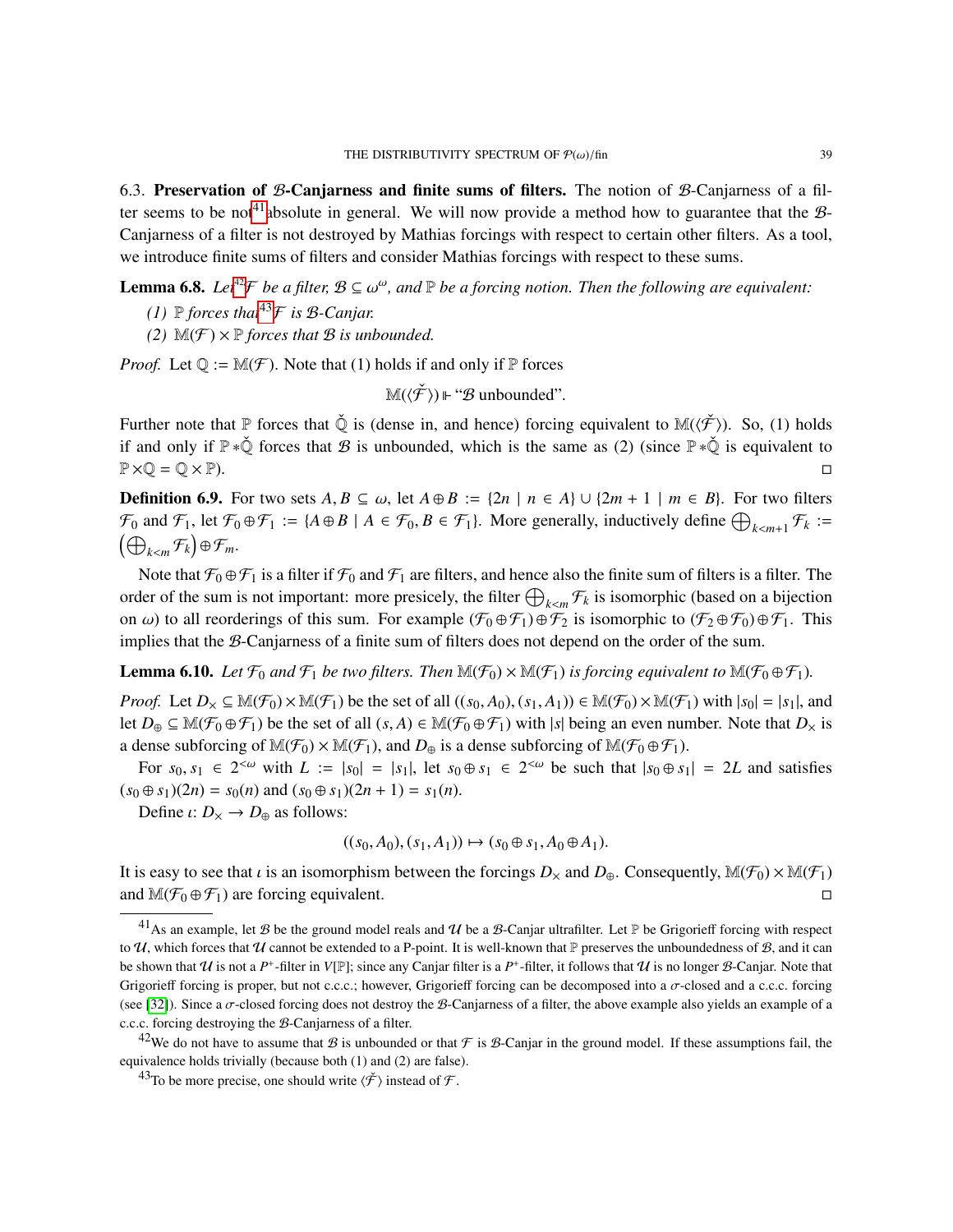The following lemma will be the main ingredient of the "successor step" of the induction (for old filters) in Lemma [7.3:](#page-43-0)

# <span id="page-39-2"></span>**Lemma 6.11.** *If*  $\mathcal{F}_0 \oplus \mathcal{F}_1$  *is*  $\mathcal{B}$ *-Canjar, then*  $\mathbb{M}(\mathcal{F}_1)$  *forces that*  $\mathcal{F}_0$  *is*  $\mathcal{B}$ *-Canjar.*

*Proof.* By assumption and Lemma [6.10,](#page-38-4)  $\mathbb{M}(\mathcal{F}_0) \times \mathbb{M}(\mathcal{F}_1)$  forces that B is unbounded; apply Lemma [6.8](#page-38-5) to finish the proof.  $\Box$ 

The following lemma will be the main ingredient of the "limit step" of the induction (for old filters) in Lemma [7.3:](#page-43-0)

<span id="page-39-3"></span>**Lemma 6.12.** *Let* B *be a family satisfying property* [\(6\)](#page-37-3) *of Theorem* [6.7,](#page-37-4) *let*  $\alpha$  *be a limit, and let*  $\langle \mathbb{P}_\beta, \mathbb{Q}_\beta |$  $\beta < \alpha$ ) be a finite support iteration. Suppose that  $\mathbb{P}_\beta$  forces that  $\mathcal F$  is  $\mathcal B$ -Canjar for every  $\beta < \alpha$ . Then  $\mathbb{P}_\alpha$ *forces that* F *is* B*-Canjar.*

*Proof.* By assumption and Lemma [6.8,](#page-38-5)  $\mathbb{M}(\mathcal{F}) \times \mathbb{P}_{\beta}$  forces that  $\mathcal{B}$  is unbounded for every  $\beta < \alpha$ . Observe that  $\mathbb{M}(\mathcal{F}) \times \mathbb{P}_{\alpha}$  is the direct limit of the sequence  $\langle \mathbb{M}(\mathcal{F}) \times \mathbb{P}_{\beta} | \beta < \alpha \rangle$  (and  $\mathbb{M}(\mathcal{F}) \times \mathbb{P}_{\beta}$  is complete in  $M(\mathcal{F}) \times \mathbb{P}_{\alpha}$ , so it can be written as the limit of a finite support iteration, therefore, by Theorem [6.7,](#page-37-4) also  $M(\mathcal{F}) \times \mathbb{P}_{\alpha}$  forces that  $\mathcal{B}$  is unbounded. We obtain the conclusion by again applying Lem  $\mathbb{M}(\mathcal{F}) \times \mathbb{P}_{\alpha}$  forces that  $\mathcal B$  is unbounded. We obtain the conclusion by again applying Lemma [6.8.](#page-38-5)

<span id="page-39-1"></span>**Lemma 6.13.** *Let*  $\mathcal{F}_0$  *be*  $\mathcal{B}$ *-Canjar and*  $\mathcal{F}_1$  *be countably generated. Then*  $\mathcal{F}_0 \oplus \mathcal{F}_1$  *is*  $\mathcal{B}$ *-Canjar.* 

Using the fact that sums can be reordered (see the remark after Definition [6.9\)](#page-38-6), we obtain the following stronger statement: Let  $\mathcal{F}_0, \ldots, \mathcal{F}_{m-1}$  be filters such that (some of them are countably generated and) the sum of the filters which are not countably generated is B-Canjar; then  $\bigoplus_{k \le m} \mathcal{F}_k$  is B-Canjar.

*Proof of Lemma* [6.13.](#page-39-1) We have to show that  $\mathbb{M}(\mathcal{F}_0 \oplus \mathcal{F}_1)$  forces that B is unbounded. By Lemma [6.10,](#page-38-4)  $\mathbb{M}(\mathcal{F}_0 \oplus \mathcal{F}_1)$  is forcing equivalent to  $\mathbb{M}(\mathcal{F}_0) \times \mathbb{M}(\mathcal{F}_1)$ .

Since  $\mathcal{F}_0$  is B-Canjar by assumption, B is unbounded in the extension by  $\mathbb{M}(\mathcal{F}_0)$ . Since  $\mathcal{F}_1$  is countably generated, the same holds in the extension by  $\mathbb{M}(\mathcal{F}_0)$ : more precisely, the filter generated by  $\mathcal{F}_1$  is countably generated. Therefore, in the extension by  $\mathbb{M}(\mathcal{F}_0)$ , (the filter generated by)  $\mathcal{F}_1$  is  $\mathcal{B}$ -Canjar by Lemma [6.6.](#page-37-5) So, by Lemma [6.8,](#page-38-5)  $\mathbb{M}(\mathcal{F}_0) \times \mathbb{M}(\mathcal{F}_1)$  forces that  $\mathcal B$  is unbounded, as desired.

7. PRESERVING UNBOUNDEDNESS:  $h = b = \omega_1$ 

<span id="page-39-0"></span>In this section, we want to show that b is small (i.e.,  $b = \omega_1$ ) in our final model *W* of Main Theorem [4.1.](#page-13-0) Recall the following well-known ZFC inequalities (see [\(2\)](#page-8-0) in Section [3.1\)](#page-7-0):

$$
\omega_1 \leq \mathfrak{h} \leq \mathfrak{b}
$$

So, if we have  $b = \omega_1$ , it follows<sup>[44](#page-40-1)</sup>that  $b = \omega_1$ , and so there exists a distributivity matrix of height  $\omega_1$ . Since there is also a distributivity matrix of height  $\lambda$  in *W*, this gives us a model of

$$
\{\omega_1,\lambda\}\subseteq\mathsf{COM}.
$$

In Section [7.1,](#page-40-0) we will show that our iteration  $\mathbb{P}_{\lambda}$  can be represented as a finer iteration whose iterands are Mathias forcings with respect to filters. In Section [7.2,](#page-42-0) we show that the filters which are used are B-Canjar (i.e., the corresponding Mathias forcings preserve the unboundedness of  $B$ ), where  $B$  is the set of reals of *V*0. A similar (but less involved) argument shows that Hechler's original forcings [\[25\]](#page-54-0) to add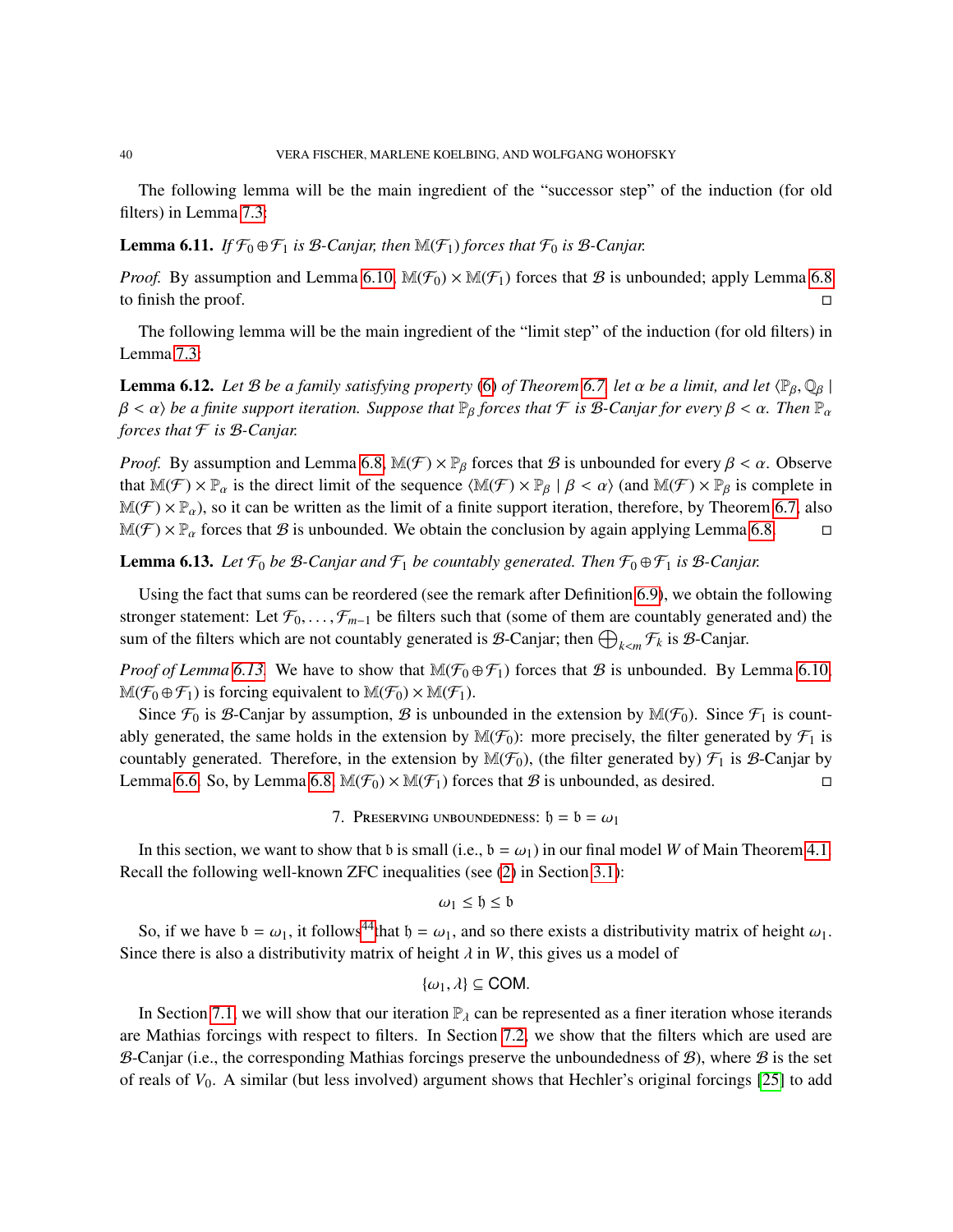a tower or to add a mad family can be represented as an iteration of Mathias forcings with respect to  $B$ -Canjar filters as well (see [\[17\]](#page-54-10)).

<span id="page-40-0"></span>7.1. **Finer iteration via filtered Mathias forcings.** As described in Section [4.1,](#page-15-0)  $\{\mathbb{P}_{\alpha}, \dot{\mathbb{Q}}_{\alpha} \mid \alpha < \lambda\}$  is our main finite support iteration which we force with over *V*. Its limit  $\mathbb{P}_{\alpha}$  adds a distribu our main finite support iteration which we force with over *V*. Its limit  $\mathbb{P}_{\lambda}$  adds a distributivity matrix of height  $\lambda$ . We will now represent our iteration as a "finer" iteration: we write each iterand  $\mathbb{Q}_\alpha$  as a finite support iteration of Mathias forcings with respect to certain filters. Fix  $\alpha < \lambda$ .

As a preparation, we introduce a "nice" enumeration of  $T_\alpha$  (recall that  $\sigma \in T_\alpha$  if and only if  $a_\sigma$  is added by  $\mathbb{Q}_\alpha$ ). We go through the nodes in  $T_\alpha$  level by level, and "blockwise". A *block* is a set of nodes  ${\rho \circ i \mid i < \lambda}$  for some  $\rho \in \lambda^{<\lambda}$ . More precisely, let  ${\sigma_{\alpha}^{\nu} \mid \nu < \Lambda_{\alpha}}$  be an enumeration of  $T_{\alpha}$  (note that  $|T_{\alpha}| = c$  and hence  $\Lambda_{\alpha}$  is an ordinal with  $c < \Lambda_{\alpha} < c^{+}$ ) such that

- (1) ("level by level")  $|\sigma_{\alpha}^{\bar{\nu}}| < |\sigma_{\alpha}^{\nu}| \rightarrow \bar{\nu} < \nu$ ,<br>(2) ("blookurise") for each  $\epsilon \in \mathbb{R}^{\leq d}$  with  $\epsilon$
- (2) ("blockwise") for each  $\rho \in \lambda^{<\lambda}$  with  $\{\rho \cap i \mid i < \lambda\} \subseteq T_\alpha$ , there is  $\nu < \Lambda_\alpha$  such that

 $\hat{i} = \sigma_{\alpha}^{v+i}$  for each  $i < \lambda$ .

Recall that  $\mathbb{Q}_{\alpha}^C$  denotes {*p*  $\in \mathbb{Q}_{\alpha}$  | dom(*p*)  $\subseteq C$ } (for  $C \subseteq \lambda^{<\lambda}$ ). For any  $\beta \leq \Lambda_{\alpha}$ , let

$$
\mathbb{Q}_{\alpha}^{\leq \beta} := \mathbb{Q}_{\alpha}^{\{\sigma_{\alpha}^{\gamma}| \gamma \leq \beta\}},
$$

and for  $\beta < \Lambda_{\alpha}$ ,

$$
\mathbb{Q}_{\alpha}^{\leq\beta}:=\mathbb{Q}_{\alpha}^{\{\sigma^\nu_\alpha|\nu\leq\beta\}}.
$$

 $\mathbb{Q}_{\alpha}^{\leq \beta} := \mathbb{Q}_{\alpha}^{\{\sigma_{\alpha}^{\gamma}\} \leq \beta\}}.$ <br>Note that  $\mathbb{Q}_{\alpha}^{<\Lambda_{\alpha}} = \mathbb{Q}_{\alpha}$ , and that  $\{\sigma_{\alpha}^{\gamma} \mid \gamma < \beta\}$  is left-up-closed for each  $\beta \leq \Lambda_{\alpha}$  (due to (1) and (2) and (2) above). Therefore,  $\mathbb{Q}_{\alpha}^{\leq \beta}$  is a complete subforcing of  $\mathbb{Q}_{\alpha}$ : this is an easy instance of Lemma [4.22,](#page-23-0) letting  $C = E = (\alpha^{\gamma} + \alpha \leq \beta)$ . By Lamma 5.1.  $\mathbb{Q}^{\leq \beta}$  is a complete subforcing of  $\mathbb{Q}^{\leq \beta$  $C = E = \{ \sigma_{\alpha}^{\nu} \mid \nu \langle \beta \rangle \}$ . By Lemma [5.1,](#page-25-4)  $\mathbb{Q}_{\alpha}^{\langle \beta \rangle}$  is a complete subforcing of  $\mathbb{Q}_{\alpha}^{\leq \beta}$ , so we can form the quotient  $\mathbb{Q}_{\beta}^{\leq \beta}$ . Moreover, because conditions in  $\mathbb{Q}_{\alpha}$ , beye finite do quotient  $\mathbb{Q}_{\alpha}^{\leq\beta}/\mathbb{Q}_{\alpha}^{\leq\beta}$ . Moreover, because conditions in  $\mathbb{Q}_{\alpha}$  have finite domain,

$$
\mathbb{Q}_{\alpha}^{\leq \beta} = \bigcup_{\delta < \beta} \mathbb{Q}_{\alpha}^{\leq \delta}
$$

for each limit ordinal  $\beta \leq \Lambda_{\alpha}$ ; in other words,  $\mathbb{Q}_{\alpha}^{<\beta}$  is the direct limit of the forcings  $\mathbb{Q}_{\alpha}^{<\delta}$  for  $\delta < \beta$ . So  $\mathbb{Q}_{\alpha}$ is forcing equivalent to the finite support iteration of the quotients  $\mathbb{Q}_{\alpha}^{\leq \beta} / \mathbb{Q}_{\alpha}^{< \beta}$  for  $\beta < \Lambda_{\alpha}$ .<br>Possell that  $\mathbb{M}(\mathcal{F})$  denotes Methics forcing with respect to the filter  $\mathcal{F}$  (see Defini

Recall that  $\mathbb{M}(\mathcal{F})$  denotes Mathias forcing with respect to the filter  $\mathcal F$  (see Definition [6.1\)](#page-36-1). We are now going to show that  $\mathbb{Q}_{\alpha}^{\leq\beta}/\mathbb{Q}_{\alpha}^{<\beta}$  is forcing equivalent to  $\mathbb{M}(\mathcal{F}_{\alpha}^{\beta})$  for a filter  $\mathcal{F}_{\alpha}^{\beta}$ . Work in an extension by  $\mathbb{R}^n \to \mathbb{Q}^{\leq\beta}$  and note that for each  $\pi \in \mathcal{F}_\alpha$ , by  $\mathbb{P}_{\alpha} * \mathbb{Q}_{\alpha}^{\lt \beta}$ , and note that, for each  $\tau \in T_{\eta}$  with  $\eta < \alpha$ , a set  $a_{\tau}$  has been added by  $\mathbb{P}_{\alpha}$ , and for each  $\nu < \beta$ , a set  $a_{\sigma^{\gamma}_{\alpha}}$  has been added by  $\mathbb{P}_{\alpha} * \mathbb{Q}_{\alpha}^{\prec \beta}$ . These sets<sup>45</sup>are used to define  $\mathcal{F}_{\alpha}^{\beta}$  as follows. Let  $\rho \in \lambda^{<\lambda}$  and  $i < \lambda$ be such that  $\sigma_{\alpha}^{\beta} = \rho^{\gamma} i$ , and let

$$
\mathfrak{F}_{\alpha}^{\beta} := \{ a_{\rho \upharpoonright (\xi+1)} \mid \xi+1 \leq |\rho| \} \cup \{ \omega \setminus a_{\rho \cap j} \mid j < i \},\
$$

i.e.,  $\mathfrak{F}_{\alpha}^{\beta}$  is the collection of all sets assigned to the nodes above  $\sigma_{\alpha}^{\beta}$  and the complements of the sets assigned to the nodes to the left of  $\sigma_{\beta}^{\beta}$  within the seme block. Note that  $\mathfrak{F}_{\beta}^$ assigned to the nodes to the left of  $\sigma_{\alpha}^{\beta}$  within the same block. Note that  $\mathfrak{F}_{\alpha}^{\beta}$  is a filter base, i.e., any

<span id="page-40-1"></span> $^{44}$ In this paper, we show that h is small by showing that its upper bound b is small. Sometimes, it is shown directly that h is small (by constructing a distributivity matrix of small height); see, e.g., [\[38\]](#page-55-7).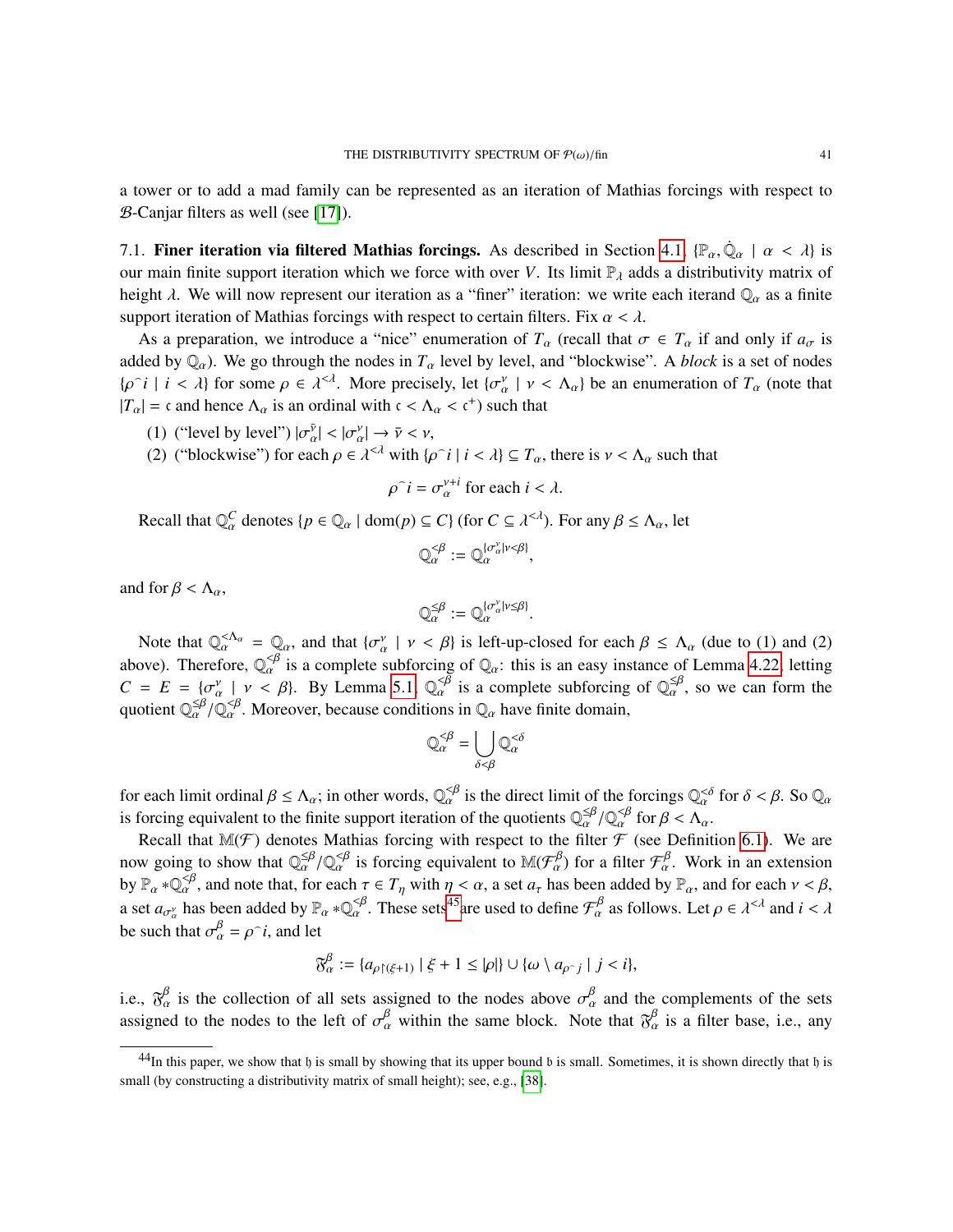intersection of finitely many elements is infinite: indeed, for finite  $I \subseteq i$  and  $\xi + 1 \leq |\rho|$ , let  $j^* \in \lambda \setminus I$ ; then  $a_{\rho \cap j^*} \subseteq^* a_{\rho \upharpoonright (\xi+1)} \cap \bigcap_{j \in I} (\omega \setminus a_{\rho \cap j})$ . Then let

$$
\mathcal{F}_{\alpha}^{\beta} := \langle \mathfrak{F}_{\alpha}^{\beta} \rangle_{\text{Frechét}},
$$

i.e.,  $\mathcal{F}_{\alpha}^{\beta}$  is the filter generated by taking finite intersections of sets from  $\mathfrak{F}_{\alpha}^{\beta}$  and the Frechet filter and taking the upwards closure.

The quotient  $\mathbb{Q}_{\alpha}^{\leq\beta}/\mathbb{Q}_{\alpha}^{\leq\beta}$  adds the set  $a_{\sigma}$  where  $\sigma = \sigma_{\alpha}^{\beta}$ . The following lemma will provide a dense The quotient  $\mathbb{Q}_{\alpha}^{\leq \rho}/\mathbb{Q}_{\alpha}^{\leq \rho}$  adds the set  $a_{\sigma}$  where  $\sigma = \sigma_{\alpha}^{\rho}$ . The following lemma will provide a dense<br>embedding from  $\mathbb{Q}_{\alpha}^{\leq \beta}/\mathbb{Q}_{\alpha}^{\leq \beta}$  to  $\mathbb{M}(\mathcal{F}_{\alpha}^{\beta})$  which preserv Therefore,  $a_{\sigma}$  is also the generic real for  $\mathbb{M}(\mathcal{F}_{\alpha}^{\beta})$ . Recall that the generic real for  $\mathbb{M}(\mathcal{F})$  is a pseudo-<br>intersection of  $\mathcal{T}$  and the definition of  $\mathcal{F}_{\alpha}^{\beta}$  suppose that a possed inter intersection of  $\mathcal{F}$ , and the definition of  $\mathcal{F}^{\beta}_{\alpha}$  ensures that a pseudo-intersection of it is almost contained in  $a_{\rho}(\xi+1)$  whenever  $\xi + 1 \leq |\rho|$  and almost disjoint from  $a_{\rho}$  *j* for each  $j < i$ , as it is the case for the real  $a_{\sigma}$ .

<span id="page-41-1"></span>**Lemma 7.1.**  $\mathbb{Q}_{\alpha}^{\leq\beta}/\mathbb{Q}_{\alpha}^{\leq\beta}$  is densely embeddable into  $\mathbb{M}(\mathcal{F}_{\alpha}^{\beta})$ .

*Proof.* For simplicity of notation, let  $\sigma := \sigma_{\alpha}^{\beta}$  for the rest of this proof. Let *G* be a generic filter for  $\mathbb{Q}_{\alpha}^{\prec\beta}$ . We work in the extension by *G*, so

$$
\mathbb{Q}_{\alpha}^{\leq \beta} / \mathbb{Q}_{\alpha}^{\leq \beta} = \{ p \in \mathbb{Q}_{\alpha}^{\leq \beta} \mid \forall q \in G(p \text{ is compatible with } q) \}.
$$

Let us define an embedding  $\iota: \mathbb{Q}_{\alpha}^{\leq \beta}/\mathbb{Q}_{\alpha}^{\leq \beta} \to \mathbb{M}(\mathcal{F}_{\alpha}^{\beta})$  as follows: for  $p \in \mathbb{Q}_{\alpha}^{\leq \beta}/\mathbb{Q}_{\alpha}^{\leq \beta}$ , let  $p(\sigma) = (s_{\sigma}, f_{\sigma}, h_{\sigma})$ , and let  $\iota(n) = (s_{\alpha}, f_{\alpha}, h_{\alpha})$ and let  $\iota(p) = (s_{\sigma}, A)$ , where

$$
A = \bigcap_{\tau \in \text{dom}(f_{\sigma})} (a_{\tau} \cup f_{\sigma}(\tau)) \cap \bigcap_{\rho \in \text{dom}(h_{\sigma})} ((\omega \setminus a_{\rho}) \cup h_{\sigma}(\rho)) \setminus |s_{\sigma}|.
$$

To see that it is a dense embedding, we have to check the following conditions:

- (1) (Density) For every condition  $(s, A) \in M(\mathcal{F}_{\alpha}^{\beta})$ , there exists a condition *p* such that  $\iota(p) \leq (s, A)$ .<br>(2) (Incompatibility preserving) If a and  $p'$  are incompatible, then so are  $\iota(p)$  and  $\iota(p')$ .
- (2) (Incompatibility preserving) If *p* and *p'* are incompatible, then so are  $\iota(p)$  and  $\iota(p')$ .<br>(3) (Order preserving) If  $p' \leq p$  then  $\iota(p') \leq \iota(p)$
- (3) (Order preserving) If  $p' \le p$ , then  $\iota(p') \le \iota(p)$ .

To show (1), let  $(s, A) \in \mathbb{M}(\mathcal{F}_{\alpha}^{\beta})$ . Since  $A \in \mathcal{F}_{\alpha}^{\beta}$ , there exist finite sets  $\{\rho_i \mid i < m\}$ ,  $\{\tau_j \mid j < l\}$  and  $N \in \omega$ such that  $\bigcap_{j < l} a_{\tau_j} \cap \bigcap_{i < m} (\omega \setminus a_{\rho_i}) \setminus N \subseteq A$ . Extend *s* with 0's to  $s_{\sigma}$  such that  $|s_{\sigma}| = \max(|s|, N)$ , and let  $\dim(k) := [s_{\sigma}]$  is  $\sigma \in A$  and  $f_{\sigma}(x) := [s_{\sigma}]$  for dom( $h_{\sigma}$ ) := { $\rho_i$  |  $i < m$ } and  $h_{\sigma}(\rho_i) := |s_{\sigma}|$  for every *i*, and dom( $f_{\sigma}$ ) := { $\tau_j$  |  $j < l$ } and  $f_{\sigma}(\tau_j) := |s_{\sigma}|$  for every *j*. Let  $p := \{(\sigma, (s_{\sigma}, f_{\sigma}, h_{\sigma}))\} \cup \{(\tau, (\langle), \emptyset, \emptyset \rangle) | \tau \in (\text{dom}(f_{\sigma}) \cap T_{\alpha}) \cup \text{dom}(h_{\sigma})\}.$ 

To see that *p* is in the quotient, let  $q \in G$  be arbitrary; it is easy to check that  $q \cup \{(\tau, (s_\tau, f_\tau, h_\tau)) | \tau \in G\}$  $dom(p) \setminus dom(q) \leq p, q.$ 

By definition,  $\iota(p) = (s_{\sigma}, A')$ , where

$$
A' = \bigcap_{\tau \in \text{dom}(f_{\sigma})} (a_{\tau} \cup f_{\sigma}(\tau)) \cap \bigcap_{\rho \in \text{dom}(h_{\sigma})} ((\omega \setminus a_{\rho}) \cup h_{\sigma}(\rho)) \setminus |s_{\sigma}|.
$$

It follows that

$$
A' \stackrel{(*)}{=} \bigcap_{\tau \in \text{dom}(f_{\sigma})} a_{\tau} \cap \bigcap_{\rho \in \text{dom}(h_{\sigma})} (\omega \setminus a_{\rho}) \setminus |s_{\sigma}| \subseteq \bigcap_{j < l} a_{\tau_j} \cap \bigcap_{i < m} (\omega \setminus a_{\rho_i}) \setminus N \subseteq A
$$

<span id="page-41-0"></span><sup>&</sup>lt;sup>45</sup>It is possible (see the base step  $\beta^* = 0$  of the proof of Lemma [7.3\(](#page-43-0)3)) that only sets  $a_{\tau}$  with  $\tau \in T_{\eta}$  for some  $\eta < \alpha$  are used. This is the case if  $\rho$  is pre- $T_\alpha$ -minimal and  $i = 0$ .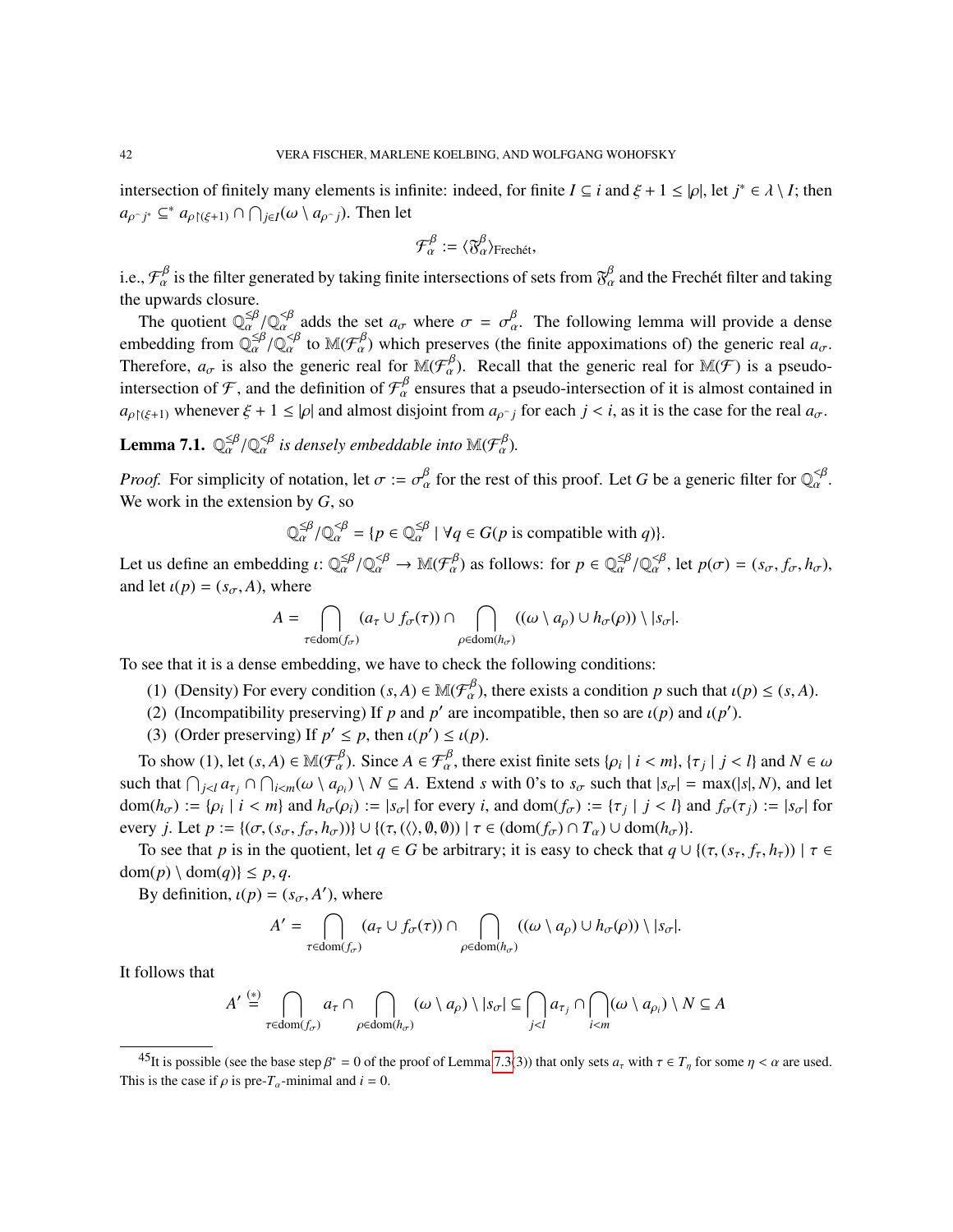(where (\*) holds because  $|s_{\sigma}| \ge f_{\sigma}(\tau)$ ,  $h_{\sigma}(\rho)$  for every  $\tau, \rho$  in the respective domains). Therefore  $s_{\sigma} \ge s$ , *A*<sup> $\prime$ </sup>  $\subseteq$  *A*, and *s<sub>σ</sub>*(*n*) = 0 for all *n*  $\ge$  |*s*|. So *ι*(*p*) = (*s<sub>σ</sub>*, *A*<sup> $\prime$ </sup>)  $\le$  (*s*, *A*).<br>We prove (2) by showing the contrapositive. Assume *i*(*n*) and

We prove (2) by showing the contrapositive. Assume  $\iota(p)$  and  $\iota(p')$  are compatible. Define *q* as follows.<br>  $\iota$  dom(*a*) in dom(*n*) idom(*n*). For given  $\tau \in \text{dom}(a)$  let  $\tau^q$  in  $\epsilon^{p'}$  dom( $\epsilon^{q'}$ ) in dom( $\epsilon^{p'}$ Let dom(q) := dom(p) $\cup$ dom(p'). For every  $\tau \in \text{dom}(q)$ , let  $s_\tau^q := s_\tau^p \cup s_\tau^{p'}$ , dom( $f_\tau^q$ ) := dom( $f_\tau^p$ ) $\cup$ dom( $f_\tau^{p'}$ ) and for  $\rho \in \text{dom}(f_\tau^q)$  let  $f_\tau^q(\rho) = \min(f_\tau^p(\rho), f_\tau^{p'}(\rho))$ , and the same for h:  $\text{dom}(h_\tau^q) := \text{dom}(h_\tau^p) \cup \text{dom}(h_\tau^{p'})$ and for  $\rho \in \text{dom}(h_\tau^q)$  let  $h_\tau^q(\rho) = \min(h_\tau^p(\rho), h_\tau^{p'}(\rho))$ . It is easy to check that q is a condition in the quoties  $\eta$ <sup>q</sup>) let  $h^q_\tau$  $t^q_\tau(\rho) = \min(h^p_\tau)$  $\frac{p}{\tau}(\rho), h_{\tau}^{p'}$  $_{\tau}^{p}(\rho)$ ). It is easy to check that *q* is a condition in the quotient and  $q \leq p, p'$ .<br>To show (3)

To show (3), let  $p' \le p$ . So, by definition,  $s_\sigma^{p'} \ge s_\sigma^p$ , and  $dom(h_\sigma^{p'}) \supseteq dom(h_\sigma^p)$  and  $dom(f_\sigma^{p'}) \supseteq dom(f_\sigma^p)$ , and  $f_{\sigma}^{p'}(\tau) \leq f_{\sigma}^{p}(\tau)$  for  $\tau \in \text{dom}(f_{\sigma}^{p})$  and  $h_{\sigma}^{p'}(\rho) \leq h_{\sigma}^{p}(\rho)$  for  $\rho \in \text{dom}(h_{\sigma}^{p})$ ; so

$$
A' := \bigcap_{\tau \in \text{dom}(f_{\sigma}^{p'})} (a_{\tau} \cup f_{\sigma}^{p'}(\tau)) \cap \bigcap_{\rho \in \text{dom}(h_{\sigma}^{p'})} ((\omega \setminus a_{\rho}) \cup h_{\sigma}^{p'}(\rho)) \setminus |s_{\sigma}^{p'}|
$$
  

$$
\subseteq \bigcap_{\tau \in \text{dom}(f_{\sigma}^{p})} (a_{\tau} \cup f_{\sigma}^{p}(\tau)) \cap \bigcap_{\rho \in \text{dom}(h_{\sigma}^{p})} ((\omega \setminus a_{\rho}) \cup h_{\sigma}^{p}(\rho)) \setminus |s_{\sigma}^{p}| =: A.
$$

By definition,  $\iota(p) = (s_{\sigma}^p, A)$  and  $\iota(p') = (s_{\sigma}^{p'}, A')$ . To show that  $(s_{\sigma}^{p'}, A') \leq (s_{\sigma}^p, A)$ , it remains to show that for  $n \ge |s^p_{\sigma}|$  with  $s^p_{\sigma}(n) = 1$ , we have  $n \in A$ . First fix  $\rho \in \text{dom}(h^p_{\sigma})$  and show that  $n \in (\omega \setminus a_{\rho}) \cup h^p_{\sigma}(\rho)$ . If  $n < h^p_\sigma(\rho)$ , this is clear. If  $n \ge h^p_\sigma(\rho)$ , we know that  $s^{p'}_\sigma$  respects  $h^p_\sigma$ , and so  $n \in \omega \setminus a_\rho$ . So in both cases,  $n \in (\omega \setminus a_\rho) \cup h_\sigma^p(\rho)$ . Now fix  $\tau \in \text{dom}(f_\sigma^p)$  and show that  $n \in a_\tau \cup f_\sigma^p(\tau)$ . This is the same argument as for *h*. If  $n < f^p_{\sigma}(\tau)$ , this is clear. If  $n \ge f^p_{\sigma}(\tau)$ , we know that  $s^p_{\sigma}$  respects  $f^p_{\sigma}$ , and so  $n \in a_{\tau}$ . So in both cases, *n* ∈ *a*<sub>τ</sub> ∪  $f_{\sigma}^{p}(\tau)$ , finishing the proof.

The following fact will be needed in the proof of Claim [7.4:](#page-44-0)

<span id="page-42-1"></span>**Corollary 7.2.**  $\mathbb{P}_{\alpha}$  *is*  $\sigma$ -centered for each  $\alpha \leq \lambda$ .

More generally, the same holds for  $\mathbb{P}_{\alpha}$  /  $\mathbb{P}_{\eta}$  for  $\eta < \alpha$ .

*Proof of Corollary [7.2.](#page-42-1)* Since Mathias forcing with respect to a filter is always σ-centered (see the remark after Definition [6.1\)](#page-36-1) and  $\mathbb{Q}_{\alpha}^{\leq\beta}/\mathbb{Q}_{\alpha}^{<\beta}$  is densely embeddable into such a forcing by the above lemma, also  $\mathbb{Q}_{\alpha}^{\leq\beta}/\mathbb{Q}_{\alpha}^{<\beta}$  is  $\pi$  contared  $\mathbb{Q}_{\alpha}^{\leq\beta}/\mathbb{Q}_{\alpha}^{<\beta}$  is  $\sigma$ -centered.<br>Possil that  $\Lambda \leq \epsilon^+$ .

Recall that  $\Lambda_{\eta} < c^{+}$  for every  $\eta < \alpha$ , and  $\alpha \leq \lambda \leq c$ , so  $\mathbb{P}_{\alpha}$  is a finite support iteration of  $\sigma$ -centered raings of langth strictly less than  $c^{+}$ . As a matter of feet, the finite support iteration o forcings of length strictly less than  $c^+$ . As a matter of fact, the finite support iteration of  $\sigma$ -centered<br>forcings of length strictly less than  $c^+$  is  $\sigma$  centered (the result was mantioned without proof in [30, forcings of length strictly less than  $c^+$  is  $\sigma$ -centered (the result was mentioned without proof in [\[39,](#page-55-8) proof<br>of Lamma 2); for a proof see [7] or [23, Lamma 5, 3, 81) of Lemma 2]; for a proof, see [\[7\]](#page-54-24) or [\[23,](#page-54-25) Lemma 5.3.8]).

<span id="page-42-0"></span>7.2. The filters are B-Canjar. To finish the proof of Main Theorem [4.1,](#page-13-0) we have to show that  $b = \omega_1$ holds true in the final extension.

Recall that the setup is the following. Our very ground model  $V_0$  is a model of CH; therefore, its set of reals

$$
\mathcal{B}=\omega^\omega\cap V_0
$$

has size  $\omega_1$ . Clearly, B is an unbounded family in  $V_0$ . We will show that B remains unbounded in the course of the iteration, thereby witnessing  $b = \omega_1$  in the final model.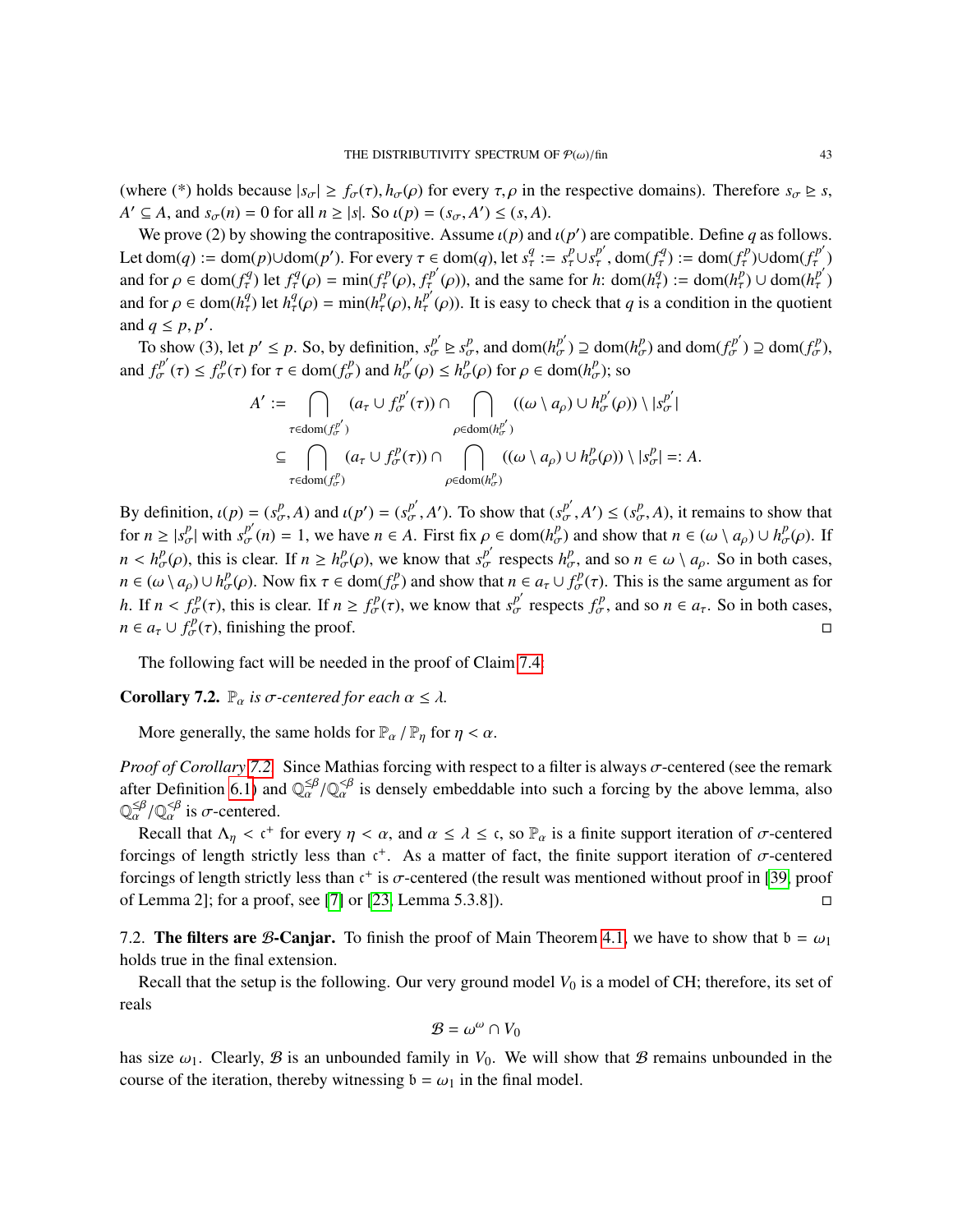First, observe that B is still unbounded in *V*, the extension of  $V_0$  by  $\mu$  many  $\omega$ -Cohen reals (due to the fact that  $\mathbb{C}_{\mu}$  does not add dominating reals).

In Section [7.1,](#page-40-0) we have defined filters  $\mathcal{F}_{\alpha}^{\beta}$  for  $\alpha < \lambda$  and  $\beta < \Lambda_{\alpha}$  (and their canonical filter bases  $\mathfrak{F}_{\alpha}^{\beta}$ ) and have shown that  $\mathbb{Q}_\alpha$  is equivalent to the finite support iteration of the Mathias forcings  $\mathbb{M}(\mathcal{F}_\alpha^\beta)$ . In particular,  $\mathbb{P}_{\alpha} * \mathbb{Q}_{\alpha}^{\leq \beta} * \mathbb{M}(\mathcal{F}_{\alpha}^{\beta}) = \mathbb{P}_{\alpha} * \mathbb{Q}_{\alpha}^{\leq \beta}$ , and  $\mathbb{P}_{\alpha} * \mathbb{Q}_{\alpha}^{\leq \hat{\Lambda}_{\alpha}} = \mathbb{P}_{\alpha+1}$ . Note that B satisfies the closure prop-erty [\(6\)](#page-37-3) from Theorem [6.7;](#page-37-4) therefore it suffices to show that  $B$  remains unbounded at successor steps of our "fine" iteration: for each  $\alpha < \lambda$  and each  $\beta < \Lambda_{\alpha}$ , the unboundedness of B is preserved by  $\mathbb{M}(\mathcal{F}_{\alpha}^{\beta})$ . To achieve this, we will show that the filters  $\mathcal{F}_{\alpha}^{\beta}$  are B-Canjar in  $V[\mathbb{P}_{\alpha} * \mathbb{Q}_{\$ our "fine" iteration: for each  $\alpha < \lambda$  and each  $\beta < \Lambda_{\alpha}$ , the unboundedness of  $\beta$  is preserved by  $\mathbb{M}(\mathcal{F}_{\alpha}^{\beta})$ . To we show for every  $\beta^*$  that  $\mathcal{F}_\alpha^\beta$  is  $\mathcal{B}$ -Canjar in  $V[\mathbb{P}_\alpha * \mathbb{Q}_\alpha^{<\beta^*}]$  whenever  $\mathfrak{F}_\alpha^\beta \in V[\mathbb{P}_\alpha * \mathbb{Q}_\alpha^{<\beta^*}]$ , i.e., we show the B-Canjarness of a filter  $\mathcal{F}_{\alpha}^{\beta}$  as soon as it exists.

In many cases, we use a genericity argument to show that the filters are B-Canjar at the stage where they appear, but we need the B-Canjarness in later stages of the iteration, for two reasons: first, we want to force with this filter in a later stage, and second, we want to use the B-Canjarness of an older filter to show the B-Canjarness of a filter which appears later. As mentioned earlier, the notion of B-Canjarness of a filter is not absolute, therefore we will use our method from Section [6.3](#page-38-0) to guarantee that the B-Canjarness of the filter is not destroyed by the other Mathias forcings along the iteration. This method is based on finite sums of filters, therefore we show that all finite sums of filters which exist in  $V[\mathbb{P}_{\alpha} * \mathbb{Q}_{\alpha}^{\leq \beta^*}]$ are B-Canjar (see Lemma [7.3\(](#page-43-0)3)).

<span id="page-43-0"></span>**Lemma 7.3.** *For every*  $\alpha < \lambda$ , *for every*  $\beta^* < \Lambda_\alpha$ ,

- 
- *(1) B is unbounded in*  $V[\mathbb{P}_{\alpha} * \mathbb{Q}_{\alpha}^{\leq \beta^*}],$ <br> *(2)*  $\mathcal{F}_{\alpha}^{\beta^*}$  *is B-Canjar in*  $V[\mathbb{P}_{\alpha} * \mathbb{Q}_{\alpha}^{\leq \beta^*}],$ <br> *(3) if*  $m \in \mathcal{L}$  *s* and  $\beta$  $\begin{matrix} 4\rho \\ \alpha \end{matrix}$  ],
- (3) if  $m \in \omega$  and  $\beta_0, \ldots, \beta_{m-1} < \Lambda_\alpha$  with  $\mathfrak{F}_\alpha^{\beta_k} \in V[\mathbb{P}_\alpha * \mathbb{Q}_\alpha^{\prec \beta^*}]$  for every  $k < m$ , then  $\bigoplus_{k < m} \mathcal{F}_\alpha^{\beta_k}$  is B-Canjar in  $V[\mathbb{P}_{\alpha} * \mathbb{Q}_{\alpha}^{\leq \beta^*}].$

*Proof.* First note that, for each  $\alpha < \lambda$  and  $\beta^* < \Lambda_\alpha$ , (2) is a special instance of (3): in fact,  $\delta^{\beta^*}_{\alpha} \in$ <br> $V(\mathbb{R}) \rightarrow \mathbb{R}^{3^*}$  to  $(3)$  for  $\mathbb{R}^n = 1$  and  $\beta_i = \beta^*$  is (2). However, we need (3) in order  $V[\mathbb{P}_{\alpha} * \mathbb{Q}_{\alpha}^{<\beta^*}]$ , so (3) for  $m = 1$  and  $\beta_0 = \beta^*$  is (2). However, we need (3) in order to carry out the induction (to preserve B-Canjarness of our filters).

We prove (1) and (3) (and hence (2)) by (simultaneous) induction on the pairs  $(\alpha, \beta^*)$  (with the lexico-<br>problem ordering). So suppose that (1) and (3) hold for each  $(\alpha', \beta') \leq (\alpha, \beta^*)$  i.e., for each pair with graphical ordering). So suppose that (1) and (3) hold for each  $(\alpha', \beta') <_{lex} (\alpha, \beta^*)$ , i.e., for each pair with  $\alpha' < \alpha$  (and  $\beta'$  orbitrary) or  $\alpha' = \alpha$  and  $\beta' < \beta^*$ ' <  $\alpha$  (and  $\beta'$  arbitrary) or  $\alpha' = \alpha$  and  $\beta' < \beta^*$ .

# Proof of  $(1)$ :

*For*  $\alpha = \beta^* = 0$ , just note that  $\beta$  is unbounded in  $V[\mathbb{P}_0 * \mathbb{Q}_0^{<0}] = V$ , since *V* is the extension by Cohen forcing  $\mathbb{C}_{\mu}$  (which does not add dominating reals) of our GCH ground model  $V_0$ .

*In case*  $\beta^* = \beta' + 1$  *is a successor ordinal*, we use the fact that (1) holds for  $\alpha = \alpha'$  and  $\beta'$  by induction, so is unknowned in the automator by  $\mathbb{R}(\mathbb{C}^{\beta'}$ , by Lamma 7.1,  $\mathbb{R}^{\beta'}$  ( $\mathbb{R}^{\beta'}$ ) is fo B is unbounded in the extension by  $\mathbb{P}_{\alpha} * \mathbb{Q}_{\alpha}^{\leq \beta'}$ ; by Lemma [7.1,](#page-41-1)  $\mathbb{Q}_{\alpha}^{\leq \beta'}/\mathbb{Q}_{\alpha}^{\leq \beta'}$  is forcing equivalent to  $\mathbb{M}(\mathcal{F}_{\alpha}^{\beta'})$ , i.e.,  $\mathbb{Q}_{\alpha}^{\leq \beta'} = \mathbb{Q}_{\alpha}^{\leq \beta'} * \mathbb{M}(\mathcal{F}_{\alpha}^{\beta$ hence the same is true for  $\mathbb{P}_{\alpha} * \mathbb{Q}_{\alpha}^{\leq \beta^*}$ , as desired.

*In case*  $(\alpha, \beta^*)$  *is a limit point of the lexicographical ordering (i.e.,*  $\beta^* = 0$  *or*  $\beta^*$  *is a limit ordinal)*, we the feat that  $\mathbb{R} \cup \mathbb{R}^{S^*}$  is the limit of a finite support iteration of a a a foreing use the fact that  $\mathbb{P}_{\alpha} * \mathbb{Q}_{\alpha}^{\leq \beta^*}$  is the limit of a finite support iteration of c.c.c. forcings, and that (1) holds for each  $(\alpha', \beta') <_{lex} (\alpha, \beta^*)$ ; so we can apply Theorem [6.7](#page-37-4) to conclude (1) for  $(\alpha, \beta^*)$ .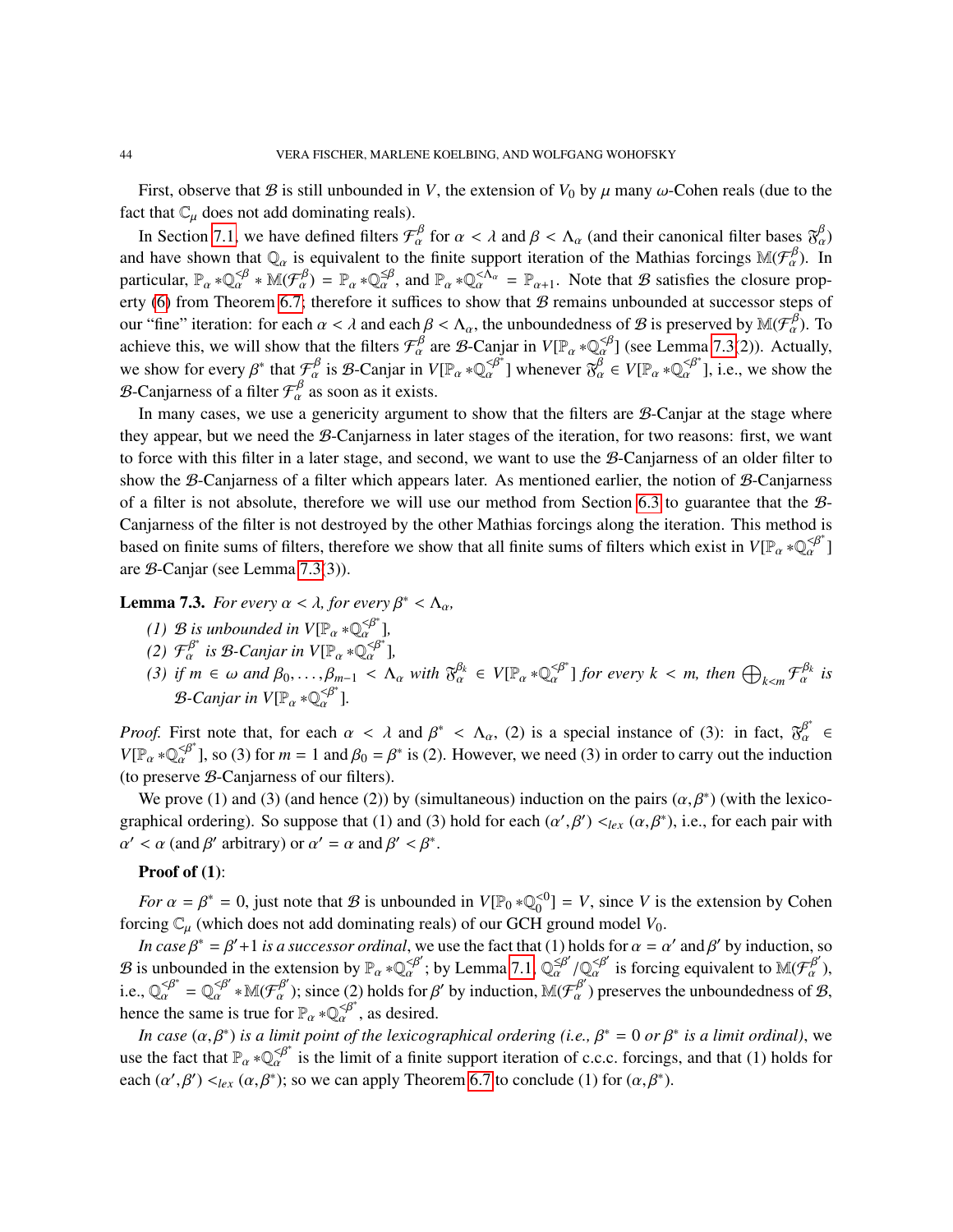### Proof of (3):

Fix  $\alpha$ . By (1),  $\beta$  is unbounded in  $V[\mathbb{P}_{\alpha}]$ . We say that  $\rho \in \lambda^{<\lambda}$  is *pre-T<sub>α</sub>-minimal* if it is the predecessor of a minimal node of  $T_\alpha$ ; it is straightforward to check that this is the case if and only if

- $\rho \in V[\mathbb{P}_{\alpha}],$
- $\rho \notin V[\mathbb{P}_n]$  for any  $\eta < \alpha$ , and
- for every  $\gamma < |\rho|$ , there exists  $\eta < \alpha$  with  $\rho \restriction \gamma \in V[\mathbb{P}_n]$ .

Note that for  $\alpha = 0$ , the only pre- $T_\alpha$ -minimal node is the root  $\langle \rangle$ , and for  $\alpha > 0$ , all pre- $T_\alpha$ -minimal nodes have limit length.

We proceed by induction on  $\beta^*$ .

**Base step**  $\beta^* = 0$ :

Let  $\beta_0, \ldots, \beta_{m-1}$  be such that  $\mathfrak{F}_{\alpha}^{\beta_k} \in V[\mathbb{P}_{\alpha} * \mathbb{Q}_{\alpha}^{<0}]$  for each  $k < m$ . Since  $\mathfrak{F}_{\alpha}^{\beta_k} \in V[\mathbb{P}_{\alpha} * \mathbb{Q}_{\alpha}^{<0}] = V[\mathbb{P}_{\alpha}]$ ,<br>collows that  $\mathcal{F}_{\alpha}^{\beta_k} = \mathfrak{g} \in \Omega$  for some are *T*, min it follows that  $\sigma_{\alpha}^{\beta_k} = \rho_k^{\frown}$  $\hat{k}$  of for some pre- $T_{\alpha}$ -minimal node  $\rho_k$ : indeed, observe that  $\delta^{\beta}_{\alpha}$  contains elements which are only added by  $\mathbb{Q}_\alpha$  (and hence  $\mathfrak{F}_\alpha^\beta \notin V[\mathbb{P}_\alpha]$ ) whenever  $\sigma_\alpha^\beta = \rho^\frown i$  with  $\rho$  not pre- $T_\alpha$ -minimal or *i* > 0 (because  $a_{\tau} \in \mathfrak{F}_{\alpha}^{\beta}$  or  $\omega \setminus a_{\tau} \in \mathfrak{F}_{\alpha}^{\beta}$  for some  $\tau \in T_{\alpha}$ ).<br>If of (look) is countable for all  $k \leq m$  the filter  $\bigcap$ 

If  $cf(|\rho_k|)$  is countable for all  $k < m$ , the filter  $\bigoplus_{k < m} \mathcal{F}_{\alpha}^{\beta_k}$  is countably generated, hence it follows by mma 6.6 that it is  $\mathcal{R}$ . Caniar Lemma [6.6](#page-37-5) that it is  $B$ -Canjar.

In particular, for  $\alpha = 0$ , the only pre- $T_\alpha$ -minimal node is  $\rho = \langle \rangle$ , hence this finishes the proof for  $\alpha = \beta^* = 0$ . So assume  $\alpha > 0$  for the rest of the proof of the base step.<br>If  $g(f(\alpha) < \alpha)$  (and  $\alpha > 0$ ) all pro T, minimal podes a baye  $g(f(\alpha)) =$ 

If cf( $\alpha$ )  $\leq \omega$  (and  $\alpha > 0$ ), all pre- $T_{\alpha}$ -minimal nodes  $\rho$  have cf( $|\rho|$ ) =  $\omega$ :

<span id="page-44-0"></span>**Claim 7.4.** *Let*  $\rho$  *be a pre-T<sub>α</sub>-minimal node and* cf(| $\rho$ |) >  $\omega$ *. Then* 

- *(1)* cf( $\alpha$ ) >  $\omega$ *, and*
- *(2) there exists no*  $\eta < \alpha$  *such that*  $\rho \restriction \gamma \in V[\mathbb{P}_n]$  *for all*  $\gamma < |\rho|$ *.*

*Proof.* Let us first show (2). Assume it does not hold, i.e., we can fix  $\eta < \alpha$  such that  $\rho \restriction \gamma \in V[\mathbb{P}_n]$  for all  $\gamma < |\rho|$ : so  $\rho$  is fresh over  $V[\mathbb{P}_n]$ . This is not possible, because  $\mathbb{P}_\alpha/\mathbb{P}_n$  is  $\sigma$ -centered (see Corollary [7.2\)](#page-42-1), hence in particular  $(\mathbb{P}_{\alpha}/\mathbb{P}_{\eta}) \times (\mathbb{P}_{\alpha}/\mathbb{P}_{\eta})$  has the c.c.c., so by Theorem [2.8](#page-4-2) (see also the discussion after Definition [2.6\)](#page-3-5),  $\mathbb{P}_{\alpha}$  /  $\mathbb{P}_{\eta}$  does not add a fresh function on any ordinal of uncountable cofinality.

Now let us show (1). Assume towards contradiction that cf( $\alpha$ )  $\leq \omega$ , and let  $\langle \alpha_n | n \in \omega \rangle$  be increasing cofinal in  $\alpha$  (in case  $\alpha$  is a successor, let  $\alpha_n$  be its predecessor for every *n*). For every  $\gamma < |\rho|$ , let *n* ∈ ω be such that  $\rho \upharpoonright \gamma \in V[\mathbb{P}_{\alpha_n}]$ , which is possible since  $\rho$  is pre- $T_\alpha$ -minimal. Since cf(| $\rho$ |) > ω, there exists  $n^* \in \mathcal{L}$  such that  $\rho \upharpoonright \alpha \in V[\mathbb{P}_{\alpha}]$  for expressible many  $\alpha \leq |\alpha|$  (and han there exists  $n^* \in \omega$  such that  $\rho \upharpoonright \gamma \in V[\mathbb{P}_{\alpha_n^*}]$  for cofinally many  $\gamma < |\rho|$  (and hence for all  $\gamma < |\rho|$ ), contradicting (2) contradicting (2).

So we can assume that cf( $\alpha$ ) >  $\omega$ . We first argue that cf( $|\rho|$ ) >  $\omega$  for all pre- $T_\alpha$ -minimal nodes  $\rho$ . Assume towards contradiction that cf(| $\rho$ |) =  $\omega$  and  $\rho$  is pre- $T_\alpha$ -minimal. Let  $\langle \gamma_n | n \in \omega \rangle$  be increasing cofinal in |ρ|. For every  $n < \omega$ , let  $\alpha_n < \alpha$  be such that  $\rho \upharpoonright \gamma_n \in V[\mathbb{P}_{\alpha_n}]$ . Since  $cf(\alpha) > \omega$ , there exists  $\alpha' < \alpha$  with  $\alpha \leq \alpha'$  for every *n*. There are no now countable sequences of elements of  $V[\mathbb{P}_n]$ . because  $V[\mathbb{P}_{\alpha}]$  is a limit of uncountable cofinality of a c.c.c. iteration, hence there exists  $\alpha'' < \alpha$  such that  $\alpha' < \alpha$  with  $\alpha_n < \alpha'$  for every *n*. There are no new countable sequences of elements of  $V[\mathbb{P}_{\alpha'}]$  in  $V[\mathbb{P}_{\alpha}]$ ,<br>equivalently like a limit of uncountable cofinality of a c.c. e. iteration, hence there exists  $\alpha''$  $\langle \rho \restriction \gamma_n \mid n \in \omega \rangle \in V[\mathbb{P}_{\alpha''}]$ . Hence also  $\rho \in V[\mathbb{P}_{\alpha''}]$ , so it is not pre- $T_\alpha$ -minimal, a contradiction.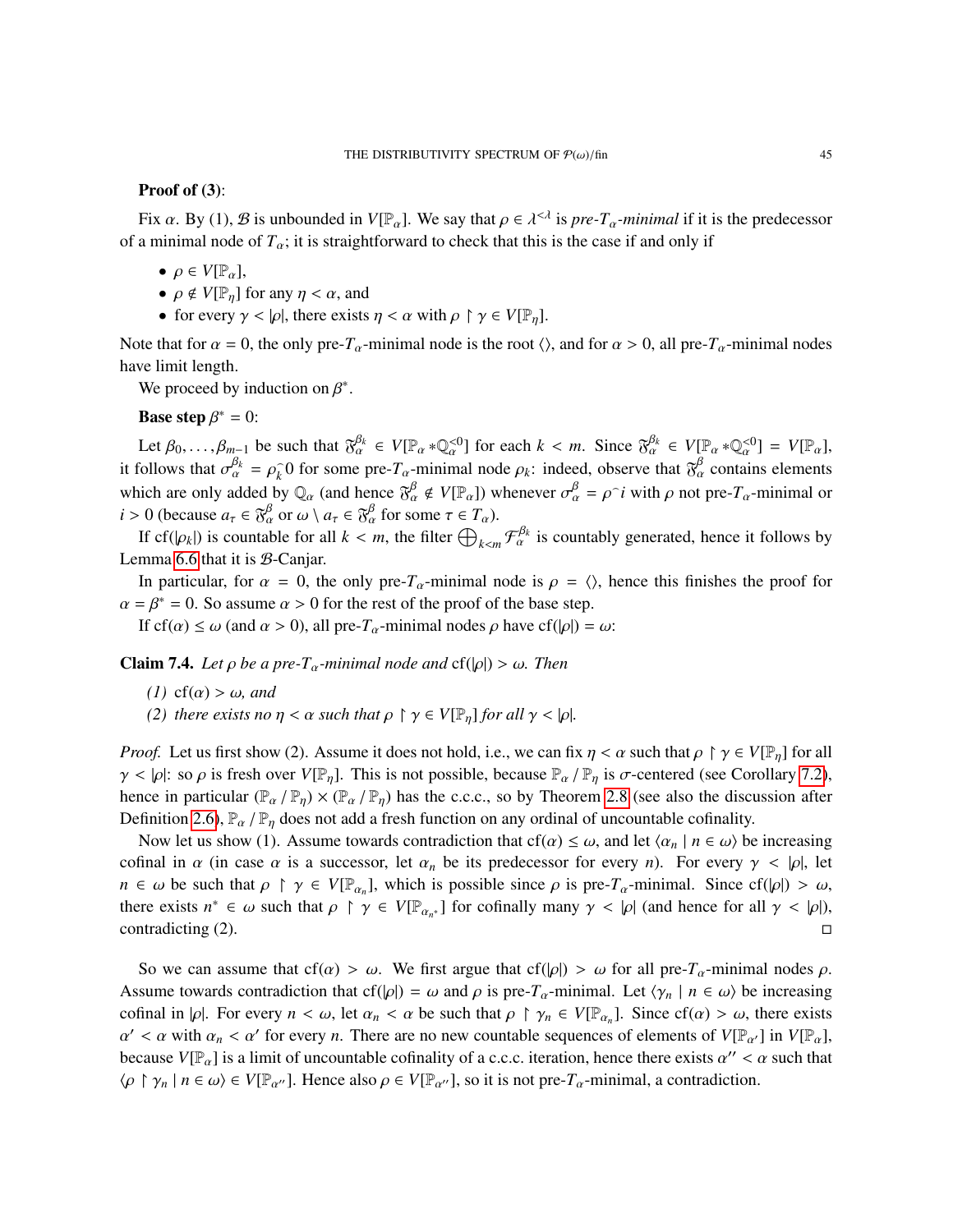Now we will show that  $\bigoplus_{k \leq m} \mathcal{F}_{\alpha}^{\beta_k}$  is  $\mathcal{B}$ -Canjar in  $V[\mathbb{P}_{\alpha}]$ , using the characterization from Theorem [6.3.](#page-36-3) Let  $\langle X_n \mid n \in \omega \rangle \in V[\mathbb{P}_{\alpha}]$  be positive for  $\bigoplus_{k \leq m} \mathcal{F}_{\alpha}^{\beta_k}$ . We want to show that there exists  $f \in \mathcal{B}$  such that  $\overline{X}_f$ **Example**  $\forall$  Γ*μ* α<sub>*l*</sub> | *n* ∈ ωi is positive for  $\bigcup_{k < m} \mathcal{F}_{\alpha}^{B_k}$ . Since  $\langle X_n | n \in \omega \rangle$  is hereditarily countable and cf(α) > ω, there exists  $\eta < \alpha$  with  $\langle Y_n | n \in \omega \rangle \in V(\mathbb{F}_p)$ . Moreover let n be large a *k*<sub>*k*m</sub> *n*  $\alpha$  . Since  $\langle A_n | n \in \omega \rangle$  is necessarily countable and  $c_1(a) > \omega$ , there exists  $\eta < \alpha$  with  $\langle X_n | n \in \omega \rangle \in V[\mathbb{P}_\eta]$ . Moreover, let  $\eta$  be large enough such that for all  $j < k < m$  with  $\rho_j \neq \rho_k$ , there exists a successor  $\delta < |\rho_j|, |\rho_k|$  such that  $\rho_j \upharpoonright \delta \neq \rho_k \upharpoonright \delta$  and  $a_{\rho_j \upharpoonright \delta}, a_{\rho_k \upharpoonright \delta} \in V[\mathbb{P}_\eta]$ . For every  $k < m$ , let  $\gamma_k < |\rho_k|$  be such that  $a_{\rho_k|\gamma_k} \notin V[\mathbb{P}_\eta]$ . Such  $\gamma_k$  exist, bexause the  $\rho_k$  are pre- $T_\alpha$ -minimal, using (2) from the above claim. Clearly  $a_{\rho_k\uparrow\gamma_k} \in V[\mathbb{P}_\alpha]$  for every  $k < m$ . The filter  $\bigoplus_{k < m} \langle a_{\rho_k\uparrow\gamma_k} \rangle$  is countably generated and **k** and the set of the set of the set of the set of the set of the set of the set of the set of the set of the set of the set of the set of the set of the set of the set of the set of the set of the set of the set of the positive for  $\bigoplus_{k \le m} \langle a_{\rho_k} \gamma_k \rangle$ . Therefore we can fix  $f \in B$  such that  $\overline{X}_f$  is positive for  $\bigoplus_{k \le m} \langle a_{\rho_k} \gamma_k \rangle$ . Note that  $\bar{X}_f \in V[\mathbb{P}_\eta].$ 

We will use a genericity argument to show that  $\bar{X}_f$  is positive for  $\bigoplus_{k \leq m} \mathcal{F}_{\alpha}^{\beta_k}$ . It is enough to show that *k* ∈ *m δ k* ε *m k* ε ω there exists *s* ∈ *X*<sup> $f$ </sup> with *s* ⊆  $\bigoplus_{k < m} {a_{\rho_k \upharpoonright \delta_k} \setminus l_k}$ , because sets of this form are a basis for the filter. If  $\delta_i \leq \alpha_k$  for all *k* this holds by the obsise of f this form are a basis for the filter. If  $\delta_k \leq \gamma_k$  for all *k*, this holds by the choice of *f*.<br>We show by induction on  $n \leq n' \leq \alpha$  that for all average  $\delta_k \leq |\alpha|$  and all *k*.

We show by induction on  $\eta \leq \eta' < \alpha$  that for all successors  $\delta_k < |\rho_k|$  and all  $l_k < \omega$ , if all  $a_{\rho_k} \uparrow \delta_k \in V[\mathbb{P}_{\eta'}]$ <br>on  $V[\mathbb{D}_k] \cup \{a_{\rho_k} \mid \delta_k \in \mathbb{C} \}$  ( $\alpha_k \to l_k$ )). Note that this holds for  $\eta' = n$  by shoice then  $V[\mathbb{P}_{\eta'}] \models " \exists s \in \bar{X}_f \ s \subseteq \bigoplus_{k < m} (a_{\rho_k \upharpoonright \delta_k} \setminus l_k)$ ". Note that this holds for  $\eta' = \eta$  by choice of *f*, and that at limit atoms of the induction no new  $\alpha$ , are appear so we only have to show it for succ *<sup>k</sup>*<*<sup>m</sup>* limit steps of the induction no new  $a_{\rho_k} \uparrow \delta_k$  appear, so we only have to show it for successors. Assume that it holds for  $\eta'$  and show it for  $\eta' + 1$ .

For every  $k < m$ , let  $\delta_k < |\rho_k|$  with  $a_{\rho_k} \upharpoonright \delta_k \in V[\mathbb{P}_{\eta'+1}]$  and  $l_k \in \omega$  be given. Let  $p \in \mathbb{Q}_{\eta'}$ . We will show that there exists  $q \leq p$  and  $s \in \overline{X}_f$  such that  $q \Vdash s \subseteq \bigoplus_{k \leq m} (a_{\rho_k \upharpoonright \delta_k} \setminus l_k)$ . Without loss of generality we can *<sup>k</sup>*<*<sup>m</sup>* assume that <sup>ρ</sup>*<sup>k</sup>* <sup>δ</sup>*<sup>k</sup>* <sup>∈</sup> dom(*p*) for all *<sup>k</sup>* <sup>&</sup>lt; *<sup>m</sup>* with <sup>ρ</sup>*<sup>k</sup>* <sup>δ</sup>*<sup>k</sup>* <sup>∈</sup> *<sup>T</sup>*η <sup>0</sup>, and that *p* is a full condition.

For every  $k < m$ , define  $\Sigma_k$ . If  $\rho_k \upharpoonright \delta_k \in T_{\eta'}$ , let

$$
\Sigma_k := \bigcup \{ \mathrm{dom}(f_{\rho_k \upharpoonright \gamma}^p) \cap T'_{\eta'} \mid \gamma \leq \delta_k \wedge \rho_k \upharpoonright \gamma \in \mathrm{dom}(p) \}.
$$

If  $\rho_k \upharpoonright \delta_k \notin T_{\eta'}$ , let  $\Sigma_k := \{\rho_k \upharpoonright \delta_k\}$ . Let  $\Sigma := \bigcup_{k \le m} \Sigma_k$ . For every  $k < m$ , let  $\sigma_k$  be the longest initial segment of  $\alpha$ , which helongs to  $\Sigma$  (if there exists one; let<sup>46</sup>  $\sigma_k := \alpha_k \upharpoonright 1$  otherwise segment of  $\rho_k$  which belongs to  $\Sigma$  (if there exists one; let<sup>[46](#page-45-0)</sup>  $\sigma_k := \rho_k \upharpoonright 1$  otherwise). Note that  $\sigma_k = \sigma_j$  if  $\rho_k = \rho_j$ , and that  $a_{\sigma_k} \in V[\mathbb{P}_{\eta'}]$  for every  $k < m$ . Now let  $N \in \omega$  be large enough such that

- $N \geq l_k$  for every  $k < m$ ,
- $N \ge |s_{\sigma}^p|$  for every  $\sigma \in \text{dom}(p)$ ,
- $\bullet$  *a*<sub>σ*k*</sub> \ *N* ⊆ *a*<sub>τ</sub> for all *τ* ∈ Σ*k*, for all *k* < *m*.

By hypothesis, in  $V[\mathbb{P}_{\eta'}]$ , we can fix  $s \in \bar{X}_f$  with  $s \subseteq \bigoplus_{k \le m} (a_{\sigma_k} \setminus N)$ .

To get *q*, extend *p* as follows. For every  $k < m$ , for every  $\gamma \le \delta_k$  with  $\rho_k \upharpoonright \gamma \in \text{dom}(p)$ , let

$$
s^q_{\rho_k\upharpoonright\gamma} := s^p_{\rho_k\upharpoonright\gamma} \widehat{(\mathbf{0} \upharpoonright [s^p_{\rho_k\upharpoonright\gamma}|, N)})^{\widehat{}}(a_{\sigma_k} \upharpoonright [N, \max(s)]).
$$

Observe that, if  $\rho_k \neq \rho_j$ , there is no  $\tau \in \text{dom}(p)$  with  $\tau \leq \rho_k$  and  $\tau \leq \rho_j$  (by choice of  $\eta$  and since  $\eta' \geq \eta$ ); so the above is well-defined, since  $\sigma_k = \sigma_j$  if  $\rho_k = \rho_j$ .<br>Note that n was chosen large apouch such that for

Note that  $\eta$  was chosen large enough such that for all  $\gamma_k \leq \delta_k$  and  $\gamma_j \leq \delta_j$ , if  $\rho_j \upharpoonright \gamma_j \neq \rho_k \upharpoonright \gamma_k$ , then they are not in the same block; so, in particular,  $\rho_j \upharpoonright \gamma_j \notin \text{dom}(h_{\rho_k|\gamma_k}^p)$  and  $\rho_k \upharpoonright \gamma_k \notin \text{dom}(h_{\rho_j|\gamma_j}^p)$ .

<span id="page-45-0"></span><sup>&</sup>lt;sup>46</sup>We just have to choose any initial segment of  $\rho_k$  which belongs to  $T'_\eta$  $\nabla'_{\eta'}$  and make sure that  $\sigma_k = \sigma_j$  if  $\rho_k = \rho_j$ . Alternatively, in such cases, we could replace  $a_{\sigma_k}$  by  $\omega$  below.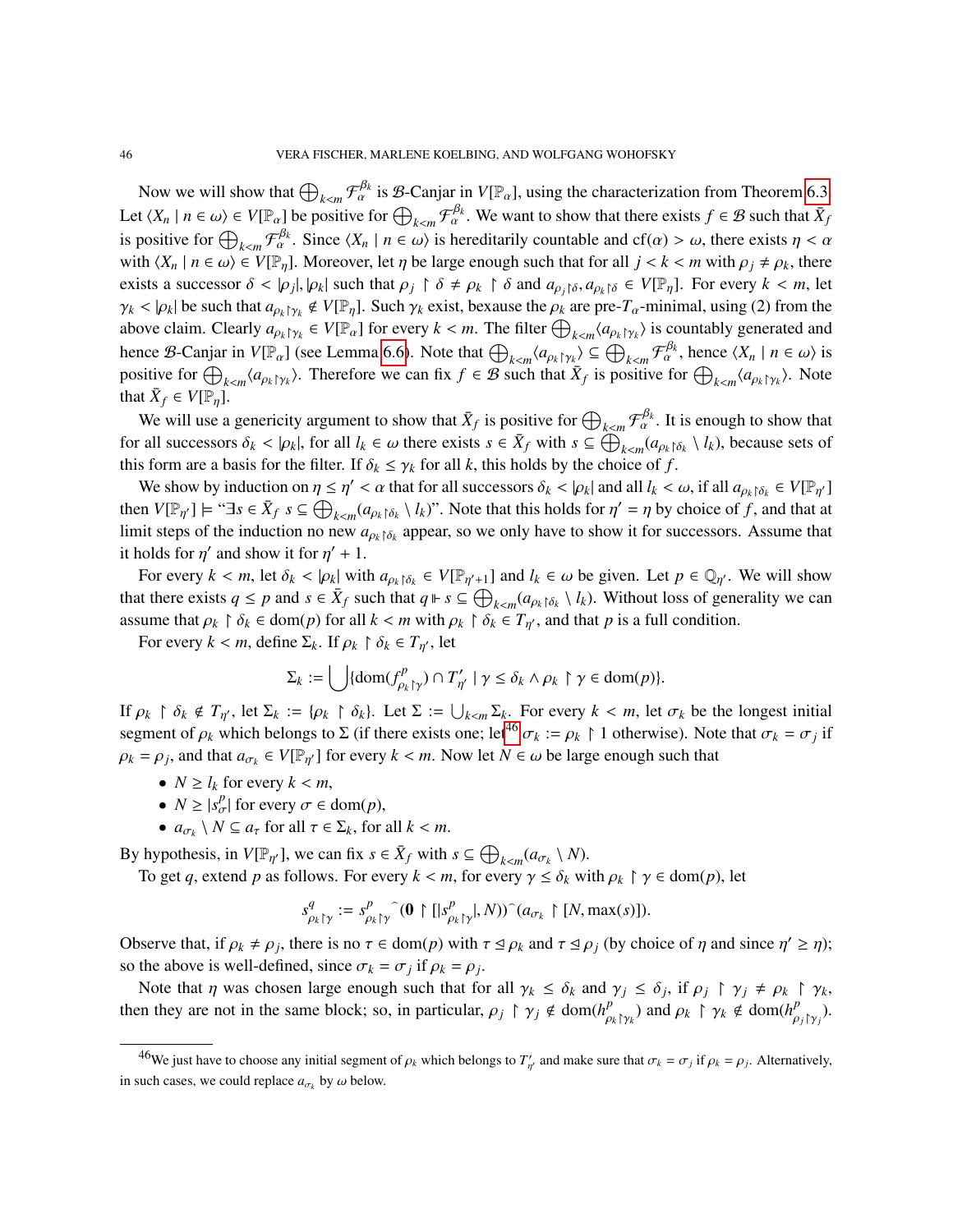Therefore, the requirement (8) from Definition [4.5](#page-16-0) is fulfilled. It is easy to see that the other requirements of Definition [4.5](#page-16-0) are fulfilled as well, hence  $q$  is a condition.

It is easy to check that *q* forces  $s \subseteq \bigoplus_{k \le m} (a_{\rho_k} \upharpoonright \delta_k \setminus l_k)$ , as desired.

# Successor step:

Let us say that a filter  $\mathcal{F}_{\alpha}^{\beta}$  (and its filter base  $\mathfrak{F}_{\alpha}^{\beta}$ ) is *new in*  $V[\mathbb{P}_{\alpha} * \mathbb{Q}_{\alpha}^{\prec \beta^*}]$  if  $\mathfrak{F}_{\alpha}^{\beta} \in V[\mathbb{P}_{\alpha} * \mathbb{Q}_{\alpha}^{\prec \beta^*}]$  and  $\mathcal{F}_{\alpha}^{\gamma} = \mathbb{Q}_{\alpha}^{\prec \beta^*}$  and  $\mathfrak{F}_{\alpha}^{\beta} \notin V[\mathbb{P}_{\alpha} * \mathbb{Q}_{\alpha}^{<\delta^*}]$  for all  $\delta^* < \beta^*$ .<br>Now assume that we have show

e that we have shown (3) for  $\beta^*$ ; let us show it for  $\beta^* + 1$ .

Now assume that we have shown (3) for  $\beta^*$ ; let us show it for  $\beta^* + 1$ .<br>If  $\mathfrak{F}_{\alpha}^{\beta_k} \in V[\mathbb{P}_{\alpha} * \mathbb{Q}_{\alpha}^{<\beta^*}]$  for every  $k < m$ , then by induction hypothesis  $\left(\bigoplus_{k < m} \mathcal{F}_{\alpha}^{\beta_k}\right)$ .  $\bigoplus_{\alpha \in \mathcal{B}^*} \mathcal{F}_\alpha^{\beta^*}$  is  $\mathcal{B}$ -Canjar in  $V[\mathbb{P}_{\alpha} * \mathbb{Q}_{\alpha}^{\leq \beta^*}],$  hence, by Lemma [6.11,](#page-39-2)  $\bigoplus_{k \leq m} \mathcal{F}_{\alpha}^{\beta_k}$  is *B*-Canjar in  $V[\mathbb{P}_{\alpha} * \mathbb{Q}_{\alpha}^{\leq \beta^*} * \mathbb{M}(\mathcal{F}_{\alpha}^{\beta^*})] = V[\mathbb{P}_{\alpha} * \mathbb{Q}_{\alpha}^{\leq \beta^*+1}].$ <br> *It is again to shock that there* It is easy to check that there are exactly two new filters in  $V[\mathbb{P}_{\alpha} * \mathbb{Q}_{\alpha}^{\beta^{*}+1}]$ :  $\mathcal{F}_{\alpha}^{\beta}$ , where  $\beta$  is such that  $\alpha^{ \beta^{*} \cap \alpha}$  and  $\mathcal{F}_{\alpha}^{\beta^{*}}$  where  $\beta^{*}$  where  $\beta^{*}$  and  $\mathcal{F}_{\alpha}^{\beta^{*$ are extensions of  $\mathcal{F}_{\alpha}^{\beta^*}$  by one new set. Therefore, the filter  $\bigoplus_{k \leq m} \mathcal{F}_{\alpha}^{\beta_k}$  is an extension of  $\bigoplus_{k \leq m} \mathcal{F}_{\alpha}^{\beta_k}$  by  $\beta_{\alpha} = \sigma_{\alpha}^{\beta^{*}}$  0, and  $\mathcal{F}_{\alpha}^{\beta'}$ , where  $\beta' = \beta^{*} + 1$  (i.e.,  $\sigma_{\alpha}^{\beta'} = \rho^-(i+1)$  and  $\sigma_{\alpha}^{\beta^{*}} = \rho^-(i)$ . Both  $\mathcal{F}_{\alpha}^{\beta}$  and  $\mathcal{F}_{\alpha}^{\beta}$ finitely many sets, where  $\tilde{\beta}_k = \beta^*$  if  $\beta_k = \beta$  or  $\beta_k = \beta'$ , and  $\tilde{\beta}_k = \beta_k$  otherwise. By the above,  $\bigoplus_{k \leq m} \mathcal{F}_{\alpha}^{\tilde{\beta}_k}$  is  $\beta_k$  Conjugate  $V_{\alpha}$  $\mathcal{B}$ -Canjar in  $V[\mathbb{P}_{\alpha} * \mathbb{Q}_{\alpha}^{\leq \beta^*+1}]$ , hence, by Lemma [6.5,](#page-37-1) also  $\bigoplus_{k \leq m} \mathcal{F}_{\alpha}^{\beta_k}$  is  $\mathcal{B}$ -Canjar in  $V[\mathbb{P}_{\alpha} * \mathbb{Q}_{\alpha}^{\leq \beta^*+1}]$ .

# Limit step:

Now assume that  $\beta^*$  is a limit, and that we have shown (3) for all  $\delta^* < \beta^*$ ; let us show it for  $\beta^*$ . If for each  $k < m$  there exists  $\delta_k^*$  $\chi_k^* < \beta^*$  such that  $\mathfrak{F}_{\alpha}^{\beta_k} \in V[\mathbb{P}_{\alpha} * \mathbb{Q}_{\alpha}^{<\delta_k^*}]$ , then there exists  $\bar{\delta}^* < \beta^*$  such that  $\mathfrak{F}_{\alpha}^{\beta_k} \in V[\mathbb{P}_{\alpha} * \mathbb{Q}_{\alpha}^{<\delta^*}]$  for all  $k < m$ . By induction hypothesis,  $\bigoplus_{k < m} \mathcal{F}_{\alpha}^{\beta_k}$  is  $\mathcal{B}$ -Canjar in  $V[\mathbb{P}_{\alpha} * \mathbb{Q}_{\alpha}^{<\delta^*}]$  for  $\alpha_{\alpha} \in V_{1}^{\alpha}$  a  $\alpha_{\alpha} \in \alpha$  ] for an  $\alpha \leq m$ . By induction hypothesis,  $\bigcup_{k \leq m} \alpha_{\alpha} \leq \alpha_{\alpha} \leq \beta^* \leq \beta^* < \beta^*$ , hence, by Lemma [6.12,](#page-39-3) it is *B*-Canjar in  $V[\mathbb{P}_{\alpha} * \mathbb{Q}_{\alpha}^{\alpha}]$ .

Now we have to consider new filters. There are two cases: either  $\beta^*$  is such that  $\sigma_\alpha^{\beta^*}$  has 0 as its last entry, or such that it has a limit ordinal *i* as its last entry.

**First case:**  $\sigma_{\alpha}^{\beta^*} = \rho^{\frown}0$  for some  $\rho$ 

Let us first argue that there are no new filters unless  $|\rho|$  is a limit and  $\sigma_{\alpha}^{\beta^*}$  is the first node of its level in the importance is  $|\rho|$  and  $|\sigma_{\alpha}|$  and  $|\sigma_{\alpha}|$  and  $|\sigma_{\alpha}|$  and  $|\sigma_{\alpha}|$  is not the first no enumeration (i.e.,  $|\sigma_{\alpha}^{\delta}| < |\rho|$  for each  $\delta < \beta^*$ ). If  $\sigma_{\alpha}^{\beta^*}$  is not the first node of the level in the enumeration, then there are no new filters in  $V[\mathbb{P}_{\alpha} * \mathbb{Q}_{\alpha}^{\leq \beta^*}]$ : If  $\mathfrak{F}_{\alpha}^{\beta} \in V[\mathbb{P}_{\alpha} * \mathbb{Q}_{\alpha}^{\leq \beta^*}]$ , then there exists  $\delta^* \leq \beta^*$  such that  $\mathfrak{F}_{\alpha}^{\beta} \subset V[\mathbb{P}_{\alpha} * \mathbb{Q}_{\alpha}^{\leq \beta^*}]$ , hen there ex  $\mathfrak{F}_{\alpha}^{\beta} \in V[\mathbb{P}_{\alpha} * \mathbb{Q}_{\alpha}^{<\delta^*}]$ , because  $\mathfrak{F}_{\alpha}^{\beta}$  contains – from the sets of this level – only sets within one block and only boundedly many sets within this block. Similarly, if |ρ| is a successor (and  $\sigma_{\alpha}^{\beta^*}$  is the first node of its level in the enumeration), there are no new filters in  $V_{\alpha}$   $\beta^*$ . If  $\gamma^{\beta}$   $\in V_{\alpha}$   $\beta^*$ level in the enumeration), there are no new filters in  $V[\mathbb{P}_{\alpha} * \mathbb{Q}_{\alpha}^{\leq \beta^*}]$ : If  $\mathcal{B}_{\alpha}^{\beta} \in V[\mathbb{P}_{\alpha} * \mathbb{Q}_{\alpha}^{\leq \beta^*}]$ , then there exists δ <sup>\*</sup> <  $\beta^*$  such that  $\mathfrak{F}_{\alpha}^{\beta} \in V[\mathbb{P}_{\alpha} * \mathbb{Q}_{\alpha}^{<\delta^*}]$ ], because  $\delta^{\beta}_{\alpha}$  contains – from the sets of level  $|\rho|$  – only boundedly many sets.

So we assume from now on that  $|\rho|$  is a limit and  $\sigma_{\alpha}^{\beta^*}$  is the first node of its level in the enumeration. In this case, there are many new filters  $\mathcal{F}_{\alpha}^{\beta}$  in  $V[\mathbb{P}_{\alpha} * \mathbb{Q}_{\alpha}^{\langle \beta^{*} \rangle}]$ ; in fact, it is easy to check that  $\mathcal{F}_{\alpha}^{\beta}$  is new if and only if the following holds:  $\sigma_{\alpha}^{\beta} = \bar{\rho}^{\circ} 0$  for some  $\bar{\rho}$  with  $|\bar{\rho}| = |\rho|$  and  $\bar{\rho}$  not pre- $T_{\alpha}$ -minimal. Observe that  $\mathfrak{F}_{\alpha}^{\beta} = {\alpha_{\bar{\rho}}}_{[\gamma]} \mid \gamma < |\rho|$ . Let  $\beta_0, \ldots, \beta_{m-1}$  be such that  $\mathfrak{F}_{$  $\beta_{\alpha}^{\beta} = \bar{\rho}^{\hat{}}0$  for some  $\bar{\rho}$  with  $|\bar{\rho}| = |\rho|$  and  $\bar{\rho}$  not pre- $T_{\alpha}$ -minimal. Observe that that  $\bigoplus_{k < m} \mathcal{F}_{\alpha}^{\beta_k}$  is  $\mathcal{B}$ -Canjar in  $V[\mathbb{P}_{\alpha} * \mathbb{Q}_{\alpha}^{<\beta^*}].$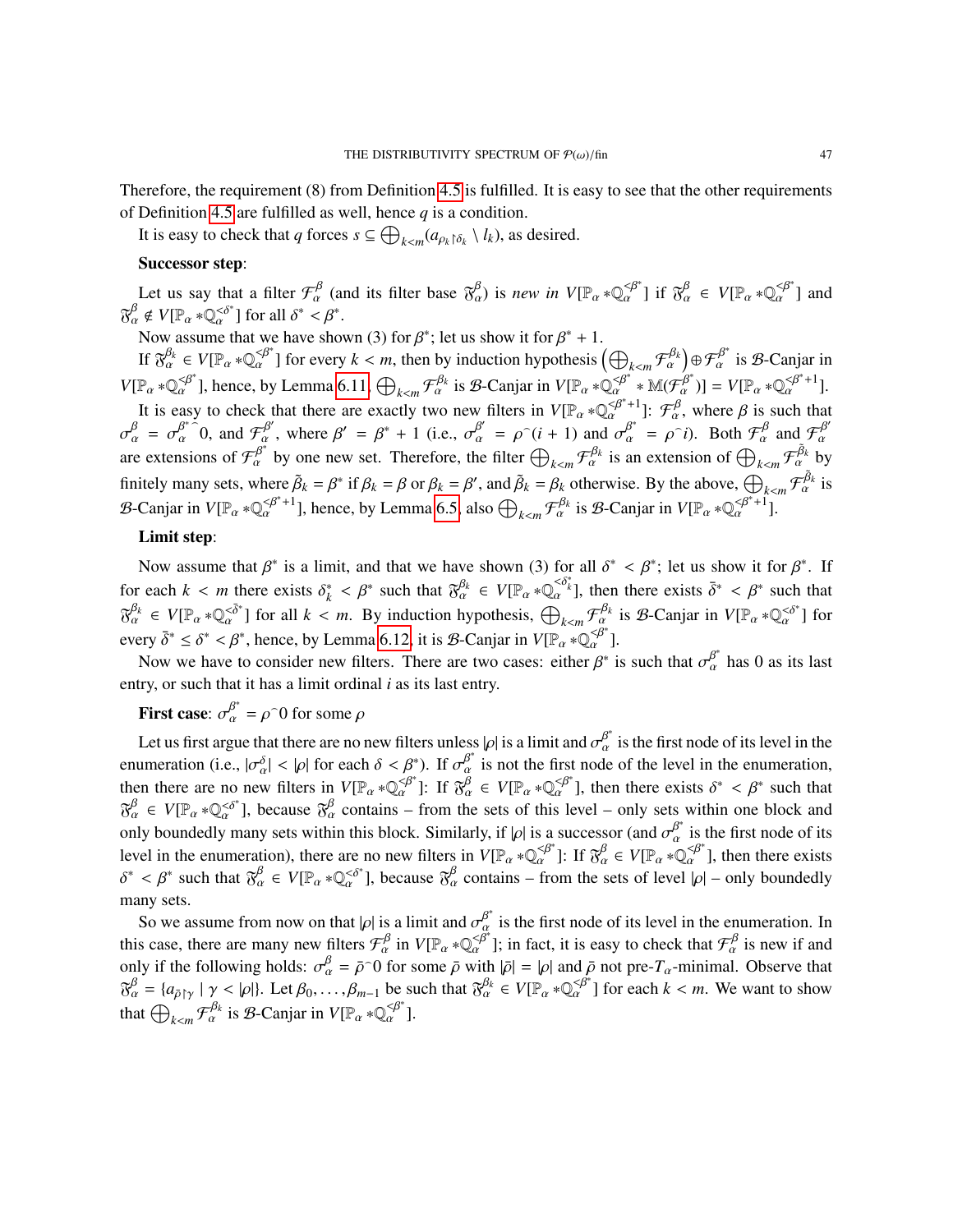In case cf(| $\rho$ |) =  $\omega$ , we can use Lemma [6.13](#page-39-1) and the remark afterwards to finish the proof:  $\bigoplus_{k \leq m} \mathcal{F}_{\alpha}^{\beta_k}$ In case er( $\mu_1$ ) =  $\omega$ , we can use Eemma 0.15 and the remark arterwards to missiline proof.  $\bigcup_{k \le m} \chi_{\alpha}$  is a sum of filters, in which the new filters are countably generated, whereas the sum of the filters which are not new is B-Canjar (see the first paragraph of the limit step).

So let us assume from now on that  $cf(\rho) > \omega$ . Let new  $\subseteq m$  be the set of  $k < m$  such that  $\mathcal{F}_{\alpha}^{\beta_k}$  is a new  $\subseteq n$  on  $\beta_k$  are new  $\subseteq n$  on  $\beta_k$  and  $\beta_k$  and  $\beta_k$  and  $\beta_k$  and  $\beta_k$  and  $\beta_k$  and  $\beta_k$  and  $\beta_k$ filter, and old = *m* \ new be the set of  $k < m$  such that  $\mathcal{F}_{\alpha}^{\beta_k}$  is not new. For each  $k \in \text{new}$ , we can fix  $\rho_k$ <br>such that  $\sigma^{\beta_k} = \rho_0^2 0$  (with  $|\rho_k| = |\rho|$  and  $\alpha_k$  not real  $T$ , minimal) such that  $\sigma_{\alpha}^{\beta_k} = \rho_k^{\widehat{\beta}}$  $\hat{k}_{k}^{(i)}$  (with  $|\rho_{k}| = |\rho|$  and  $\rho_{k}$  not pre- $T_{\alpha}$ -minimal).

Let  $\langle X_n | n \in \omega \rangle \in V[\mathbb{P}_\alpha * \mathbb{Q}_\alpha^{\leq \beta^*}]$  be positive for  $\bigoplus_{k \leq m} \mathcal{F}_\alpha^{\beta_k}$ . Since  $\langle X_n | n \in \omega \rangle$  is hereditarily countable *k*<sub>*k*m</sub> *n* ∈ ω ε *v*<sub>L<sup>n</sup></sub> *a* \* $Q_{\alpha}$  ] be positive for  $Q_{k *n*  $\alpha$  . Since  $\langle X_n | n \in \omega \rangle$  is increditatily countable and  $Q_{\alpha}^{S^*}$  has the c.c.c., there exists a hereditarily countable name *X* for  $\langle X_n | n \$$ in  $\mathbb{Q}_{\alpha}^{\leq \beta^*}$  have finite domain, the union of all the domains of conditions which occur in the name  $\dot{X}$  is countable. Let  $\gamma < |\rho|$  be a successor ordinal large enough such that the following hold:

- $\langle X_n | n \in \omega \rangle \in V[\mathbb{P}_\alpha * \mathbb{Q}_\alpha^{\lambda^{\leq y}}]$  (this is possible due to cf( $|\rho| > \omega$ ).
- For all *j*, *k* ∈ new, if  $ρ_j \neq ρ_k$ , then  $ρ_j$  and  $ρ_k$  split before γ.<br>
 For all *k* ∈ ald aithor  $\big| \frac{β_k}{β_k} \leq \frac{α^{47} β_{k}}{β_{k}} \big| \leq \frac{1}{\frac{α^{27} 8k}{\frac{α^{27} 8k}{\frac{α^{27} 8k}{\frac{α^{27} 8k}{\frac{α^{27} 8k}{\frac{α^{2$
- For all  $k \in \text{old}$ , either  $|\sigma_{\alpha}^{\beta_k}| < \gamma \text{ or }^{47} |\sigma_{\alpha}^{\beta_k}| > |\rho|$  $|\sigma_{\alpha}^{\beta_k}| < \gamma \text{ or }^{47} |\sigma_{\alpha}^{\beta_k}| > |\rho|$  $|\sigma_{\alpha}^{\beta_k}| < \gamma \text{ or }^{47} |\sigma_{\alpha}^{\beta_k}| > |\rho|$ .
- $a_{\rho_k\upharpoonright\gamma} \notin V[\mathbb{P}_\alpha]$  for all  $k \in \text{new}$ , i.e.,  $\rho_k \upharpoonright \gamma \in T_\alpha$  (which is possible because  $\rho_k$  is not pre- $T_\alpha$ minimal).

For every  $k < m$  with  $k \in \text{old}$ , we have  $\mathfrak{F}_{\alpha}^{\beta_k} \in V[\mathbb{P}_{\alpha} * \mathbb{Q}_{\alpha}^{\lambda^{\leq \gamma}}]$  by choice of  $\gamma$ ; let  $\tilde{\mathfrak{F}}_{\alpha}^{\beta_k} := \mathfrak{F}_{\alpha}^{\beta_k}$ . For  $k \in \text{new}$ , let  $\tilde{\mathfrak{F}}_{\alpha}^{\beta_k} := \{ \alpha \in \mathbb{N} \}$  $\tilde{\mathfrak{F}}_{\alpha}^{\beta_k} := \{a_{\rho_k\upharpoonright\gamma}\}.$ 

As above, we can use Lemma [6.13](#page-39-1) and the remark afterwards to show that  $\bigoplus_{k \leq m} \langle \tilde{\delta}_{n}^{\beta_k} \rangle$  is *B*-Canjar in *N* and the cold  $\langle \tilde{B}_{k}^{\beta_{k}} \rangle$  is  $B$ -Canjar in  $V[\mathbb{P}_{\alpha} * \mathbb{Q}_{\alpha}^{\prec \beta^{*}}]$  by the first paragraph of the limit step, and  $V[\mathbb{P}_{\alpha} * \mathbb{Q}_{\alpha}^{\prec \beta^{*}}]$  by the first paragraph of the limit step, and for each  $k \in \text{new}$ ,  $\langle \tilde{\mathfrak{F}}_a^{\beta_k} \rangle$  is countably generated. Moreover,  $\bigoplus_{k < m} \langle \tilde{\mathfrak{F}}_a^{\beta_k} \rangle \subseteq \bigoplus_{k < m} \mathcal{F}_a^{\beta_k}$ , hence  $\langle X_n | n \in \omega \rangle$ is positive for  $\bigoplus_{k < m} \langle \tilde{\mathfrak{F}}_k^{\beta_k} \rangle$ . So we can fix *f* ∈ *B* such that  $\bar{X}_f$  is positive for  $\bigoplus_{k < m} \langle \tilde{\mathfrak{F}}_k^{\beta_k} \rangle$ . So we can fix *f* ∈ *B* such that  $\bar{X}_f$  is positive for  $\bigoplus_{k < m} \langle \tilde{\mathfrak$ and  $\bigoplus_{k < m} \langle \tilde{\mathfrak{F}}_{\alpha}^{B_k} \rangle$  are in  $V[\mathbb{P}_{\alpha} * \mathbb{Q}_{\alpha}^{\lambda^{\leq \gamma}}]$ , this holds in  $V[\mathbb{P}_{\alpha} * \mathbb{Q}_{\alpha}^{\lambda^{\leq \gamma}}]$ .  $\langle \tilde{\delta}^{\beta_k}_{\alpha} \rangle$ . Since  $\langle X_n | n \in \omega \rangle$ 

Now we use a genericity argument in  $\mathbb{Q}_{\alpha}^{\prec \beta^*}/\mathbb{Q}_{\alpha}^{\lambda^{\leq \gamma}}$  to show that  $\bar{X}_f$  is positive for  $\bigoplus_{k \leq m} \mathcal{F}_{\alpha}^{\beta_k}$ . We have  $\alpha$  to show that  $A_f$  is positive for  $\bigcup_{k \le m}$ to show that for all  $\langle A_k | k \rangle \langle k \rangle$  with  $A_k \in \mathcal{F}_\alpha^{\beta_k}$ , there exists  $s \in \bar{X}_f$  with  $s \subseteq \bigoplus_{k \leq m} A_k$ . For  $k \in \mathbb{N}$  even, we *<sup>k</sup>*<*<sup>m</sup>* can assume that  $A_k = a_{\rho_k} \delta_k \setminus l_k$  with  $\gamma < \delta_k < |\rho|$  and  $l_k \in \omega$ , because these sets form filter bases (with proposed to varying a locuse). For  $k \in \text{old}$  let  $R_{\rho_k} = A_{\rho_k}$  and for  $k \in \text{row}$  (in this associate) respect to upwards closure). For  $k \in \text{old}$ , let  $B_k := A_k$ , and for  $k \in \text{new}$  (in this case  $|\sigma_\alpha^{\beta_k}| = |\rho| + 1 > \gamma$ ), let  $B_k := a_k$ . By the choice of f there exists for all  $N \in \mathcal{O}$ , and  $\overline{\mathcal{O}} \subset \overline{\mathcal{N}}$ . ( $B_k \setminus N$ ) let  $B_k := a_{\rho_k \upharpoonright \gamma}$ . By the choice of *f*, there exists, for all  $N \in \omega$ , an  $s \in \bar{X}_f$  with  $s \subseteq \bigoplus_{k \le m} (B_k \setminus N)$ .

 $B_k := u_{\rho_k}$  *fy*. By the enoted of *f*, there exists, for an  $N \in \omega$ , an  $s \in A_f$  with  $s \subseteq \bigcup_{k \le m} (B_k \setminus N)$ .<br>Let  $p \in \mathbb{Q}_s^{2\beta^*}/\mathbb{Q}_d^{A^{2\gamma}}$ . Without loss of generality we can assume that  $\rho_k \upharpoonright \delta_k \in \text{dom}(p)$  if every  $k \in \text{new}$ , define

$$
\Sigma_k := \bigcup \{ \mathrm{dom}(f_{\rho_k \upharpoonright \delta}^p) \cap \lambda^{\leq \gamma} \mid \delta \leq \delta_k \wedge \rho_k \upharpoonright \delta \in \mathrm{dom}(p) \}.
$$

Now let  $N \in \omega$  be large enough such that

- $N \geq l_k$  for every  $k \in \text{new}$ ,
- $N \ge |s_{\sigma}^p|$  for every  $\sigma \in \text{dom}(p)$ ,
- $a_{\rho_k\upharpoonright\gamma} \setminus N \subseteq a_{\tau}$  for all  $\tau \in \Sigma_k$ , for all  $k \in \text{new}$ .

By the above, we can fix  $s \in \bar{X}_f$  with  $s \subseteq \bigoplus_{k \le m} (B_k \setminus N)$ .

<span id="page-47-0"></span><sup>&</sup>lt;sup>47</sup>Note that  $|\sigma_{\alpha}^{\beta_k}| > |\rho|$  is only possible if  $\sigma_{\alpha}^{\beta_k} = \tilde{\rho}^0$  for a pre- $T_{\alpha}$ -minimal node  $\tilde{\rho}$ .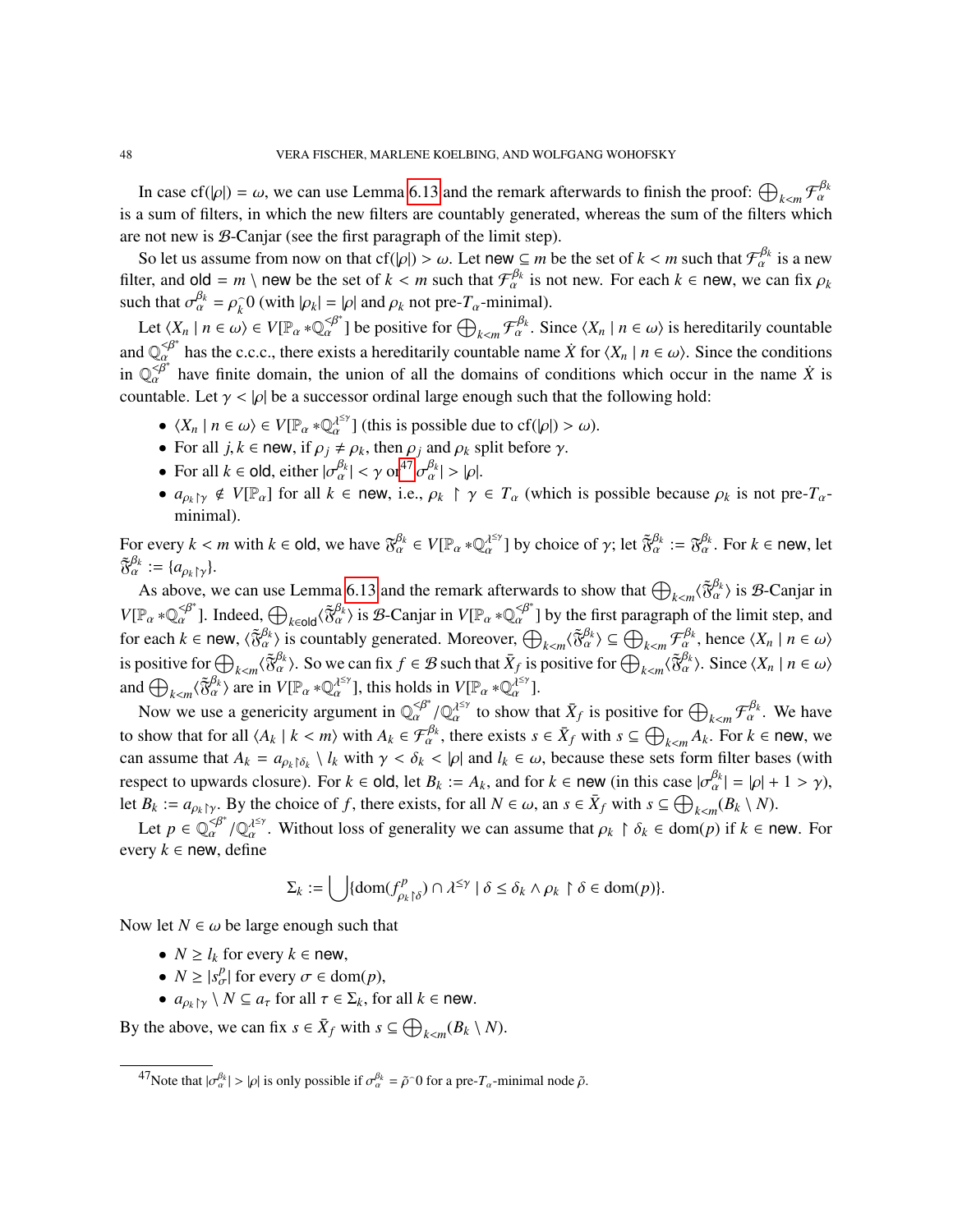To get *q*, extend *p* as follows. For every  $k \in \text{new}$ , for every  $\delta \leq \delta_k$  with  $\rho_k \restriction \delta \in \text{dom}(p)$ , let

$$
s^q_{\rho_k\restriction \delta}:=s^p_{\rho_k\restriction \delta}\widehat{\phantom{\alpha}}(\mathbf{0}\restriction [ |s^p_{\rho_k\restriction \delta}|,N))\widehat{\phantom{\alpha}}(a_{\rho_k\restriction \gamma}\restriction [N,\max(s)]).
$$

Note that  $\gamma$  was chosen large enough so that for  $j, k \in \text{new}$ , if  $\rho_j \neq \rho_k$ , then they split before  $\gamma$ , therefore for  $\gamma < \delta < |\rho|$  either  $\rho_k \upharpoonright \delta = \rho_j \upharpoonright \delta$  or they are not in the same block. In particular  $\rho_j \upharpoonright \delta \notin \text{dom}(h_{\rho_k \upharpoonright \delta}^p)$ -<br>ρ<sub>k</sub> |δ<br>+ +h and  $\rho_k \upharpoonright \delta \notin \text{dom}(h_{\rho_j \upharpoonright \delta}^p)$ . So the requirement (8) from Definition [4.5](#page-16-0) is fulfilled. It is easy to see that the other requirements of Definition [4.5](#page-16-0) are fulfilled as well, hence  $q$  is a condition.

It is easy to check that *q* forces  $s \subseteq \bigoplus_{k \le m} A_k$ , as desired.

**Second case:**  $\sigma_{\alpha}^{\beta^*} = \rho^{\frown} i$  with  $i > 0$  limit

In this case,  $\mathcal{F}_{\alpha}^{\beta^*}$  is the only new filter in  $V[\mathbb{P}_{\alpha} * \mathbb{Q}_{\alpha}^{\beta^*}]$ . Indeed, for all other  $\beta$  either  $\mathcal{F}_{\alpha}^{\beta}$  appeared<br>an application electron is the not in this model, because for  $\beta \neq \beta^*$  in an earlier step already or it is not in this model, because for  $\beta \neq \beta^*$  the filter base  $\delta_a^{\beta}$  either uses only boundedly many elements of  $\{a_{\rho^j} \mid j < i\}$  or it uses  $a_{\rho^j i}$  as well. Let  $\beta_0, \ldots, \beta_{m-1}$  be such that  $\mathcal{B}_{\alpha}^{\beta_k} \in V[\mathbb{P}_{\alpha} * \mathbb{Q}_{\alpha}^{\leq \beta^*}]$  for each  $k < m$ . We want to show that  $\bigoplus_{k < m} \mathcal{F}_{\alpha}^{\beta_k}$  is  $\mathcal{B}$ -Canjar in  $V[\mathbb{P}_{\alpha} * \mathbb{Q}_{\alpha}^{\leq \beta^*}].$ 

Let  $\langle X_n \mid n \in \omega \rangle \in V[\mathbb{P}_{\alpha} * \mathbb{Q}_{\alpha}^{\alpha}]$  be positive for  $\bigoplus_{k \leq m} \mathcal{F}_{\alpha}^{\beta_k}$ . Since  $\langle X_n \mid n \in \omega \rangle$  is hereditarily countable is  $\langle X_n \mid n \in \omega \rangle$  is hereditarily countable  $\mathbb{R}^d$  has the c.c.c., there exists a hereditarily countable name *X* for  $\langle X_n | n \in \omega \rangle$ . Since the conditions and  $\mathbb{Q}_{\alpha}^{\mathscr{A}^*}$  has the c.c.c., there exists a hereditarily countable name *X* for  $\langle X_n | n \in \omega \rangle$ in  $\mathbb{Q}_{\alpha}^{\leq \beta^*}$  have finite domain, the union *D* of all the domains of conditions which occur in the name *X*<sup>i</sup> is countable. Let  $\beta^{**} < \beta^*$  be such that  $\rho^0 = \sigma_{\alpha}^{\beta^{**}}$ . Let  $\overline{D} := \{\tau \in D \mid \exists j \le i \ (\tau = \rho^j)\}\$ . Let  $C := {\{\sigma_\alpha^v \mid v < \beta^{**}\}} \cup \overline{D}$ . Note that

$$
C = \{\sigma_{\alpha}^{\nu} \mid \nu < \beta^{**} \land |\sigma_{\alpha}^{\nu}| \leq |\rho| \} \cup \bar{C}
$$

with  $\bar{C} = {\sigma_{\alpha}^{\nu} \mid \nu < \beta^{**} \land |\sigma_{\alpha}^{\nu}| = |\rho| + 1} \cup \bar{D}$ . Since  ${\sigma_{\alpha}^{\nu} \mid \nu < \beta^{**} \land |\sigma_{\alpha}^{\nu}| \leq |\rho|} = \lambda^{\leq |\rho|} \cap T_{\alpha}$  is left-up-closed, *C* has the form which is needed in Lemma [4.22,](#page-23-0) so  $\mathbb{Q}_{\alpha}^{C}$  is a complete subforcing of  $\mathbb{Q}_{\alpha}$  and a subset of  $\mathbb{Q}_{\alpha}^{\leq \beta^*}$ ; recall that  $\mathbb{Q}_{\alpha}^{\leq \beta^*}$  is also a complete subforcing of  $\mathbb{Q}_{\alpha}$ , so, by Lemma [5.1,](#page-25-4)  $\mathbb{Q}_{\alpha}^{\mathbb{C}}$ is complete in  $\mathbb{Q}_{\alpha}^{\leq \beta^*}$ .

α Observe that for all  $k < m$  either  $\mathfrak{F}_{\alpha}^{\beta_k} \cap V[\mathbb{P}_{\alpha} * \mathbb{Q}_{\alpha}^{\leq \beta^{**}}] = \mathfrak{F}_{\alpha}^{\beta_k}$  or  $\mathfrak{F}_{\alpha}^{\beta_k} \cap V[\mathbb{P}_{\alpha} * \mathbb{Q}_{\alpha}^{\leq \beta^{**}}] = \mathfrak{F}_{\alpha}^{\beta^{**}}$ . In particular, for every  $k < m$  there exists  $\beta'_k$ <br>  $\bigoplus_{k=0}^{\infty}$   $\bigoplus_{k=0}^{\infty}$   $\bigoplus_{k=0}^{\infty}$  $\chi_k^{\prime}$  such that  $\mathfrak{F}_{\alpha}^{\beta_k} \cap V[\mathbb{P}_{\alpha} * \mathbb{Q}_{\alpha}^{\beta^*}] = \mathfrak{F}_{\alpha}^{\beta'_k}$  and  $\mathfrak{F}_{\alpha}^{\beta'_k} \in V[\mathbb{P}_{\alpha} * \mathbb{Q}_{\alpha}^{\beta^*}]$ . Hence  $\bigoplus_{k \le m} \{\widetilde{\sigma}_{\alpha}^{\beta_k} \cap V[\mathbb{P}_{\alpha} * \mathbb{Q}_{\alpha}^{\le \beta^{**}}]\}$  is the set  $\mathbb{Z}^{\beta_k}$  and  $\mathbb{Z}^{\beta_k}$  and  $\mathbb{Z}^{\beta_k}$  and  $\mathbb{Z}^{\beta_k}$  and  $\mathbb{Z}^{\beta_k}$  and  $\mathbb{Z}^{\beta_k}$  and  $\mathbb{Z}^{\beta_k}$  and  $\mathbb{Z}^{\beta_k}$  and  $\mathbb{$  $\mathcal{B}_{\alpha}^{k} \cap V[\mathbb{P}_{\alpha} * \mathbb{Q}_{\alpha}^{2}]$  together with countably many new sets (some of the sets  $\omega \setminus a_{\tau}$  with  $\tau \in \overline{D}$ ), therefore  $\bigoplus_{k} \mathcal{B}_{\alpha}^{k} \cap V[\mathbb{P}_{\alpha} * \mathbb{Q}_{\alpha}^{2}]$  is a filter generated by  $\bigoplus_{k} \math$  $\bigoplus_{k \leq m} \{ \delta_{\alpha} \in \mathbb{R}^n : k \in \mathbb{Z}^n : \mathbb{R}^n : k \in \mathbb{Z}^n \}$  is  $\mathbb{R}^n$  and  $\mathbb{R}^n \setminus \{ \mathbb{R}^n : k \in \mathbb{Z}^n : \mathbb{R}^n : \mathbb{R}^n : \mathbb{R}^n \setminus \mathbb{R}^n \}$  is B-Canjar in  $V[\mathbb{R}_\alpha * \mathbb{Q}_\alpha^{0}]$ . Since  $\bigoplus_{k \leq m} \{$  $\langle \tilde{\mathcal{B}}_{\alpha}^{\beta_k} \cap V[\mathbb{P}_{\alpha} * \mathbb{Q}_{\alpha}^C] \rangle$  is a filter generated by  $\bigoplus_{k < m} \langle \tilde{\mathcal{B}}_{\alpha}^{\beta_k} \cap V[\mathbb{P}_{\alpha} * \mathbb{Q}_{\alpha}^{\prec \beta^{**}}] \rangle$  together with countably  $\langle \mathcal{R}_\alpha^{\beta_k} \cap V[\mathbb{P}_\alpha * \mathbb{Q}_\alpha^C] \rangle \subseteq \bigoplus_{k < m} \mathcal{F}_\alpha^{\beta_k}$ , the sets  $\langle X_n | n \in \omega \rangle$  are also positive for  $\bigoplus_{k < m} \langle \mathcal{R}_\alpha^{\beta_k} \cap V[\mathbb{P}_\alpha * \mathbb{Q}_\alpha^C] \rangle$ .  $\bigcup_{k < m} \{ \delta \alpha + \nu \}$   $\downarrow$   $a \ast \mathcal{Q}_{\alpha} \}$   $\leq \bigcup_{k < m} \{ \delta \alpha + \nu \}$   $\downarrow$   $a \ast \mathcal{Q}_{\alpha} \}$ .<br>
So we can fix  $f \in \mathcal{B}$  such that  $\overline{X}_f$  is positive for  $\bigoplus_{k < m} \{ \delta \alpha^k \} \cap V[\mathbb{P}_{\alpha} * \mathbb{Q}_{\alpha}^C]$ . Since  $\langle X_n | n \in \$  $\bigoplus_{k \leq m} \{\mathfrak{F}_{\alpha}^{B_k} \cap V[\mathbb{P}_{\alpha} * \mathbb{Q}_{\alpha}^C] \}$  are in  $V[\mathbb{P}_{\alpha} * \mathbb{Q}_{\alpha}^C]$ , this holds in  $V[\mathbb{P}_{\alpha} * \mathbb{Q}_{\alpha}^C]$ .

Now we use a genericity argument in  $\mathbb{Q}_{\alpha}^{\prec \beta}$ , this holds in  $v_{\perp \alpha}^{\perp \alpha} \ll_{\alpha} 1$ .<br>
Now we use a genericity argument in  $\mathbb{Q}_{\alpha}^{\prec \beta} / \mathbb{Q}_{\alpha}^C$  to show that  $\bar{X}_f$  is positive for  $\bigoplus_{k \leq m} \mathcal{F}_{\alpha$  $\alpha$  to show that  $\Lambda_f$  is positive for  $\bigcup_{k \le m}$ show that for all  $\langle A_k | k \langle m \rangle$  with  $A_k \in \mathcal{F}_\alpha^{\beta_k}$  there exists  $s \in \bar{X}_f$  with  $s \subseteq \bigoplus_{k \le m} A_k$ . For easier notation, assume that there exists  $m' \le m$  such that  $A_k \in V[\mathbb{P}_\alpha * \mathbb{Q}_\alpha^C]$  if and only if  $k < m'$ .<br>For  $m' < k < m$  there exists  $P \in (\mathbb{Z}^{\beta_k} \cap V[\mathbb{P}_\alpha * \mathbb{Q}_\alpha^C]) \mid \ell \in (\mathbb{Z} \cup \mathbb{Q}^{\alpha_k}]$ .

For  $m' \leq k < m$  there exists  $B_k \in \langle \mathfrak{F}_{\alpha}^{\beta_k} \cap V[\mathbb{P}_{\alpha} * \mathbb{Q}_{\alpha}^C] \rangle$ ,  $\ell_k \in \omega$  and  $\langle j_r^k | r < \ell_k \rangle \subseteq i$  such that  $\ell_k \in \Omega$  $A_k = B_k \cap \bigcap_{r < \ell_k} (\omega \setminus a_{\rho \cap j_r^k})$ . So  $\bigoplus_{k < m} A_k = \bigoplus_{k < m'} A_k \oplus \bigoplus_{m' \leq k < m} (B_k \cap \bigcap_{r < \ell_k} (\omega \setminus a_{\rho \cap j_r^k}))$ . Let  $p \in \mathbb{Q}_\alpha^{< \beta^*}/\mathbb{Q}_\alpha^C$ . Without loss of generality assume that  $\rho \gamma^k = \text{dom}(p)$  if  $\rho \gamma^k \notin C$ . Let  $N > |s^p|$  for every  $\tau \in \text{dom}(p)$ . We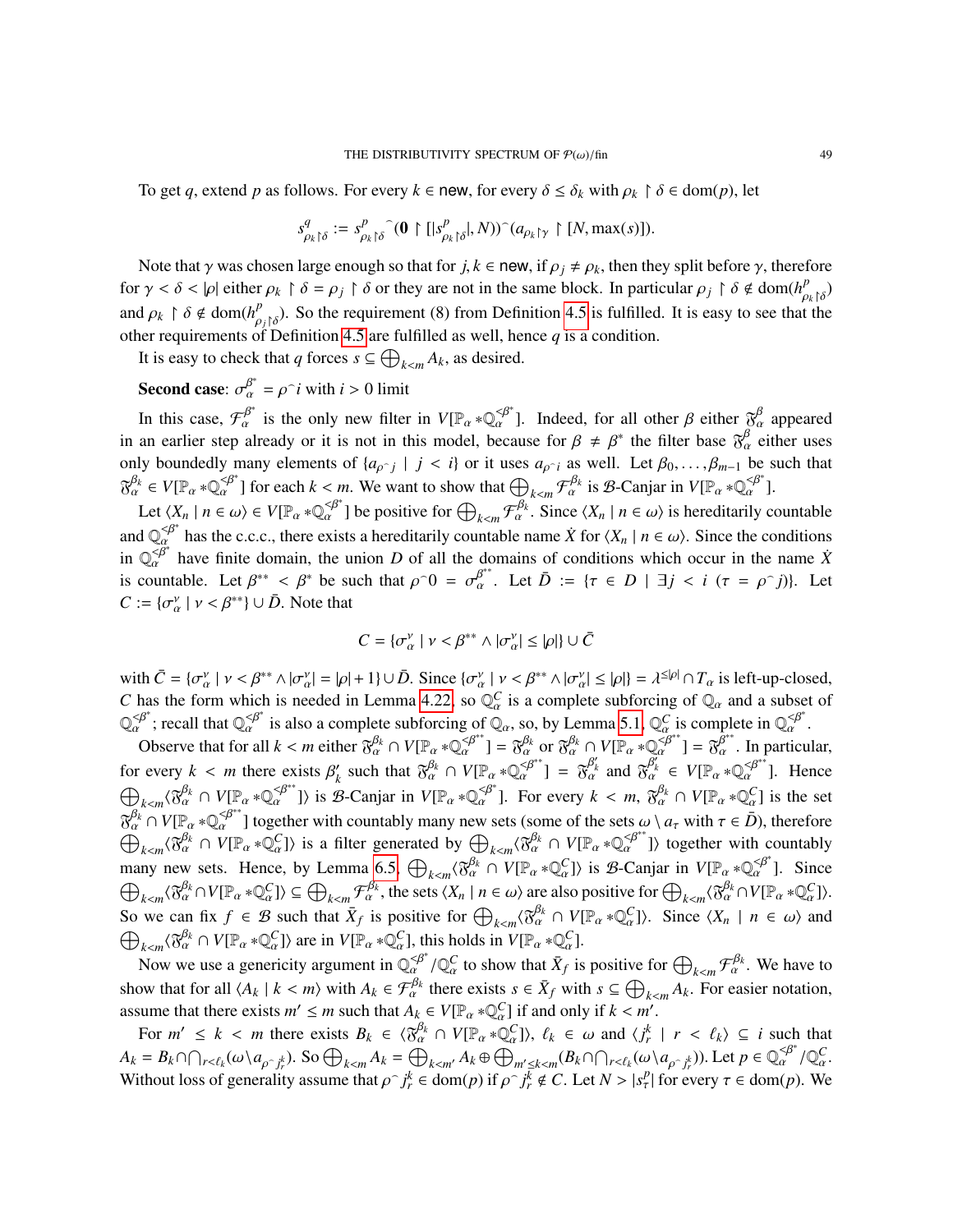can fix  $s \in \bar{X}_f$  with  $s \subseteq \bigoplus_{k \le m'} A_k \oplus \bigoplus_{m' \le k \le m} (B_k \setminus N)$ . To get *q*, extend each  $s_\rho^p$ ρ  $\int_{r}^{k}$  with 0's to have length  $max(s) + 1$ .

It is easy to check that *q* is a condition, and that *q* forces  $s \subseteq \bigoplus_{k \le m}$  $A_k$ , as desired.

By the above Lemma [7.3\(](#page-43-0)1), B is unbounded in  $V[\mathbb{P}_{\alpha}]$  for every  $\alpha < \lambda$ , so by applying Theorem [6.7](#page-37-4) once again, it follows that B is unbounded in our final model  $V[\mathbb{P}_{\lambda}]$ . Since  $|\mathcal{B}| = \omega_1$ , the bounding number b is  $\omega_1$  in our final model, and so is h (see Proposition [3.2\)](#page-8-4), as desired.

This concludes the proof of Main Theorem [4.1.](#page-13-0)

# 8. CONSIDERATIONS ABOUT  $P(k)/\lt k$

In this section, we study the distributivity spectrum of  $P(\kappa)/\langle \kappa \rangle$  for regular uncountable cardinals  $\kappa$ . We compute the fresh function spectrum of  $P(k)/\langle k \rangle$  in Section [8.2,](#page-50-0) and we discuss the combinatorial distributivity spectrum of  $P(k)/\langle k \rangle$  in Section [8.3.](#page-52-0)

These considerations are also an attempt towards defining a  $\kappa$ -analogue of  $\beta$ . As a matter of fact, the distributivity of  $P(k)/\langle k|$  is  $\omega$  (see Proposition [8.1\)](#page-49-0), i.e., the straightforward generalization of h does not work. The same problem occurs in the context of the tower number t, but its  $\kappa$ -analogue t<sub> $\kappa$ </sub> can be defined by excluding towers of short length. We do not know whether a similar approach can work for defining  $\mathfrak{h}_k$ (see Tentative Definition [8.5\)](#page-52-1). The problem of generalizing h to  $\kappa$  has also been considered by Galgon in his PhD thesis (see [\[20\]](#page-54-11)).

8.1. **Distributivity of**  $P(k)/\langle k \rangle$  and the tower number  $t_k$ . Let  $a, b \in [\kappa]^k$ . We write  $b \subseteq^* a$  if  $b \setminus a$  has size  $\langle k, b \rangle$  and the tower number  $t_k$ . Let  $a, b \in [\kappa]^k$ . We write  $b \subseteq^* a$  if  $b \setminus a$  has size  $\lt$   $\kappa$  (i.e., the equivalence class of *b* is stronger than the equivalence class of *a* in  $\mathcal{P}(\kappa)/\lt\kappa$ ). We say that  $b \in [\kappa]^k$  is a *pseudo-intersection* of  $\langle a_{\xi} | \xi < \delta \rangle \subseteq [\kappa]^k$  if  $b \subseteq^* a_{\xi}$  for each  $\xi < \delta$ . We say that  $\langle a_{\xi} | \xi < \delta \rangle$ <br>is a *towar of langth*  $\delta$  in  $\mathcal{D}(\kappa)/\langle \kappa \rangle$  if  $a_{\xi} \subset^* a_{\xi}$  for any  $n > \xi$  and i is a *tower of length*  $\delta$  *in*  $P(\kappa)/<\kappa$  if  $a_\eta \subseteq^* a_\xi$  for any  $\eta > \xi$ , and it does not have a pseudo-intersection of size κ.

There are always towers of length  $\omega$  in  $\mathcal{P}(\kappa)/\langle \kappa|$ : indeed, let  $\{x_n \mid n \in \omega\}$  be a partition of  $\kappa$  into countably many pieces each of size  $\kappa$ , and define  $a_n := \bigcup_{m \geq n} x_m$ ; then the sequence  $\langle a_n | n \langle \omega \rangle$  is  $\zeta^*$  decreesing and has no pseudo intersection of size  $\kappa$ . The appleceus proof works for any other regular  $\subseteq^*$ -decreasing and has no pseudo-intersection of size κ. The analogous proof works for any other regular cordinal below  $\kappa$  being for any regular  $\lambda \leq \kappa$  there is a tower of langth  $\lambda$  in  $\mathcal{D}(\kappa)/\leq \kappa$ cardinal below *κ*, hence for any regular  $\lambda < \kappa$ , there is a tower of length  $\lambda$  in  $P(\kappa)/\langle \kappa \rangle$ .

Note that the above actually says that  $P(k)/\langle k \rangle$  is not  $\sigma$ -closed. Let us now argue that the following stronger statement holds (a slightly different presentation can also be found in [\[20,](#page-54-11) Theorem 3.5.2]):

<span id="page-49-0"></span>**Proposition 8.1.**  $P(\kappa)/\langle \kappa \rangle$  *is not*  $\omega$ -distributive (*i.e.*,  $\phi(P(\kappa)/\langle \kappa \rangle) = \omega$ ).

*Proof.* We use the game characterization of distributivity given in Section [2.3.](#page-5-0) We define a strategy  $\sigma$  for Player I in  $G_{\omega}(\mathcal{P}(\kappa)/<\kappa)$  and show that it is a winning strategy.

For  $b \in [\kappa]^{\kappa}$ , let  $b =: {\{\alpha_i \mid i < \kappa\}}$  be the increasing enumeration of *b*, and let  $b' := {\{\alpha_{i+1} \mid i \in \kappa\}}$ . Let  $\sigma(\langle \rangle) := \kappa \text{ and}^{48} \sigma(\langle a_0, b_0, \ldots, b_n \rangle) := b'_n.$  $\sigma(\langle \rangle) := \kappa \text{ and}^{48} \sigma(\langle a_0, b_0, \ldots, b_n \rangle) := b'_n.$  $\sigma(\langle \rangle) := \kappa \text{ and}^{48} \sigma(\langle a_0, b_0, \ldots, b_n \rangle) := b'_n.$ <br>Assume towards a contradiction that

Assume towards a contradiction that  $\sigma$  is not a winning strategy. Fix a run  $\langle a_0, b_0, a_1, b_1, \ldots \rangle$  of the game, where Player I played according to  $\sigma$ , yet Player II wins, witnessed by  $b \in [\kappa]^k$ , i.e.,  $b \subseteq^* a_n$  for

<span id="page-49-1"></span><sup>&</sup>lt;sup>48</sup>Here and in the rest of the proof, we work with arbitrary representatives  $a_n$  for the equivalence classes in  $P(\kappa)/\langle \kappa \rangle$  instead of the equivalence classes (compare with Remark [3.1\)](#page-7-1).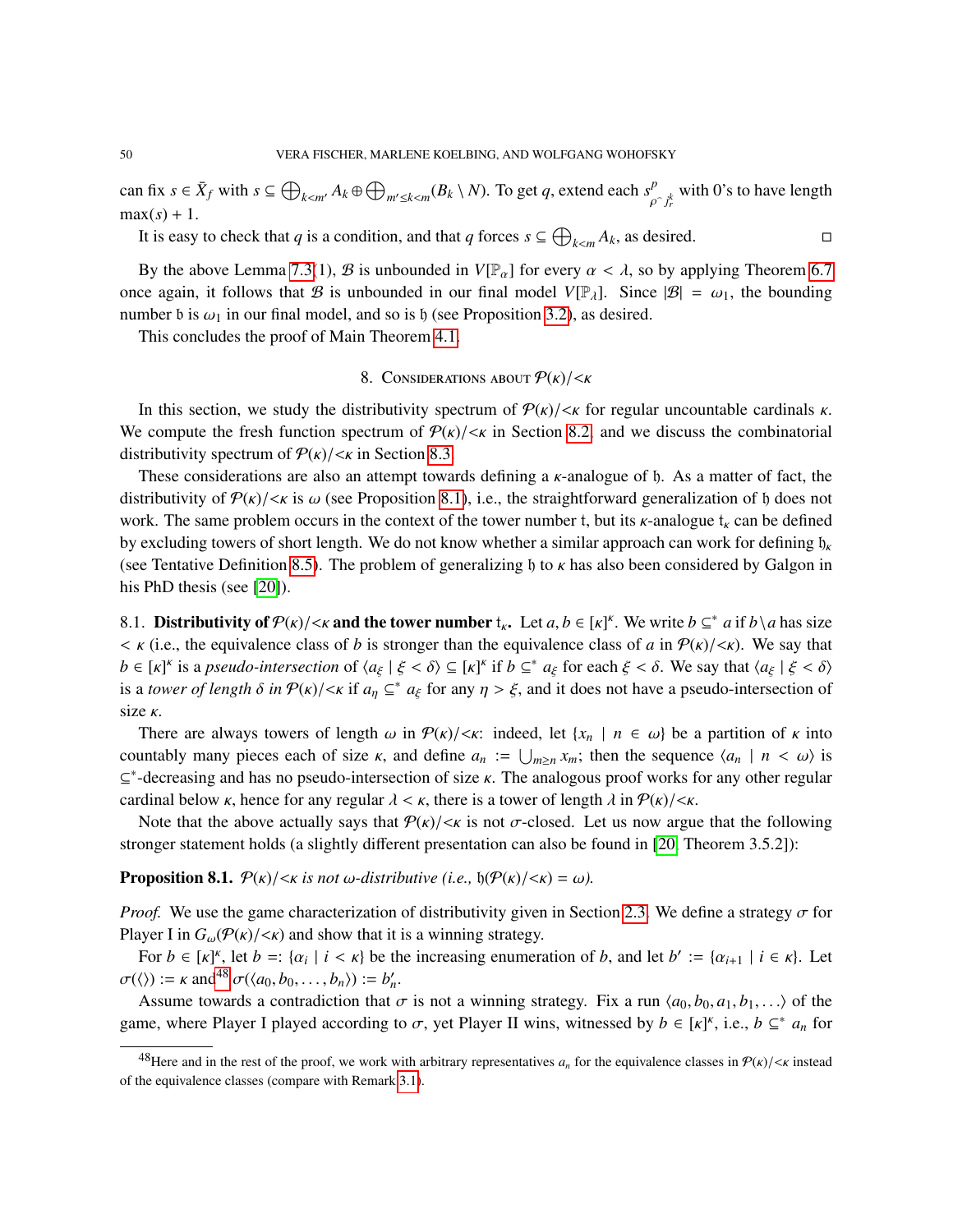every  $n \in \omega$ . Note that there exists  $\gamma < \kappa$  such that  $b_n \setminus \gamma \subseteq a_n$  and  $a_{n+1} \setminus \gamma \subseteq b_n$  as well as  $b \setminus \gamma \subseteq a_n$  holds true for each  $n \in \omega$ . Now let  $\alpha \in b \setminus \gamma$  be the  $\omega$ th element of  $b \setminus \gamma$ . Then  $\alpha \in a_n \setminus \gamma$  for every  $n \in \omega$ , so there exists  $i_n \in \kappa$  such that  $\alpha$  is the  $i_n$ <sup>th</sup> element of  $a_n \setminus \gamma$ . It is straightforward to check that  $\langle i_n | n \in \omega \rangle$  is a strictly decreasing sequence of ordinals; a contradiction. is a strictly decreasing sequence of ordinals; a contradiction.

The above proposition shows that  $\mathfrak{h}(\mathcal{P}(\kappa)/\langle \kappa \rangle)$  cannot be taken as a suitable generalization of h to  $\kappa$ .

Similarly, the tower number t cannot be generalized to  $\kappa$  by simply taking the minimal length of a tower in  $P(k)/\langle k|$  (which would always yield value  $\omega$ ). However, one can overcome this problem by excluding towers of length less than  $\kappa$  (see, e.g., [\[36\]](#page-55-5)). We present this approach by looking at the corresponding spectrum. Let

 $spec(t_{\kappa}) := {\delta | \delta}$  is regular<sup>[49](#page-50-1)</sup> and there is a tower of length  $\delta$  in  $P(\kappa)/\langle \kappa \rangle$ 

be the *tower spectrum of*  $P(k)/\langle k|$ . As discussed above, each regular cardinal below k belongs to *spec*(t<sub>k</sub>). On the other hand, the usual diagonalization argument shows that there is no tower of length  $\kappa$  in  $\mathcal{P}(\kappa)/<\kappa$ , i.e.,  $\kappa$  does not belong to  $spec(t_{\kappa})$ . So the part of the spectrum up to  $\kappa$  is not really interesting, and we define

$$
\mathfrak{t}_{\kappa} := \min(\{\delta \in spec(\mathfrak{t}_{\kappa}) \mid \delta > \kappa\}).
$$

Note that  $t_k$  is well-defined, since the above set is non-empty: in fact, it is quite easy to construct a more in  $\epsilon^*$  denotes the construction of the plant of the construction of the construction of the construction o maximal  $\subseteq^*$ -decreasing sequence consisting only of club subsets of  $\kappa$  (taking diagonal intersections at limits of cofinality  $\kappa$ ) which vialds a tower of reqular<sup>50</sup>langth above  $\kappa$ limits of cofinality  $\kappa$ ), which yields a tower of regular<sup>[50](#page-50-2)</sup>length above  $\kappa$ .

Clearly,  $\kappa^+ \le t_{\kappa} \le 2^{\kappa}$ . Actually,  $t_{\kappa}$  can attain any regular value from  $\kappa^+$  to  $2^{\kappa}$  in suitable models of ZFC;<br>particular,  $\kappa^+ = t_{\kappa} \le 2^{\kappa}$  as well as  $\kappa^+ \le t_{\kappa} = 2^{\kappa}$  are consistent in particular,  $\kappa^+ = t_{\kappa} < 2^{\kappa}$  as well as  $\kappa^+ < t_{\kappa} = 2^{\kappa}$  are consistent (see [\[36,](#page-55-5) Theorem 3.7]).

<span id="page-50-0"></span>8.2. The fresh function spectrum of  $P(k)/\langle k\rangle$ . As for  $P(\omega)/\text{fin}$  (see Proposition [2.11\)](#page-5-2), the fresh function spectrum of  $P(\kappa)/\langle \kappa \rangle$  is an interval. Under the assumption that there are antichains of size  $\theta$  in  $P(\kappa)/\langle \kappa \rangle$ , Shelah [\[33\]](#page-55-3) has shown that the forcing  $P(\kappa)/\langle \kappa \rangle$  collapses  $\theta$  to<sup>[51](#page-50-3)</sup>  $\omega$  (based on work of Balcar-Simon [\[3\]](#page-53-1) which shows that it collapses the generalized bounding number  $b_k$  to  $\omega$ ).

We will use Lemma [2.10](#page-4-3) to compute the fresh function spectrum of  $P(\kappa)/\langle \kappa|$ . As a preparation, we prove the following lemma:

<span id="page-50-4"></span>**Lemma 8.2.** *If*  $\mathcal{P}(\kappa)/\langle \kappa \rangle$  *has the*  $\chi$ -c.c., then  $(\mathcal{P}(\kappa)/\langle \kappa \rangle) \times (\mathcal{P}(\kappa)/\langle \kappa \rangle)$  *has the*  $\chi$ -c.c..

*Proof.* Let *A* be an antichain in  $(\mathcal{P}(\kappa)/\langle k \rangle \times (\mathcal{P}(\kappa)/\langle k \rangle)$ . We will show that there is an antichain in  $\mathcal{P}(\kappa)/\langle k \rangle$ of the same size.

Fix a bijection *ι*:  $\kappa \times \kappa \to \kappa$ . Define a mapping  $\varphi: [\kappa]^{\kappa} \times [\kappa]^{\kappa} \to [\kappa]^{\kappa}$  as follows. For  $(a, b) \in [\kappa]^{\kappa} \times [\kappa]^{\kappa}$ ,  $a =: [\alpha + i \le \kappa]$  and  $b =: [\beta + i \le \kappa]$  be the increasing equivariant of a and  $b = \lambda$  of  $\$ let  $a =: \{\alpha_i \mid i \leq \kappa\}$ , and  $b =: \{\beta_i \mid i \leq \kappa\}$  be the increasing enumerations of *a* and *b*. Let  $\varphi(a, b) :=$  $\{u(\alpha_i, \beta_i) \mid i \leq \kappa\}$ . It is straightforward to check that  $\varphi$  preserves incompatibility, i.e., if  $(a_0, b_0)$  and  $(a_1, b_1)$ <br>are incompatible, then  $\varphi(a_1, b_1)$  and  $\varphi(a_2, b_1)$  are incompatible. are incompatible, then  $\varphi(a_0, b_0)$  and  $\varphi(a_1, b_1)$  are incompatible.

<span id="page-50-1"></span><sup>&</sup>lt;sup>49</sup>As for the tower spectrum *spec*(t) of  $P(\omega)/\text{fin}$  (see Section [3.1\)](#page-7-0), the existence of towers is only a matter of cofinality, and hence the restriction to regular cardinals makes sense.

<span id="page-50-3"></span><span id="page-50-2"></span><sup>&</sup>lt;sup>50</sup>Actually, the resulting tower might be of singular length, but its cofinality will be a regular cardinal above κ.

<sup>&</sup>lt;sup>51</sup>Note that this again yields  $\mathfrak{h}(\mathcal{P}(\kappa)/<\kappa) = \omega$ , which was directly proved above (by a much easier argument, see Proposition [8.1\)](#page-49-0).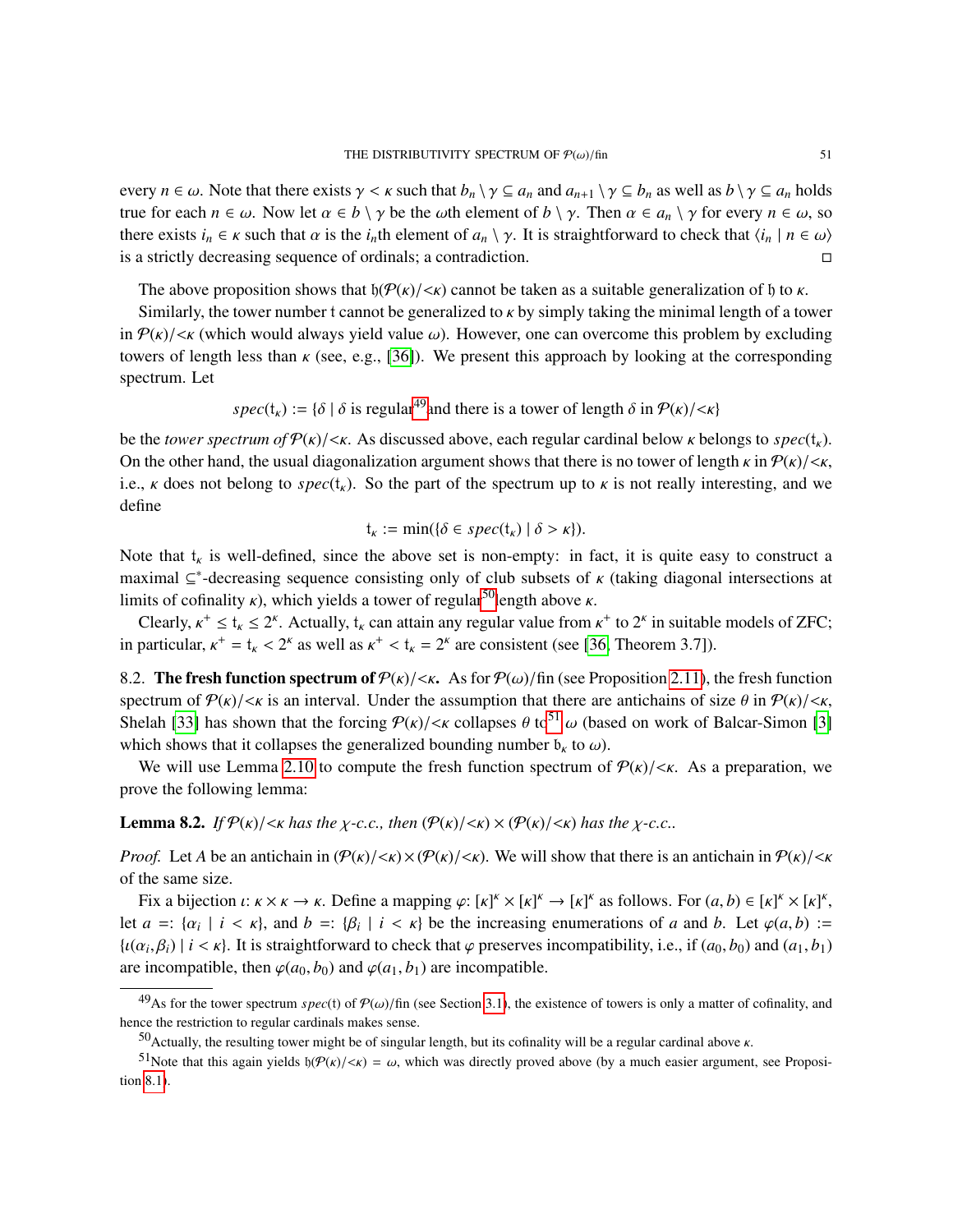Therefore,  $\{\varphi(a, b) \mid (a, b) \in A\}$  is an antichain in  $\mathcal{P}(\kappa)/\langle \kappa \rangle$  of the same size as A.

We can now compute the fresh function spectrum of  $P(k)/\langle k|$ . It turns out that it only depends on the size of the antichains:

<span id="page-51-0"></span>**Proposition 8.3.** *If*  $\chi$  *is minimal such that*  $P(\kappa)/\langle \kappa \rangle$  *has the*  $\chi$ -*c.c., then*<sup>[52](#page-51-1)</sup>

 $FRESH(P(K)/\langle K\rangle=[\omega,\chi]_{Re\varphi}.$ 

*Proof.* By Shelah [\[33\]](#page-55-3),  $P(\kappa)/\langle \kappa \rangle$  collapses  $\theta$  to  $\omega$ , if there exists an antichain of size  $\theta$ . Hence, every cardinal smaller than  $\chi$  is collapsed to  $\omega$ . Since  $\mathfrak{h}(\mathcal{P}(\kappa)/<\kappa) = \omega$ , it follows by Lemma [2.10](#page-4-3) that every regular cardinal smaller than  $\chi$  belongs to FRESH( $\mathcal{P}(\kappa)/<\kappa$ ).

On the other hand, nothing larger belongs to FRESH( $P(k)/\langle k\rangle$ : by Lemma [8.2,](#page-50-4)  $(P(k)/\langle k\rangle \times (P(k)/\langle k\rangle \times k)$ <br>s the *y*-c.c., hence by Theorem 2.8 no regular cardinal > *y* belongs to FRESH( $P(k)/\langle k\rangle$ ). has the *χ*-c.c., hence by Theorem [2.8](#page-4-2) no regular cardinal  $\geq \chi$  belongs to FRESH( $\mathcal{P}(\kappa)/\langle \kappa \rangle$ ).

Note that there are always antichains of size  $\kappa^+$  (actually even of size<sup>[53](#page-51-2)</sup>  $b_k$ ) in  $P(\kappa)/<\kappa$ , hence

$$
[\omega,\kappa^+]_{Reg} \subseteq \mathsf{FRESH}(\mathcal{P}(\kappa)/<\kappa).
$$

If 2<sup><κ</sup> = κ, then there are antichains of size 2<sup>κ</sup> (by the same argument as for ω, i.e., by identifying 2<sup><κ</sup> with  $\kappa$  and taking the set of branches through the tree 2<sup><κ</sup>), so  $\kappa$  and taking the set of branches through the tree  $2^{<\kappa}$ ), so

$$
FRESH(\mathcal{P}(\kappa)/<\kappa) = [\omega, 2^{\kappa}]_{Reg} \text{ whenever } 2^{<\kappa} = \kappa.
$$

To get a model of  $2^{< \kappa} = \kappa$  where  $2^{\kappa}$  is large, we can start with a model of GCH and add many  $\kappa$ -Cohen reals.

On the other hand, it is also consistent that  $2^k$  is large and there are no large antichains in  $P(k)/\langle k|$ . In fact, the following was shown in [\[4\]](#page-54-26):

<span id="page-51-3"></span>**Proposition 8.4.** *Let V be a model of*  $2^k = \theta$  *and*  $\mu > \theta$  *with* cf( $\mu$ ) >  $\kappa$ . Then there exists a cofinality<br>preserving extension of *V* such that in  $\Phi(\kappa)$  /  $\kappa$  there are no articleans of size  $\theta^+$ , an *preserving extension of V* such that in  $P(\kappa) / < \kappa$ , there are no antichains of size  $\theta^+$ , and  $2^{\kappa} = \mu$ .

Note that each antichain in *V* remains an antichain of the same size in the extension (since cardinalities are preserved).

Also note that, starting with a model of GCH, the proposition easily yields a model satisfying  $\kappa^+ < 2^k$ <br> $A EDECH(\mathcal{D}(\kappa)/\kappa) = \kappa^+$ and  $\mathsf{FRESH}(\mathcal{P}(\kappa)/<\kappa) = [\omega, \kappa^+]_{Reg}.$ 

*Proof of Proposition* [8.4.](#page-51-3) We add  $\mu$  many  $\omega$ -Cohen reals,<sup>[54](#page-51-4)</sup>i.e., force with  $\mathbb{C}_{\mu}$ . Then in the extension, clearly  $2^k = \mu$  holds true, and there are no antichains of size  $\theta^+$  in  $\mathcal{P}(\kappa)/<\kappa$ , which can be seen as follows.

Assume towards a contradiction that  $A = \{a_i \mid i < \theta^+\}$  is an antichain of size  $\theta^+$  in  $V[\mathbb{C}_\mu]$ . Now work  $V$  and fix names  $\alpha$  for the sets  $a_n$ . For  $i_n \in \mathbb{R}^+$  that  $\lambda^n$  has such that it is forced that  $\alpha \circ \$ in V and fix names  $a_i$  for the sets  $a_i$ . For  $i, j < \theta^+$ , let  $\dot{\zeta}_{i,j}$  be such that it is forced that  $\dot{a}_i \cap \dot{a}_j \subseteq \dot{\zeta}_{i,j} < \kappa$ .<br>Since  $\Gamma$  has the e.g.c. there exist counteble sets  $Z \subseteq \zeta$  is the ground model Since  $\mathbb{C}_{\mu}$  has the c.c.c., there exist countable sets  $Z_{i,j} \subseteq \kappa$  in the ground model such that it is forced that  $\dot{\zeta}_{i,j} \in Z_{i,j}$ . Now let  $\gamma_{i,j} := \sup(Z_{i,j}) < \kappa$ . This defines a mapping from  $\theta^+ \times \theta^+$  to  $\kappa$ . Since  $\theta^+ = (2^{\kappa})^+$  in *V*,

<span id="page-51-2"></span><span id="page-51-1"></span> $52[\omega, \chi]_{\text{Reg}}$  denotes  $\{\lambda \mid \lambda \text{ is a regular cardinal with } \omega \leq \lambda \leq \chi\}.$ 

<sup>&</sup>lt;sup>53</sup>It is easy to construct a <\*-increasing family of functions in  $\kappa^k$  of size  $b_{\kappa}$ ; the graphs of these functions form an antichain on  $\kappa \times \kappa$ .

<span id="page-51-4"></span><sup>&</sup>lt;sup>54</sup>In fact, the proof shows that we only have to demand that the forcing to blow up  $2^k$  has the  $\kappa$ -c.c. and preserves cofinalities (for example, adding many *ν*-Cohen reals with  $\nu < \kappa$  would work).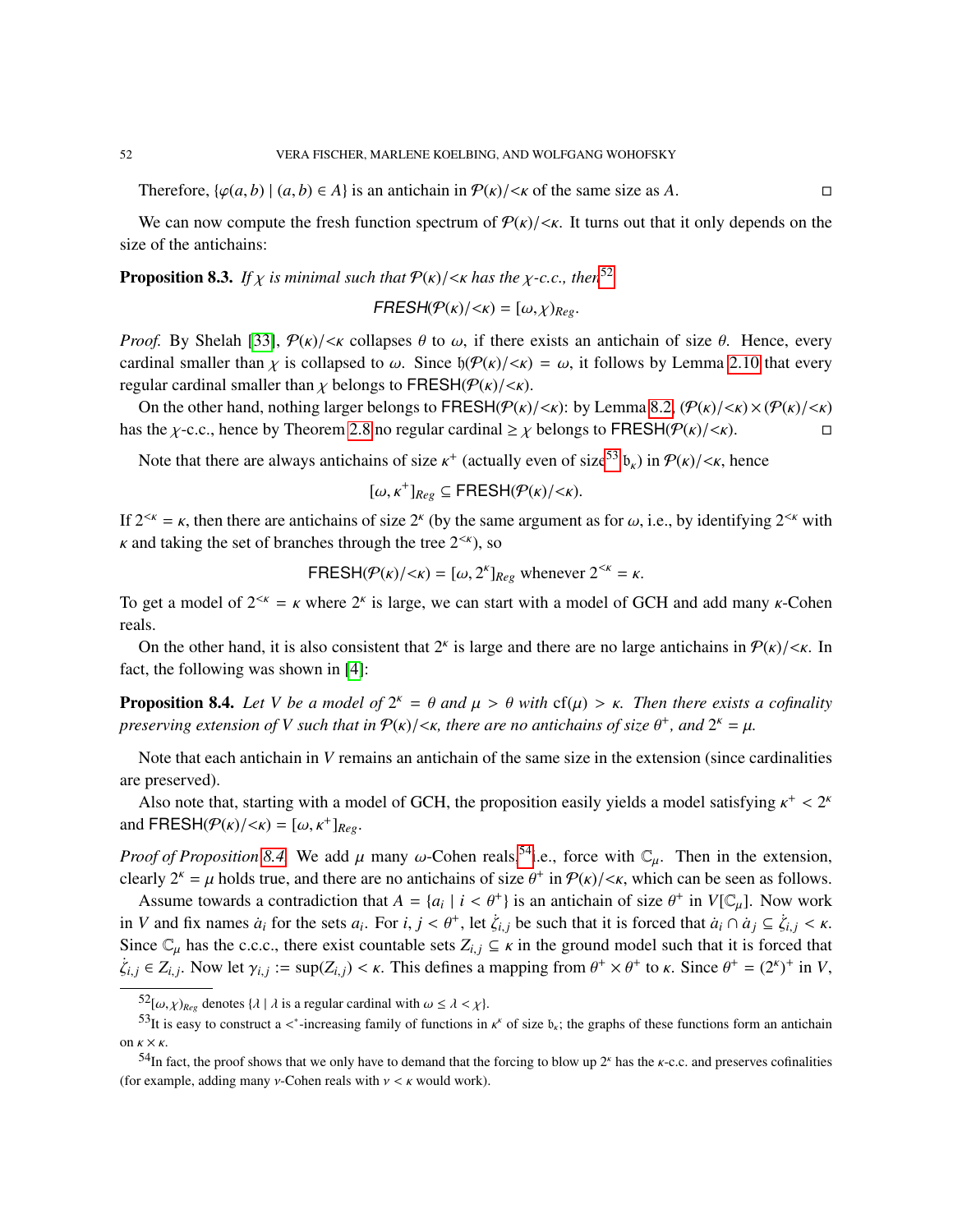we can apply the Erdős-Rado Theorem to get a set  $Y \subseteq \theta^+$  of size  $\kappa^+$  and  $\gamma < \kappa$  such that  $\gamma_{i,j} = \gamma$  for all  $i \in V$ . Therefore,  $\{g_i\}_{i,j} \in V$  is a family of  $\kappa^+$  many disjoint subsets of  $\kappa$  in  $V[\mathbb{C}]$ , a  $i, j \in Y$ . Therefore,  $\{a_i \setminus \gamma \mid i \in Y\}$  is a family of  $\kappa^+$  many disjoint subsets of  $\kappa$  in  $V[\mathbb{C}_\mu]$ , a contradiction.  $\Box$ 

It also follows from the above that the size of the largest antichain in  $P(k)/\langle k \rangle$  can be strictly between with cf( $\theta$ ) > κ and cf( $\mu$ ) > κ. First add  $\theta$  many κ-Cohen reals and then add  $\mu$  many ω-Cohen reals, then in + and 2<sup>k</sup>. We can proceed as follows. Start with a ground model *V* satisfying GCH, and let  $\kappa^+ \le \theta \le \mu$ <br>with of  $(\theta) > \kappa$  and of  $(\mu) > \kappa$ . First add  $\theta$  many  $\kappa$  Cohen reals and then add  $\mu$  many  $\kappa$ . Cohen re the resulting model,  $P(\kappa)/<\kappa$  has the  $\theta^+$ -c.c. and there exists an antichain of size  $\theta$ , hence

$$
FRESH(\mathcal{P}(\kappa)/<\kappa)=[\omega,\theta]_{Reg}
$$

holds true in this model.

<span id="page-52-0"></span>8.3. Distributivity matrices for  $P(k)/\langle k \rangle$  and  $b_k$ . We now turn to the the combinatorial distributivity spectrum of  $P(K)/\langle K \rangle$ .

Recall that the straightforward generalization of h to  $\kappa$ , using COM( $\mathcal{P}(\kappa)/\langle \kappa \rangle$ , does not work: in fact, Proposition [8.1](#page-49-0) yields

$$
\min(COM(\mathcal{P}(\kappa)/<\kappa)) = \mathfrak{h}(\mathcal{P}(\kappa)/<\kappa) = \omega.
$$

Together with Proposition [2.9](#page-4-1) and Proposition [8.3,](#page-51-0) we get

$$
\{\omega\} \subseteq \text{COM}(\mathcal{P}(\kappa)/<\kappa) \subseteq \text{FRESH}(\mathcal{P}(\kappa)/<\kappa) = [\omega, \chi)_{Reg}
$$

(where  $\chi$  is minimal such that  $P(\kappa)/\langle \kappa \rangle$  has the  $\chi$ -c.c.).

In his PhD thesis [\[20\]](#page-54-11), Galgon explored systems of maximal antichains in  $P(\kappa)/\langle \kappa|$ . He did not explicitly define  $COM(\mathcal{P}(\kappa)/\langle \kappa \rangle)$ , but it follows from one of his results (see [\[20,](#page-54-11) Proposition 3.7.3]) that if there exists a *κ*-Aronszajn tree, then *κ* belongs to COM( $\mathcal{P}(\kappa)/\langle \kappa \rangle$ ). In fact, the witnessing distributivity matrix is directly derived from the  $\kappa$ -Aronszajn tree, by working on the nodes of the tree (as the  $\kappa$ -sized set in place of  $\kappa$ ), and assigning to each node the cone of its extensions. Since the levels of the original tree are of size less than κ, the same holds true for all antichains of the resulting distributivity matrix. Moreover, it has no cofinal branches since the original tree is Aronszajn.

Using the definition of the tower number  $t_k$  as a blueprint, one could attempt to define  $b_k$  as follows:

# <span id="page-52-1"></span>Tentative Definition 8.5.

$$
\mathfrak{h}_{\kappa} := \min(\{\delta \in \text{COM}(\mathcal{P}(\kappa)/<\kappa) \mid \delta > \kappa\}).
$$

However, we do not know much about  $COM(P(\kappa)/\langle \kappa \rangle)$ , so this definition might be problematic. Most importantly, it is not even clear whether  $COM(\mathcal{P}(\kappa)/\langle \kappa \rangle)$  is non-empty above  $\kappa$ : indeed, we do not have any example of a distributivity matrix of regular height strictly above  $\kappa$  for  $P(\kappa)/\langle \kappa|$ . At least, the existence of a distributivity matrix of height  $\kappa^+$  is never excluded by the fresh function spectrum because  $\kappa^+$  always helongs to  $EDECH(\mathcal{Q}(\kappa)/\kappa)$ belongs to FRESH( $\mathcal{P}(\kappa)/<\kappa$ ).

Recall from Proposition [8.4](#page-51-3) and the discussion afterwards that there are models satisfying  $\kappa^+ < 2^{\kappa}$  and<br> $\kappa^+ \leq 2^{\kappa}$  and  $\kappa^+ \leq 2^{\kappa}$  and  $\kappa^+ \leq 2^{\kappa}$  and  $\kappa^+ \leq 2^{\kappa}$  and  $\kappa^+ \leq 2^{\kappa}$  and FRESH( $P(k)/\langle k \rangle = [\omega, k^+]_{Reg}$ . Therefore, provided that  $\mathfrak{h}_k$  is well-defined in such a model,

$$
\kappa^+ = \mathfrak{h}_\kappa < 2^t
$$

is consistent. Note that even if  $\mathfrak{h}_k$  exists, it is not so clear whether  $\mathfrak{t}_k \leq \mathfrak{h}_k$  would hold true in general, because the argument of Proposition [3.3](#page-9-0) does not go through: the length of all maximal branches of a distributivity matrix of height  $\mathfrak{h}_k$  could perhaps be of cofinality less than  $\kappa$ . By Galgon's above mentioned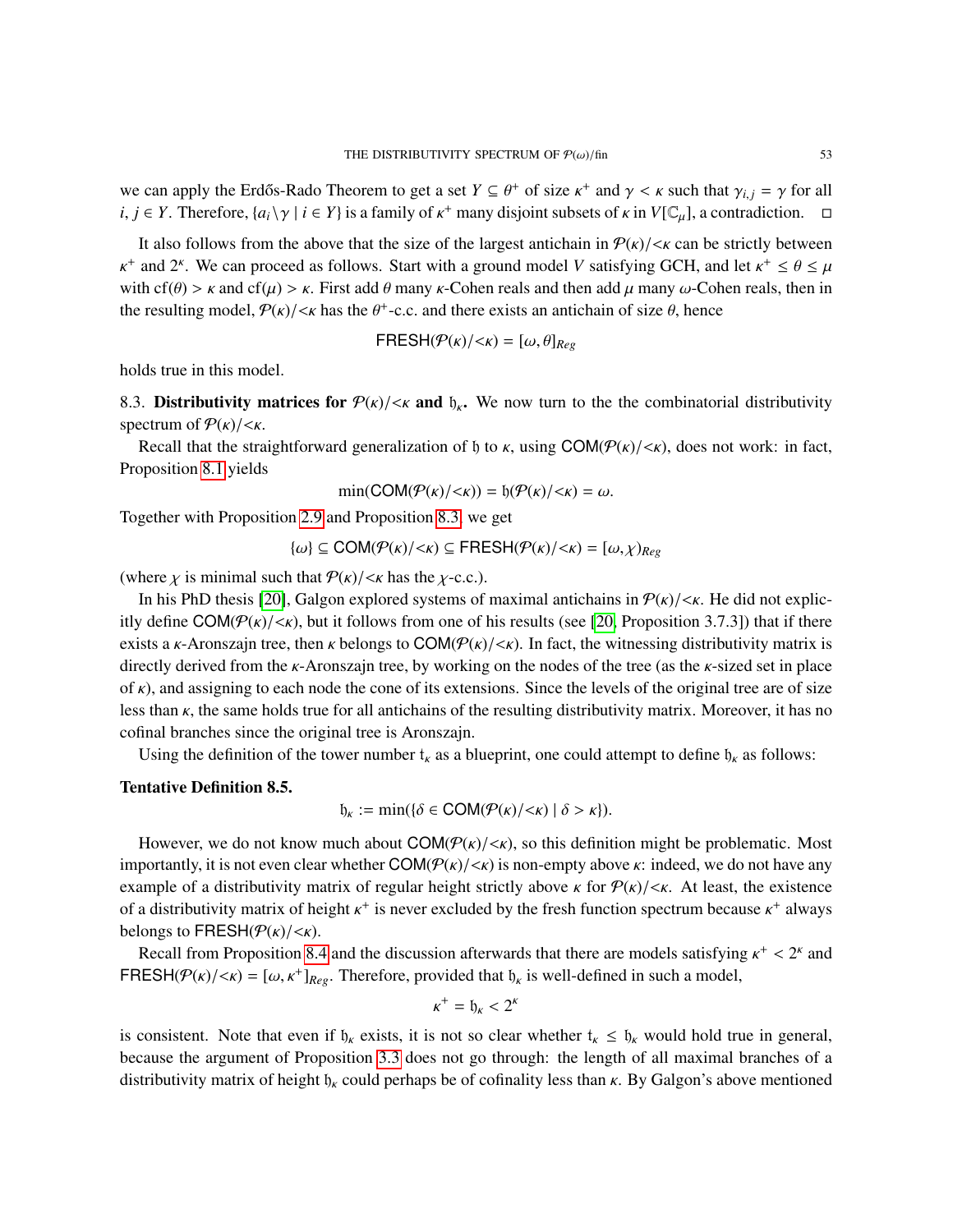result, the tree property is necessary for  $\kappa$  being not in  $\mathcal{P}(\kappa)/<\kappa$ ; we do not know whether this is consistent (e.g., for large cardinals at least as strong as weakly compact). In case  $\kappa \notin COM(\mathcal{P}(\kappa)/\langle \kappa \rangle)$ , we could also write  $\delta \ge \kappa$  (as in the definition of  $t_{\kappa}$ ) instead of  $\delta > \kappa$  in the above attempt to define  $\mathfrak{h}_{\kappa}$ . Also, we do not know whether the regular cardinals strictly between  $\omega$  and  $\kappa$  belong to COM( $\mathcal{P}(\kappa)/\langle \kappa \rangle$ ) (as in case of  $spec(t_{\kappa}))$ .

## 9. QUESTIONS

<span id="page-53-2"></span>Recall that Main Theorem [4.1](#page-13-0) yields a model in which  $\mathfrak{h} = \omega_1$  and COM also contains a cardinal larger than h.

<span id="page-53-7"></span>Question 9.1. Is it consistent that COM contains more than 2 elements?

In particular, we get a model in which COM = [ $\mathfrak{h}$ ,  $\mathfrak{c}$ ]<sub>*Reg*</sub> and  $\mathfrak{h} < \mathfrak{c} = \omega_2$  (see Corollary [4.2\)](#page-13-2).

<span id="page-53-4"></span>**Question 9.2.** Is it consistent that COM  $\neq$  [b, c]<sub>*Reg*</sub>? Is it even consistent that b < c and COM = {b}?

Recall that all maximal branches of the generic matrix of Main Theorem [4.1](#page-13-0) are cofinal. In the Cohen model,  $b = \omega_1$ , and the tower spectrum contains only  $\omega_1$ . Consequently, all branches of a distributivity matrix of regular height larger than  $\omega_1$  (if there exists any) are dying out.

<span id="page-53-5"></span>Question 9.3. Is there a distributivity matrix of regular height larger than h in the Cohen model?

ZFC proves that each base matrix of regular height larger than h (if there exists any) has branches which are dying out (see Theorem [3.7\)](#page-11-0).

<span id="page-53-6"></span>Question 9.4. Is there (consistently) a base matrix of regular height larger than  $\mathfrak{h}$ ?

Let us now turn to questions about the combinatorial distributivity spectrum of  $P(k)/\langle k \rangle$  for regular uncountable cardinals  $\kappa$  (see Section [8.3\)](#page-52-0). We do not know whether the set in Tentative Definition [8.5](#page-52-1) is actually non-empty:

**Question 9.5.** Does COM( $\mathcal{P}(\kappa)/\langle \kappa \rangle$  (always) contain an element above  $\kappa$ ?

By Galgon's result from [\[20\]](#page-54-11), the existence of a *κ*-Aronszajn tree implies that *κ* belongs to COM( $P(k)/\langle k \rangle$ ).

**Question 9.6.** Is it consistent that  $\kappa \notin \text{COM}(\mathcal{P}(\kappa)/<\kappa)$ ?

*Acknowledgment.* We wish to thank Martin Goldstern for many fruitful discussions and helpful advice. We also want to thank Osvaldo Guzmán for his inspiring tutorial at the Winter School 2020 in Hejnice and for helpful discussion about B-Canjar filters. Moreover, we are grateful to Geoff Galgon for bringing his PhD thesis to our attention.

#### **REFERENCES**

- <span id="page-53-3"></span>[1] Bohuslav Balcar, Michal Doucha, and Michael Hrušák. Base tree property. *Order*, 32(1):69–81, 2015.
- <span id="page-53-0"></span>[2] Bohuslav Balcar, Jan Pelant, and Petr Simon. The space of ultrafilters on N covered by nowhere dense sets. *Fund. Math.*, 110(1):11–24, 1980.
- <span id="page-53-1"></span>[3] Bohuslav Balcar and Petr Simon. On collections of almost disjoint families. *Comment. Math. Univ. Carolin.*, 29(4):631– 646, 1988.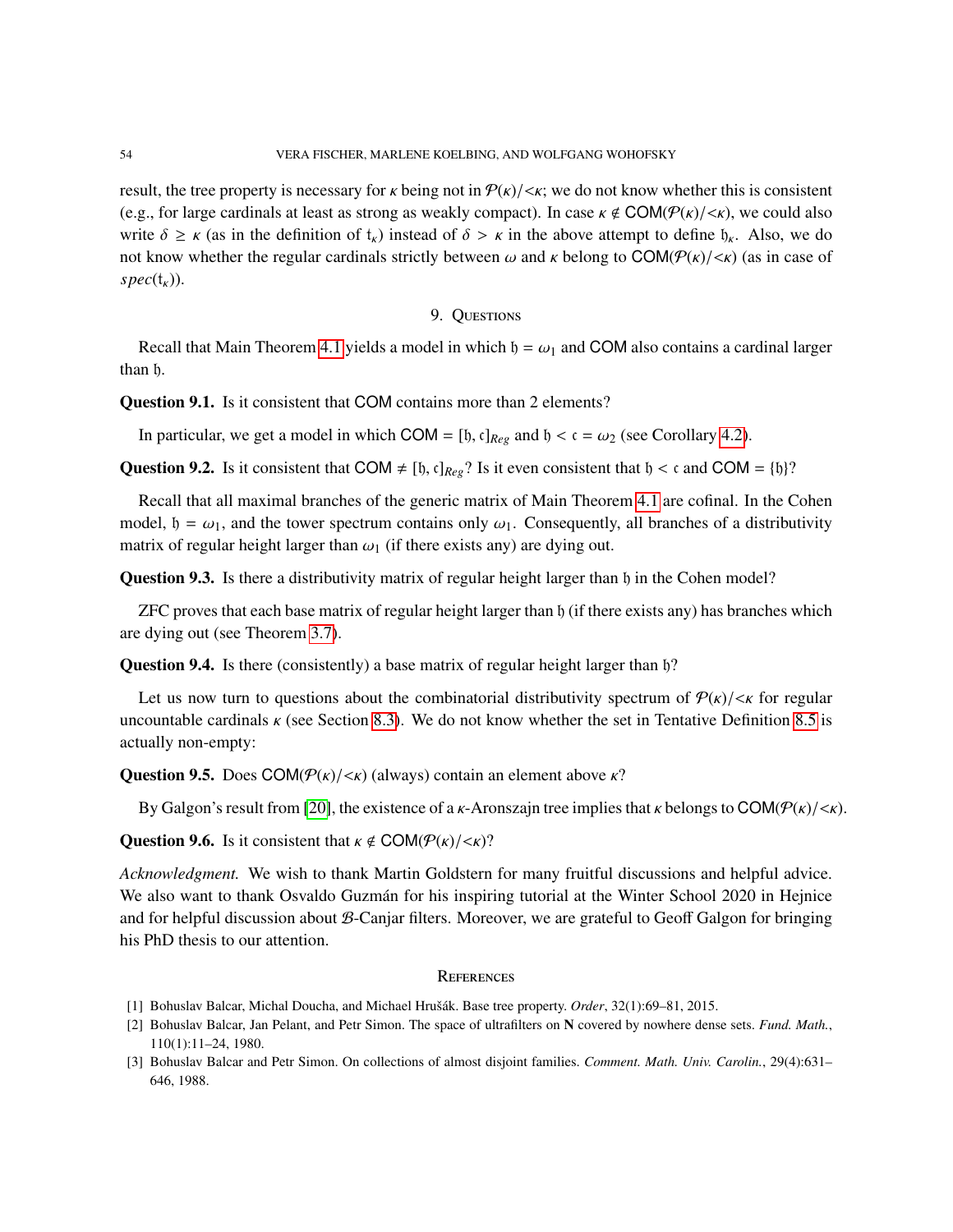- <span id="page-54-26"></span>[4] James E. Baumgartner. Almost-disjoint sets, the dense set problem and the partition calculus. *Ann. Math. Logic*, 9(4):401– 439, 1976.
- <span id="page-54-5"></span>[5] Andreas Blass. Simple cardinal characteristics of the continuum. In *Set theory of the reals (Ramat Gan, 1991)*, volume 6 of *Israel Math. Conf. Proc.*, pages 63–90. Bar-Ilan Univ., Ramat Gan, 1993.
- <span id="page-54-16"></span>[6] Andreas Blass. Combinatorial cardinal characteristics of the continuum. In *Handbook of set theory. Vols. 1, 2, 3*, pages 395–489. Springer, Dordrecht, 2010.
- <span id="page-54-24"></span>[7] Andreas Blass. Finite support iterations of σ-centered forcing notions. MathOverflow, 2011. http://mathoverflow.net/questions/84129.
- <span id="page-54-2"></span>[8] Jörg Brendle. Mad families and iteration theory. In *Logic and algebra*, volume 302 of *Contemp. Math.*, pages 1-31. Amer. Math. Soc., Providence, RI, 2002.
- <span id="page-54-19"></span>[9] Jörg Brendle. Templates and iterations: Luminy 2002 lecture notes. *RIMS Kōkyūroku*, 1423:1–12, 2005.
- <span id="page-54-20"></span>[10] Jörg Brendle. Some forcing techniques: Ultrapowers, templates, and submodels. 2021. http://arxiv.org/abs/2101.11494.
- <span id="page-54-18"></span>[11] Jorg Brendle and Vera Fischer. Mad families, splitting families and large continuum. ¨ *J. Symbolic Logic*, 76(1):198–208, 2011.
- <span id="page-54-12"></span>[12] A. D. Brooke-Taylor, V. Fischer, S. D. Friedman, and D. C. Montoya. Cardinal characteristics at  $\kappa$  in a small  $u(\kappa)$  model. *Ann. Pure Appl. Logic*, 168(1):37–49, 2017.
- <span id="page-54-7"></span>[13] Peter Lars Dordal. A model in which the base-matrix tree cannot have cofinal branches. *J. Symbolic Logic*, 52(3):651–664, 1987.
- <span id="page-54-1"></span>[14] Peter Lars Dordal. Towers in  $[\omega]^{\omega}$  and  $^{\omega}\omega$ . Ann. *Pure Appl. Logic*, 45(3):247–276, 1989.
- <span id="page-54-8"></span>[15] Alan Dow. Tree π-bases for β<sup>N</sup> <sup>−</sup> <sup>N</sup> in various models. *Topology Appl.*, 33(1):3–19, 1989.
- <span id="page-54-6"></span>[16] Vera Fischer, Marlene Koelbing, and Wolfgang Wohofsky. Fresh functions. *In preparation*.
- <span id="page-54-10"></span>[17] Vera Fischer, Marlene Koelbing, and Wolfgang Wohofsky. Towers, mad families, and unboundedness. *In preparation*.
- <span id="page-54-4"></span>[18] Vera Fischer and Saharon Shelah. The spectrum of independence. *Arch. Math. Logic*, 58(7-8):877–884, 2019.
- <span id="page-54-23"></span>[19] Vera V. Fischer. *The consistency of arbitrarily large spread between the bounding and the splitting numbers*. ProQuest LLC, Ann Arbor, MI, 2008. Thesis (Ph.D.)–York University (Canada).
- <span id="page-54-11"></span>[20] Geoff Galgon. *Trees, Refining, and Combinatorial Characteristics*. ProQuest LLC, Ann Arbor, MI, 2016. Thesis (Ph.D.)– University of California, Irvine.
- <span id="page-54-3"></span>[21] Shimon Garti, Menachem Magidor, and Saharon Shelah. On the spectrum of characters of ultrafilters. *Notre Dame J. Form. Log.*, 59(3):371–379, 2018.
- <span id="page-54-17"></span>[22] Martin Goldstern. Tools for your forcing construction. In *Set theory of the reals (Ramat Gan, 1991)*, volume 6 of *Israel Math. Conf. Proc.*, pages 305–360. Bar-Ilan Univ., Ramat Gan, 1993.
- <span id="page-54-25"></span>[23] Fiorella Guichardaz. *Forcing over ord-transitive models*. 2019. Thesis (Ph.D.)–Albert-Ludwigs-Universität Freiburg, Germany.
- <span id="page-54-9"></span>[24] Osvaldo Guzmán, Michael Hrušák, and Arturo Martínez-Celis. Canjar filters II. *Proc. of the 2014 RIMS meeting on Reflection principles and set theory of large cardinals, Kyoto, Japan*, 1895:59–67, 2014.
- <span id="page-54-0"></span>[25] Stephen H. Hechler. Short complete nested sequences in β*N*\*<sup>N</sup>* and small maximal almost-disjoint families. *General Topology and Appl.*, 2:139–149, 1972.
- <span id="page-54-21"></span>[26] Michael Hrušák and Hiroaki Minami. Mathias-Prikry and Laver-Prikry type forcing. Ann. Pure Appl. Logic, 165(3):880– 894, 2014.
- <span id="page-54-14"></span>[27] Thomas Jech. *Set theory*. Springer Monographs in Mathematics. Springer-Verlag, Berlin, 2003. The third millennium edition, revised and expanded.
- <span id="page-54-22"></span>[28] Haim Judah and Saharon Shelah. The Kunen-Miller chart (Lebesgue measure, the Baire property, Laver reals and preservation theorems for forcing). *J. Symbolic Logic*, 55(3):909–927, 1990.
- <span id="page-54-13"></span>[29] Kenneth Kunen. *Set theory*, volume 102 of *Studies in Logic and the Foundations of Mathematics*. North-Holland Publishing Co., Amsterdam-New York, 1980. An introduction to independence proofs.
- <span id="page-54-15"></span>[30] William Mitchell. Aronszajn trees and the independence of the transfer property. *Ann. Math. Logic*, 5:21–46, 1972/73.